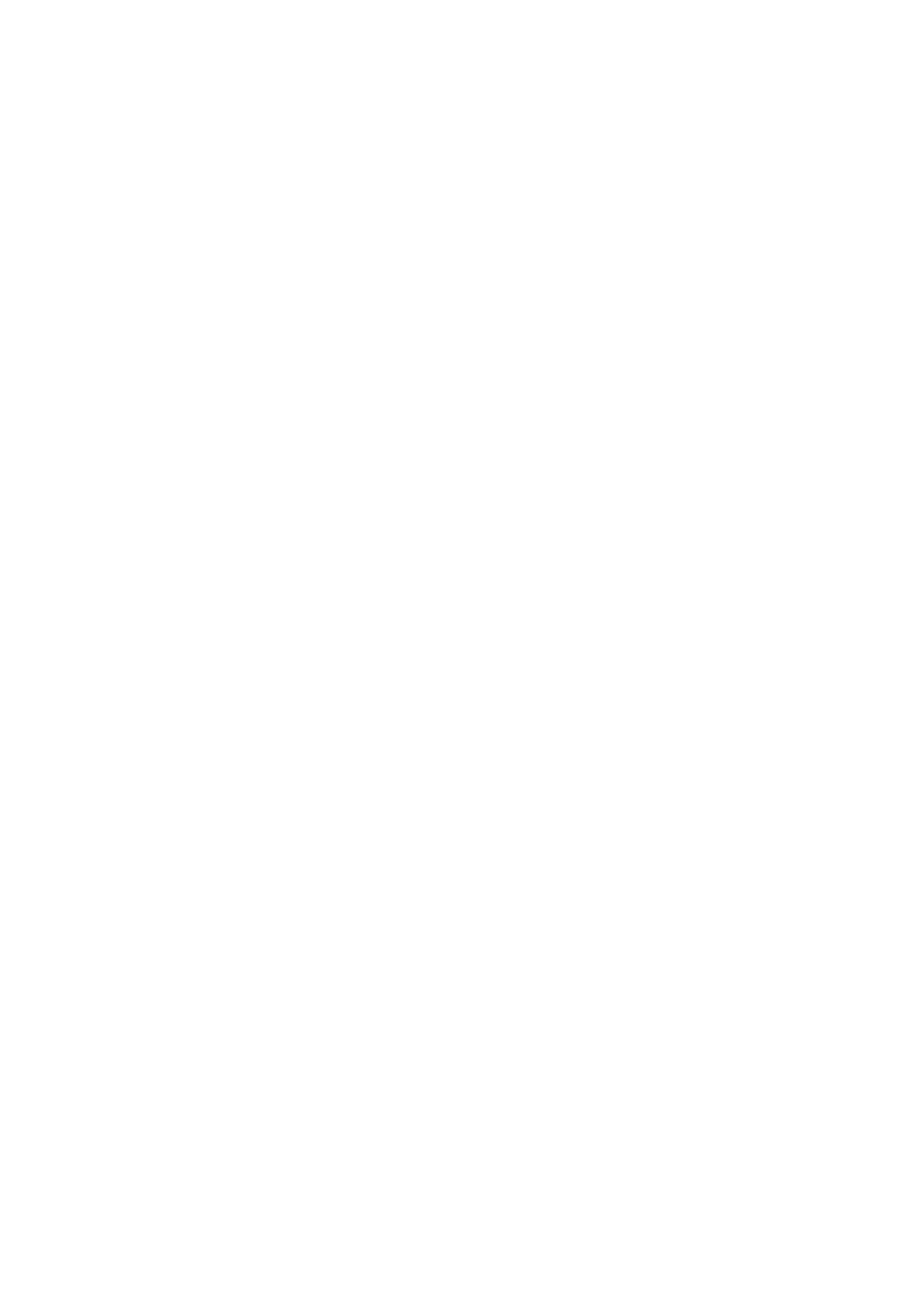# Scotland's Budget Documents: The 2020-21 Spring Budget Revision

to the Budget (Scotland) Act

for the year ending 31 March 2021

Laid before the Scottish Parliament By the Scottish Ministers February 2021

SG/2021/28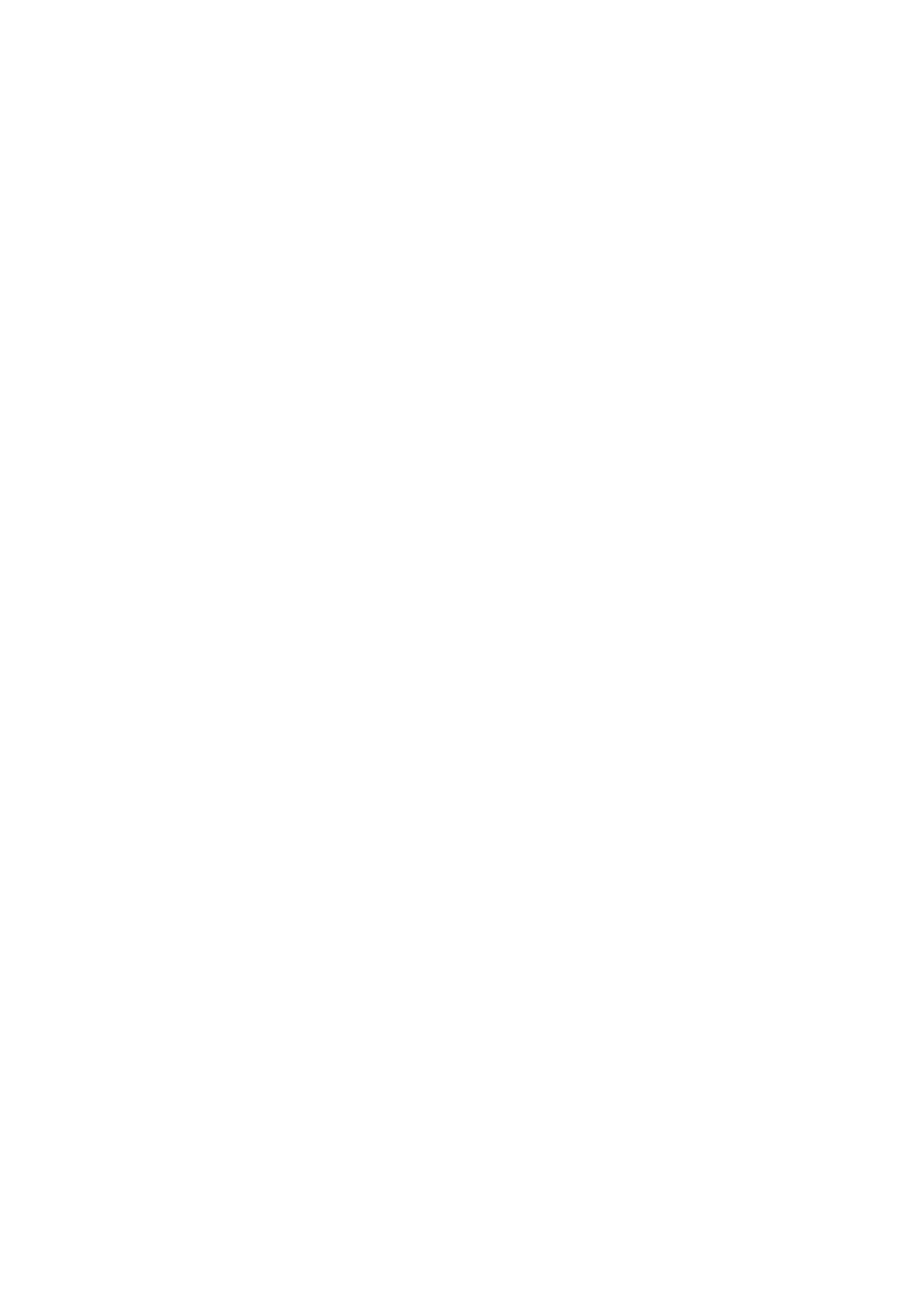# Spring Budget Revision

| Contents                                                                           | Page |
|------------------------------------------------------------------------------------|------|
| <b>Introduction</b>                                                                |      |
| Summary Tables                                                                     |      |
|                                                                                    |      |
| Table 1.1 Changes sought in Spring Budget Revision                                 | 5    |
| Table 1.2 Summary of Changes By Type                                               | 6    |
| Table 1.3 Revised Budgets - Consolidated Accounts                                  | 7    |
| Table 1.4 Revised Budgets - Other Bodies Not included in the Consolidated Accounts | 7    |
| Table 1.5 Revised Overall Cash Authorisation (Total Funding Requirement)           | 8    |
| Table 1.6 Reconciliation of revised Budget to overall Cash Authorisation           | 8    |
| Table 1.7a Funding Reconciliation                                                  | 9    |
| Table 1.7b Funding Reconciliation (budget changes)                                 | 9    |

Table 1.8 Capital Spending and Net Investment 10 10

Supporting information:

| Health and Sport                            | 11  |
|---------------------------------------------|-----|
| Communities & Local Government              | 14  |
| Finance                                     | 23  |
| <b>Education and Skills</b>                 | 28  |
| Justice                                     | 37  |
| Transport, Infrastructure & Connectivity    | 50  |
| Environment, Climate Change and Land Reform | 62  |
| Rural Economy and Tourism                   | 69  |
| Economy, Fair Work and Culture              | 77  |
| Social Security & Older People              | 86  |
| Constitution, Europe and External Affairs   | 90  |
| Crown Office and Procurator Fiscal          | 93  |
| National Records of Scotland                | 95  |
| Office of Scottish Charity Regulator        | 97  |
| Scottish Courts and Tribunals Service       | 99  |
| Scottish Fiscal Commission                  | 101 |
| Revenue Scotland                            | 103 |
| Registers of Scotland                       | 105 |
| <b>Food Standards Scotland</b>              | 107 |
| Scottish Housing Regulator                  | 109 |
| Scottish Teachers and NHS Pensions          | 111 |
| Scottish Parliamentary Corporate Body       | 114 |
| Audit Scotland                              | 116 |
|                                             |     |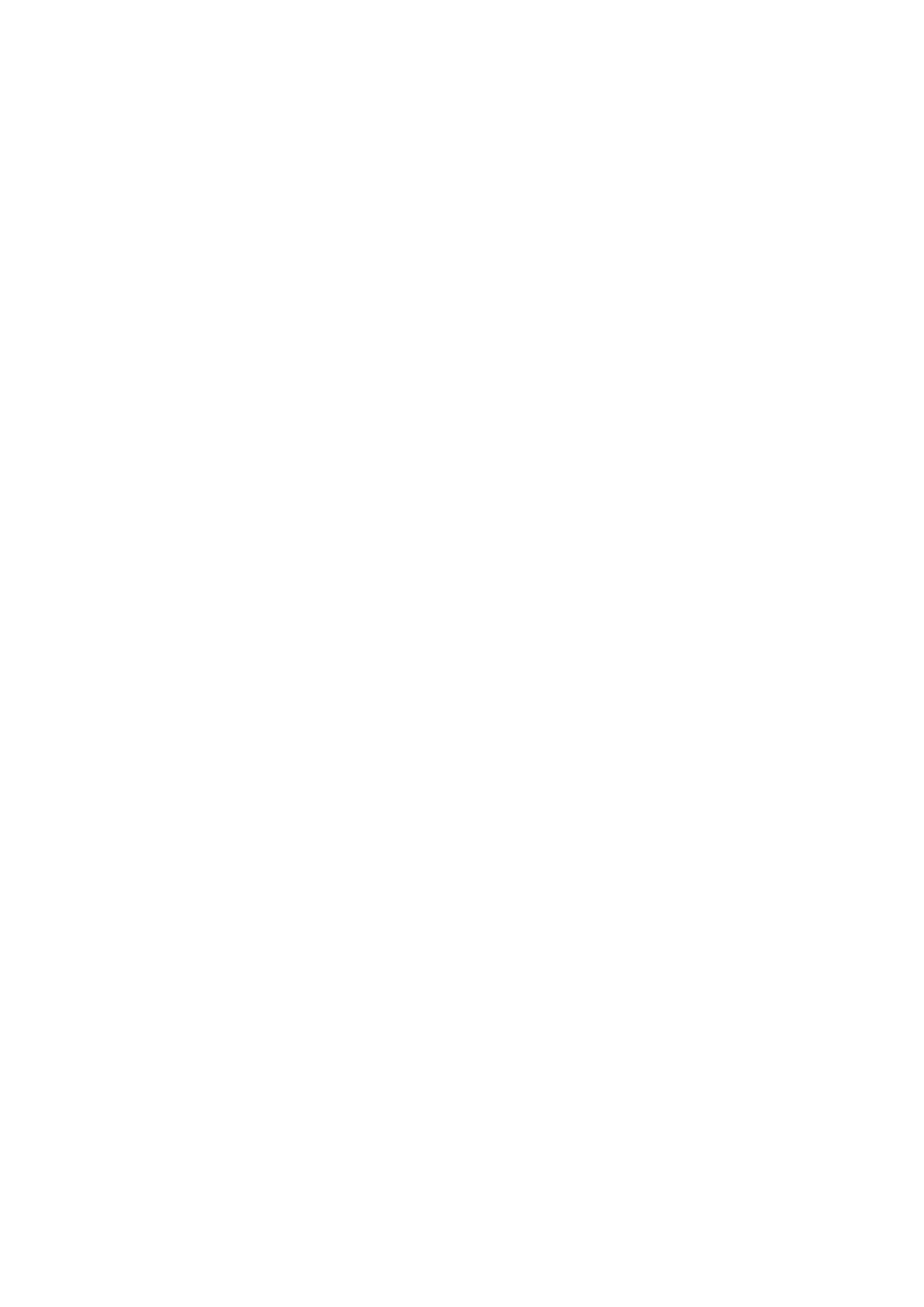# Spring Budget Revision

#### Introduction

1. This booklet provides information for the Parliament and others in support of the 'Budget (Scotland) Act 2020 (Amendment) Regulations 2021' – the Spring Budget Revision. The Order is a Scottish Statutory Instrument laid before the Scottish Parliament by the Scottish Government in February 2021. The booklet itself has no statutory force – it is produced as an aid to understanding the Order.

2. The purpose of the Spring Budget Revision is to amend the Budget (Scotland) Act 2020, which authorises the Scottish Government's spending plans for the financial year 2020-21.

3. The main changes to the Scottish Government's spending plans, as set out in the supporting document to the Budget Bill, are explained below:

- i) COVID-19 and other funding changes to reflect deployment of available resources to portfolios (total net increase to the budget of £3,263.5 million);
- ii) Reprioritisation emerging underspends used to manage emerging shortfalls elsewhere with in the budget (-£745.4 million)
- iii) technical adjustments (net decrease to the budget of -£679.1 million);
- iv) Whitehall Transfers and HM Treasury allocations to the Scottish Government (£18.2 million); and the transfer of resources between Scottish Government portfolios (£0.3 million due to roundings).

4. In total these changes will increase the Scottish Government budget by £1,857.5 million from £54,495.9 million to £56,353.4 million.

5. The purpose of the Spring Budget Revision is to seek Parliamentary approval for these changes.

#### COVID-19 and other Funding Changes

6. On 23 December the Chief Secretary to the Treasury confirmed an increase in the minimum guaranteed allocation of funding for COVID-19 to £8.6 billion. Financial planning for the Covid support for public services, businesses and individuals in Scotland has been finalised on the basis of this guaranteed level of funding. £3.581 billion of these consequentials were allocated at the Summer budget Revision and a further £2.381 billion were allocated at the Autumn. The changes set out in this Revision include the allocation of the remaining £2.638 billion of those consequentials.

7. £3,063m of these consequentials have been added to the Scottish Government Block Grant at the UK Main Estimate. The balance of these funds are added to the Scottish Government budget at UK Supplementary Estimate. Some significant additional funding beyond the £8.6 billion guarantee has been provided as a result of the final calculation of UK Government funding allocations for 2020-21. The additional amounts are;

- £873.510 million of additional Resource funding;
- £236.845 million of Capital funding; and
- £41.532 million of Financial Transactions.

Recognising the very late notification of this additional funding and the issues with effectively planning and deploying such significant sums so late in the financial year, the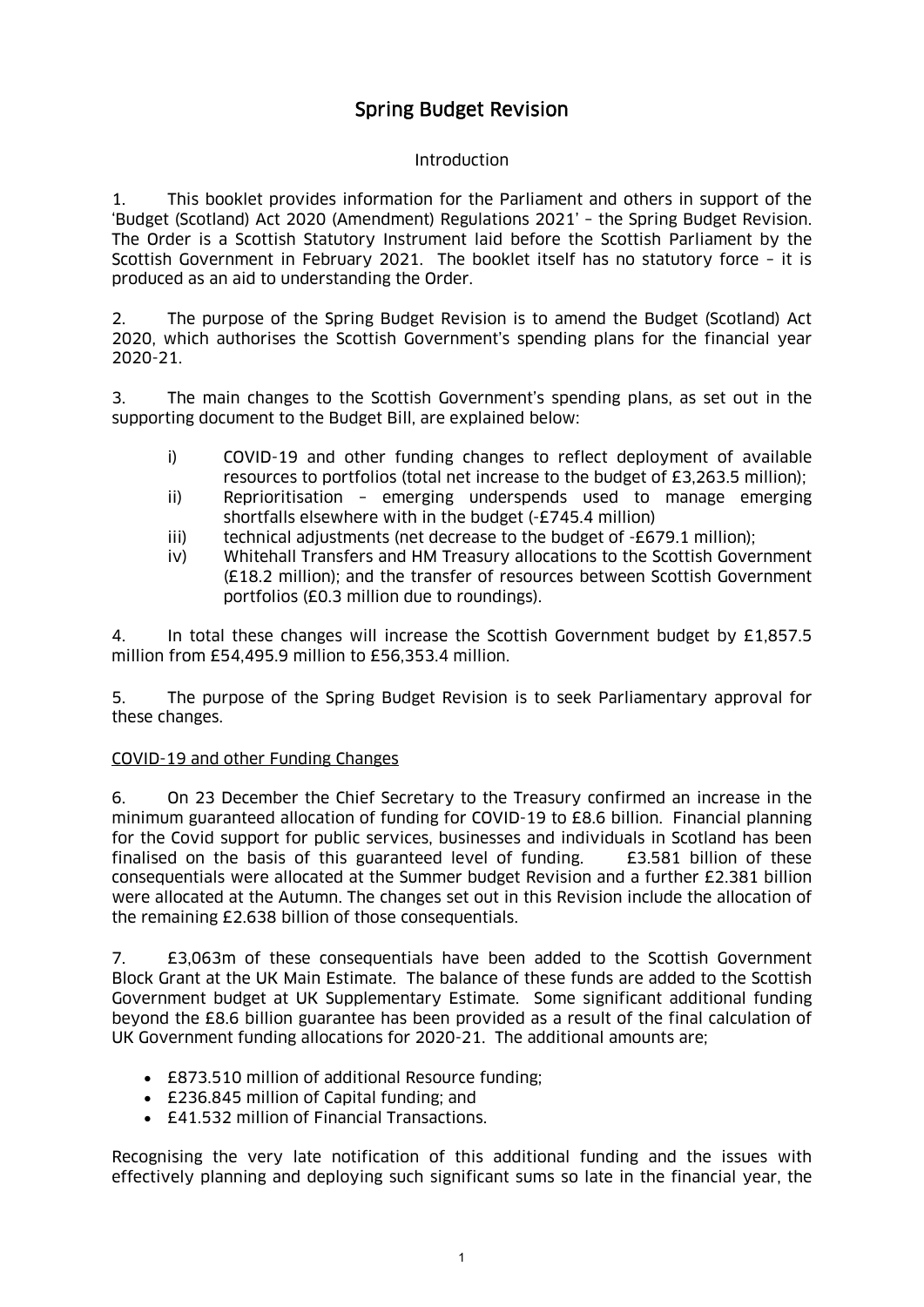Chief Secretary to the Treasury has agreed that this funding can be deferred into 2021-22. This deferral supports planned continuity in the range of support for public services, businesses and individuals into next financial year.

8. Additional non-COVID-19 related funding allocations have been made from reprioritised resources where emerging pressures have been identified through the monthly monitoring of budgets.

#### **Reprioritisation**

9. In areas where underspends have emerged through the monthly budget management and monitoring process, budgets have been reduced and redeployed to areas, including on COVID-19 related measures, where pressures have been identified. The areas affected by these transfers are detailed throughout the document (-£745.4million).

#### Technical Adjustments

10. The Spring Budget Revision records net technical changes of -£679.1 million. The largest technical change (-£911.9 million) relates to an accounting adjustment in relation to the COVID-19 business grants paid through Local Authorities. The 2019-20 consolidated accounts contained a late adjustment of £911.9 million to create a non-cash provision for these business support measures, recognising the commitment to provide that funding was made in 2019-20, although the payments themselves were not made until 2020-21. This adjustment supports the release of that provision such that it matches against the appropriate expenditure for which budget cover was provided in the 2020-21 Summer Budget Revision. Full details on the creation of the provision are provided in the 2019-20 accounts. The adjustment here results in a reduction of £911.9 million in AME non cash budget requirement in 2020-21 and is processed so that the budget aligns with the treatment required in the 2020-21 consolidated accounts. There is additional non cash funding for Education (£217.8 million), Social Security (£10.7 million) and other portfolios (£2.5 million); there is a reduction to the AME provision for future NHS and Teachers pension costs (£155.9 million). This arises from reduced opening pension liability and reduced current service costs. Allocations of notional funding have been made to cover expected credit losses (£41.3 million); allocations of notional funding have also been made to cover accrued staff benefits resulting from Covid-19 (£94.9 million). A technical accounting adjustment in respect of a pre-payment for the sleeper service (£5 million). There are also revisions of AME budget, as agreed and funded by HM Treasury, to cover provisions, impairments, fair value adjustments and pension liabilities (net -£5.1 million) as well as a small number of changes (£21.6 million) to align budgets with accounting requirements under the Government Financial Reporting Manual (the FReM).

#### **Transfers**

11. There are 13 Whitehall Transfers recognised as part of the Spring Budget Revision totalling £18.2 million. A transfer of £0.7 million in respect of the Scottish Infected Blood Support Scheme and three other minor transfers to and from Health netting to £0.1 million. A transfer from Department for Transport of £1.3 million for Dundee to Stanstead PO, two transfers from BEIS of £7.3 million for Public Sector Energy Efficiency and £1 million for GovTech Catalyst funding. A £7 million transfer for Fisheries Transition Funding, a £0.9 million transfer of funding from the Tampon Tax for Scottish Charities, two minor transfers to Economy, Jobs totalling £0.1 million and a £0.1 million transfer from the Home Office for Marriage Civil Partnership changes. There is also a £0.3 million transfer from Justice to the Cabinet Office.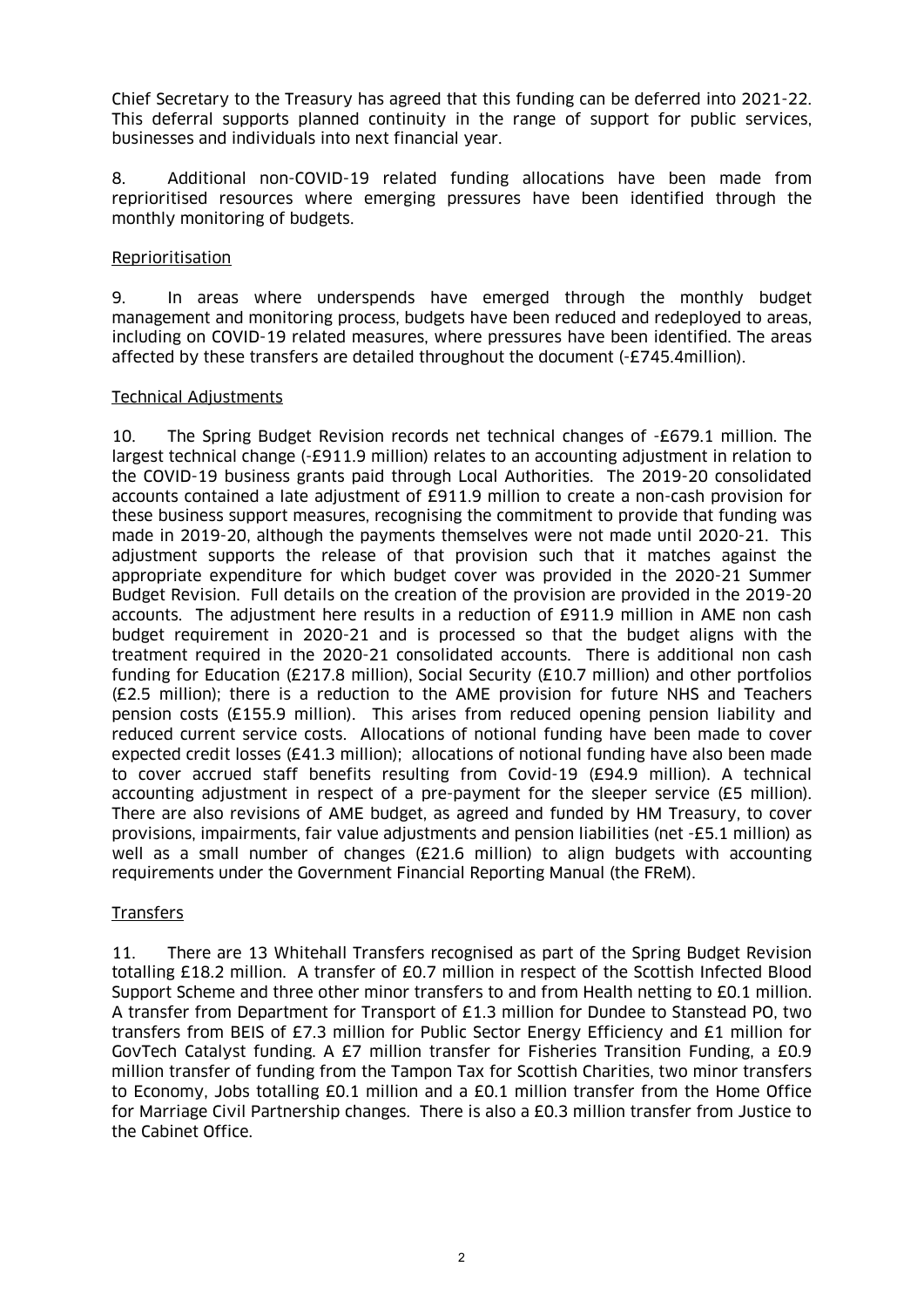12. Internal transfers do not affect the Scottish Government's budget as a whole and net to zero. Internal transfers move budget provision within or between portfolios, often to reflect changes in responsibility between portfolios, changes in payment mechanisms and virement intended to maximise the use of available resources. The significant portfolio transfers are as follows:

- transfer from Health & Sport to Communities & Local Government to support children and young people's mental health (£11.3 million);
- transfer from Health & Sport to Marketing for public awareness campaigns about Covid-19 (£11.2 million);
- transfer from Health & Sport to Education & Skills in respect of nursing and midwifery education (£9.9 million);
- transfer from Rural Economy & Tourism to Health & Sport to fund delivery of the shielding box scheme (£32.0 million);
- transfer from Transport, Infrastructure & Connectivity to Health & Sport to fund fleet decarbonisation (£5.7 million);
- transfer from Communities & Local Government to Transport, Infrastructure & Connectivity for Energy Efficient Scotland (£133.7 million);
- transfer from Communities & Local Government to Finance (Digital Strategy) for Connecting Scotland initiative (£23.0 million);
- transfer from Economy, Fair Work & Culture to Communities and Local Government for Winchburgh project (£6.5 million);
- transfer from Economy, Fair Work & Culture to Education and Skills for Young Persons Guarantee (£8.7 million);
- transfer from Transport, Infrastructure & Connectivity to Communities and Local Government for Affordable Homes programme (£5.0 million);
- transfer from Social Security & Older People (Scottish Welfare Fund) to Communities & Local Government to tackle financial insecurity(£20.0 million);

#### Format of Supporting Document

13. The Scottish Government continues to discuss with the Finance and Constitution Committee and others how it can improve the presentation and usefulness of supporting information.

14. The summary tables on pages 5 to 10 set out the changes sought in the Order at portfolio level, and the effect of the proposed changes on the overall cash authorisations. There is a clear read across from the numbers shown on the face of the Budget Act to those in these tables, and to the revised numbers shown in the Spring Budget Revision Order itself. Tables 1.5 and 1.6 provide a reconciliation between the resource budgets and the cash authorisations. Tables 1.7 (a) and (b) show the sources of funding that support the changes applied and the movement of available resources. Table 1.8 shows the voted Capital Spending and Net Investment for each portfolio following the SBR adjustments. It should be noted that for the remainder of the document, only spending that scores as capital in the Scottish Government's or Direct Funded Bodies' annual accounts is shown as capital.

15. The main body of the document then provides a more detailed analysis of the proposed changes on a portfolio by portfolio basis. For each portfolio and direct-funded body, it shows:

- a summary of the changes proposed for the portfolio;
- how the proposed revised portfolio budget is comprised in terms of operating and capital resources, divided into the main spending aggregates: Expenditure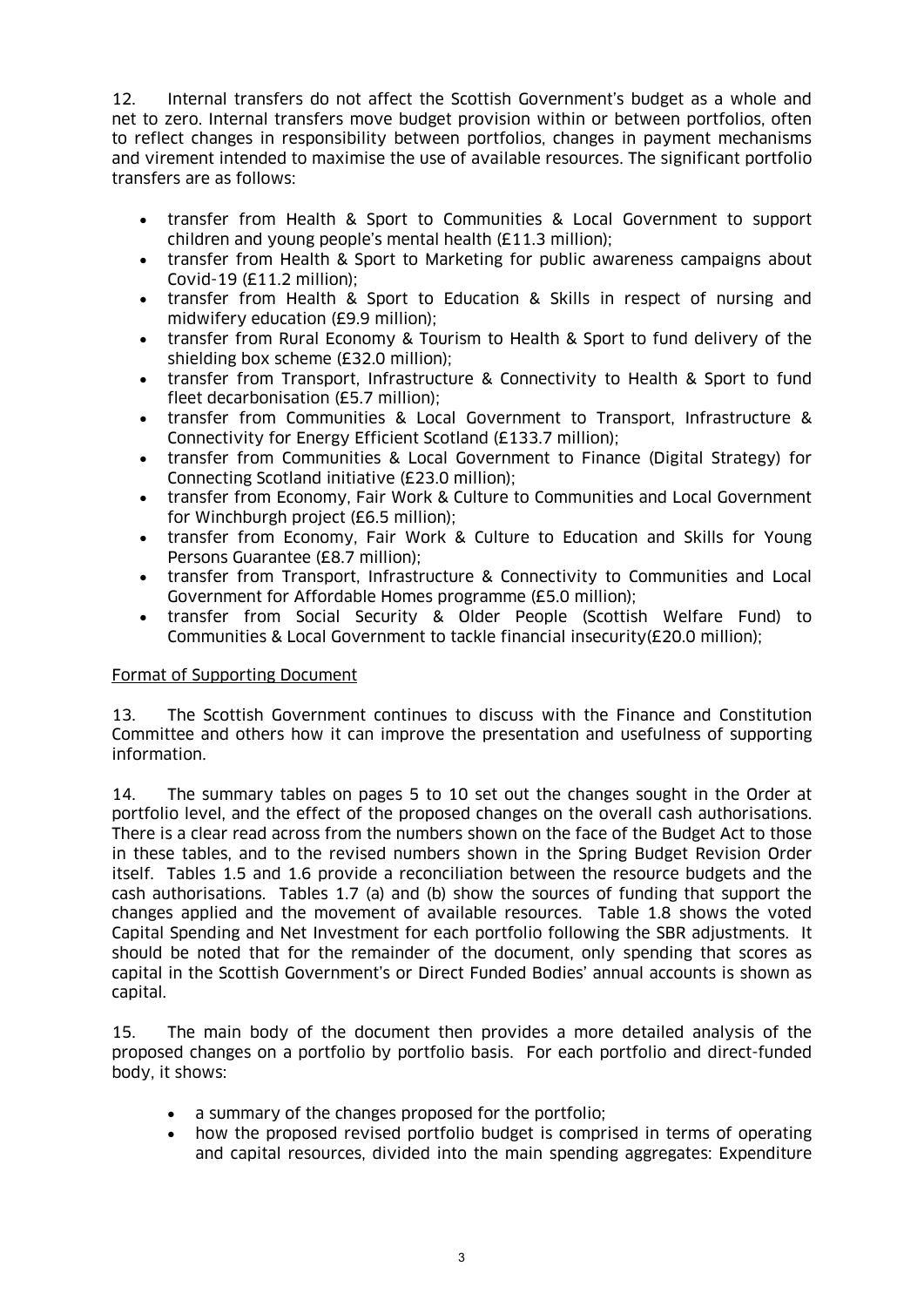Limit, UK Funded AME (Annually Managed Expenditure) and Other spending to show TME (Total Managed Expenditure) in respect of the Scottish Budget;

- details of the proposed major changes; and
- details of the proposed revised budgets disaggregated to Level 3.

16. The Scottish Government's spending proposals are in the main presented to Parliament in resource terms. But to meet the requirements of the "Public Finance and Accountability (Scotland) Act 2000", Budget Bills and Revisions seek authority for the budgets of NDPBs in cash, and NDPB numbers in this supporting document are also given in cash terms. In order to allow comparison with NDPB budgets presented in other Scottish Government publications, the following table compares cash and resource budgets.

| Portfolios (with at least one Executive<br>NDPB)        | <b>NDPB</b><br><b>Budget (Cash</b><br>terms) | Non Cash<br>items | <b>NDPB</b><br><b>Budget</b><br>(Resource<br>Terms) |
|---------------------------------------------------------|----------------------------------------------|-------------------|-----------------------------------------------------|
|                                                         | £m                                           | £m                | £m                                                  |
| <b>Health and Sport</b>                                 | 110.1                                        | 1.3               | 111.4                                               |
| Communities and Local Government                        | 2.0                                          | 0.0               | 2.0                                                 |
| Finance                                                 | 8.9                                          | 2.9               | 11.8                                                |
| <b>Education and Skills</b>                             | 2,458.7                                      | 264.6             | 2,723.3                                             |
| Justice                                                 | 1,698.6                                      | 126.4             | 1,825.0                                             |
| &<br>Infrastructure<br>Transport,<br>Connectivity       | 124.9                                        | 55.5              | 180.4                                               |
| Environment,<br>Climate<br>Change<br>and<br>Land Reform | 119.3                                        | 28.4              | 147.7                                               |
| Rural Economy and Tourism                               | 228.2                                        | 23.1              | 251.3                                               |
| Economy, Fair Work and Culture                          | 822.9                                        | 95.6              | 918.5                                               |
| Total                                                   | 5,573.6                                      | 597.8             | 6,171.4                                             |

#### Table A – Revised NDPB Cash and Resource Budgets by Portfolio, 2020-21

#### Process for the Budget Revision

17 Following detailed consideration by the Subordinate Legislation and Finance Committees, the Scottish Parliament has an opportunity to vote on the Spring Budget Revision Order subject to a recommendation by the Finance and Constitution Committee.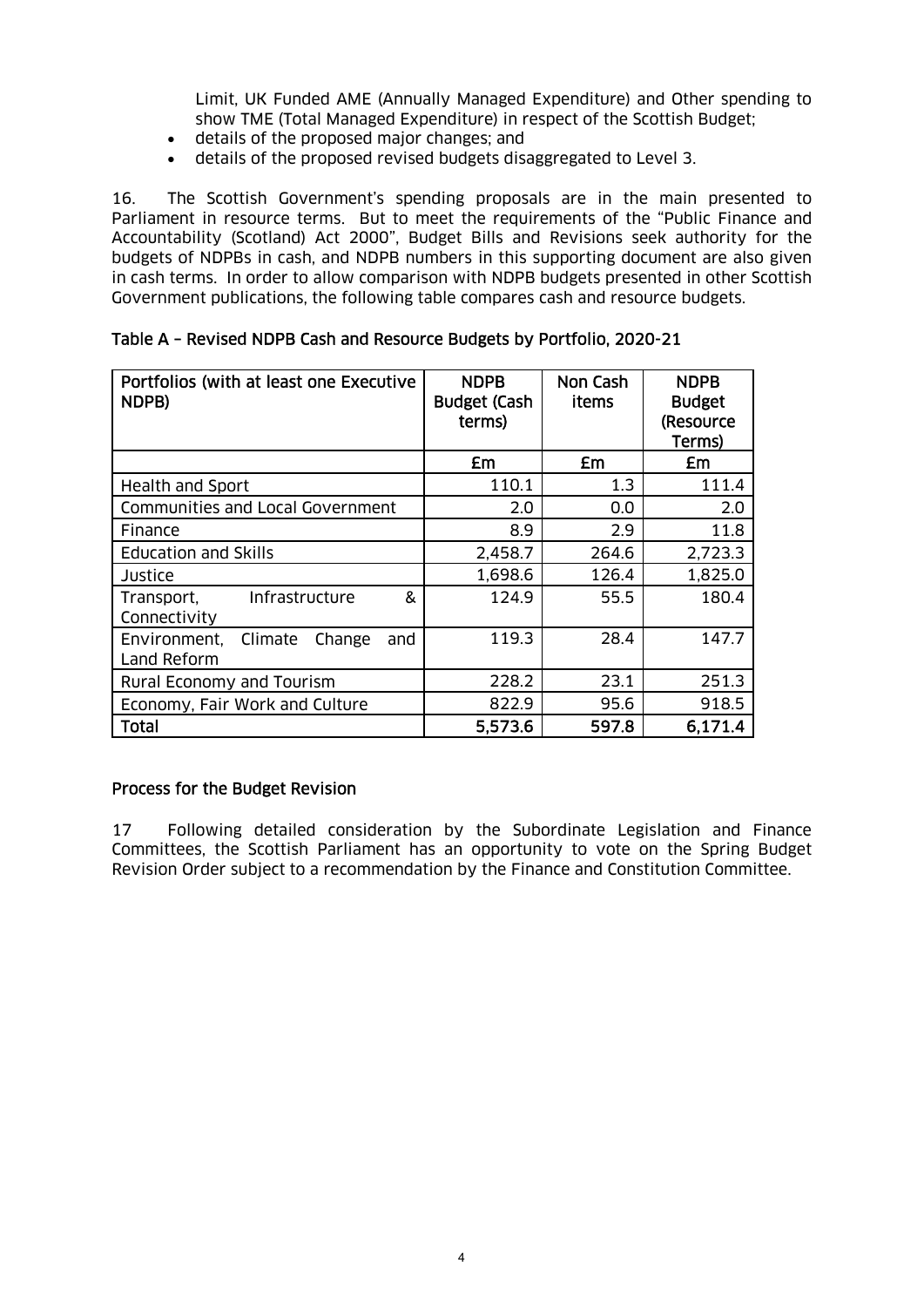# Summary Tables

# Table 1.1 Changes sought in Spring Revision (TME)

| <b>Scottish Government Portfolios</b>           | <b>Resources</b><br>other than<br><b>Accruing</b><br>Resources as<br>shown in the<br>Autumn<br><b>Budget</b><br>Revision | Change<br>Proposed | <b>Revised</b><br><b>Budget</b> |
|-------------------------------------------------|--------------------------------------------------------------------------------------------------------------------------|--------------------|---------------------------------|
|                                                 | £m                                                                                                                       | £m                 | <b>£m</b>                       |
| Health and Sport                                | 17,536.6                                                                                                                 | 553.9              | 18,090.5                        |
| Communities & Local Government                  | 13,390.6                                                                                                                 | $-340.8$           | 13,049.8                        |
| Finance                                         | 171.8                                                                                                                    | 59.2               | 231.0                           |
| <b>Education and Skills</b>                     | 4,538.2                                                                                                                  | 411.4              | 4,949.6                         |
| Justice                                         | 2,705.9                                                                                                                  | 178.9              | 2,884.8                         |
| Transport, Infrastructure & Connectivity        | 3,921.5                                                                                                                  | 213.6              | 4,135.1                         |
| Environment, Climate Change and Land Reform     | 488.5                                                                                                                    | 13.8               | 502.3                           |
| Rural Economy & Tourism                         | 905.0                                                                                                                    | 92.6               | 997.6                           |
| Economy, Fair Work & Culture                    | 1,198.0                                                                                                                  | 782.4              | 1,980.4                         |
| Social Security & Older People                  | 3,710.5                                                                                                                  | $-50.3$            | 3,660.2                         |
| Constitution, Europe & External Affairs         | 39.8                                                                                                                     | 9.6                | 49.4                            |
| Crown Office and Procurator Fiscal              | 141.9                                                                                                                    | 28.5               | 170.4                           |
| <b>Total Scottish Government (Consolidated)</b> | 48,748.3                                                                                                                 | 1,952.8            | 50,701.1                        |
|                                                 |                                                                                                                          |                    |                                 |
| National Records of Scotland                    | 69.6                                                                                                                     | $-15.3$            | 54.3                            |
| Office of the Scottish Charity Regulator        | 3.3                                                                                                                      | 0.1                | 3.4                             |
| Scottish Courts and Tribunals Service           | 131.6                                                                                                                    | 22.8               | 154.4                           |
| <b>Scottish Fiscal Commission</b>               | 2.0                                                                                                                      | 0.0                | 2.0                             |
| Revenue Scotland                                | 7.0                                                                                                                      | 0.0                | 7.0                             |
| <b>Registers of Scotland</b>                    | 12.4                                                                                                                     | 40.5               | 52.9                            |
| <b>Food Standards Scotland</b>                  | 16.0                                                                                                                     | 2.9                | 18.9                            |
| <b>Scottish Housing Regulator</b>               | 4.5                                                                                                                      | 0.4                | 4.9                             |
| NHS and Teachers' Pensions                      | 5,385.1                                                                                                                  | $-155.9$           | 5,229.2                         |
| <b>Total Scottish Administration</b>            | 54,379.8                                                                                                                 | 1,848.3            | 56,228.1                        |
|                                                 |                                                                                                                          |                    |                                 |
| <b>Direct-Funded Bodies</b>                     |                                                                                                                          |                    |                                 |
| Scottish Parliamentary Corporate Body           | 107.2                                                                                                                    | 4.7                | 111.9                           |
| Audit Scotland                                  | 8.9                                                                                                                      | 4.5                | 13.4                            |
| <b>Total Scottish Budget</b>                    | 54,495.9                                                                                                                 | 1,857.5            | 56,353.4                        |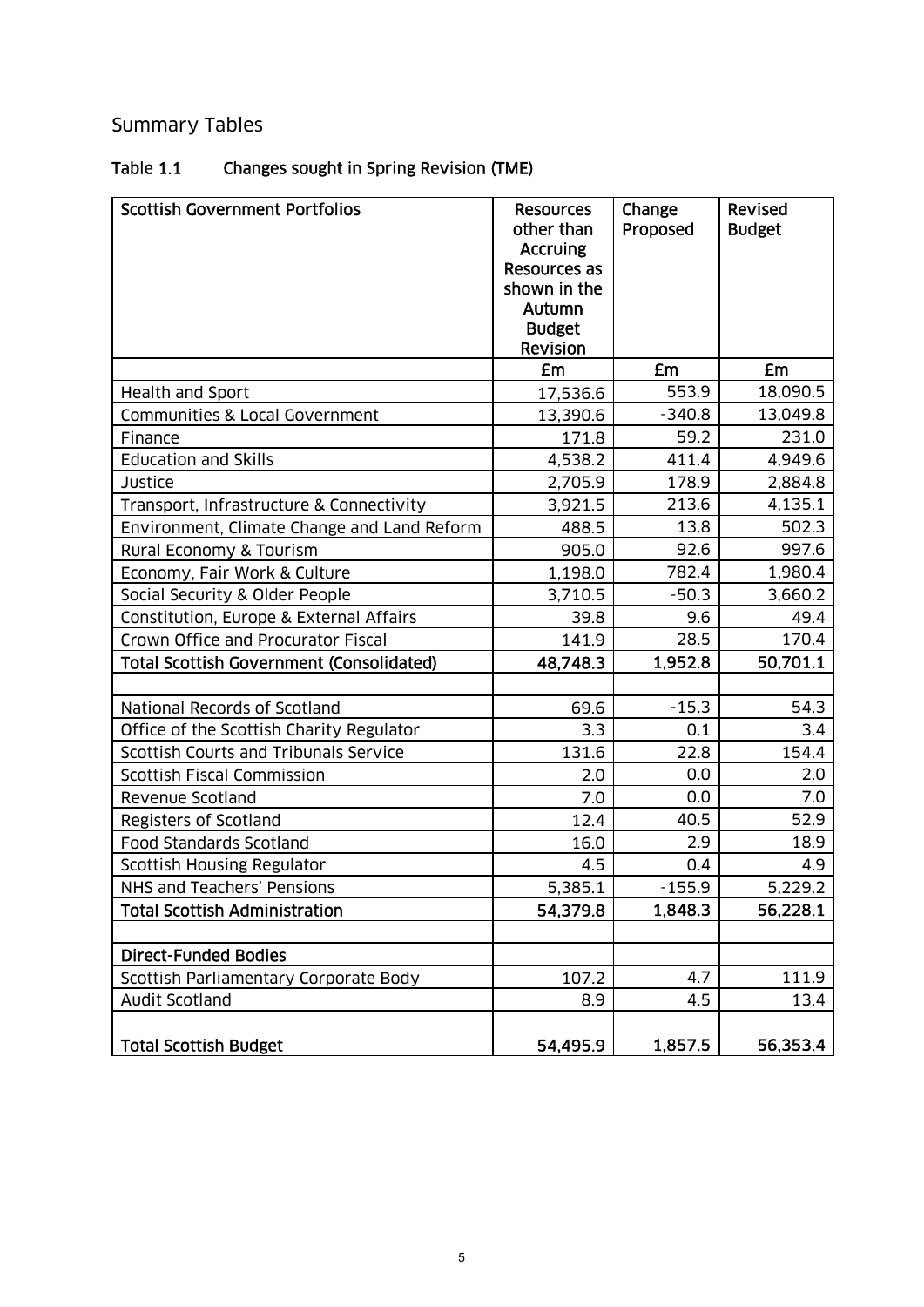# Table 1.2 Summary of Changes by Type

| <b>Scottish Government Portfolios</b>          | <b>Resources other</b>                                                                      | <b>Changes Proposed</b>                                   |                  |                             |                                      | Revised                                                               |               |
|------------------------------------------------|---------------------------------------------------------------------------------------------|-----------------------------------------------------------|------------------|-----------------------------|--------------------------------------|-----------------------------------------------------------------------|---------------|
|                                                | than Accruing<br><b>Resources as</b><br>shown in<br><b>Autumn Budget</b><br><b>Revision</b> | COVID-19<br>and other<br><b>Funding</b><br><b>Changes</b> | Reprioritisation | <b>Technical</b><br>Changes | <b>Net</b><br>Whitehall<br>transfers | <b>Net</b><br><b>Transfers</b><br>within<br><b>Scottish</b><br>Block* | <b>Budget</b> |
|                                                | £m                                                                                          | £m                                                        | <b>£m</b>        |                             | <b>£m</b>                            | £m                                                                    | <b>£m</b>     |
| Health and Sport                               | 17,536.6                                                                                    | 494.3                                                     |                  | 72.6                        | 0.8                                  | $-13.8$                                                               | 18,090.5      |
| Communities & Local Government                 | 13,390.6                                                                                    | 844.3                                                     | $-197.0$         | $-903.5$                    | 1.3                                  | $-85.9$                                                               | 13,049.8      |
| Finance                                        | 171.8                                                                                       | 12.4                                                      |                  | 7.4                         |                                      | 39.4                                                                  | 231.0         |
| <b>Education and Skills</b>                    | 4,538.2                                                                                     | 218.7                                                     | $-25.1$          | 202.1                       |                                      | 15.7                                                                  | 4,949.6       |
| Justice                                        | 2,705.9                                                                                     | 231.7                                                     | $-52.7$          | 2.5                         | $-0.3$                               | $-2.3$                                                                | 2,884.8       |
| Transport, Infrastructure & Connectivity       | 3,921.5                                                                                     | 270.4                                                     | $-211.8$         | 31.8                        | 7.3                                  | 115.9                                                                 | 4,135.1       |
| Environment, Climate Change and Land<br>Reform | 488.5                                                                                       | 23.8                                                      | $-6.8$           | $-3.3$                      | 1.0                                  | $-0.9$                                                                | 502.3         |
| Rural Economy & Tourism                        | 905.0                                                                                       | 127.3                                                     | $-15.2$          | 1.0                         | 7.0                                  | $-27.5$                                                               | 997.6         |
| Economy, Fair Work & Culture                   | 1,198.0                                                                                     | 921.2                                                     | $-131.2$         | 12.0                        | 0.1                                  | $-19.7$                                                               | 1,980.4       |
| Social Security & Older People                 | 3,710.5                                                                                     | 35.7                                                      | $-90.1$          | 26.5                        | 0.9                                  | $-23.3$                                                               | 3,660.2       |
| Constitution, Europe & External Affairs        | 39.8                                                                                        | 10.7                                                      | $-0.3$           |                             |                                      | $-0.8$                                                                | 49.4          |
| Crown Office and Procurator Fiscal             | 141.9                                                                                       | 25.3                                                      |                  | 2.0                         |                                      | 1.2                                                                   | 170.4         |
| <b>Scottish Government</b>                     | 48,748.3                                                                                    | 3,215.8                                                   | $-730.2$         | $-548.9$                    | 18.1                                 | $-2.0$                                                                | 50,701.1      |
| National Records of Scotland                   | 69.6                                                                                        |                                                           | $-14.4$          | $-0.5$                      | 0.1                                  | $-0.5$                                                                | 54.3          |
| Office of the Scottish Charity Regulator       | 3.3                                                                                         | 0.1                                                       |                  |                             |                                      |                                                                       | 3.4           |
| Scottish Courts & Tribunals Service            | 131.6                                                                                       | 20.7                                                      |                  | 1.0                         |                                      | 1.1                                                                   | 154.4         |
| <b>Scottish Fiscal Commission</b>              | 2.0                                                                                         |                                                           |                  |                             |                                      |                                                                       | 2.0           |
| Revenue Scotland                               | 7.0                                                                                         |                                                           |                  |                             |                                      |                                                                       | 7.0           |
| <b>Registers of Scotland</b>                   | 12.4                                                                                        | 21.9                                                      |                  | 18.1                        |                                      | 0.5                                                                   | 52.9          |
| <b>Food Standards Scotland</b>                 | 16.0                                                                                        | 2.7                                                       |                  | 0.2                         |                                      |                                                                       | 18.9          |
| <b>Scottish Housing Regulator</b>              | 4.5                                                                                         |                                                           |                  | 0.1                         |                                      | 0.3                                                                   | 4.9           |
| NHS and Teachers' Pensions                     | 5,385.1                                                                                     |                                                           |                  | $-155.9$                    |                                      |                                                                       | 5,229.2       |
| <b>Scottish Administration</b>                 | 54,379.8                                                                                    | 3,261.2                                                   | $-744.6$         | $-685.9$                    | 18.2                                 | $-0.6$                                                                | 56,228.1      |
| <b>Direct-Funded Bodies</b>                    |                                                                                             |                                                           |                  |                             |                                      |                                                                       |               |
| Scottish Parliamentary Corporate Body          | 107.2                                                                                       |                                                           |                  | 3.8                         |                                      | 0.9                                                                   | 111.9         |
| Audit Scotland                                 | 8.9                                                                                         | 2.3                                                       | $-0.8$           | 3.0                         |                                      |                                                                       | 13.4          |
| <b>Total Scottish Budget</b>                   | 54,495.9                                                                                    | 3,263.5                                                   | $-745.4$         | $-679.1$                    | 18.2                                 | 0.3                                                                   | 56,353.4      |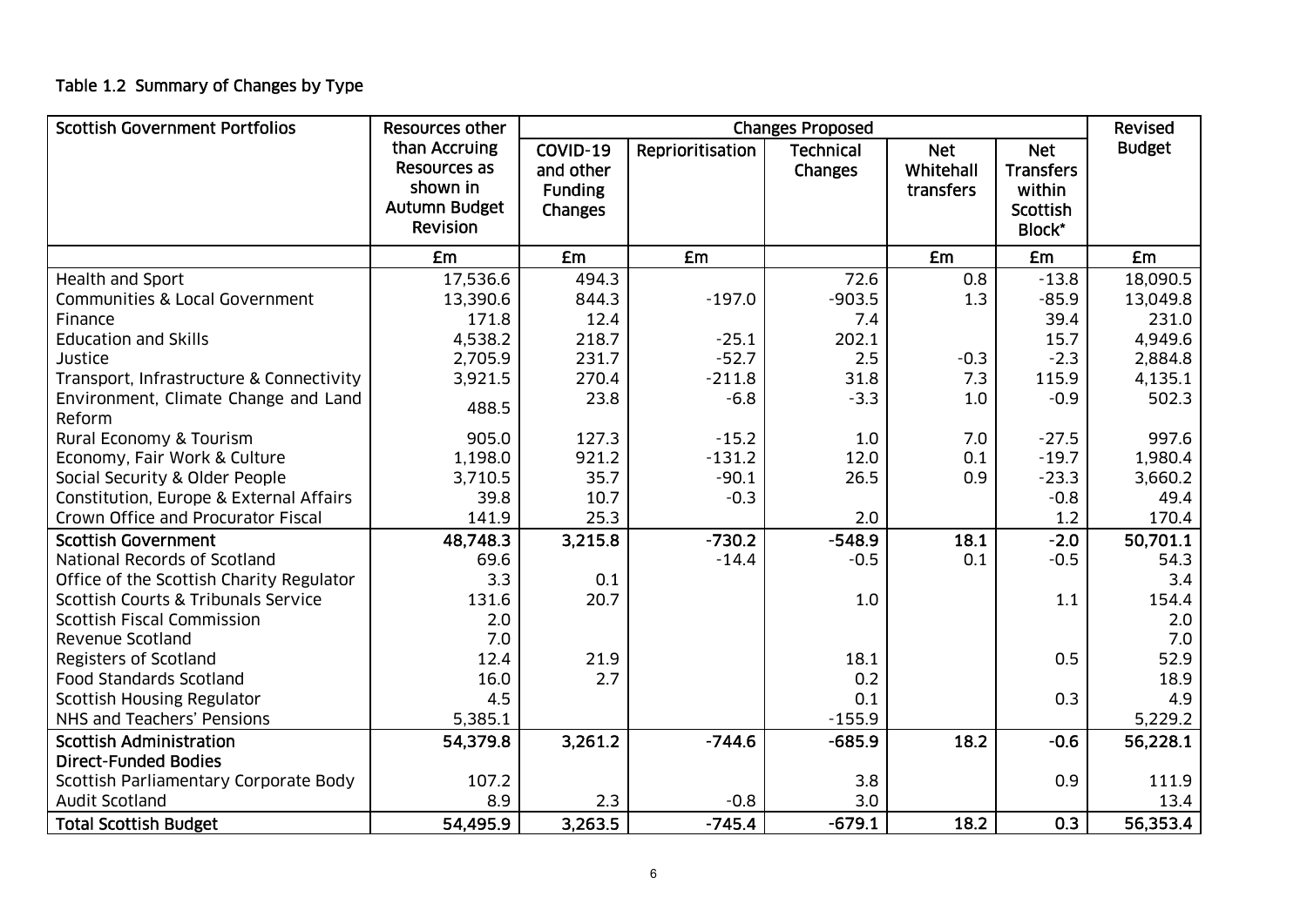The Consolidated Accounts of the Scottish Government for 2020-21 will report the annual outturn against the revised position as analysed over the following expenditure aggregates:

| <b>INCAPACA DOUBLIS</b><br><b>Scottish Government - Portfolios</b> | Within<br><b>Expenditure</b><br>Limit | Within<br><b>UK</b><br><b>Funded AME</b> | Other<br><b>Expenditure</b> | <b>Total</b><br><b>Budget</b> |
|--------------------------------------------------------------------|---------------------------------------|------------------------------------------|-----------------------------|-------------------------------|
|                                                                    | £m                                    | £m                                       | £m                          | £m                            |
| <b>Health and Sport</b>                                            | 17,941.0                              | 66.0                                     | 83.5                        | 18,090.5                      |
| Communities & Local Government                                     | 12,085.3                              | 964.5                                    |                             | 13,049.8                      |
| Finance                                                            | 231.0                                 |                                          |                             | 231.0                         |
| <b>Education and Skills</b>                                        | 4,573.2                               | 376.4                                    |                             | 4,949.6                       |
| Justice                                                            | 2,800.9                               | 1.1                                      | 82.8                        | 2,884.8                       |
| &<br>Infrastructure<br>Transport,<br>Connectivity                  | 4,004.1                               |                                          | 131.0                       | 4,135.1                       |
| Environment, Climate Change and<br>Land Reform                     | 501.2                                 | 1.1                                      |                             | 502.3                         |
| Rural Economy & Tourism                                            | 997.2                                 | 0.3                                      | 0.1                         | 997.6                         |
| Economy, Fair Work & Culture                                       | 1,972.2                               | 8.2                                      |                             | 1,980.4                       |
| Social Security & Older People                                     | 3,655.2                               | 5.0                                      |                             | 3,660.2                       |
| Constitution, Europe & External<br><b>Affairs</b>                  | 49.4                                  |                                          |                             | 49.4                          |
| Crown Office and Procurator Fiscal                                 | 169.7                                 | 0.7                                      |                             | 170.4                         |
| <b>Consolidated Accounts</b>                                       | 48,980.4                              | 1,423.3                                  | 297.4                       | 50,701.1                      |

 $Table 1.3$ Table 1.3 Revised Budgets - Consolidated Accounts

The details of expenditure for the bodies shown in the table below are included in their own individual accounts:

| Table 1.4 | Revised Budgets - Other Bodies Not Included in the Consolidated Accounts |
|-----------|--------------------------------------------------------------------------|
|-----------|--------------------------------------------------------------------------|

| <b>Other Bodies</b>                                      | Within<br>Expenditure<br>Limit | Within<br><b>UK</b><br><b>Funded AME</b> | Other<br><b>Expenditure</b> | <b>Total</b><br><b>Budget</b> |
|----------------------------------------------------------|--------------------------------|------------------------------------------|-----------------------------|-------------------------------|
|                                                          | £m                             | £m                                       | £m                          | £m                            |
| National Records of Scotland                             | 54.3                           |                                          |                             | 54.3                          |
| Office of<br>Scottish<br>Charity<br>the<br>Regulator     | 3.4                            |                                          |                             | 3.4                           |
| <b>Tribunals</b><br>Scottish<br>Courts<br>and<br>Service | 154.1                          | 0.3                                      |                             | 154.4                         |
| <b>Scottish Fiscal Commission</b>                        | 2.0                            |                                          |                             | 2.0                           |
| Revenue Scotland                                         | 7.0                            |                                          |                             | 7.0                           |
| <b>Registers of Scotland</b>                             | 38.8                           | 14.1                                     |                             | 52.9                          |
| <b>Food Standards Scotland</b>                           | 18.4                           | 0.5                                      |                             | 18.9                          |
| Scottish Housing Regulator                               | 4.9                            |                                          |                             | 4.9                           |
| NHS and Teachers' Pensions                               |                                | 5,229.2                                  |                             | 5,229.2                       |
| Scottish Parliamentary Corporate<br><b>Body</b>          | 107.2                          | 4.7                                      |                             | 111.9                         |
| Audit Scotland                                           | 10.4                           | 3.0                                      |                             | 13.4                          |
| <b>Total Other bodies</b>                                | 400.5                          | 5.251.8                                  | 0.0                         | 5,652.3                       |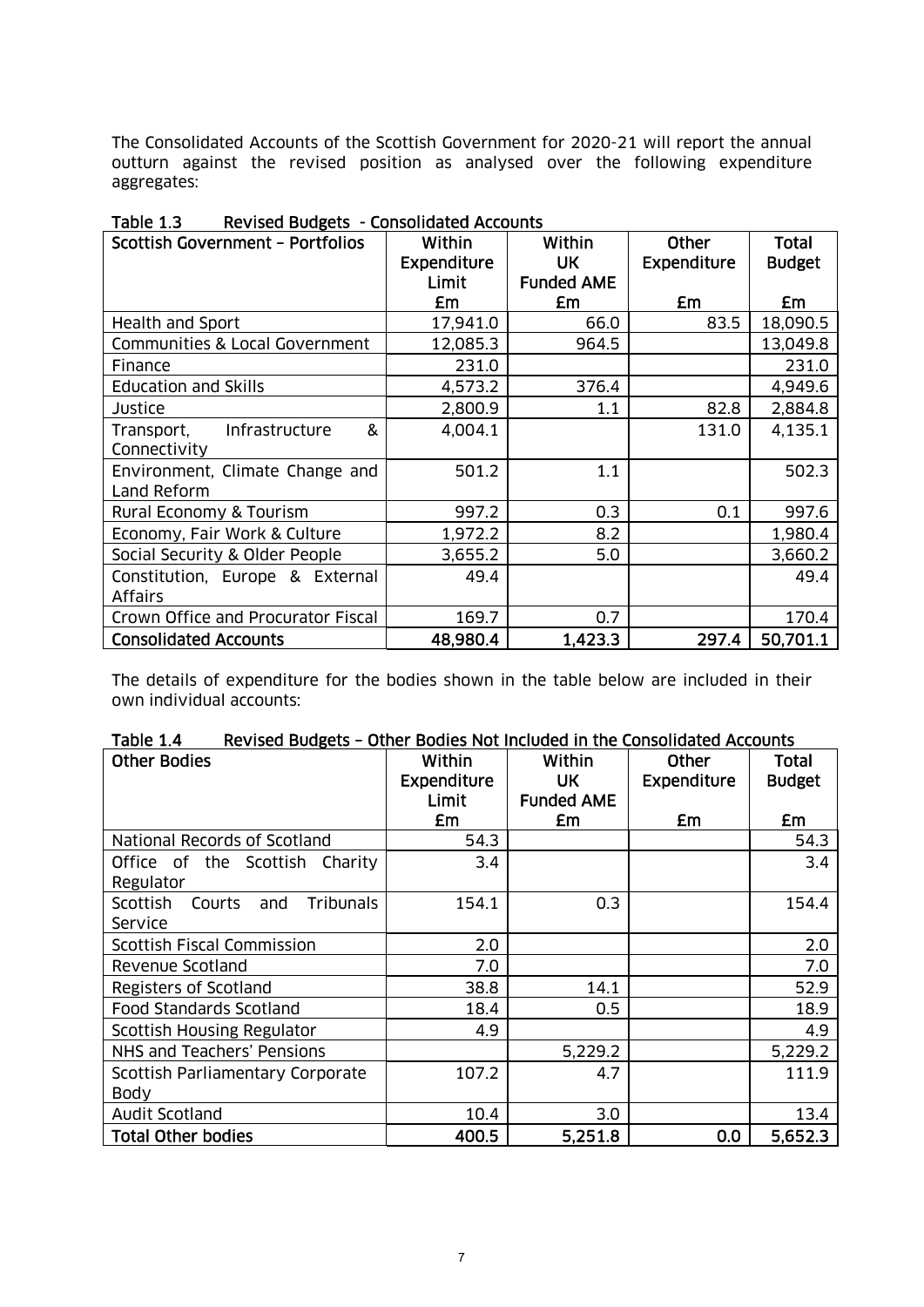| c.i siubi<br>Revised Overall Cash Authorisation (Tutal Funding Requirement) |                      |          |                     |  |  |
|-----------------------------------------------------------------------------|----------------------|----------|---------------------|--|--|
|                                                                             | <b>Autumn Budget</b> | Change   | <b>Revised Cash</b> |  |  |
|                                                                             | Revision             | Proposed | authorisation       |  |  |
|                                                                             | £m                   | £m       | £m                  |  |  |
| <b>Scottish Administration</b>                                              | 48,463.0             | 2,611.4  | 51,074.4            |  |  |
|                                                                             |                      |          |                     |  |  |
| Scottish<br>Parliamentary<br>Corporate<br>Body                              | 94.6                 | 0.9      | 95.5                |  |  |
| <b>Audit Scotland</b>                                                       | 8.6                  | 1.5      | 10.1                |  |  |
| <b>Total Cash Authorisation</b>                                             | 48,566.2             | 2,613.8  | 51,180.0            |  |  |

## Table 1.5 Revised Overall Cash Authorisation (Total Funding Requirement)

### Table 1.6 Reconciliation of Revised Budget to Cash Authorisation

|                                            |                | <b>Adjustments for Non Cash Items</b> |            |               |
|--------------------------------------------|----------------|---------------------------------------|------------|---------------|
|                                            | <b>Revised</b> |                                       | Cash       |               |
|                                            | <b>Budget</b>  | <b>Depreciation</b>                   | Other      | Authorisation |
|                                            |                |                                       |            |               |
| Scottish Government - Core                 | 50,530.7       | $-820.9$                              | 887.0      | 50,596.8      |
| Crown Office and Procurator Fiscal         | 170.4          | $-5.1$                                | $-1.5$     | 163.8         |
| National Records of Scotland               | 54.3           | $-6.7$                                |            | 47.6          |
| Office of the Scottish<br>Charity          | 3.4            | $-0.1$                                |            | 3.3           |
| Regulator                                  |                |                                       |            |               |
| Scottish Courts & Tribunals Service        | 154.4          | $-25.6$                               | $-1.0$     | 127.8         |
| <b>Scottish Fiscal Commission</b>          | 2.0            |                                       |            | 2.0           |
| Revenue Scotland                           | 7.0            | $-0.4$                                |            | 6.6           |
| Registers of Scotland                      | 52.9           | $-4.8$                                | $-17.7$    | 30.4          |
| <b>Food Standards Scotland</b>             | 18.9           | $-0.5$                                | $-0.5$     | 17.9          |
| <b>Scottish Housing Regulator</b>          | 4.9            | $-0.3$                                |            | 4.6           |
| Scottish<br>Teachers'<br><b>NHS</b><br>and | 5,229.2        |                                       | $-5,155.6$ | 73.6          |
| Pensions                                   |                |                                       |            |               |
| <b>Scottish Administration</b>             | 56,228.1       | $-864.4$                              | $-4,289.3$ | 51,074.4      |
|                                            |                |                                       |            |               |
| Scottish Parliamentary Corporate           | 111.9          | $-11.3$                               | $-5.1$     | 95.5          |
| <b>Body</b>                                |                |                                       |            |               |
| <b>Audit Scotland</b>                      | 13.4           | $-0.3$                                | $-3.0$     | 10.1          |
|                                            |                |                                       |            |               |
| <b>Total Cash Authorisation</b>            | 56,353.4       | $-876.0$                              | $-4,297.4$ | 51,180.0      |

| Sources of Funding for Scottish Administration             |          |
|------------------------------------------------------------|----------|
| Cash Grants from the Consolidated Fund (includes EU funds) | 33,430.8 |
| Non Domestic Rate Income                                   | 1,868.0  |
| Forecast receipts from Scottish Rate of Income Tax         | 12,365.0 |
| Forecast Receipts from LBTT and Landfill Tax               | 612.0    |
| Fines, Forfeitures and Fixed Penalties                     | 25.0     |
| Queen's and Lord Treasurers Remembrancer                   | 5.0      |
| Resource borrowing                                         | 207.0    |
| Capital borrowing                                          | 450.0    |
| National Insurance Contributions                           | 2,217.2  |
| <b>Total Cash Authorisation</b>                            | 51,180.0 |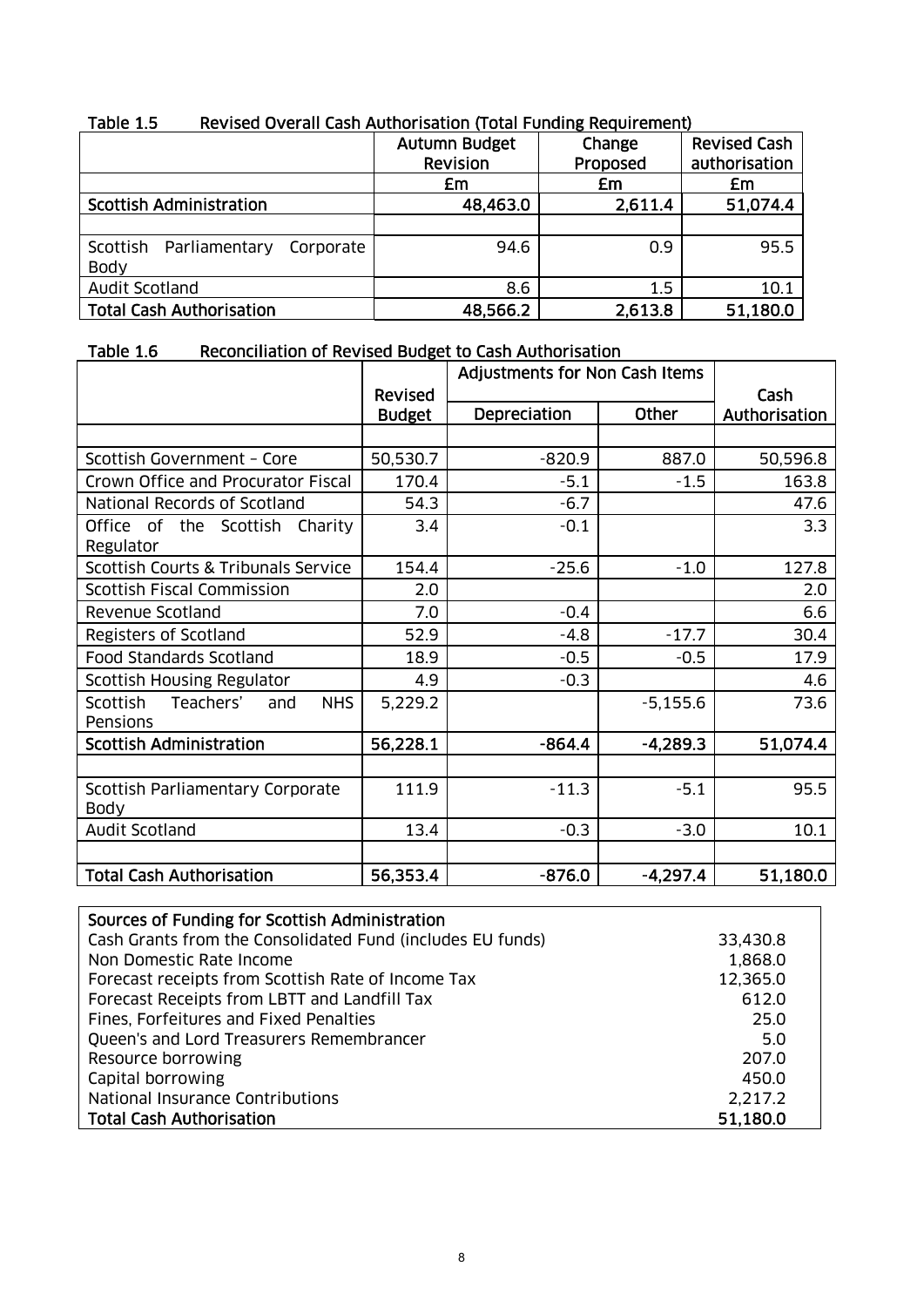# Table 1.7 a: Funding Reconciliation (reserve)

| Closing Reserve balance brought forward from 2019-20      | 432.5      |
|-----------------------------------------------------------|------------|
| Additional consequentials from the UK Budget              | 112.0      |
| Anticipated Covid 19 Barnett Consequentials               | 8,600.0    |
| Adjustment to fund estimated shortfall in income from NDR | $-972.0$   |
| Additional funding movements                              | $-73.4$    |
| Total funding available for deployment                    | 8,099.1    |
|                                                           |            |
| Already deployed in 2020-21 budgets                       | $-168.0$   |
| Deployed at Summer Budget Revision                        | $-2,787.2$ |
| Deployed at Autumn Budget Revision                        | $-2,411.8$ |
| Deployed at Spring Budget Revision                        | $-2,518.1$ |
| Balance for deployment                                    | 214.0      |

## Table 1.7 b: Funding Reconciliation (budget changes)

|                                             | £m       |
|---------------------------------------------|----------|
| Budget as approved in Budget Bill 2020-21   | 49,250.7 |
| Changes at Summer Budget Revision           | 2,787.2  |
| Changes at Autumn Budget Revision           | 2,458.0  |
| Proposed changes at Spring Budget Revision  | 1,857.5  |
| Revised Budget following Spring Revision    | 56,353.4 |
|                                             |          |
| Sources of funding for proposed SBR changes |          |
| Deployment of HMT Covid 19 consequentials   | 2,637.9  |
| Net movement on the Reserve                 | $-4.8$   |
| Non Barnett funding adjustment              | $-115.0$ |
| <b>Technical Adjustments</b>                | $-679.1$ |
| Transfers from Whitehall                    | 18.2     |
| Miscellaneous roundings                     | 0.3      |
| <b>Total Changes</b>                        | 1,857.5  |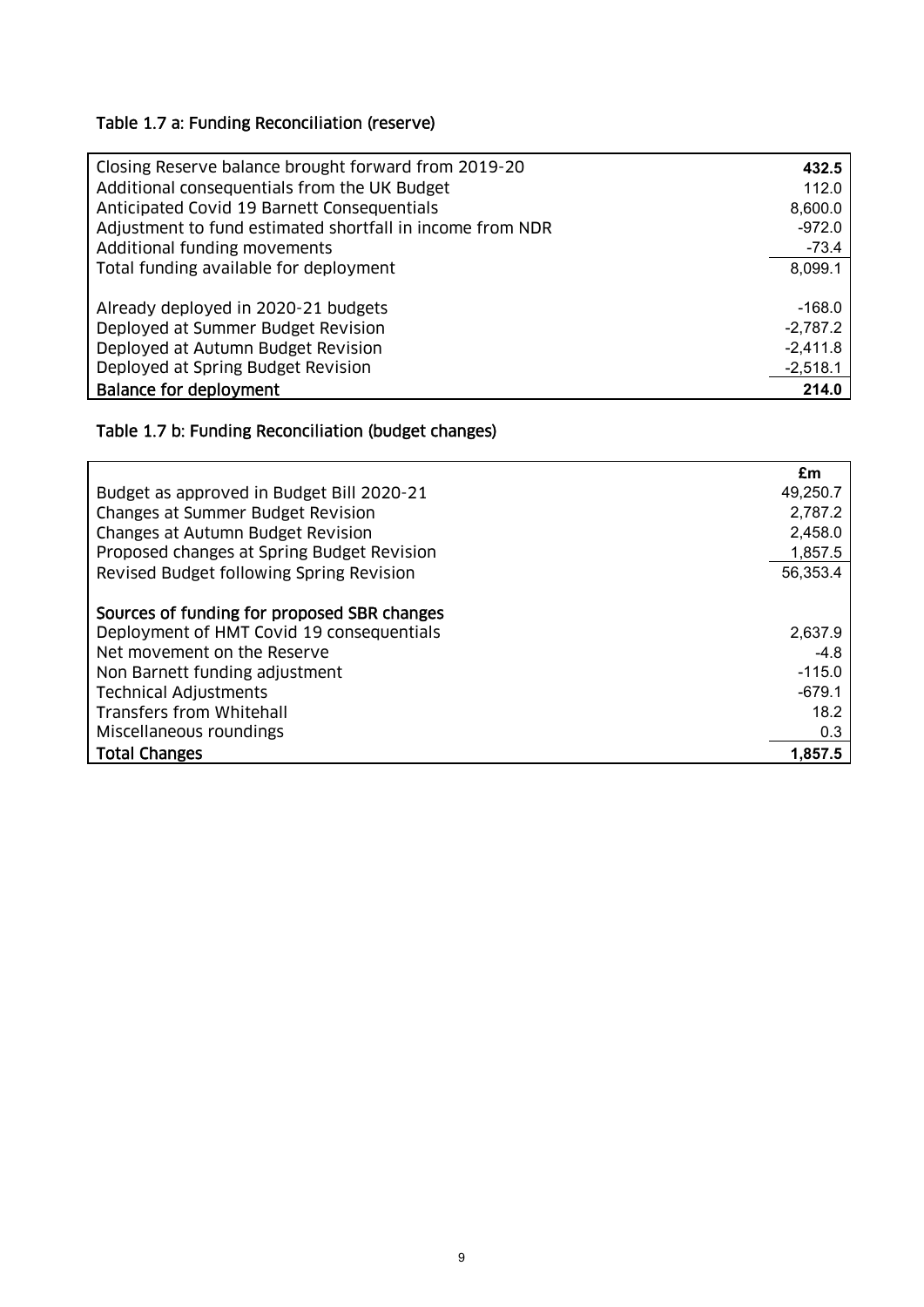|                                                         | <b>Direct</b><br>Capital | Financial<br>Transaction | <b>NDPB</b><br>Capital | Capital<br><b>Grants to</b><br>Local<br><b>Authorities</b> | Capital<br><b>Grants to</b><br>Private<br>Sector |
|---------------------------------------------------------|--------------------------|--------------------------|------------------------|------------------------------------------------------------|--------------------------------------------------|
|                                                         | £m                       | £m                       | £m                     | £m                                                         | £m                                               |
| <i>Accounts Definition</i>                              |                          |                          |                        |                                                            |                                                  |
|                                                         |                          |                          | Net Investment         |                                                            |                                                  |
| Health and Sport                                        | 467.5                    | 35.0                     |                        |                                                            | 9.4                                              |
| Communities & Local Government                          | $-25.9$                  | 345.5                    |                        | 567.8                                                      | 638.0                                            |
| Finance                                                 | 25.5                     |                          |                        |                                                            | 43.0                                             |
| <b>Education and Skills</b>                             | 600.1                    | 55.0                     | 31.1                   | 121.8                                                      | 457.7                                            |
| Justice                                                 | 51.2                     |                          | 87.1                   |                                                            | 11.4                                             |
| Transport, Infrastructure & Connectivity                | 289.2                    | 86.4                     | 57.0                   | 229.8                                                      | 1,540.0                                          |
| Environment, Climate Change and Land<br>Reform          | 271.0                    | $-0.8$                   | 8.2                    |                                                            | 49.3                                             |
| Rural Economy & Tourism                                 | 11.4                     | $-167.6$                 | 7.1                    | 46.2                                                       | 72.1                                             |
| Economy, Fair Work & Culture                            | 1.1                      | 89.8                     | 94.2                   |                                                            | 160.6                                            |
| Social Security & Older People                          | 80.7                     | 9.2                      |                        |                                                            |                                                  |
| Constitution, Europe & External Affairs                 |                          |                          |                        |                                                            |                                                  |
| Crown Office and Procurator Fiscal                      | 8.3                      |                          |                        |                                                            |                                                  |
| <b>Total Scottish Government (Consolidated)</b>         | 1,780.1                  | 452.5                    | 284.7                  | 965.6                                                      | 2,981.5                                          |
|                                                         |                          |                          |                        |                                                            |                                                  |
| National Records of Scotland                            | 2.3                      |                          |                        |                                                            |                                                  |
| Scottish Courts and Tribunals Service                   | 16.4                     |                          |                        |                                                            |                                                  |
| <b>Scottish Fiscal Commission</b>                       |                          |                          |                        |                                                            |                                                  |
| Revenue Scotland                                        | 0.4                      |                          |                        |                                                            |                                                  |
| Registers of Scotland<br><b>Food Standards Scotland</b> | 4.5<br>0.6               |                          |                        |                                                            |                                                  |
| Office of the Scottish Charity Regulator                |                          |                          |                        |                                                            |                                                  |
| <b>Scottish Housing Regulator</b>                       | 0.2                      |                          |                        |                                                            |                                                  |
| Scottish<br>Teachers'<br><b>NHS</b><br>Pension<br>and   |                          |                          |                        |                                                            |                                                  |
| <b>Schemes</b>                                          |                          |                          |                        |                                                            |                                                  |
| <b>Total Scottish Administration</b>                    | 1,804.5                  | 452.5                    | 284.7                  | 965.6                                                      | 2,981.5                                          |
|                                                         |                          |                          |                        |                                                            |                                                  |
| <b>Direct Funded Bodies</b>                             |                          |                          |                        |                                                            |                                                  |
| Scottish Parliament Corporate Body                      | 0.9                      |                          |                        |                                                            |                                                  |
| <b>Audit Scotland</b>                                   | 0.2                      |                          |                        |                                                            |                                                  |
|                                                         |                          |                          |                        |                                                            |                                                  |
| <b>Total Scottish Budget</b>                            | 1,805.6                  | 452.5                    | 284.7                  | 965.6                                                      | 2,981.5                                          |

### Table 1.8 Capital Spending and Net Investment

1. Approximately £567m of the E&S direct capital scores in UK Funded AME.

2. £36m of the Health & Sport Direct Capital relates to PPP/PFI and scores in "Other".

3. Financial Transactions £55.0m in Education and Skills, £46.6m in Economy, Fair Work & Culture and £2m in Rural Economy & Tourism are within NDPB budgets and therefore score as Indirect capital in Scottish Budgets.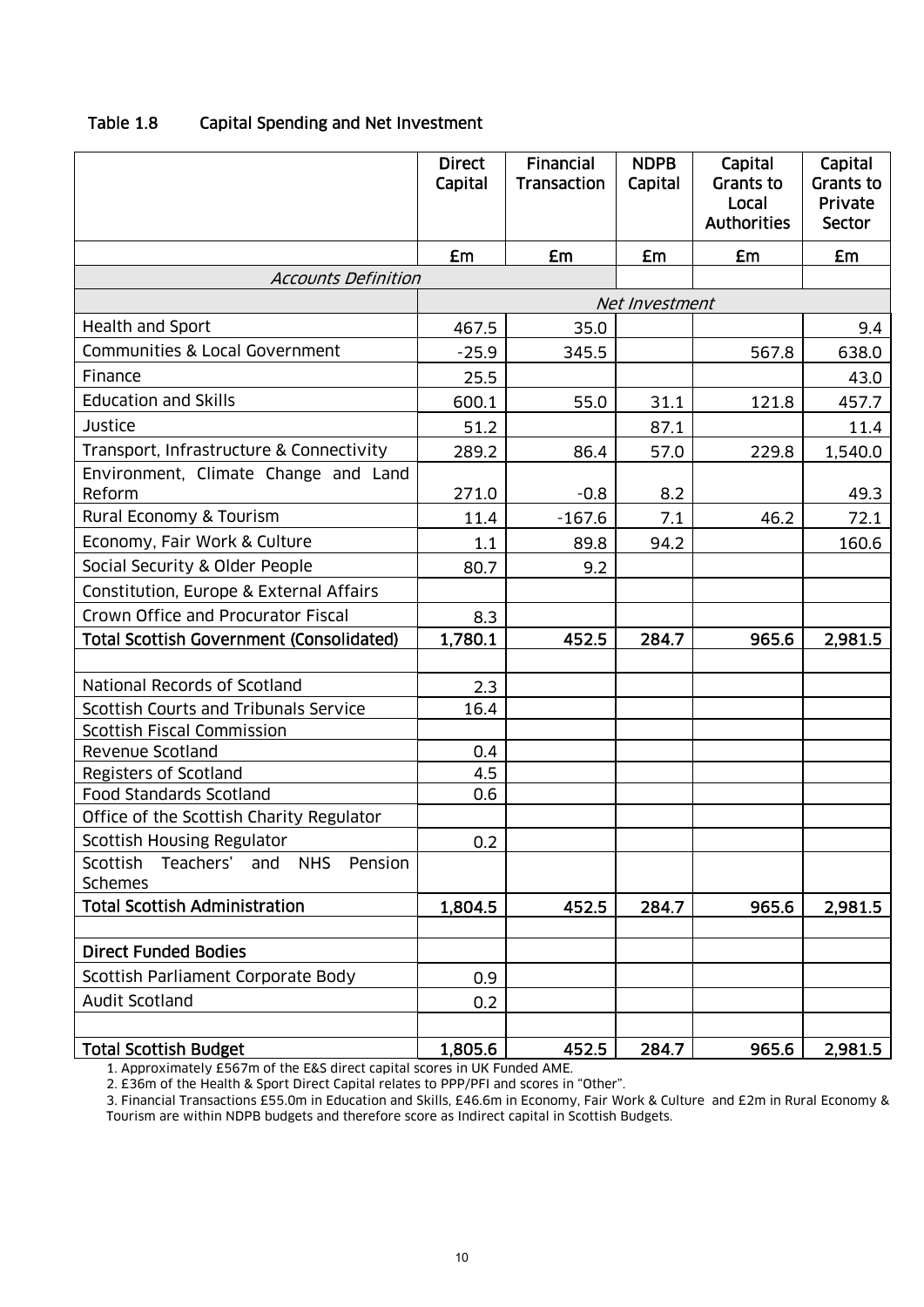## **HEALTH AND SPORT**

| Schedule 2.1 Total Changes for the Spring Budget Revision |                        |               |                  |
|-----------------------------------------------------------|------------------------|---------------|------------------|
|                                                           | <b>Operating</b><br>£m | Capital<br>£m | Total<br>£m      |
| Total Budget in the Autumn Budget Revision                | 17,048.6               | 488.0         | 17,536.6         |
| <b>Changes Proposed</b>                                   |                        |               |                  |
| COVID-19 and other Funding Changes                        | 465.3                  | 29.0          | 494.3            |
| Reprioritisation                                          | 0.0                    | 0.0           | 0.0 <sub>l</sub> |
| <b>Technical Adjustments</b>                              | 91.3                   | $-18.7$       | 72.6             |
| Net Whitehall Transfers                                   | 0.8                    | 0.0           | 0.8 <sub>l</sub> |
| Net Transfers within Scottish Block                       | $-18.0$                | 4.2           | $-13.8$          |
| Total changes proposed                                    | 539.4                  | 14.5          | 553.9            |
| <b>Proposed Budget following Spring Budget Revision</b>   | 17,588.0               | 502.5         | 18,090.5         |

|                            | <b>Operating</b><br>£m | Capital<br>£m | <b>Total</b><br>£m |
|----------------------------|------------------------|---------------|--------------------|
| <b>Expenditure Limit:</b>  |                        |               |                    |
| <b>Health and Sport</b>    | 17,474.6               | 466.4         | 17,941.0           |
| Total Expenditure Limit    | 17,474.6               | 466.4         | 17,941.0           |
| <b>UK Funded AME:</b>      |                        |               |                    |
| <b>Health</b>              | 66.0                   | 0.0           | 66.0               |
| <b>Total UK Funded AME</b> | 66.0                   | 0.0           | 66.0               |
| Other Expenditure:         |                        |               |                    |
| <b>Health</b>              | 47.4                   | 36.1          | 83.5               |
| Total Other Expenditure    | 47.4                   | 36.1          | 83.5               |
| Total Budget               | 17,588.0               | 502.5         | 18,090.5           |

Total Limit on Income (accruing resources) 3,000.0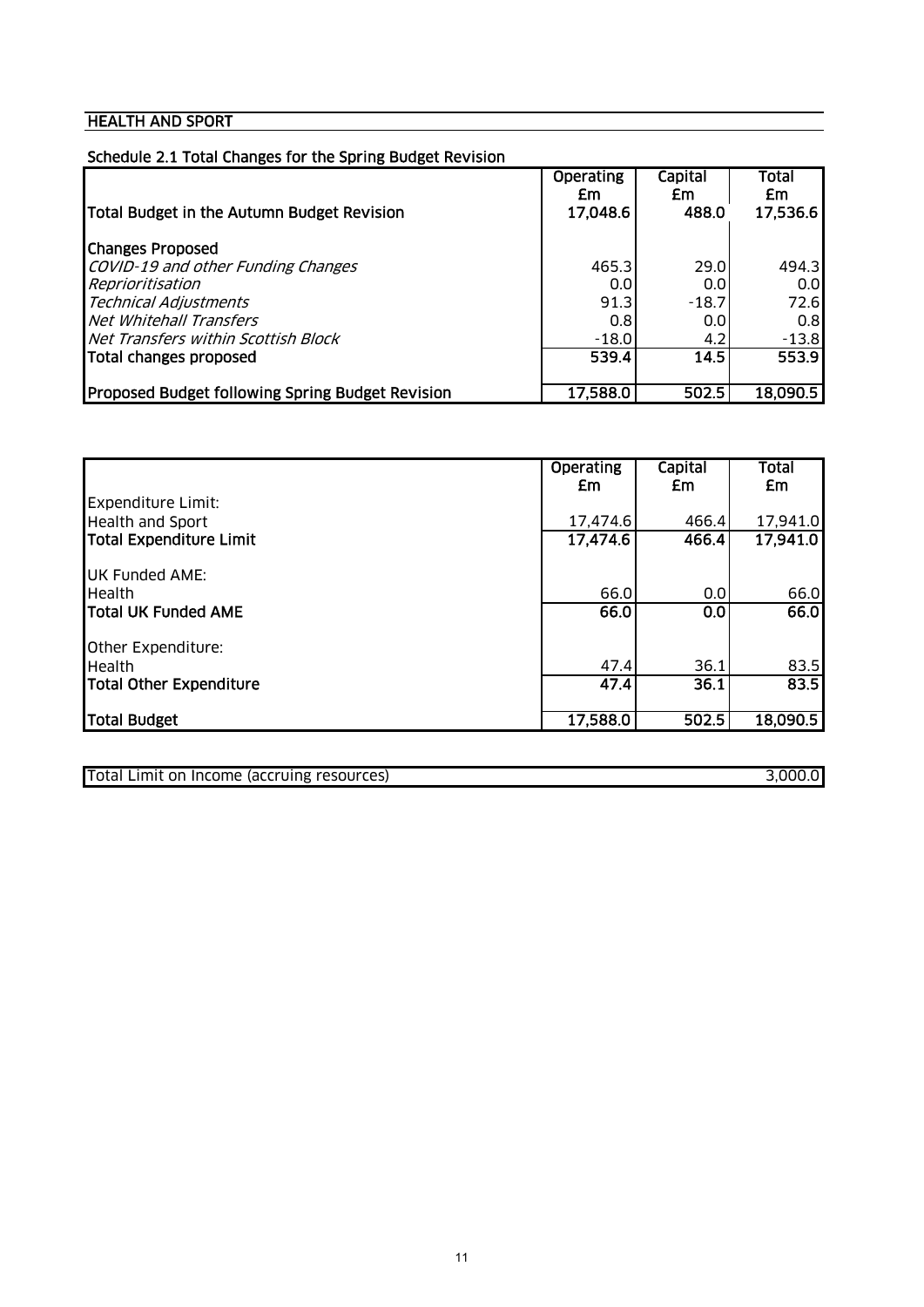## HEALTH AND SPORT

#### Schedule 3.1 Health and Sport Details of Proposed Budget

| <b>Proposed Changes</b>                                                             | <b>Operating</b> | <b>Capital</b> | Total          |
|-------------------------------------------------------------------------------------|------------------|----------------|----------------|
|                                                                                     | £m               | £m             | £m             |
| <b>Original Budget</b>                                                              | 14,909.6         | 438.0          | 15,347.6       |
| Changes in the SuBR                                                                 | 620.0            | 0.0            | 620.0          |
| <b>SUBR Budget</b>                                                                  | 15,529.6         | 438.0          | 15,967.6       |
| <b>ABR</b> changes                                                                  | 1,519.0          | 50.0           | 1,569.0        |
| <b>ABR Budget</b>                                                                   | 17,048.6         | 488.0          | 17,536.6       |
| Proposed changes                                                                    | 539.4            | 14.5           | 553.9          |
| <b>SBR Proposed Budget</b>                                                          | 17,588.0         | 502.5          | 18,090.5       |
|                                                                                     |                  |                |                |
| Summary of proposed changes                                                         |                  |                |                |
| Additional Covid funding for Health                                                 | 435.3            | 4.0            | 439.3          |
| Accrued NHS staff leave costs                                                       | 80.0             | 0.0            | 80.0           |
| Transfer from Rural Services to deliver groceries to people                         |                  |                |                |
| shielding due to the Covid pandemic                                                 | 32.0             | 0.0            | 32.0           |
| Additional Covid funding for Sport                                                  | 30.0             | 25.0           | 55.0           |
| Transfer from Transport Scotland for fleet decarbonisation                          |                  |                |                |
|                                                                                     | 0.0              | 5.7            | 5.7            |
| Transfer from Justice portfolio to improve forensic medical                         |                  |                |                |
| examinations and healthcare services for those who have                             |                  |                |                |
| experienced rape and sexual assault                                                 | 0.0              | 2.0            | 2.0            |
| Transfer to Sport Scotland for UCI 2023 Cycling World                               |                  |                |                |
| Championships                                                                       | 1.0              | 0.0            | 1.0            |
| Transfer to Communities and Local Government portfolio to                           |                  |                |                |
| support children and young people's mental health as a                              |                  |                |                |
| result of the Covid-19 pandemic                                                     | $-11.3$          | 0.0            | $-11.3$        |
| Transfer to marketing for public awareness campaigns about                          |                  |                |                |
| the Covid-19 pandemic                                                               | $-11.2$          | 0.0            | $-11.2$        |
| Transfer to Scottish Funding Council to fund nursing and                            |                  |                |                |
| midwifery pre-registration places                                                   | $-9.9$           | 0.0            | $-9.9$         |
| Transfer to Communities and Local Government portfolio for                          |                  |                |                |
| community based mental health and wellbeing services for                            |                  |                |                |
| children and young people                                                           | $-3.7$           | 0.0            | $-3.7$         |
| Transfer to Scottish Funding Council for counselling services                       |                  |                |                |
| in the further and higher education sector                                          | $-3.7$           | 0.0            | $-3.7$         |
| Transfer to Scottish Enterprise for contributing to PPE                             |                  |                |                |
| manufacturing capability to support the NHS during the                              |                  |                |                |
| Covid-19 pandemic                                                                   | 0.0              | $-3.4$         | $-3.4$         |
| Transfer to Communities and Local Government portfolio for                          |                  |                |                |
| the Covid Test and Protect Programme                                                | $-2.9$           | 0.0            | $-2.9$         |
| Transfer to Food Standards Scotland for preparing for EU                            |                  |                |                |
| exit                                                                                | $-2.7$           | 0.0            | $-2.7$         |
| Transfer to Communities and Local Government portfolio for                          |                  |                |                |
| Housing First Pathfinder Programme                                                  | $-1.2$           | 0.0            | $-1.2$         |
| Capital expenditure reclassification                                                | 4.8              | $-4.8$         |                |
| Reduction in NHS impairment requirements                                            | $-47.0$          | 0.0            | 0.0<br>$-47.0$ |
| Additional budget cover for NHS provisions (UK AME)                                 |                  | 0.0            | 7.0            |
|                                                                                     | 7.0              |                |                |
| Additional budget cover for NHS donated asset depreciation<br>(UK AME)              |                  |                |                |
|                                                                                     | 6.0              | 0.0            | 6.0            |
| ODEL adjustments for PFI leases and donated assets<br>Miscellaneous minor transfers | 41.4             | $-14.0$        | 27.4           |
|                                                                                     | $-4.5$           | 0.0            | $-4.5$         |
|                                                                                     | 539.4            | 14.5           | 553.9          |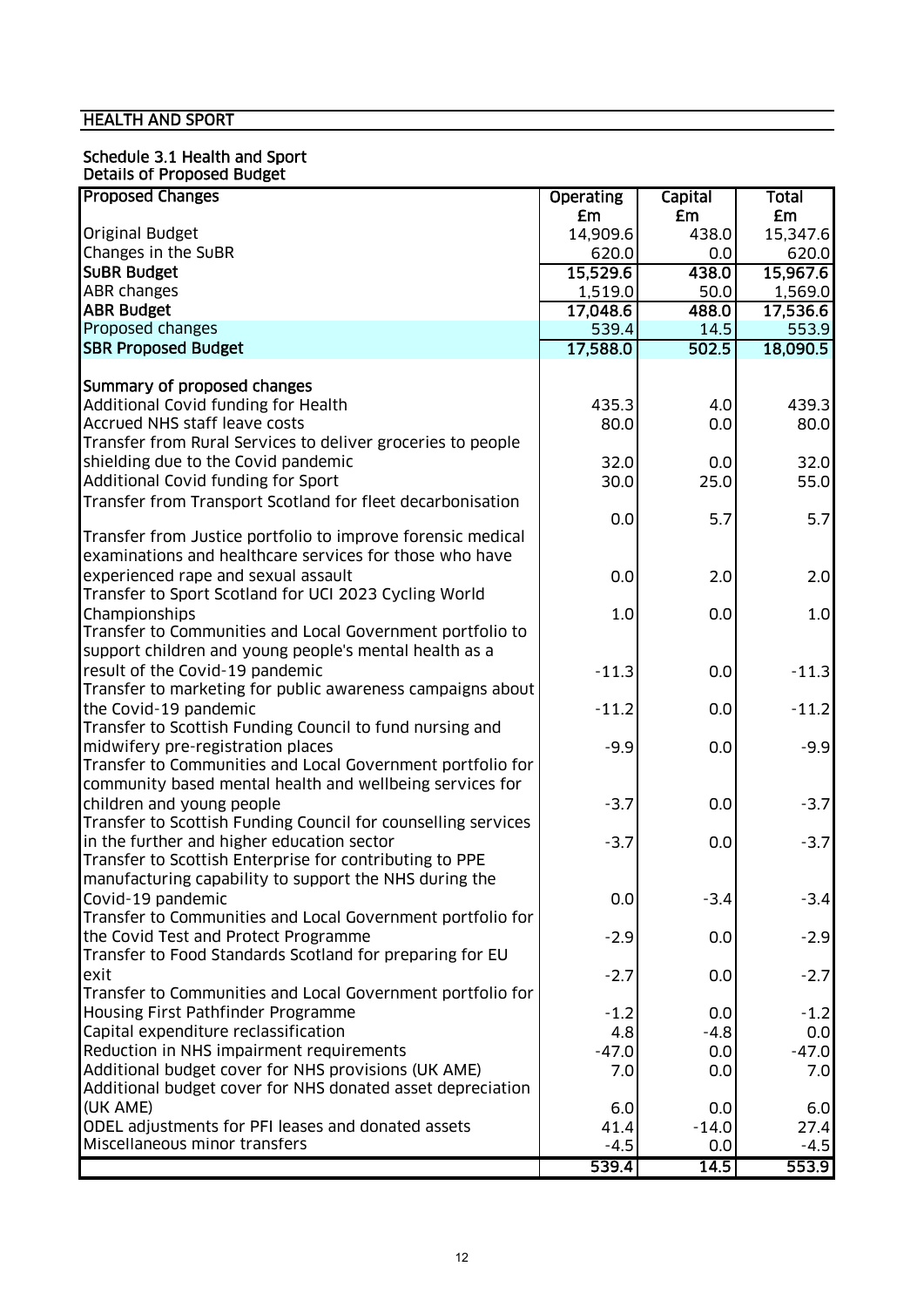| Proposed Budget following Spring Budget Revision<br><b>Gross Expenditure</b><br>Less: Retained Income<br><b>Capital Receipts Applied</b>                                            | <b>Operating</b><br>£m<br>20,165.3<br>$-2,577.3$<br>0.0<br>17,588.0 | Capital<br><b>£m</b><br>522.5<br>0.0<br>$-20.0$<br>502.5 | <b>Total</b><br><b>£m</b><br>20,687.8<br>$-2,577.3$<br>$-20.0$<br>18,090.5 |
|-------------------------------------------------------------------------------------------------------------------------------------------------------------------------------------|---------------------------------------------------------------------|----------------------------------------------------------|----------------------------------------------------------------------------|
| <b>Budget Analysis</b><br><b>NHS Territorial Boards</b><br><b>NHS National Boards</b><br><b>General Medical Services</b><br><b>Pharmaceutical Services Contractors Remuneration</b> | 11,330.7<br>1,766.6<br>1,063.3<br>208.0                             | 0.0<br>0.0<br>0.0<br>0.0                                 | 11,330.7<br>1,766.6<br>1,063.3<br>208.0                                    |
| <b>General Dental Services</b>                                                                                                                                                      | 427.6                                                               | 0.0                                                      | 427.6                                                                      |
| <b>General Ophthalmic Services</b>                                                                                                                                                  | 110.6                                                               | 0.0                                                      | 110.6                                                                      |
| <b>Additional Support for Care</b>                                                                                                                                                  | 0.0                                                                 | 0.0                                                      | 0.0                                                                        |
| <b>Mental Health Services</b>                                                                                                                                                       | 115.5                                                               | 0.0                                                      | 115.5                                                                      |
| <b>Outcomes Framework</b>                                                                                                                                                           | 71.9                                                                | 0.0                                                      | 71.9                                                                       |
| Workforce and Nursing                                                                                                                                                               | 187.6                                                               | 0.0                                                      | 187.6                                                                      |
| <b>Health Improvement &amp; Protection</b>                                                                                                                                          | 92.5                                                                | 0.0                                                      | 92.5                                                                       |
| Care, Support and Rights                                                                                                                                                            | 104.9                                                               | 0.0                                                      | 104.9                                                                      |
| eHealth                                                                                                                                                                             | 113.1                                                               | 0.0                                                      | 113.1                                                                      |
| <b>Early Years</b>                                                                                                                                                                  | 49.4                                                                | 0.0                                                      | 49.4                                                                       |
| Quality and Improvement                                                                                                                                                             | 56.0                                                                | 0.0                                                      | 56.0                                                                       |
| Miscellaneous Other Services and Resource Income                                                                                                                                    | 1,628.0                                                             | 0.0                                                      | 1,628.0                                                                    |
| <b>Active Healthy Lives</b>                                                                                                                                                         | 39.9                                                                | 0.0                                                      | 39.9                                                                       |
| SportScotland                                                                                                                                                                       | 35.6                                                                | 0.0                                                      | 35.6                                                                       |
| Revenue Consequences of NPD Schemes                                                                                                                                                 | 65.0                                                                | 0.0                                                      | 65.0                                                                       |
| Investment                                                                                                                                                                          | 0.0                                                                 | 451.4                                                    | 451.4                                                                      |
| <b>Financial Transactions</b>                                                                                                                                                       | 0.0                                                                 | 35.0                                                     | 35.0                                                                       |
| Capital Income                                                                                                                                                                      | 0.0                                                                 | $-20.0$                                                  | $-20.0$                                                                    |
| <b>NHS Indirect Capital</b>                                                                                                                                                         | 8.4                                                                 | 0.0                                                      | 8.4                                                                        |
| Health PPP/PFI NPD (Other)                                                                                                                                                          | 47.4                                                                | 36.1                                                     | 83.5                                                                       |
| NHS Impairments (UK AME)                                                                                                                                                            | 53.0                                                                | 0.0                                                      | 53.0                                                                       |
| <b>NHS Provisions (UK AME)</b>                                                                                                                                                      | 7.0                                                                 | 0.0                                                      | 7.0                                                                        |
| NHS Donated Assets Depreciation (UK AME)                                                                                                                                            | 6.0                                                                 | 0.0                                                      | 6.0                                                                        |
| <b>Net Expenditure</b>                                                                                                                                                              | 17,588.0                                                            | 502.5                                                    | 18,090.5                                                                   |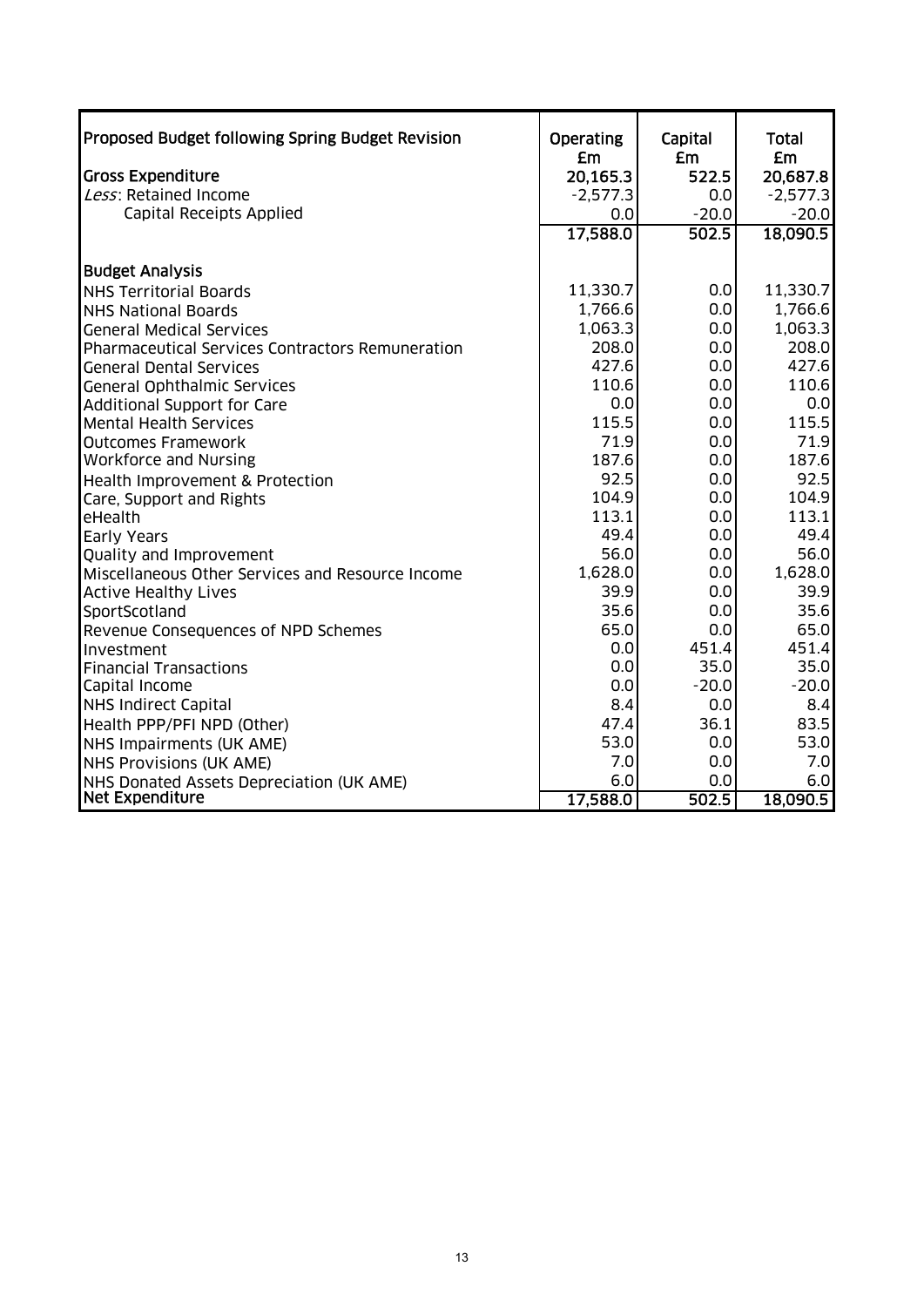#### Schedule 2.1 Total Changes for the Spring Budget Revision

| <b>Operating</b><br>£m<br>13.083.1 | <b>Capital</b><br>£m<br>307.5 | Total<br>£m<br>13,390.6 |
|------------------------------------|-------------------------------|-------------------------|
|                                    |                               |                         |
| 814.3                              | 30.0                          | 844.3                   |
| $-197.0$                           | 0.01                          | $-197.0$                |
| $-903.5$                           | 0.01                          | $-903.5$                |
| 1.3                                | 0.01                          | 1.3                     |
| $-68.0$                            | $-17.9$                       | $-85.9$                 |
| $-352.9$                           | 12.1                          | $-340.8$                |
|                                    |                               | 13.049.8                |
|                                    | 12.730.2                      | 319.6                   |

|                                                | <b>Operating</b><br>£m | <b>Capital</b><br>£m | <b>Total</b><br>£m |
|------------------------------------------------|------------------------|----------------------|--------------------|
| Expenditure Limit:                             |                        |                      |                    |
| Local Government                               | 10,685.6               | 0.0                  | 10,685.6           |
| Planning                                       | 11.9                   | 2.6                  | 14.5               |
| <b>Housing</b>                                 | 658.5                  | 284.5                | 943.0              |
| Social Justice and Regeneration                | 199.3                  | 0.0                  | 199.3              |
| <b>Third Sector</b>                            | 101.7                  | 32.5                 | 134.2              |
| Governance and Reform                          | 4.6                    | 0.0                  | 4.6                |
| Central Government Grants to Local Authorities | 99.8                   | 0.0                  | 99.8               |
| <b>Connected Communites</b>                    | 4.3                    | 0.0                  | 4.3                |
| <b>Total Expenditure Limit</b>                 | 11,765.7               | 319.6                | 12,085.3           |
| <b>UK Funded AME:</b>                          |                        |                      |                    |
| More Homes - Impairment                        | 8.4                    | 0.0                  | 8.4                |
| <b>Business Grants - Accounting Adjustment</b> | $-911.9$               | 0.0                  | $-911.9$           |
| Non-domestic Rates                             | 1,868.0                | 0.0                  | 1,868.0            |
| lTotal UK Funded AME                           | 964.5                  | 0.0                  | 964.5              |
| Other Expenditure:                             |                        |                      |                    |
| <b>Total Other Expenditure</b>                 | 0.0                    | 0.0                  | 0.0                |
| Total Budget                                   | 12,730.2               | 319.6                | 13,049.8           |
| Total Limit on Income (accruing resources)     |                        |                      | 80.0               |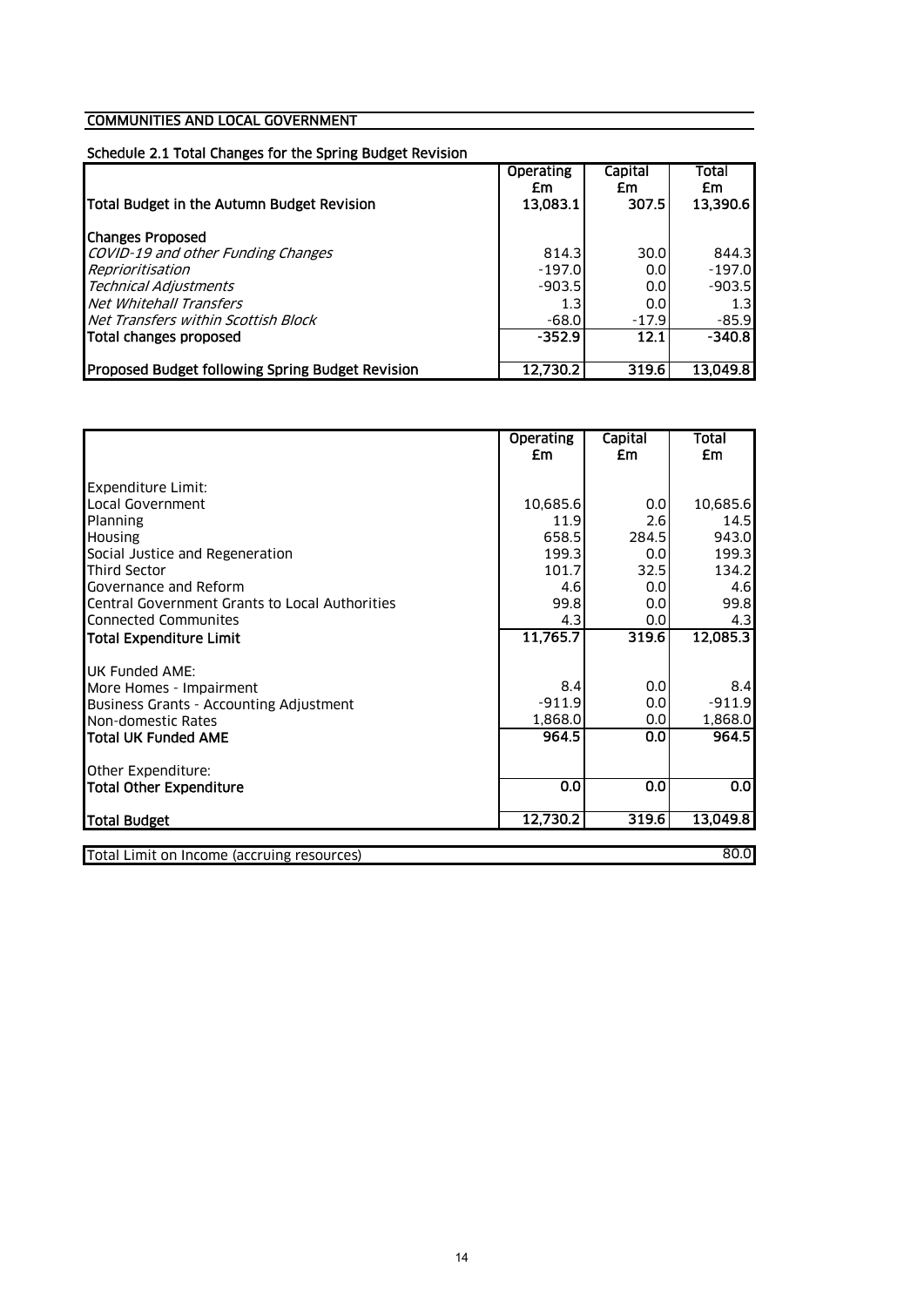#### Schedule 3.1 Local Government

| <b>Details of Proposed Budget</b>                                                |                  |                  |              |
|----------------------------------------------------------------------------------|------------------|------------------|--------------|
| <b>Proposed Changes</b>                                                          | <b>Operating</b> | Capital          | <b>Total</b> |
|                                                                                  | £m               | £m               | £m           |
| <b>Original Budget</b>                                                           | 10,025.1         | 0.0              | 10,025.1     |
| Changes in the SuBR                                                              | 1,457.3          | 0.0              | 1,457.3      |
| <b>SUBR Budget</b>                                                               | 11.482.4         | 0.0              | 11,482.4     |
| <b>ABR</b> changes                                                               | 443.4            | 0.0              | 443.4        |
| <b>ABR Budget</b>                                                                | 11,925.8         | $\overline{0.0}$ | 11,925.8     |
| Proposed changes                                                                 | $-284.1$         | 0.0              | $-284.1$     |
| <b>ISBR Proposed Budget</b>                                                      | 11.641.7         | 0.0              | 11.641.7     |
|                                                                                  |                  |                  |              |
| <b>Summary of proposed changes</b>                                               |                  |                  |              |
| Additional Covid funding for Lost Income Fund                                    | 524.0            | 0.0              | 524.0        |
| Additional funding for Winter Package - Social Protection                        | 40.3             | 0.0              | 40.3         |
| Transfer from Education & Skills for Education Recovery                          | 20.0             | 0.0              | 20.0         |
| Additional funding for Unallocated Probationers - Teacher Induction Scheme       | 12.0             | 0.0              | 12.0         |
| Additional funding for CYP Mental Health and Wellbeing                           | 11.3             | 0.0              | 11.3         |
| Additional funding for local authorities                                         | 5.0              | 0.0              | 5.0          |
| Additional funding for Mental Health and Wellbeing                               | 3.7              | 0.0              | 3.7          |
| Additional funding for Test and Protect - extension of Funding to Jan 2021       | 2.3              | 0.0              | 2.3          |
| Additional funding for home learning                                             | 10.0             | 0.0              | 10.0         |
| Additional funding for Digital inclusion                                         | 10.0             | 0.0              | 10.0         |
| Additional funding for free school meals (term time)                             | 12.9             | 0.0              | 12.9         |
| Additional funding for grant administration                                      | 7.0              | 0.0              | 7.0          |
| Additional funding for teacher training                                          | 25.0             | 0.0              | 25.0         |
| Additional funding for School Clothing Grant                                     | 2.0              | 0.0              | 2.0          |
| Additional funding for Covid logistics costs in schools                          | 13.7             | 0.0              | 13.7         |
| Additional funding for additional workforce for schools                          | 51.7             | 0.0              | 51.7         |
| Education Recovery funding for support with school logistics                     | 55.0             | 0.0              | 55.0         |
| Transfer from DfT for flight service between Dundee and Stansted (Public Service |                  |                  |              |
| Obligation)                                                                      | 1.3              | 0.0              | 1.3          |
| Reprioritisation of Business Support Grant underspend                            | $-180.0$         | 0.0              | $-180.0$     |
| Technical Accounting Adjustment iro Business Grants accrued to 2019-20           | $-911.9$         | 0.0              | $-911.9$     |
| <b>Educational Psychologists</b>                                                 | $-1.1$           | 0.0              | $-1.1$       |
| Miscellaneous minor transfers                                                    | 1.7              | 0.0              | 1.7          |
|                                                                                  | $-284.1$         | 0.0              | $-284.1$     |

| <b>Proposed Budget following Spring Budget Revision</b>                  | <b>Operating</b><br>£m | Capital<br>£m    | <b>Total</b><br>£m |
|--------------------------------------------------------------------------|------------------------|------------------|--------------------|
| <b>Gross Expenditure</b>                                                 | 11.641.7               | 0.0              | 11.641.7           |
| Less: Retained Income                                                    | 0.0                    | 0.0              | 0.0                |
| Capital Receipts Applied                                                 | 0.0                    | 0.0              | 0.0                |
|                                                                          | 11.641.7               | 0.0 <sub>l</sub> | 11.641.7           |
| <b>Budget</b>                                                            |                        |                  |                    |
| Non-Domestic Rates (NDR)                                                 | 1,868.0                | 0.01             | 1.868.0            |
| General Revenue Grant                                                    | 9.191.5                | 0.01             | 9.191.5            |
| Small Business Grant Fund and Retail, Hospitality and Leisure Grant Fund | 110.4                  | 0.0              | 110.4              |
| Support for Capital                                                      | 467.9                  | 0.01             | 467.9              |
| Local Authority Advice and Policy                                        | 3.9                    | 0.0              | 3.9                |
| <b>INet Expenditure</b>                                                  | 11.641.7               | 0.0              | 11.641.7           |

#### Memorandum Item - Total Local Government Funding

| <b>Proposed Budget</b>                               | <b>Operating</b> | Capital | Total    |
|------------------------------------------------------|------------------|---------|----------|
|                                                      | £m               | £m      | £m       |
| Net Expenditure                                      | 11,641.7         | 0.0     | 11,641.7 |
| <b>IPlus Specific Grants included as follows:</b>    |                  |         |          |
| <b>ICommunities &amp; Local Government (Page 21)</b> |                  |         |          |
| Transfer of the Management of Development Funding    | 92.2             | 0.0     | 92.2     |
| Vacant Derelict Land Grant                           | 7.6              | 0.0     | 7.6      |
| Education & Skills (Page 36)                         |                  |         |          |
| <b>Pupil Equity Fund</b>                             | 122.5            | 0.0     | 122.5    |
| Early Learning and Childcare Expansion               | 610.1            | 0.0     | 610.1    |
| Gaelic                                               | 4.5              | 0.0     | 4.5      |
| Justice (Page 49)                                    |                  |         |          |
| Criminal Justice Social Work                         | 86.5             | 0.0     | 86.5     |
| Transport, Infrastructure & Connectivity (Page 61)   |                  |         |          |
| Cycling, Walking and Safer Routes                    | 23.9             | 0.0     | 23.9     |
| Regional Transport Partnership                       | 15.3             | 0.0     | 15.3     |
| Heat Networks Early Adopter's Challenge Fund         | 0.0              | 0.0     | 0.0      |
| Support for Inter-Island Ferries                     | 11.5             | 0.0     | 11.5     |
| Net Expenditure                                      | 12.615.8         | 0.0     | 12.615.8 |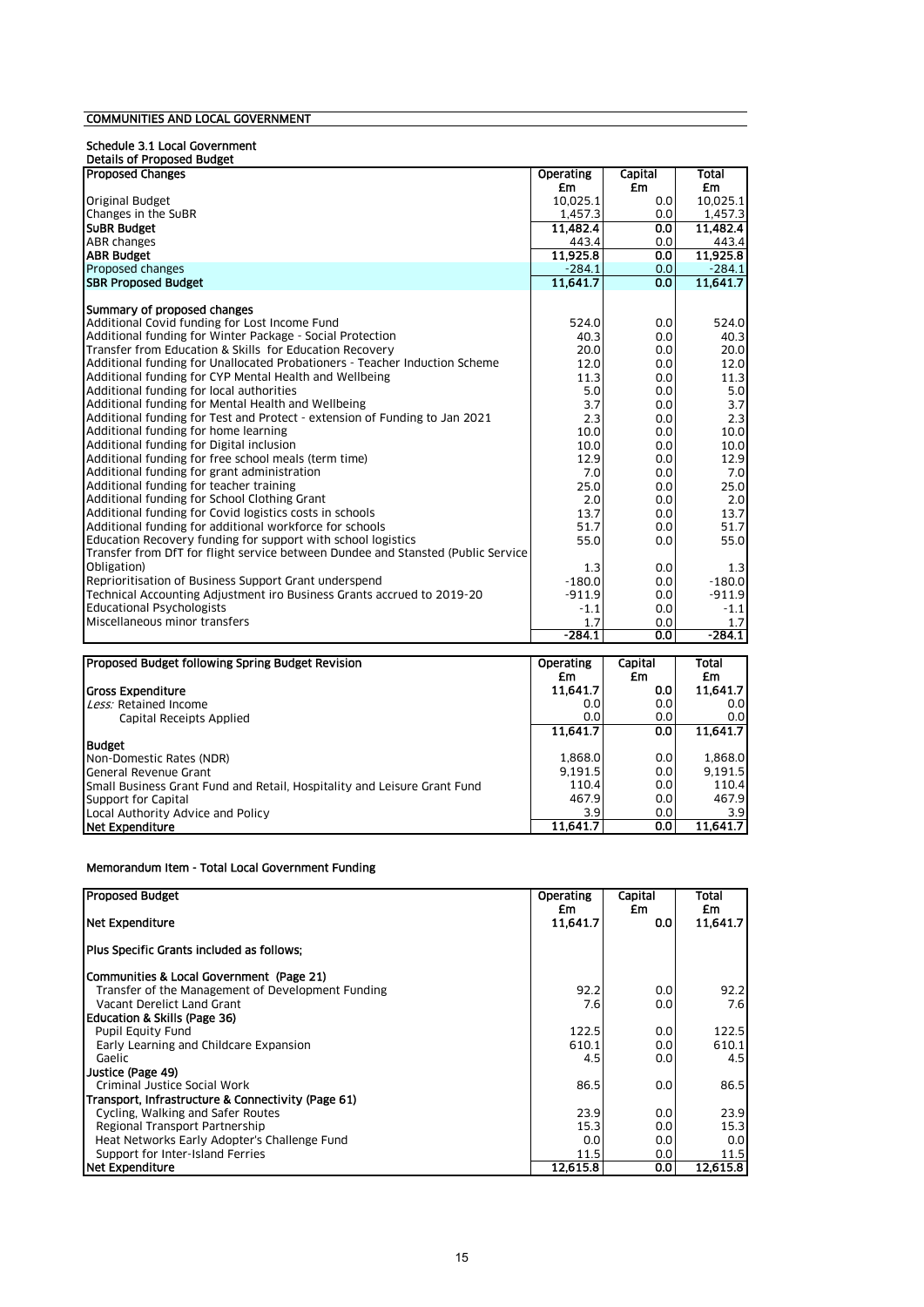#### Schedule 3.2 Planning Details of Proposed Budget

| <b>Proposed Changes</b>                                      | <b>Operating</b> | Capital | Total |
|--------------------------------------------------------------|------------------|---------|-------|
|                                                              | £m               | £m      | £m    |
| <b>Original Budget</b>                                       | 10.4             | 2.0     | 12.4  |
| Changes in the SuBR                                          | 0.0              | 0.0     | 0.0   |
| <b>SUBR Budget</b>                                           | 10.4             | 2.0     | 12.4  |
| <b>ABR</b> changes                                           | 1.8              | 0.0     | 1.8   |
| <b>ABR Budget</b>                                            | 12.2             | 2.0     | 14.2  |
| Proposed changes                                             | $-0.3$           | 0.6     | 0.3   |
| <b>SBR Proposed Budget</b>                                   | 11.9             | 2.6     | 14.5  |
| Summary of proposed changes<br>Miscellaneous minor transfers | $-0.3$           | 0.6     | 0.3   |
|                                                              | $-0.3$           | 0.6     | 0.3   |
|                                                              |                  |         |       |

| <b>Proposed Budget following Spring Budget Revision</b> | <b>Operating</b><br>£m | Capital<br>£m    | Total<br>£m |
|---------------------------------------------------------|------------------------|------------------|-------------|
|                                                         |                        |                  |             |
| <b>Gross Expenditure</b>                                | 12.0                   | 2.6              | 14.6        |
| Less: Retained Income                                   | $-0.1$                 | 0.01             | $-0.1$      |
| Capital Receipts Applied                                | 0.0                    | 0.0 <sub>l</sub> | 0.0         |
|                                                         | 11.9                   | 2.6              | 14.5        |
| <b>Budget Analysis</b>                                  |                        |                  |             |
| Architecture & Place                                    | 2.0                    | 0.0              | 2.0         |
| <b>Building Standards</b>                               | 3.6                    | 0.0              | 3.6         |
| Planning                                                | 5.6                    | 2.6              | 8.2         |
| Planning & Environmental Appeals                        | 0.7                    | 0.0 <sub>l</sub> | 0.7         |
| Net Expenditure                                         | 11.9                   | $\overline{2.6}$ | 14.5        |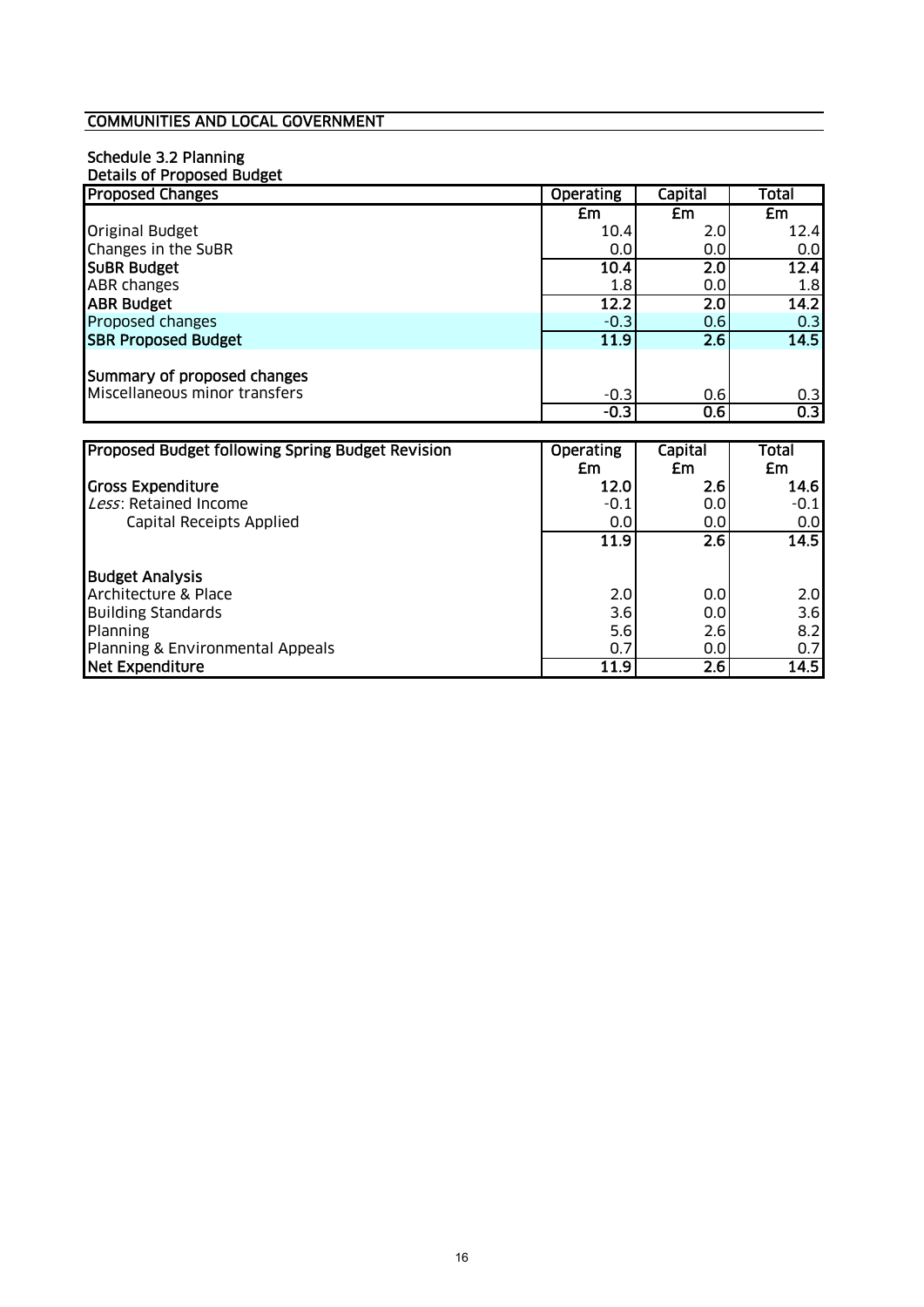#### Schedule 3.3 Housing Details of Proposed Budget

| <b>Proposed Changes</b>                                                                                            | <b>Operating</b> | <b>Capital</b> | <b>Total</b>     |
|--------------------------------------------------------------------------------------------------------------------|------------------|----------------|------------------|
|                                                                                                                    | £m               | <b>£m</b>      | £m               |
| <b>Original Budget</b>                                                                                             | 784.1            | 308.0          | 1,092.1          |
| Changes in the SuBR                                                                                                | 0.0              | 0.0            | 0.0              |
| <b>SUBR Budget</b>                                                                                                 | 784.1            | 308.0          | 1,092.1          |
| <b>ABR</b> changes                                                                                                 | 6.0              | $-5.0$         | 1.0 <sub>l</sub> |
| <b>ABR Budget</b>                                                                                                  | 790.1            | 303.0          | 1,093.1          |
| Proposed changes                                                                                                   | $-123.2$         | $-18.5$        | $-141.7$         |
| <b>SBR Proposed Budget</b>                                                                                         | 666.9            | 284.5          | 951.4            |
| Summary of proposed changes                                                                                        |                  |                |                  |
| Transfer of responsibility in relation to Energy Efficient                                                         | $-108.7$         | $-25.0$        | $-133.7$         |
| Scotland to Transport Infrastructure and Connectivity portfolio                                                    |                  |                |                  |
| Transfer to Digital Strategy for the Connecting Scotland                                                           | $-23.0$          | 0.0            | $-23.0$          |
| initiative                                                                                                         |                  |                |                  |
| Redeployment of funding to support COVID-19 measures                                                               | $-17.0$          | 0.0            | $-17.0$          |
| Additional AME non cash budget for impairments                                                                     | 8.4              | 0.0            | 8.4              |
| Additional funding for Winter Package associated with COVID-<br>19 (Fuel Poverty)                                  | 7.0              | 0.0            | 7.0              |
| Transfer from Economy, Fair Work and Culture portfolio to<br>fund Winchburgh project                               | 0.0              | 6.5            | 6.5              |
| Transfer from Transport Infrastructure and Connectivity                                                            | 5.0              | 0.0            | 5.0              |
| portfolio in relation to Affordable Homes Programme<br>Transfer from Social Security to fund Discretionary Housing | 3.0              | 0.0            | 3.0              |
| Payments                                                                                                           |                  |                |                  |
| Transfer from Health and Sport portfolio to fund Housing First                                                     | 1.3              | 0.0            | 1.3              |
| Pathfinder Programme                                                                                               |                  |                |                  |
| Deployment of emerging/planned underspend to fund<br>Discretionary Housing Payments associated with COVID-19       | 1.1              | 0.0            | 1.1              |
| Miscellaneous minor transfers                                                                                      | $-0.3$           | 0.0            | $-0.3$           |
|                                                                                                                    | $-123.2$         | $-18.5$        | $-141.7$         |
|                                                                                                                    |                  |                |                  |

| Proposed Budget following Spring Budget Revision | <b>Operating</b> | <b>Capital</b> | <b>Total</b> |
|--------------------------------------------------|------------------|----------------|--------------|
|                                                  | £m               | £m             | £m           |
| <b>Gross Expenditure</b>                         | 666.9            | 313.0          | 979.9        |
| Less: Retained Income                            | 0.0              | 0.0            | 0.0          |
| Capital Receipts Applied                         | 0.0              | $-28.5$        | $-28.5$      |
|                                                  | 666.9            | 284.5          | 951.4        |
| <b>Budget Analysis</b>                           |                  |                |              |
| Communities Analysis                             | 6.3              | 0.0            | 6.3          |
| Fuel Poverty/Energy Efficiency                   | 2.5              | 15.0           | 17.5         |
| More Homes                                       | 603.1            | 269.5          | 872.6        |
| <b>Housing Support</b>                           | 55.0             | 0.01           | 55.0         |
| Net Expenditure                                  | 666.9            | 284.5          | 951.4        |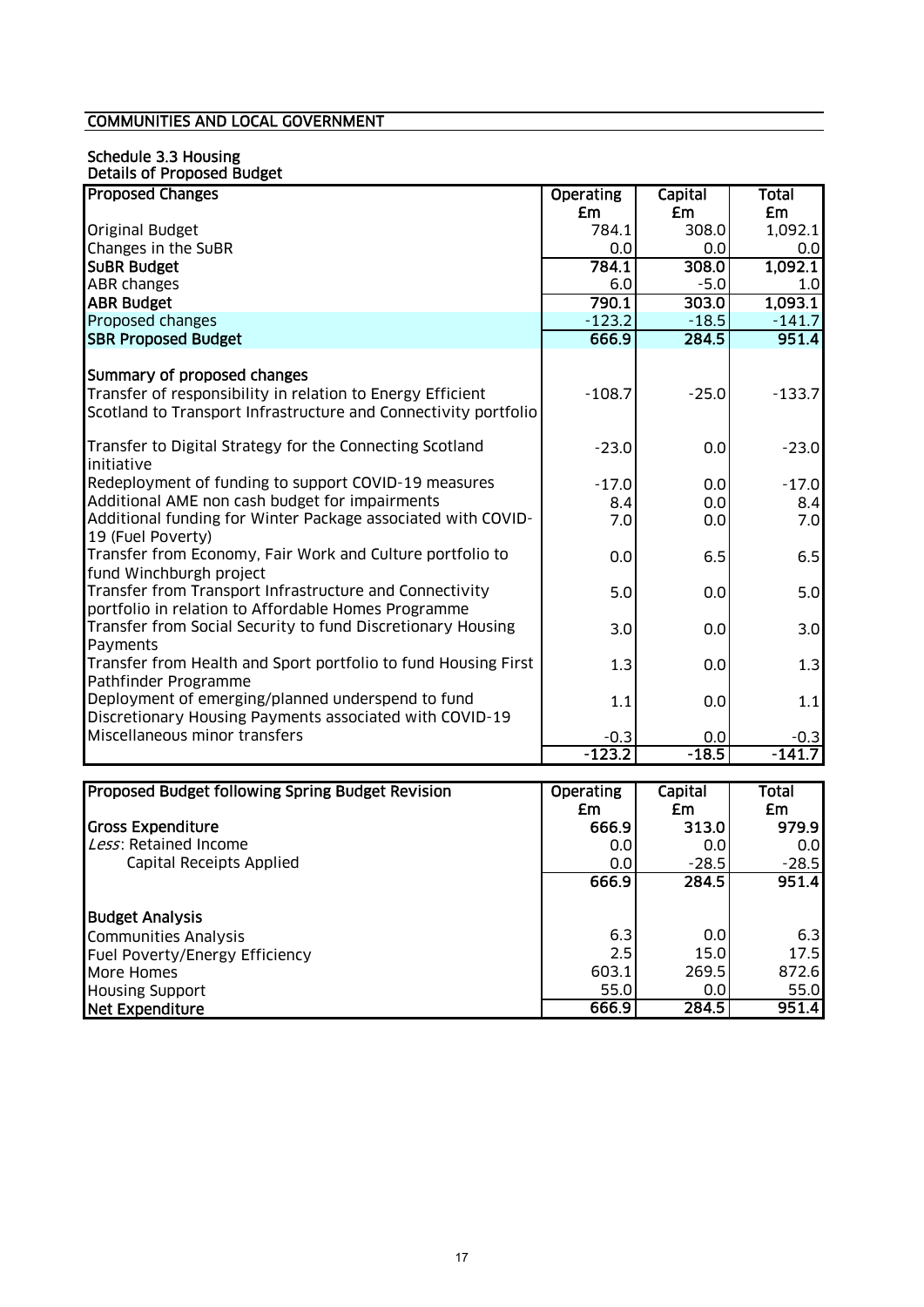# Schedule 3.4 Social Justice and Regeneration

| Details of Proposed Budget |
|----------------------------|
|----------------------------|

| <b>Proposed Changes</b>                                    | <b>Operating</b> | Capital | Total   |
|------------------------------------------------------------|------------------|---------|---------|
|                                                            | £m               | £m      | £m      |
| <b>Original Budget</b>                                     | 97.9             | 0.0     | 97.9    |
| Changes in the SuBR                                        | 110.0            | 0.0     | 110.0   |
| <b>SUBR Budget</b>                                         | 207.9            | 0.0     | 207.9   |
| <b>ABR changes</b>                                         | $-55.9$          | 0.0     | $-55.9$ |
| <b>ABR Budget</b>                                          | 152.0            | 0.0     | 152.0   |
| Proposed changes                                           | 47.3             | 0.0     | 47.3    |
| <b>SBR Proposed Budget</b>                                 | 199.3            | 0.0     | 199.3   |
|                                                            |                  |         |         |
| Summary of proposed changes                                |                  |         |         |
| Transfer from Scottish Welfare Fund to tackle financial    | 20.0             | 0.0     | 20.0    |
| insecurity                                                 |                  |         |         |
| Additional funding for Food and Essentials associated with | 10.9             | 0.0     | 10.9    |
| COVID-19                                                   |                  |         |         |
| Additional funding for Winter Package associated with      | 6.0              | 0.0     | 6.0     |
| COVID-19 (free school meals)                               |                  |         |         |
| Additional funding for Winter Package associated with      | 3.8              | 0.0     | 3.8     |
| COVID-19 (Children's charities)                            |                  |         |         |
| Additional Covid funding for community recovery            | 7.5              | 0.0     | 7.5     |
| programme                                                  |                  |         |         |
| Additional funding for debt advice services                | 3.1              | 0.0     | 3.1     |
| Transfer to Employability and Training in relation to      | $-2.4$           | 0.0     | $-2.4$  |
| Parental Employment Support Fund                           |                  |         |         |
| Miscellaneous minor transfers                              | <u>-1.6</u>      | 0.0     | $-1.6$  |
|                                                            | 47.3             | 0.0     | 47.3    |

| <b>Proposed Budget following Spring Budget Revision</b> | <b>Operating</b> | <b>Capital</b> | Total |
|---------------------------------------------------------|------------------|----------------|-------|
|                                                         | £m               | £m             | £m    |
| <b>Gross Expenditure</b>                                | 199.3            | 0.0            | 199.3 |
| Less: Retained Income                                   | 0.0              | 0.0            | 0.0   |
| Capital Receipts Applied                                | 0.0              | 0.0            | 0.0   |
|                                                         | 199.3            | 0.0            | 199.3 |
|                                                         |                  |                |       |
| <b>Budget Analysis</b>                                  |                  |                |       |
| Social Justice                                          | 76.7             | 0.0            | 76.7  |
| Scottish Child Payment                                  | 0.0              | 0.0            | 0.0   |
| Regeneration                                            | 122.6            | 0.0            | 122.6 |
| Net Expenditure                                         | 199.3            | 0.0            | 199.3 |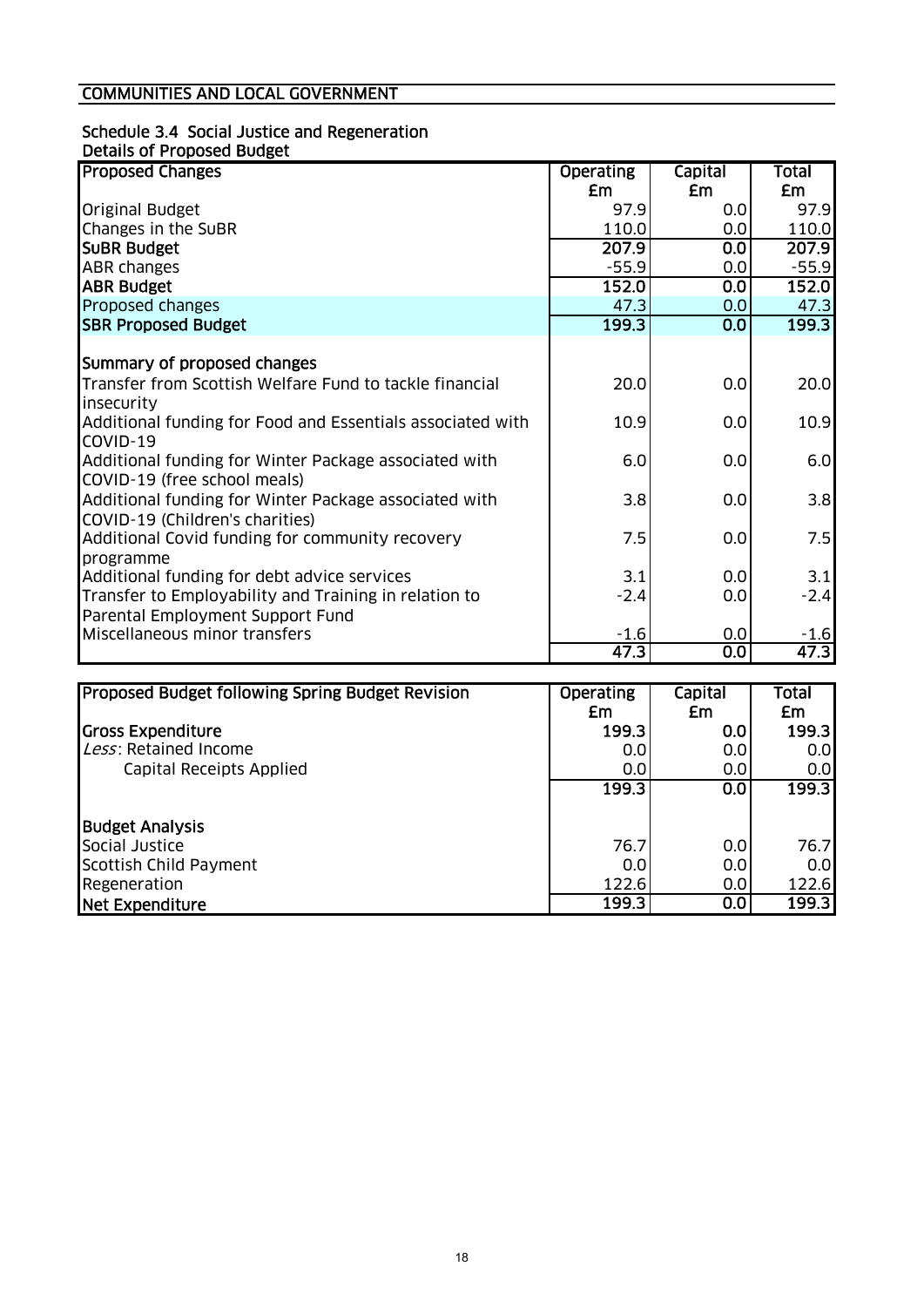#### Schedule 3.5 Third Sector

| Details of Proposed Budget                                 |                  |                |           |
|------------------------------------------------------------|------------------|----------------|-----------|
| <b>Proposed Changes</b>                                    | <b>Operating</b> | Capital        | Total     |
|                                                            | £m               | <b>£m</b>      | £m        |
| <b>Original Budget</b>                                     | 22.6             | 2.0            | 24.6      |
| Changes in the SuBR                                        | 75.3             | 0.0            | 75.3      |
| <b>SUBR Budget</b>                                         | 97.9             | 2.0            | 99.9      |
| ABR changes                                                | $-3.7$           | 0.5            | $-3.2$    |
| <b>ABR Budget</b>                                          | 94.2             | 2.5            | 96.7      |
| Proposed changes                                           | 7.5              | 30.0           | 37.5      |
| <b>SBR Proposed Budget</b>                                 | 101.7            | 32.5           | 134.2     |
|                                                            |                  |                |           |
| Summary of proposed changes                                |                  |                |           |
| Winter Package - to support the Third Sector Recovery Fund | 7.5              | 0.0            | 7.5       |
| Additional funding for Third Sector Growth Fund            | 0.0              | 30.0           | 30.0      |
|                                                            | 7.5              | 30.0           | 37.5      |
|                                                            |                  |                |           |
| Proposed Budget following Spring Budget Revision           | <b>Operating</b> | <b>Capital</b> | Total     |
|                                                            | £m               | £m             | <b>£m</b> |
| <b>Gross Expenditure</b>                                   | 101.7            | 32.5           | 134.2     |
| Less: Retained Income                                      | 0.0              | 0.0            | 0.0       |
| Capital Receipts Applied                                   | 0.0              | 0.0            | 0.0       |
|                                                            | 101.7            | 32.5           | 134.2     |
|                                                            |                  |                |           |
| <b>Budget Analysis</b>                                     |                  |                |           |
| <b>Third Sector</b>                                        | 101.7            | 32.5           | 134.2     |
| <b>Net Expenditure</b>                                     | 101.7            | 32.5           | 134.2     |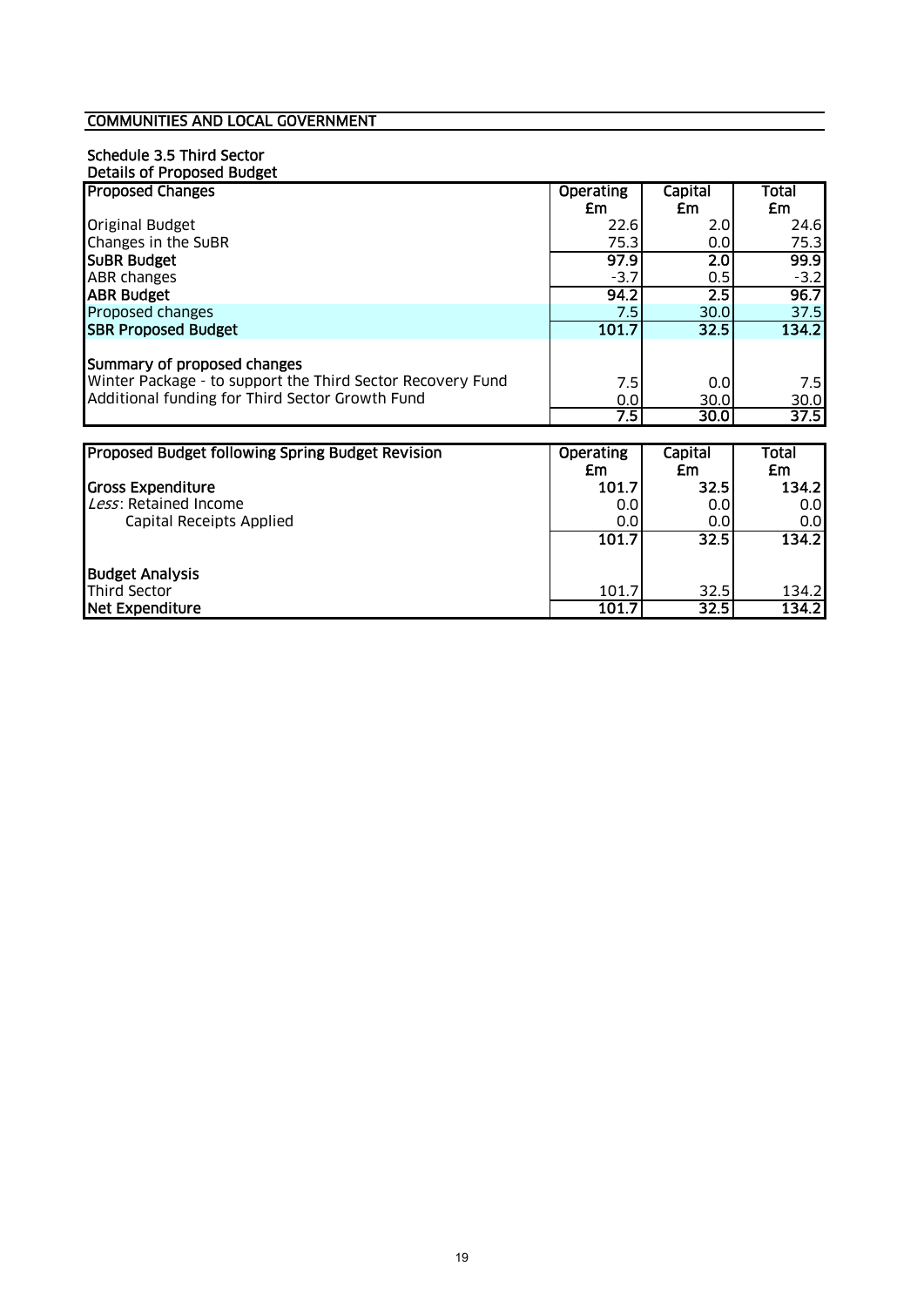#### Schedule 3.6 Governance and Reform Details of Proposed Budget

| <b>Proposed Changes</b>       | <b>Operating</b>     | <b>Capital</b>       | Total |
|-------------------------------|----------------------|----------------------|-------|
|                               | £m                   | £m                   | £m    |
| <b>Original Budget</b>        | 4.5                  | 0.0                  | 4.5   |
| Changes in the SuBR           | 0.0                  | 0.0                  | 0.0   |
| <b>SUBR Budget</b>            | 4.5                  | 0.0                  | 4.5   |
| <b>ABR changes</b>            | 0.1                  | 0.0                  | 0.1   |
| <b>ABR Budget</b>             | 4.6                  | 0.0                  | 4.6   |
| Proposed changes              | 0.0                  | 0.0                  | 0.0   |
| <b>SBR Proposed Budget</b>    | 4.6                  | 0.0                  | 4.6   |
| Summary of proposed changes   |                      |                      |       |
| Miscellaneous minor transfers | 0.0                  | 0.0                  | 0.0   |
|                               | $\overline{\text{}}$ | $\overline{\text{}}$ | 0.0   |

| <b>Proposed Budget following Spring Budget Revision</b> | <b>Operating</b><br>£m | Capital<br>£m | Total<br>£m |
|---------------------------------------------------------|------------------------|---------------|-------------|
| <b>Gross Expenditure</b>                                | 4.6                    | 0.0           | 4.6         |
| Less: Retained Income                                   | 0.0                    | 0.0           | 0.0         |
| Capital Receipts Applied                                | 0.0                    | 0.0           | 0.0         |
|                                                         | 4.6                    | 0.0           | 4.6         |
|                                                         |                        |               |             |
| <b>Budget Analysis</b>                                  |                        |               |             |
| Local Governance                                        | 0.3                    | 0.0           | 0.3         |
| Public Service Reform and Community Empowerment         | 4.3                    | 0.0           | 4.3         |
| <b>Net Expenditure</b>                                  | 4.6                    | 0.0           | 4.6         |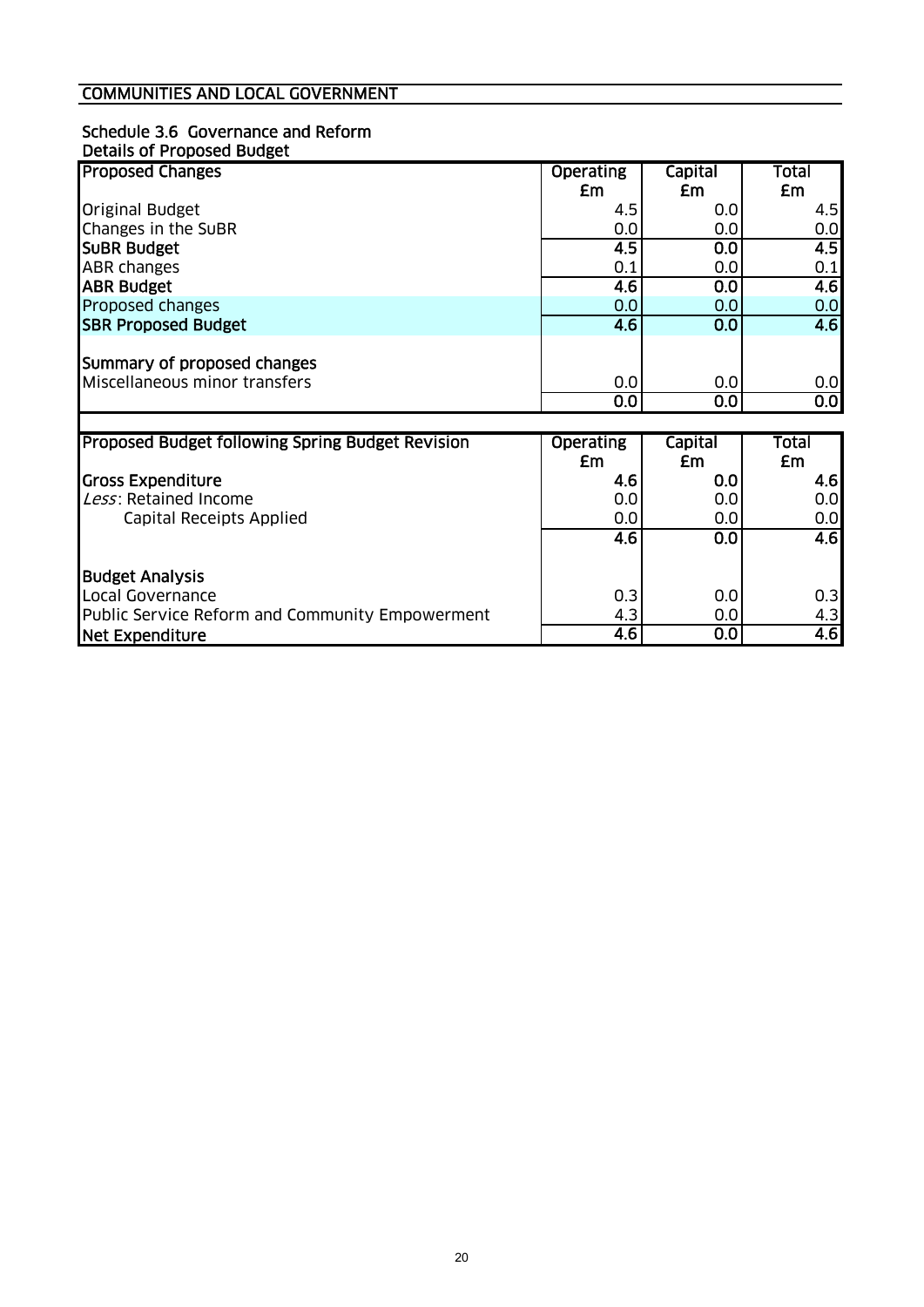#### Schedule 3.7 C&LG Central Government Grants to Local Authorities

Details of Proposed Budget

| <b>Proposed Changes</b>                           | <b>Operating</b> | Capital | Total |
|---------------------------------------------------|------------------|---------|-------|
|                                                   | £m               | £m      | £m    |
| <b>Original Budget</b>                            | 99.8             | 0.0     | 99.8  |
| Changes in the SuBR                               | 0.0              | 0.0     | 0.0   |
| <b>SUBR Budget</b>                                | 99.8             | 0.0     | 99.8  |
| <b>ABR</b> changes                                | 0.0              | 0.0     | 0.0   |
| <b>ABR Budget</b>                                 | 99.8             | 0.0     | 99.8  |
| Proposed changes                                  | 0.0              | 0.0     | 0.0   |
| <b>SBR Proposed Budget</b>                        | 99.8             | 0.0     | 99.8  |
| Summary of proposed changes                       |                  |         |       |
|                                                   | 0.0              | 0.0     | 0.0   |
|                                                   | 0.0              | 0.0     | 0.0   |
|                                                   |                  |         |       |
| Proposed Budget following Spring Budget Revision  | <b>Operating</b> | Capital | Total |
|                                                   | £m               | £m      | £m    |
| <b>Gross Expenditure</b>                          | 99.8             | 0.0     | 99.8  |
| Less: Retained Income                             | 0.0              | 0.0     | 0.0   |
| Capital Receipts Applied                          | 0.0              | 0.0     | 0.0   |
|                                                   | 99.8             | 0.0     | 99.8  |
| <b>Budget Analysis</b>                            |                  |         |       |
| Transfer of the Management of Development Funding | 92.2             | 0.0     | 92.2  |
| Vacant & Derelict Land Grant                      | 7.6              | 0.0     | 7.6   |
| Net Expenditure                                   | 99.8             | 0.0     | 99.8  |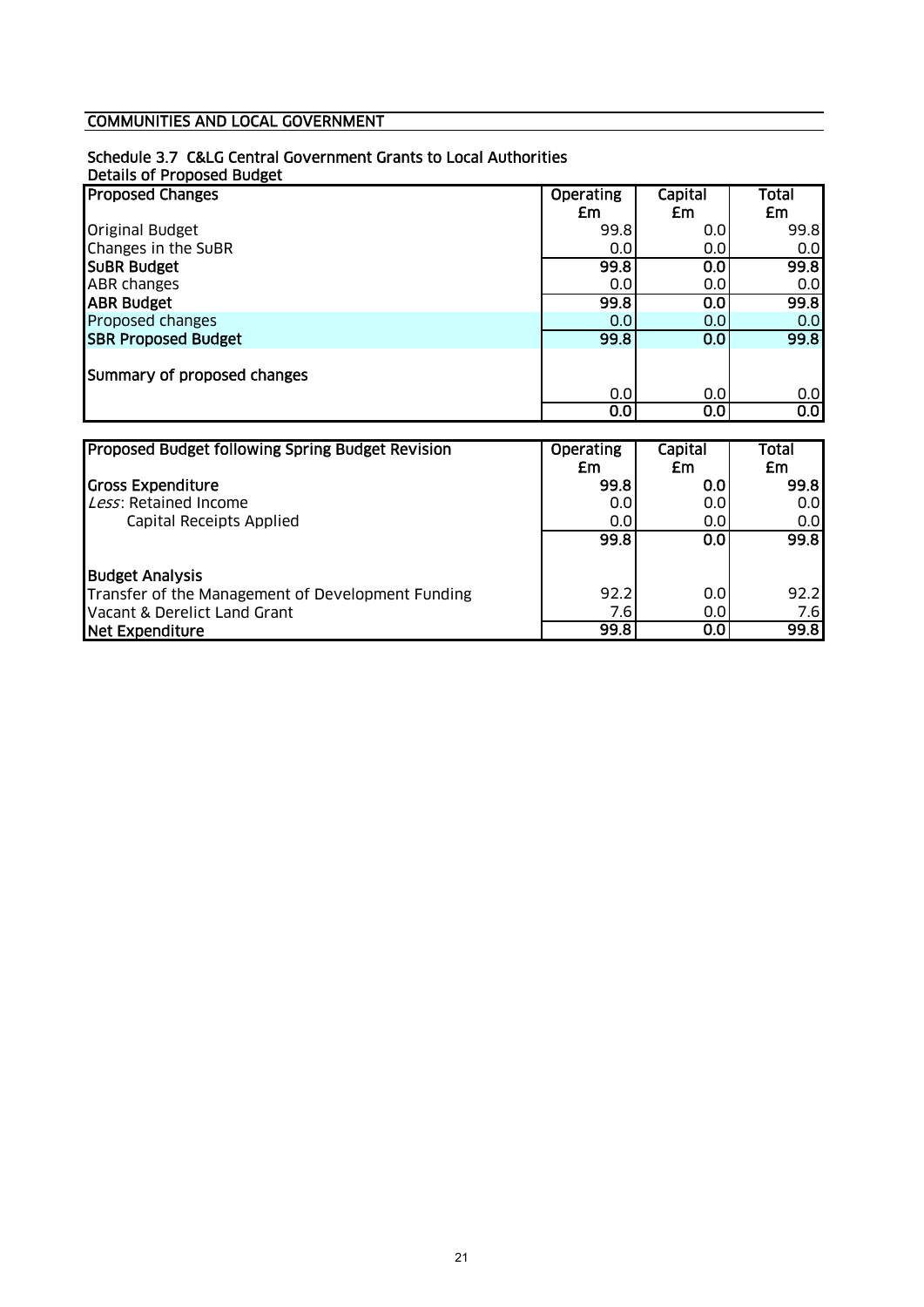# Schedule 3.8 Connected Communities

| Details of Proposed Budget                       |                  |         |                  |
|--------------------------------------------------|------------------|---------|------------------|
| <b>Proposed Changes</b>                          | <b>Operating</b> | Capital | Total            |
|                                                  | £m               | £m      | £m               |
| <b>Original Budget</b>                           | 4.4              | 0.0     | 4.4              |
| Changes in the SuBR                              | 0.0              | 0.0     | 0.0              |
| <b>SUBR Budget</b>                               | 4.4              | 0.0     | $\overline{4.4}$ |
| <b>ABR changes</b>                               | 0.0              | 0.0     | 0.0              |
| <b>ABR Budget</b>                                | 4.4              | 0.0     | $\overline{4.4}$ |
| Proposed changes                                 | $-0.1$           | 0.0     | $-0.1$           |
| <b>SBR Proposed Budget</b>                       | 4.3              | 0.0     | $\overline{4.3}$ |
|                                                  |                  |         |                  |
| Summary of proposed changes                      |                  |         |                  |
| Miscellaneous minor                              | $-0.1$           | 0.0     | 0.0              |
|                                                  | $-0.1$           | 0.0     | 0.0              |
|                                                  |                  |         |                  |
| Proposed Budget following Spring Budget Revision | <b>Operating</b> | Capital | Total            |
|                                                  | £m               | £m      | £m               |
| <b>Gross Expenditure</b>                         | 4.3              | 0.0     | 4.3              |
| Less: Retained Income                            | 0.0              | 0.0     | 0.0              |
| Capital Receipts Applied                         | 0.0              | 0.0     | 0.0              |
|                                                  | 4.3              | 0.0     | 4.3              |
|                                                  |                  |         |                  |
| <b>Budget Analysis</b>                           |                  |         |                  |
| <b>Connected Communities</b>                     | 4.3              | 0.0     | 4.3              |
| <b>Net Expenditure</b>                           | 4.3              | 0.0     | 4.3              |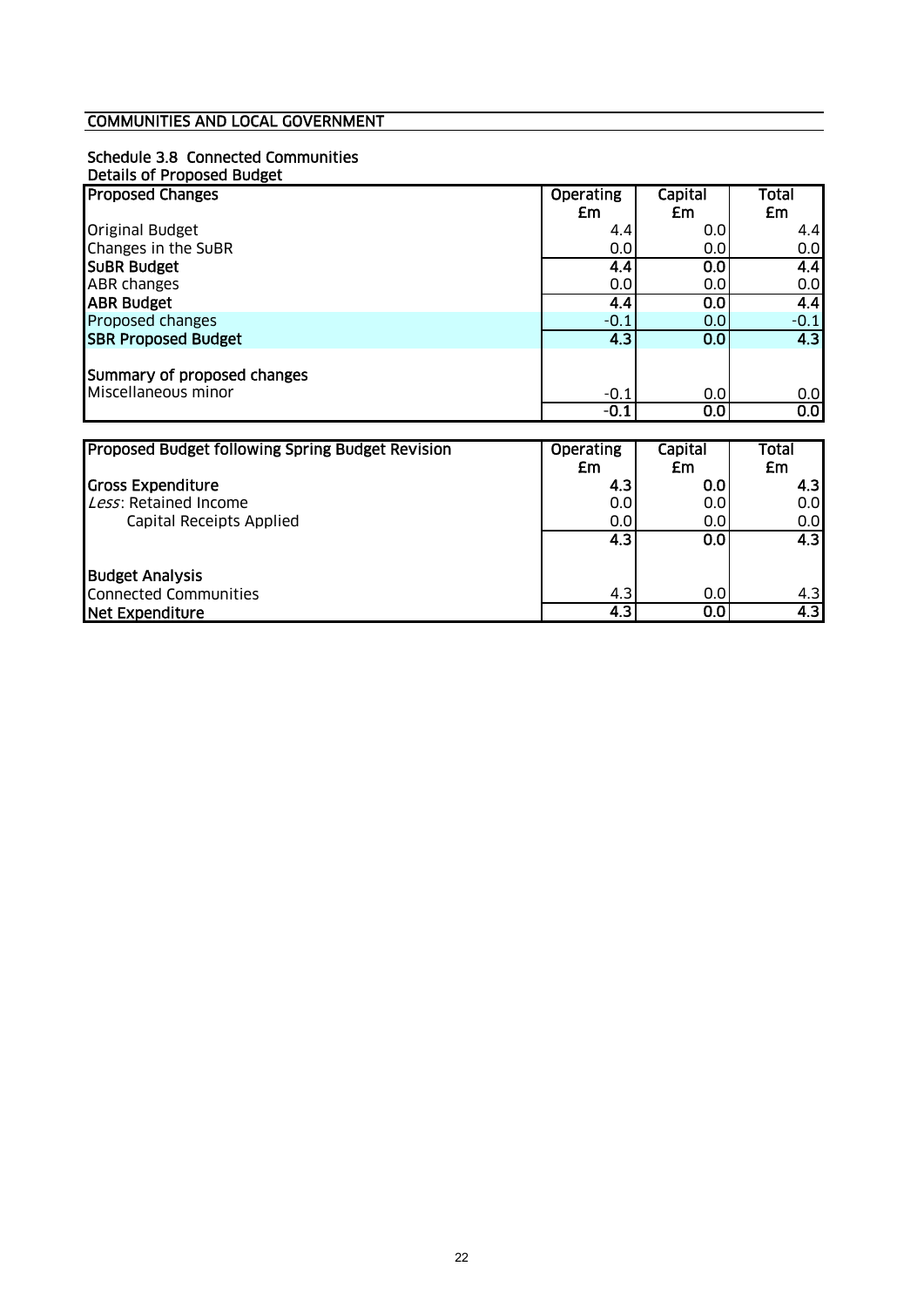| Schedule 2.1 Total Changes for the Spring Budget Revision |                        |                  |             |
|-----------------------------------------------------------|------------------------|------------------|-------------|
|                                                           | <b>Operating</b><br>£m | Capital<br>£m    | Total<br>£m |
| Total Budget in the Autumn Budget Revision                | 147.0                  | 24.8             | 171.8       |
| <b>Changes Proposed</b>                                   |                        |                  |             |
| COVID-19 and other Funding Changes                        | 11.4                   | 1.0 <sub>l</sub> | 12.4        |
| Reprioritisation                                          | 0.0                    | 0.0              | 0.0         |
| <b>Technical Adjustments</b>                              | 7.2                    | 0.2              | 7.4         |
| Net Whitehall Transfers                                   | 0.0                    | 0.0              | 0.0         |
| Net Transfers within Scottish Block                       | 39.9                   | $-0.5$           | 39.4        |
| Total changes proposed                                    | 58.5                   | 0.7              | 59.2        |
| <b>Proposed Budget following Spring Budget Revision</b>   | 205.5                  | 25.5             | 231.0       |

|                                 | <b>Operating</b><br>£m | Capital<br>£m | <b>Total</b><br>£m |
|---------------------------------|------------------------|---------------|--------------------|
| <b>Expenditure Limit:</b>       |                        |               |                    |
| Scottish Public Pensions Agency | 22.9                   | 1.8           | 24.7               |
| <b>I</b> Other Finance          | 110.9                  | 22.7          | 133.6              |
| Accountant in Bankruptcy        | 1.2                    | 1.0           | 2.2                |
| <b>Digital Strategy</b>         | 70.5                   | 0.0           | 70.5               |
| Total Expenditure Limit         | 205.5                  | 25.5          | 231.0              |
| <b>UK Funded AME:</b>           |                        |               |                    |
| Total UK Funded AME             | 0.0                    | 0.0           | $\overline{0.0}$   |
| Other Expenditure:              |                        |               |                    |
| Total Other Expenditure         | 0.0                    | 0.0           | 0.0                |
| Total Budget                    | 205.5                  | 25.5          | 231.0              |

Total Limit on Income (accruing resources) 50.0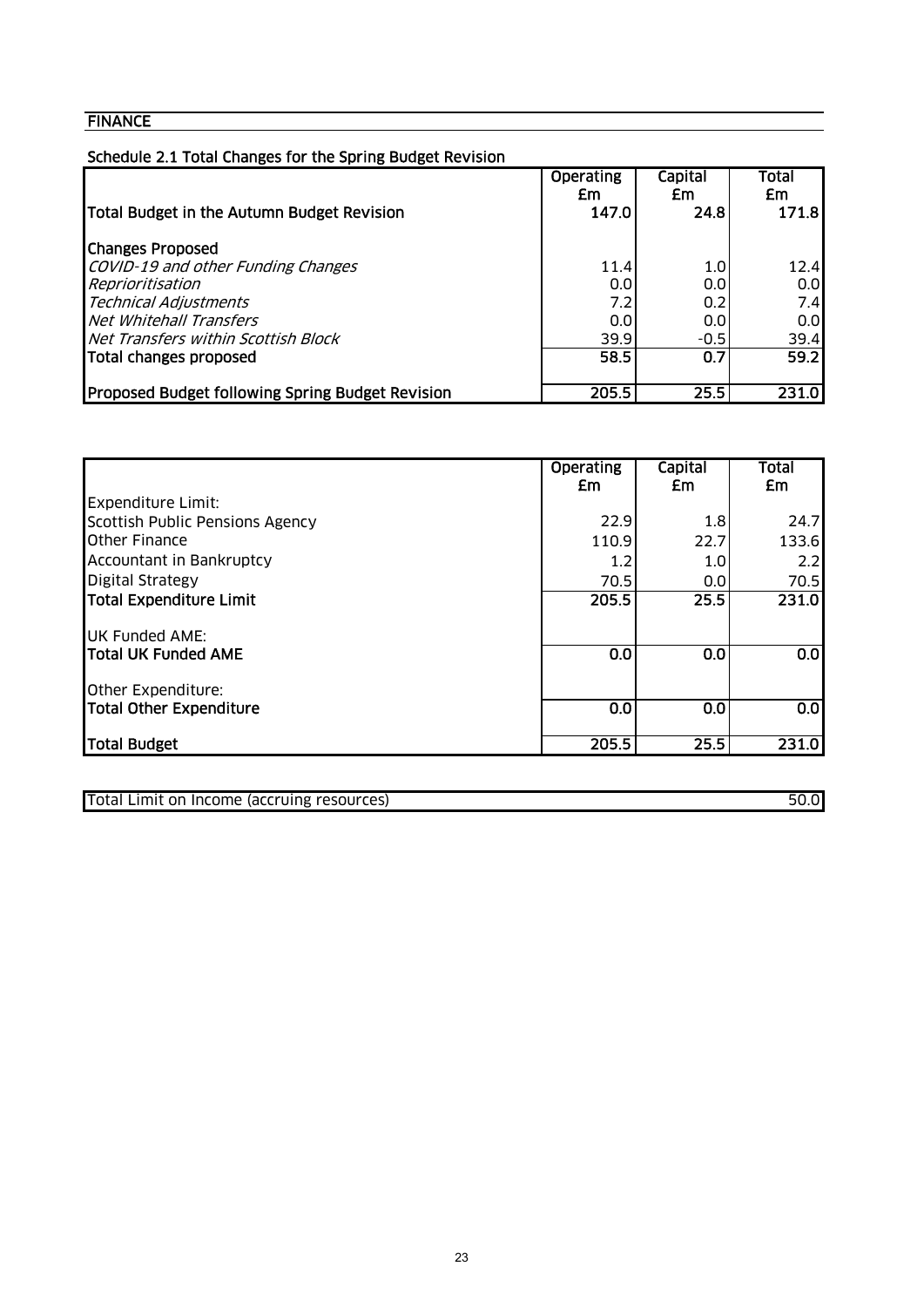#### Schedule 3.1 Scottish Public Pensions Agency

#### Details of Proposed Budget

| <b>Proposed Changes</b>                          | <b>Operating</b>  | Capital          | Total |
|--------------------------------------------------|-------------------|------------------|-------|
|                                                  | £m                | £m               | £m    |
| <b>Original Budget</b>                           | 22.0              | 1.8              | 23.8  |
| Changes in the SuBR                              | 0.0               | 0.0              | 0.0   |
| <b>SUBR Budget</b>                               | 22.0              | $\overline{1.8}$ | 23.8  |
| <b>ABR changes</b>                               | 0.5               | 0.0              | 0.5   |
| <b>ABR Budget</b>                                | 22.5              | 1.8              | 24.3  |
| Proposed changes                                 | 0.4               | 0.0              | 0.4   |
| <b>SBR Proposed Budget</b>                       | $\overline{22.9}$ | $\overline{1.8}$ | 24.7  |
|                                                  |                   |                  |       |
| Summary of proposed changes                      |                   |                  |       |
| Miscelleneous minor transfers                    | 0.4               | 0.0              | 0.4   |
|                                                  | 0.4               | 0.0              | 0.4   |
|                                                  |                   |                  |       |
| Proposed Budget following Spring Budget Revision | <b>Operating</b>  | Capital          | Total |
|                                                  | £m                | £m               | £m    |
| <b>Gross Expenditure</b>                         | 22.9              | 1.8              | 24.7  |
| Less: Retained Income                            | 0.0               | 0.0              | 0.0   |
| Capital Receipts Applied                         | 0.0               | 0.0              | 0.0   |
|                                                  | 22.9              | $\overline{1.8}$ | 24.7  |
|                                                  |                   |                  |       |
| <b>Budget Analysis</b>                           |                   |                  |       |
| <b>Agency Administration</b>                     | 22.9              | 1.8              | 24.7  |

Net Expenditure 22.9 1.8 24.7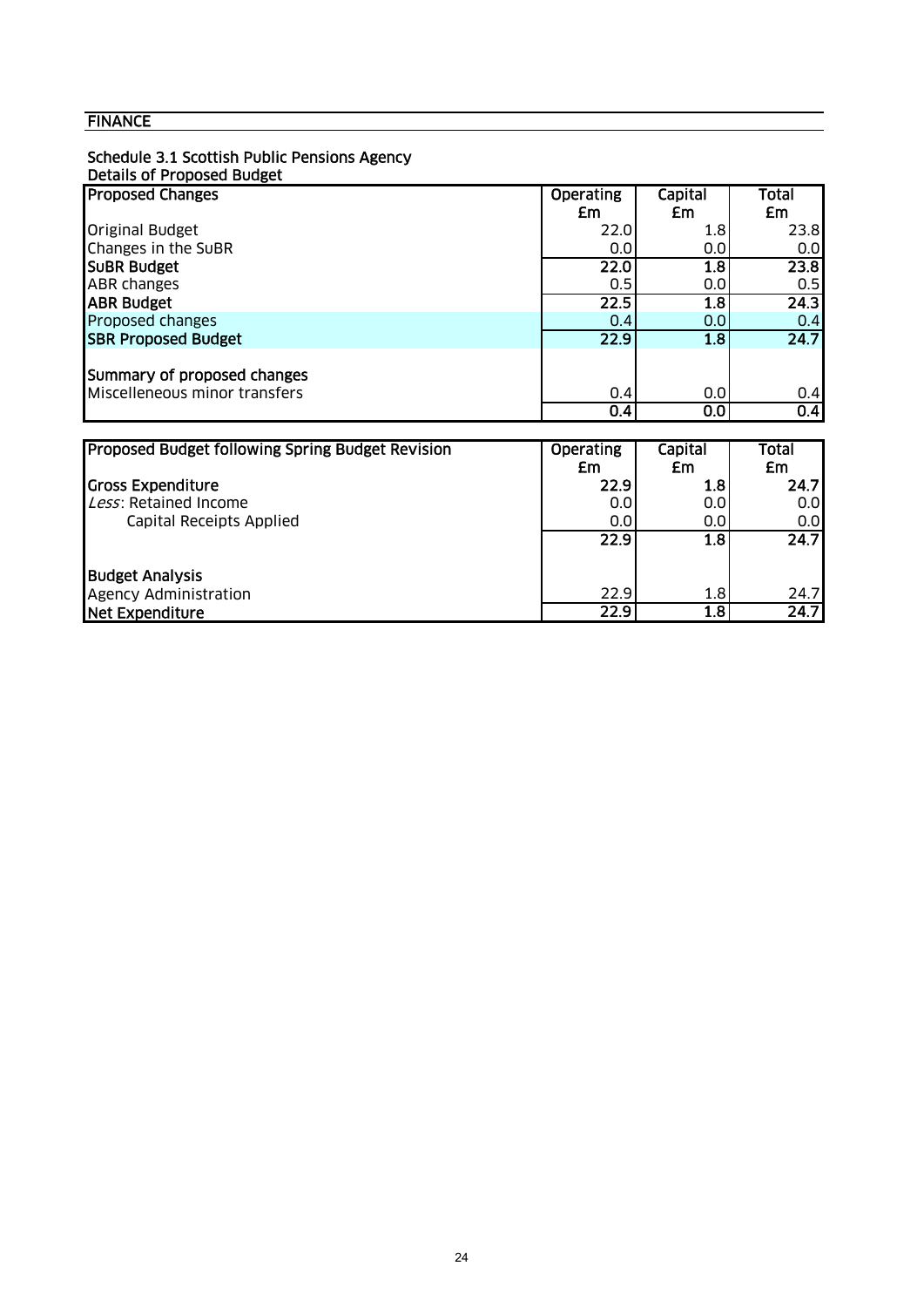#### Schedule 3.2 Other Finance

| Details of Proposed Budget                                                                                                                 |                  |         |       |
|--------------------------------------------------------------------------------------------------------------------------------------------|------------------|---------|-------|
| <b>Proposed Changes</b>                                                                                                                    | <b>Operating</b> | Capital | Total |
|                                                                                                                                            | £m               | £m      | £m    |
| <b>Original Budget</b>                                                                                                                     | 71.9             | 17.2    | 89.1  |
| Changes in the SuBR                                                                                                                        | 0.0              | 0.0     | 0.0   |
| <b>SUBR Budget</b>                                                                                                                         | 71.9             | 17.2    | 89.1  |
| <b>ABR</b> changes                                                                                                                         | 6.3              | 5.0     | 11.3  |
| <b>IABR Budget</b>                                                                                                                         | 78.2             | 22.2    | 100.4 |
| Proposed changes                                                                                                                           | 32.7             | 0.5     | 33.2  |
| <b>SBR Proposed Budget</b>                                                                                                                 | 110.9            | 22.7    | 133.6 |
|                                                                                                                                            |                  |         |       |
| Summary of proposed changes                                                                                                                |                  |         |       |
| Scottish Government Capital Projects - additional budget allocation<br>Scottish Government Centrally Managed Costs - additional budget for | 0.0              | 1.0     | 1.0   |
| accruing staff benefits                                                                                                                    | 7.0              | 0.0     | 7.0   |
| <b>Public Information and Engagement - transfers from various Portolios</b><br>to fund marketing campaigns                                 | 7.1              | 0.0     | 7.1   |
| Public Information and Engagement - additional budget to fund<br>marketing campaigns                                                       | 8.0              | 0.0     | 8.0   |
| Public Information and Engagement - transfer from Health Portfolio to<br>fund marketing campaigns                                          | 8.8              | 0.0     | 8.8   |
| Additional funding for Scottish Futures Trust                                                                                              | 1.0              | 0.0     | 1.0   |
| Miscellaneous minor transfers                                                                                                              | 0.8              | $-0.5$  | 0.3   |
|                                                                                                                                            | 32.7             | 0.5     | 33.2  |

| <b>Proposed Budget following Spring Budget Revision</b> | <b>Operating</b> | <b>Capital</b> | <b>Total</b>     |
|---------------------------------------------------------|------------------|----------------|------------------|
|                                                         | £m               | £m             | £m               |
| Gross Expenditure                                       | 110.9            | 22.7           | 133.6            |
| Less: Retained Income                                   | 0.0              | 0.0            | 0.01             |
| Capital Receipts Applied                                | 0.0              | 0.0            | 0.01             |
|                                                         | 110.9            | 22.7           | 133.6            |
| <b>Budget Analysis</b>                                  |                  |                |                  |
| Scotland Act Implementation                             | 3.1              | 0.0            | 3.1              |
| Scottish Government Capital Projects                    | 14.6             | 22.7           | 37.3             |
| Scottish Government Centrally Managed Costs             | 7.0              | 0.0            | 7.0 <sub>l</sub> |
| <b>Exchequer and Finance</b>                            | 20.7             | 0.0            | 20.7             |
| Public Information and Engagement                       | 26.7             | 0.0            | 26.7             |
| Scottish Futures Trust                                  | 9.0              | 0.0            | 9.0 <sub>l</sub> |
| Migration                                               | 1.6              | 0.0            | 1.6              |
| <b>Procurement Shared Services</b>                      | 25.7             | 0.0            | 25.7             |
| <b>Growth Accelerator</b>                               | 1.5              | 0.0            | 1.5              |
| Green Growth Accelerator                                | 1.0              | 0.0            | 1.0 <sub>l</sub> |
| Net Expenditure                                         | 110.9            | 22.7           | 133.6            |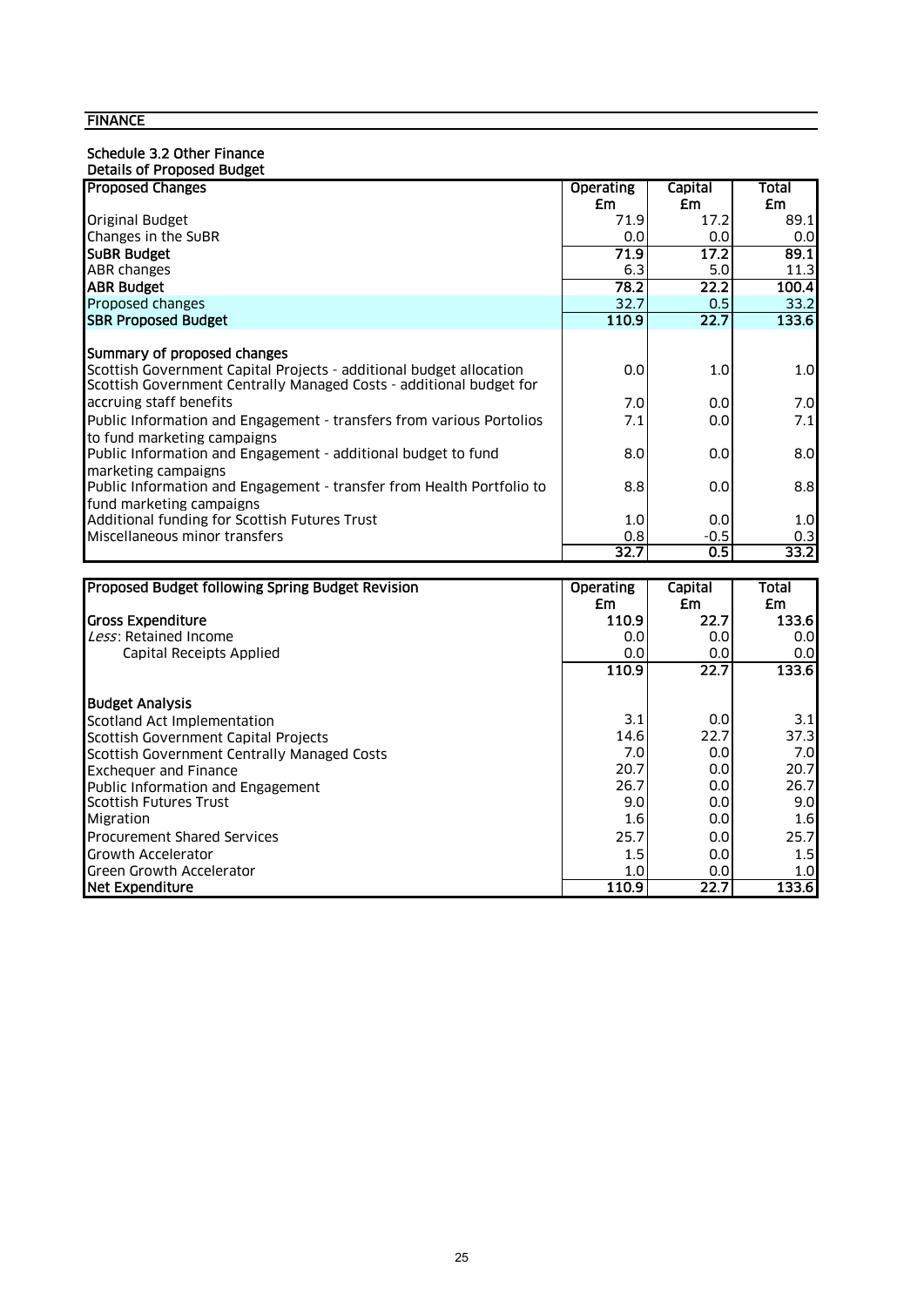#### Schedule 3.3 Accountant in Bankruptcy

| <b>Proposed Changes</b>                          | <b>Operating</b>       | Capital          | Total                 |
|--------------------------------------------------|------------------------|------------------|-----------------------|
|                                                  | £m                     | £m               | £m                    |
| <b>Original Budget</b>                           | 1.4                    | 0.8              | 2.2                   |
| Changes in the SuBR                              | 0.0                    | 0.0              | 0.0                   |
| <b>SUBR Budget</b>                               | 1.4                    | 0.8              | 2.2                   |
| <b>ABR</b> changes                               | 0.0                    | 0.0              | 0.0                   |
| <b>ABR Budget</b>                                | 1.4                    | 0.8              | 2.2                   |
| Proposed changes                                 | $-0.2$                 | 0.2              | 0.0                   |
| <b>SBR Proposed Budget</b>                       | 1.2                    | 1.0              | $\overline{2.2}$      |
|                                                  |                        |                  |                       |
| Summary of proposed changes                      |                        |                  |                       |
| Miscellaneous minor transfers                    | $-0.2$                 | 0.2              | 0.0                   |
|                                                  | $-0.2$                 | $\overline{0.2}$ | $\overline{\text{O}}$ |
|                                                  |                        |                  |                       |
| Proposed Budget following Spring Budget Revision | <b>Operating</b><br>£m | Capital<br>£m    | Total<br>£m           |

|                                 | £m      | £m               | £m      |
|---------------------------------|---------|------------------|---------|
| <b>Gross Expenditure</b>        | 11.5    | 1.OI             | 12.5    |
| Less: Retained Income           | $-10.3$ | 0.0              | $-10.3$ |
| <b>Capital Receipts Applied</b> | 0.0     | 0.01             | 0.0     |
|                                 | 1.2     | 1.0 <sub>l</sub> | 2.2     |
| <b>Budget Analysis</b>          |         |                  |         |
| AiB Agency Administration       | 1.2     | 1.0 <sub>l</sub> | 2.2     |
| Net Expenditure                 | 1.2     | 1.0              | 2.2     |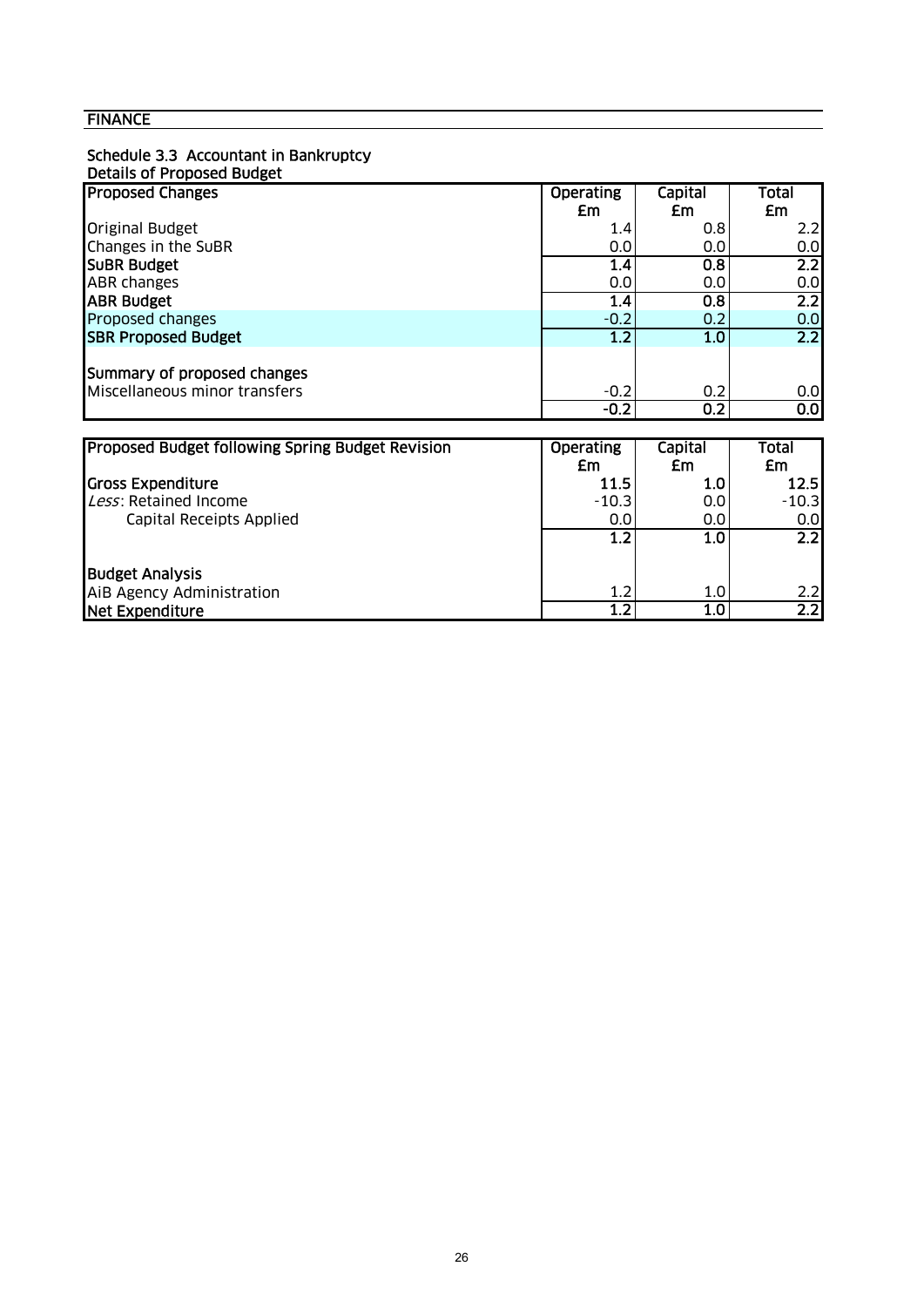# Schedule 3.4 Digital Strategy

| <b>Details of Proposed Budget</b>                                                                            |                  |                  |                  |
|--------------------------------------------------------------------------------------------------------------|------------------|------------------|------------------|
| <b>Proposed Changes</b>                                                                                      | <b>Operating</b> | Capital          | Total            |
|                                                                                                              | £m               | £m               | £m               |
| <b>Original Budget</b>                                                                                       | 25.8             | 0.0              | 25.8             |
| Changes in the SuBR                                                                                          | 2.5              | 2.5              | 5.0 <sub>l</sub> |
| SuBR Budget                                                                                                  | 28.3             | $\overline{2.5}$ | 30.8             |
| <b>ABR</b> changes                                                                                           | 16.6             | $-2.5$           | 14.1             |
| <b>ABR Budget</b>                                                                                            | 44.9             | 0.0              | 44.9             |
| Proposed changes                                                                                             | 25.6             | 0.0              | 25.6             |
| <b>SBR Proposed Budget</b>                                                                                   | 70.5             | 0.0              | 70.5             |
| Summary of proposed changes                                                                                  |                  |                  |                  |
| Transfer from Communities and Local Government Portfolio<br>(Housing) for the Connecting Scotland initiative | 23.0             | 0.0              | 23.0             |
| Additional budget allocation for the Connectiing Scotland<br>initiative                                      | 2.5              | 0.0              | 2.5              |
| Miscelleneous minor transfers                                                                                | 0.1              | 0.0              | 0.1              |
|                                                                                                              | 25.6             | 0.0              | 25.6             |

| <b>Proposed Budget following Spring Budget Revision</b> | <b>Operating</b><br>£m | Capital<br>£m | Total<br>£m      |
|---------------------------------------------------------|------------------------|---------------|------------------|
| <b>Gross Expenditure</b>                                | 70.5                   | 0.01          | 70.5I            |
| Less: Retained Income                                   | 0.0                    | 0.0           | 0.0              |
| Capital Receipts Applied                                | 0.0                    | 0.01          | 0.0 <sub>l</sub> |
|                                                         | 70.5                   | 0.0           | 70.5l            |
| <b>Budget Analysis</b>                                  |                        |               |                  |
| <b>Digital Strategy</b>                                 | 70.5                   | 0.0           | 70.5             |
| Net Expenditure                                         | 70.5                   | 0.0           | 70.51            |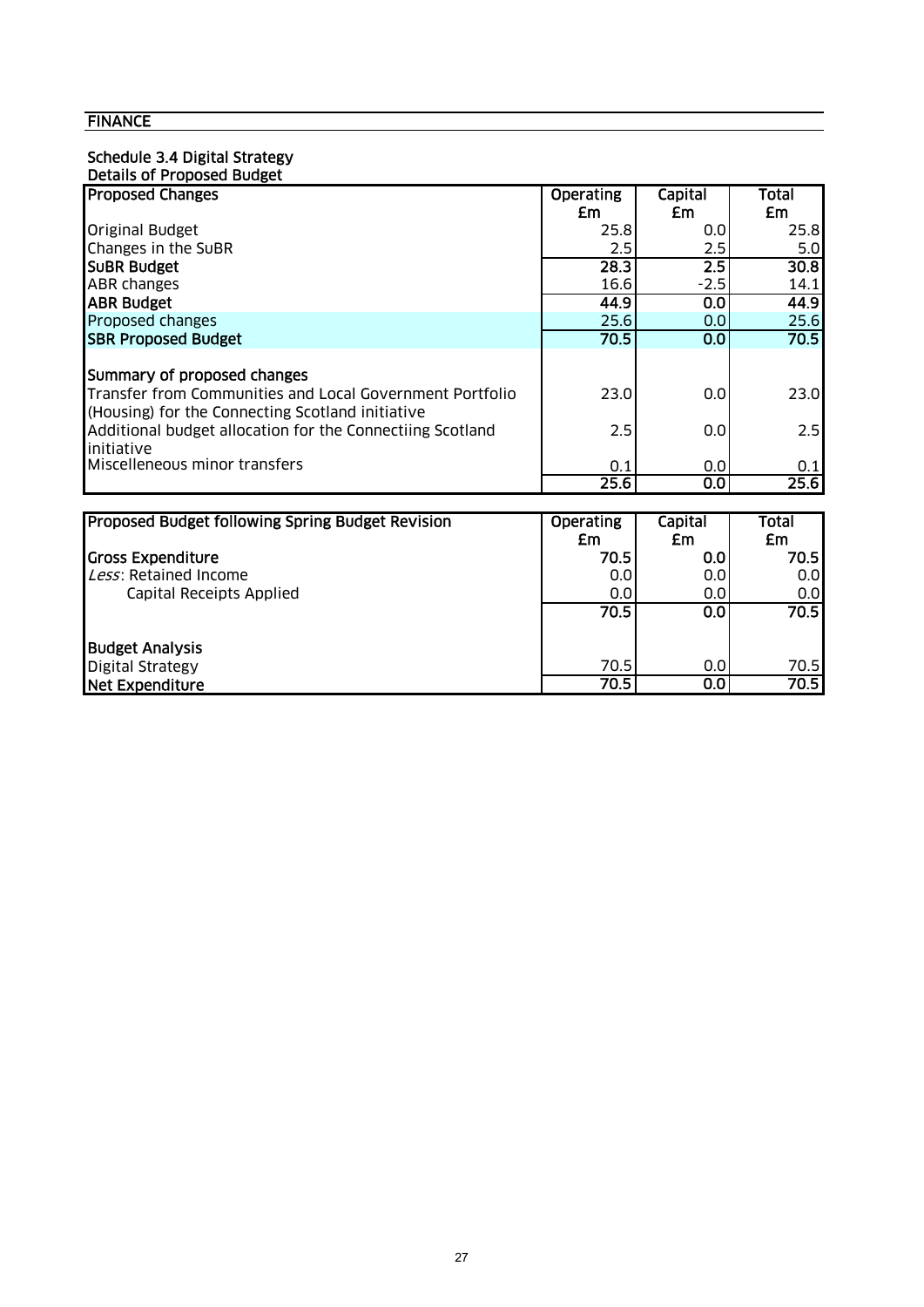#### EDUCATION AND SKILLS

## Schedule 2.1 Total Changes for the Spring Budget Revision

| Total Budget in the Autumn Budget Revision              | <b>Operating</b><br>£m<br>3,960.6 | <b>Capital</b><br>£m<br>577.6 | <b>Total</b><br>£m<br>4,538.2 |
|---------------------------------------------------------|-----------------------------------|-------------------------------|-------------------------------|
| <b>Changes Proposed</b>                                 |                                   |                               |                               |
| COVID-19 and other Funding Changes                      | 218.5                             | 0.2                           | 218.7                         |
| Reprioritisation                                        | $-25.1$                           | 0.0                           | $-25.1$                       |
| <b>Technical Adjustments</b>                            | 180.6                             | 21.5                          | 202.1                         |
| Net Whitehall Transfers                                 | 0.0                               | 0.0                           | 0.0                           |
| Net Transfers within Scottish Block                     | 14.9                              | 0.8                           | 15.7                          |
| Total changes proposed                                  | 388.9                             | 22.5                          | 411.4                         |
| <b>Proposed Budget following Spring Budget Revision</b> | 4,349.5                           | 600.1                         | 4.949.6                       |

|                                                 | <b>Operating</b> | Capital | Total   |
|-------------------------------------------------|------------------|---------|---------|
| <b>Expenditure Limit:</b>                       | £m               | £m      | £m      |
| Learning                                        | 354.5            | 25.6    | 380.1   |
| Children and Families                           | 178.8            | 5.8     | 184.6   |
| Early Learning and Childcare Programme          | 32.2             | 0.0     | 32.2    |
| <b>Higher Education Student Support</b>         | 817.4            | 1.4     | 818.8   |
| <b>Scottish Funding Council</b>                 | 2,143.3          | 0.0     | 2,143.3 |
| Advanced Learning and Science                   | 15.5             | 0.3     | 15.8    |
| <b>Skills and Training</b>                      | 261.3            | 0.0     | 261.3   |
| <b>E&amp;S Central Government Grants to LAs</b> | 737.1            | 0.0     | 737.1   |
| <b>Total Expenditure Limit</b>                  | 4,540.1          | 33.1    | 4,573.2 |
| <b>UK Funded AME:</b>                           |                  |         |         |
| Learning                                        | 1.9              | 0.0     | 1.9     |
| <b>Higher Education Student Support</b>         | $-192.5$         | 567.0   | 374.5   |
| <b>Total UK Funded AME</b>                      | $-190.6$         | 567.0   | 376.4   |
| Other Expenditure:                              |                  |         |         |
| <b>Total Other Expenditure</b>                  | 0.0              | 0.0     | 0.0     |
| Total Budget                                    | 4,349.5          | 600.1   | 4,949.6 |

| Total Limit on Income (accruing resources) | 350.C |  |
|--------------------------------------------|-------|--|
|                                            |       |  |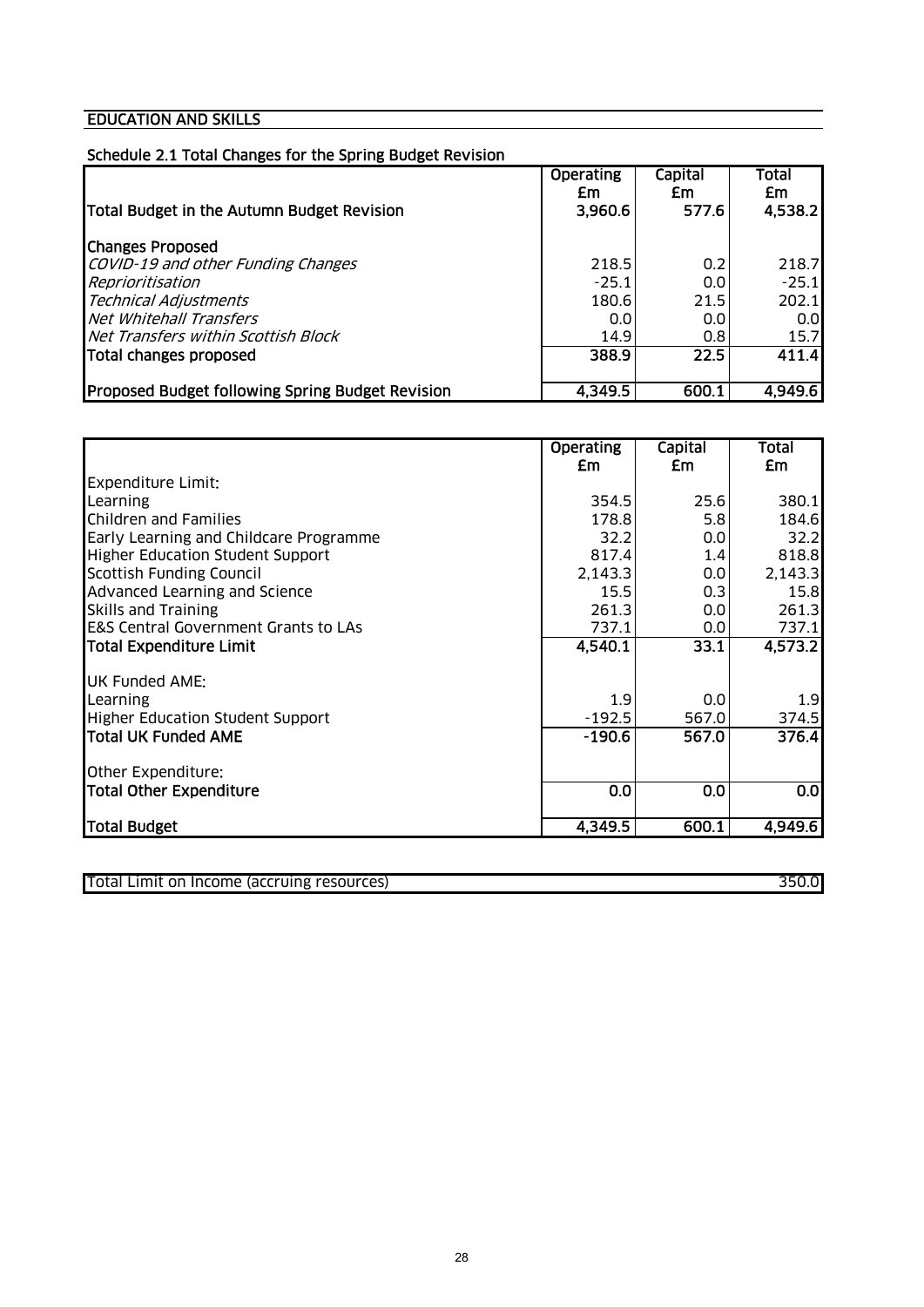#### Schedule 3.1 Learning

| <b>Details of Proposed Budget</b> |
|-----------------------------------|
|-----------------------------------|

| <b>Proposed Changes</b>                                                | <b>Operating</b> | Capital | Total     |
|------------------------------------------------------------------------|------------------|---------|-----------|
|                                                                        | £m               | £m      | <b>£m</b> |
| <b>Original Budget</b>                                                 | 291.7            | 2.8     | 294.5     |
| Changes in the SuBR                                                    | 0.0              | 8.3     | 8.3       |
| <b>SUBR Budget</b>                                                     | 291.7            | 11.1    | 302.8     |
| ABR changes                                                            | 80.8             | 13.7    | 94.5      |
| <b>ABR Budget</b>                                                      | 372.5            | 24.8    | 397.3     |
| Proposed changes                                                       | $-16.1$          | 0.8     | $-15.3$   |
| <b>SBR Proposed Budget</b>                                             | 356.4            | 25.6    | 382.0     |
|                                                                        |                  |         |           |
| Summary of proposed changes                                            |                  |         |           |
| Transfer to Local Government - Education Recovery Package              | $-20.0$          | 0.0     | $-20.0$   |
| Transfer to Scottish Funding Council for Initial Teacher Education     | $-4.7$           | 0.0     | $-4.7$    |
| Transfer to Local Government for School Clothing Grants                | $-1.4$           | 0.0     | $-1.4$    |
| Transfer to Skills Development Scotland (SDS) to support Science,      |                  |         |           |
| Technology, Engineering & Maths (STEM) teacher bursaries               | $-1.3$           | 0.0     | $-1.3$    |
| Transfer to SAAS to fund additional student places in respect of the   |                  |         |           |
| Part-time Fee Grant (PTFG) scheme                                      | $-1.2$           | 0.0     | $-1.2$    |
| Transfer from Future Transport in relation to the School Transport     |                  |         |           |
| Covid Mitigation Fund                                                  | 1.5              | 0.0     | 1.5       |
| Deployment emerging/planned underspend to support Outdoor              |                  |         |           |
| <b>Education Centres</b>                                               | 1.2              | 0.0     | 1.2       |
| Deployment of emerging/planned underspend to cover NPD Unitary         |                  |         |           |
| charges                                                                | 13.8             | 0.0     | 13.8      |
| Deployment of emerging/planned underspend to Initial Teacher           |                  |         |           |
| Education programme (ITE)                                              | 3.3              | 0.0     | 3.3       |
| Deployment of additional funding to Equalities and Inclusion in        |                  |         |           |
| relation to Education Recovery                                         | 1.5              | 0.0     | 1.5       |
| Additional funding to support the STEM strategy and Curriculum for     |                  |         |           |
| Excellence                                                             | 1.4              | 0.0     | 1.4       |
| Deployment of additional funding in relation to the National E-        |                  |         |           |
| Learning Programme                                                     | 1.7              | 0.0     | 1.7       |
| Additional funding to support the National Funding Improvement         |                  |         |           |
| Framework                                                              | 4.4              | 0.0     | 4.4       |
| Deployment of additional funding to support Education Scotland         |                  |         |           |
| operational pressure                                                   | 2.2              | 0.0     | 2.2       |
| Additional funding to Raising Attainment in relation to the Attainment |                  |         |           |
| Scotland Fund                                                          | 6.7              | 0.0     | 6.7       |
| Deployment of additional funding to support SQA                        | 1.3              | 0.0     | 1.3       |
|                                                                        |                  |         |           |
| Release of emerging/planned underspend to support Covid measures       | $-30.0$          | 0.0     | $-30.0$   |
| Additional non-cash AME for Provisions & Pension Liabilities           | 1.9              | 0.0     | 1.9       |
| Miscellaneous minor transfers                                          | 1.6              | 0.8     | 2.4       |
|                                                                        | $-16.1$          | 0.8     | $-15.3$   |

| <b>Proposed Budget following Spring Budget Revision</b> | <b>Operating</b> | Capital | Total            |
|---------------------------------------------------------|------------------|---------|------------------|
|                                                         | £m               | £m      | £m               |
| Gross Expenditure                                       | 357.3            | 25.6    | 382.9            |
| Less: Retained Income                                   | $-0.9$           | 0.0     | $-0.9$           |
| Capital Receipts Applied                                | 0.0              | 0.0     | 0.0              |
|                                                         | 356.4            | 25.6    | 382.0            |
| <b>Budget Analysis</b>                                  |                  |         |                  |
| <b>Education Scotland</b>                               | 37.8             | 3.7     | 41.5             |
| <b>Education Scotland Income</b>                        | $-0.9$           | 0.0     | $-0.9$           |
| <b>Education Scotland AME</b>                           | 0.6              | 0.0     | 0.6              |
| Gaelic                                                  | 25.5             | 0.0     | 25.5             |
| Learning & Support                                      | 39.0             | 0.0     | 39.0             |
| Learning & Support AME                                  | 1.3              | 0.0     | 1.3 <sub>l</sub> |
| Workforce. Infrastructure and Reform                    | 150.1            | 21.9    | 172.0            |
| <b>Education Analytical Services</b>                    | 4.5              | 0.0     | 4.5              |
| Strategy & Performance                                  | 98.5             | 0.0     | 98.5             |
| Net Expenditure                                         | 356.4            | 25.6    | 382.0            |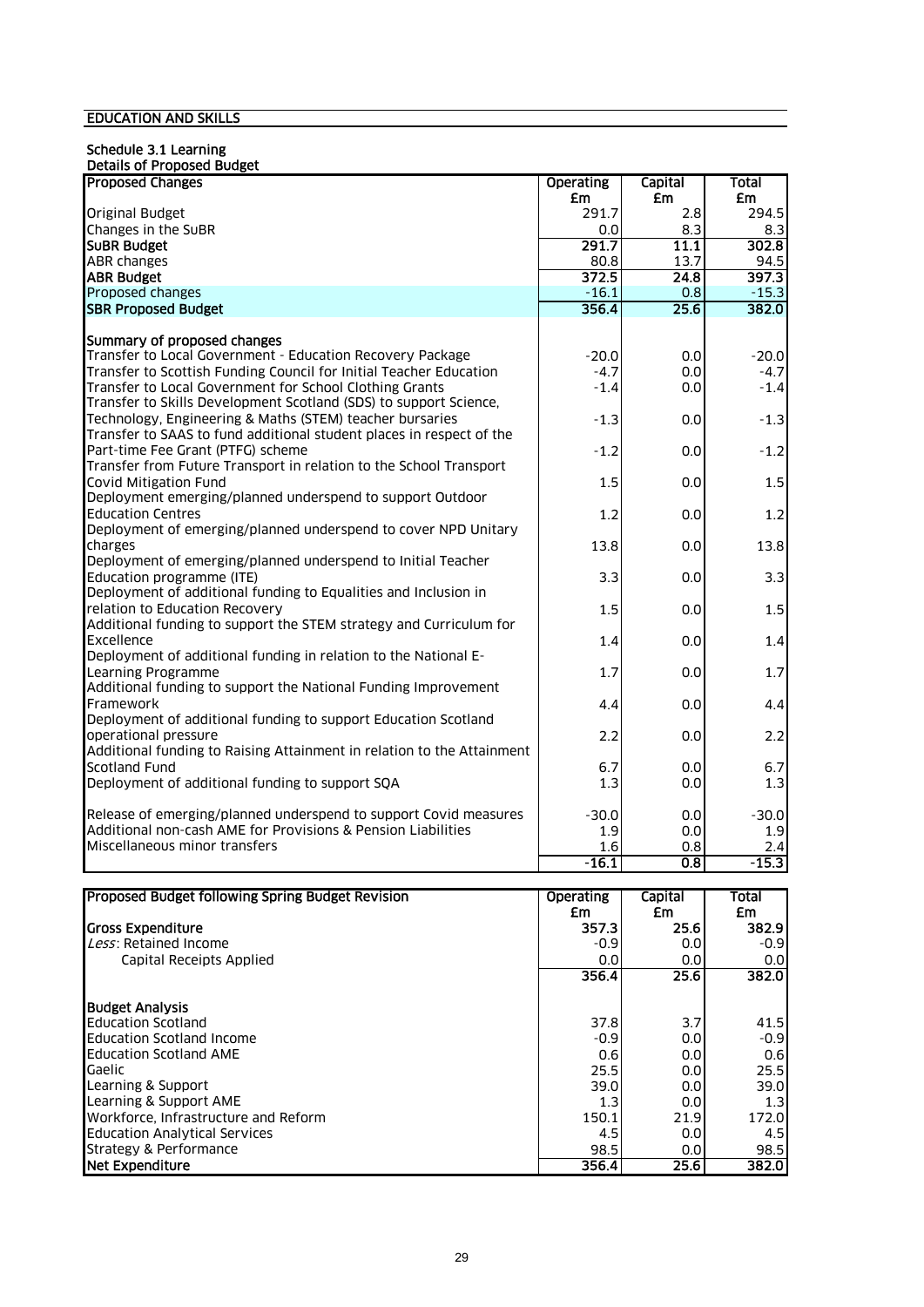#### EDUCATION AND SKILLS

# Schedule 3.2 Children and Families

| Details of Proposed Budget                                     |                  |                  |       |
|----------------------------------------------------------------|------------------|------------------|-------|
| <b>Proposed Changes</b>                                        | <b>Operating</b> | Capital          | Total |
|                                                                | £m               | £m               | £m    |
| <b>Original Budget</b>                                         | 141.7            | 5.6              | 147.3 |
| Changes in the SuBR                                            | 0.0              | 0.0              | 0.0   |
| <b>SUBR Budget</b>                                             | 141.7            | 5.6              | 147.3 |
| <b>ABR</b> changes                                             | $3.5\,$          | 0.0              | 3.5   |
| <b>ABR Budget</b>                                              | 145.2            | 5.6              | 150.8 |
| Proposed changes                                               | 33.6             | 0.2              | 33.8  |
| <b>SBR Proposed Budget</b>                                     | 178.8            | 5.8              | 184.6 |
|                                                                |                  |                  |       |
| Summary of proposed changes                                    |                  |                  |       |
| Deployment of additional funding to Office of the Chief Social | 23.5             | 0.0              | 23.5  |
| Work Adviser (OCSWA) - Winter Support Package                  |                  |                  |       |
| Additional funding to Disclosure Scotland in relation to lost  | 7.1              | 0.0              | 7.1   |
| lincome due to Covid-19                                        |                  |                  |       |
| Deployment of additional funding to Care and Protection -      | 1.2              | 0.0              | 1.2   |
| <b>Winter Support Package</b>                                  |                  |                  |       |
| Miscellaneous minor transfers                                  | 1.8              | 0.2              | 2.0   |
|                                                                | 33.6             | $\overline{0.2}$ | 33.8  |

| Proposed Budget following Spring Budget Revision | <b>Operating</b> | Capital          | Total  |
|--------------------------------------------------|------------------|------------------|--------|
|                                                  | £m               | <b>£m</b>        | £m     |
| Gross Expenditure                                | 188.4            | 5.8              | 194.2  |
| Less: Retained Income                            | $-9.6$           | 0.0              | $-9.6$ |
| Capital Receipts Applied                         | 0.0              | 0.0              | 0.0    |
|                                                  | 178.8            | $\overline{5.8}$ | 184.6  |
|                                                  |                  |                  |        |
| <b>Budget Analysis</b>                           |                  |                  |        |
| Care & Justice                                   | 42.2             | 0.0              | 42.2   |
| Care and Protection                              | 38.6             | 0.0              | 38.6   |
| Disclosure Scotland Expenditure                  | 34.0             | 5.8              | 39.8   |
| Disclosure Scotland Retained Income              | $-9.6$           | 0.0              | $-9.6$ |
| <b>Office of the Chief Social Work Adviser</b>   | 44.4             | 0.0              | 44.4   |
| <b>Creating Positive Futures</b>                 | 29.2             | 0.0              | 29.2   |
| Net Expenditure                                  | 178.8            | 5.8              | 184.6  |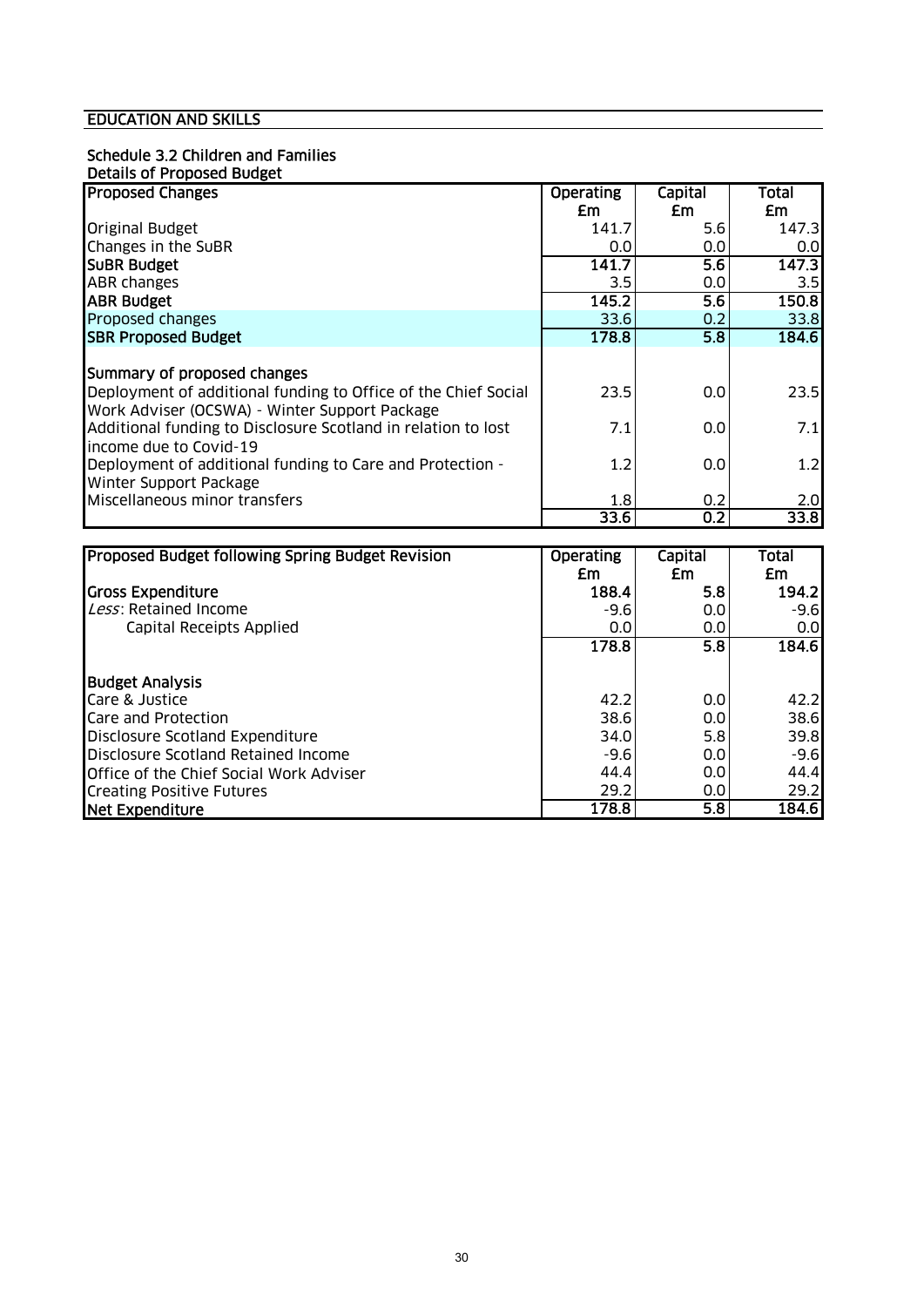# Schedule 3.3 Early Learning and Childcare Programme

### Details of Proposed Budget

| <b>Proposed Changes</b>                                                                                     | <b>Operating</b> | Capital    | <b>Total</b> |
|-------------------------------------------------------------------------------------------------------------|------------------|------------|--------------|
|                                                                                                             | £m               | £m         | £m           |
| <b>Original Budget</b>                                                                                      | 39.8             | 0.0        | 39.8         |
| Changes in the SuBR                                                                                         | 0.0              | 0.0        | 0.0          |
| <b>SUBR Budget</b>                                                                                          | 39.8             | 0.0        | 39.8         |
| <b>ABR</b> changes                                                                                          | $-24.1$          | 0.0        | $-24.1$      |
| <b>ABR Budget</b>                                                                                           | 15.7             | 0.0        | 15.7         |
| Proposed changes                                                                                            | 16.5             | 0.0        | 16.5         |
| <b>SBR Proposed Budget</b>                                                                                  | 32.2             | 0.0        | 32.2         |
| Summary of proposed changes                                                                                 |                  |            |              |
| Transfer to E&S Central Government Grants to LA's to support<br>Early Learning and Childcare pilot projects | $-1.0$           | 0.0        | $-1.0$       |
| Additional Covid funding for Early Learning and Childcare                                                   | 12.6             | 0.0        | 12.6         |
| Release of emerging/planned underspend to fund Outdoor<br><b>Education Centres</b>                          | $-1.2$           | 0.0        | $-1.2$       |
| Transfer to SFC in relation to Early Learning and Childcare BA<br>degrees                                   | $-2.6$           | 0.0        | $-2.6$       |
| Deployment of additional funding to support the Transitional<br>Support Fund                                | 10.4             | 0.0        | 10.4         |
| Deployment of additional funding to support Winter Outdoor<br>Clothing for Children                         | 1.0              | 0.0        | 1.0          |
| Miscellaneous minor transfers                                                                               | $-2.7$           | 0.0        | $-2.7$       |
|                                                                                                             | 16.5             | 0.0        | 16.5         |
|                                                                                                             |                  |            |              |
| <b>Bronosod Budget following Spring Budget Bovicion</b>                                                     | Operating        | $C$ anital | $T0$ tal     |

| <b>Proposed Budget following Spring Budget Revision</b> | <b>Operating</b> | Capital | Total             |
|---------------------------------------------------------|------------------|---------|-------------------|
|                                                         | £m               | £m      | £m                |
| <b>Gross Expenditure</b>                                | 32.2             | 0.0     | 32.2 <sub>1</sub> |
| Less: Retained Income                                   | 0.0              | 0.0     | 0.0 <sub>l</sub>  |
| <b>Capital Receipts Applied</b>                         | 0.0              | 0.0     | 0.0               |
|                                                         | 32.2             | 0.0     | 32.2              |
| <b>Budget Analysis</b>                                  |                  |         |                   |
| Early Learning and Childcare                            | 32.2             | 0.0     | 32.2              |
| Net Expenditure                                         | 32.2             | 0.0     | 32.2              |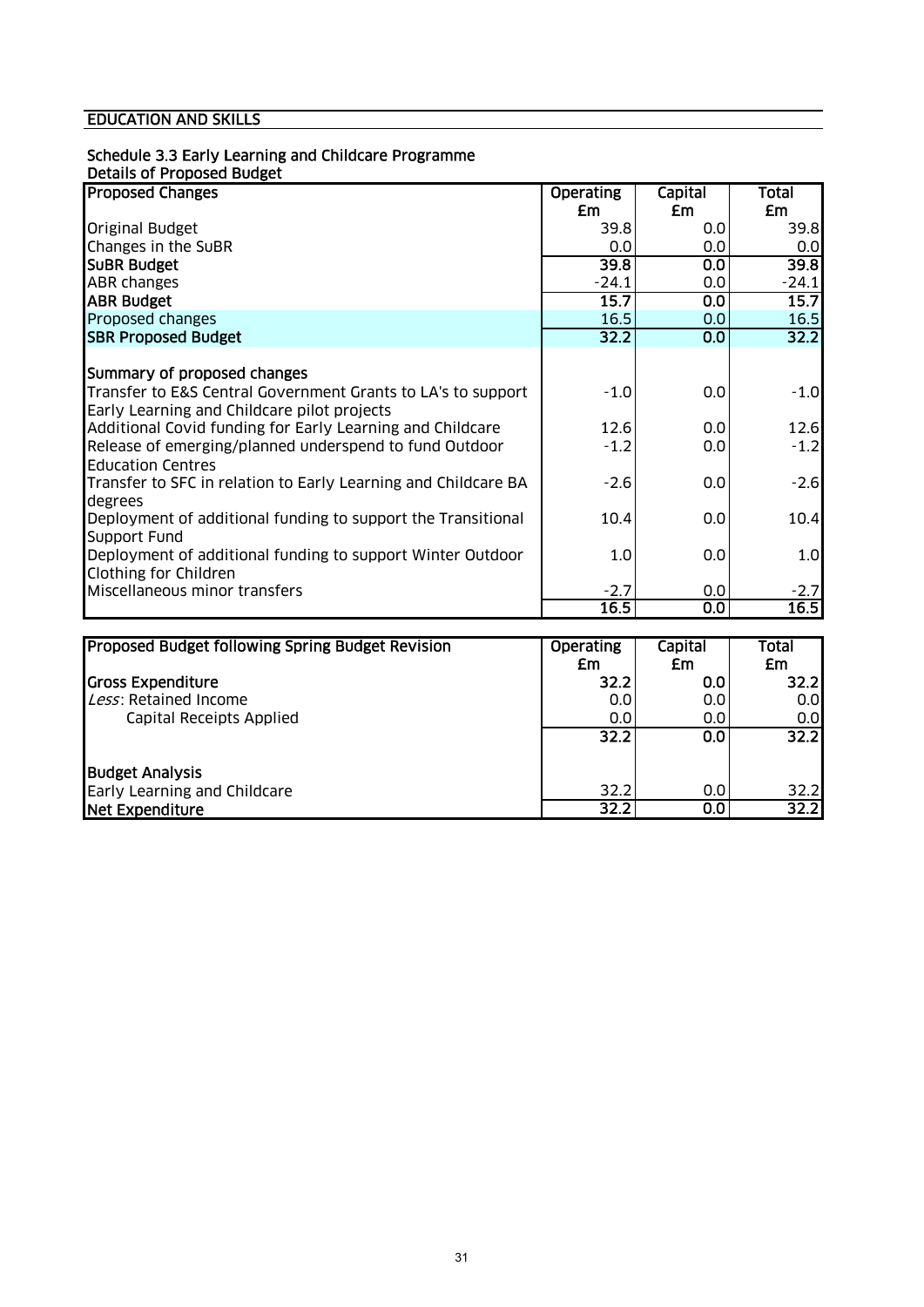#### Schedule 3.4 Advanced Learning & Science Details of Proposed Budget

| <b>Proposed Changes</b>       | <b>Operating</b> |        | <b>Capital</b>   | Total  |
|-------------------------------|------------------|--------|------------------|--------|
|                               |                  | £m     | £m               | £m     |
| <b>Original Budget</b>        |                  | 13.4   | 0.0              | 13.4   |
| Changes in the SuBR           |                  | 0.0    | 0.0              | 0.0    |
| <b>SUBR Budget</b>            |                  | 13.4   | 0.0              | 13.4   |
| <b>ABR</b> changes            |                  | 2.2    | 0.3              | 2.5    |
| <b>ABR Budget</b>             |                  | 15.6   | $\overline{0.3}$ | 15.9   |
| Proposed changes              |                  | $-0.1$ | 0.0 <sub>1</sub> | $-0.1$ |
| <b>SBR Proposed Budget</b>    |                  | 15.5   | 0.3              | 15.8   |
|                               |                  |        |                  |        |
| Summary of proposed changes   |                  |        |                  |        |
| Miscellaneous minor transfers |                  | $-0.1$ | 0.0              | $-0.1$ |
|                               |                  | $-0.1$ | $\overline{0.0}$ | $-0.1$ |

| <b>Proposed Budget following Spring Budget Revision</b> | <b>Operating</b><br>£m | Capital<br>£m | Total<br>£m |
|---------------------------------------------------------|------------------------|---------------|-------------|
| <b>Gross Expenditure</b>                                | 15.5                   | 0.3           | 15.8        |
| Less: Retained Income                                   | 0.0                    | 0.0           | 0.0         |
| Capital Receipts Applied                                | 0.0                    | 0.0           | 0.0         |
|                                                         | 15.5                   | 0.3           | 15.8        |
| <b>Budget Analysis</b>                                  |                        |               |             |
| <b>Higher Education</b>                                 | 7.1                    | 0.0           | 7.1         |
| Qualifications and Accreditation                        | 3.4                    | 0.3           | 3.7         |
| Science Engagement and Advice                           | 5.0                    | 0.0           | 5.0         |
| Net Expenditure                                         | 15.5                   | 0.3           | 15.8        |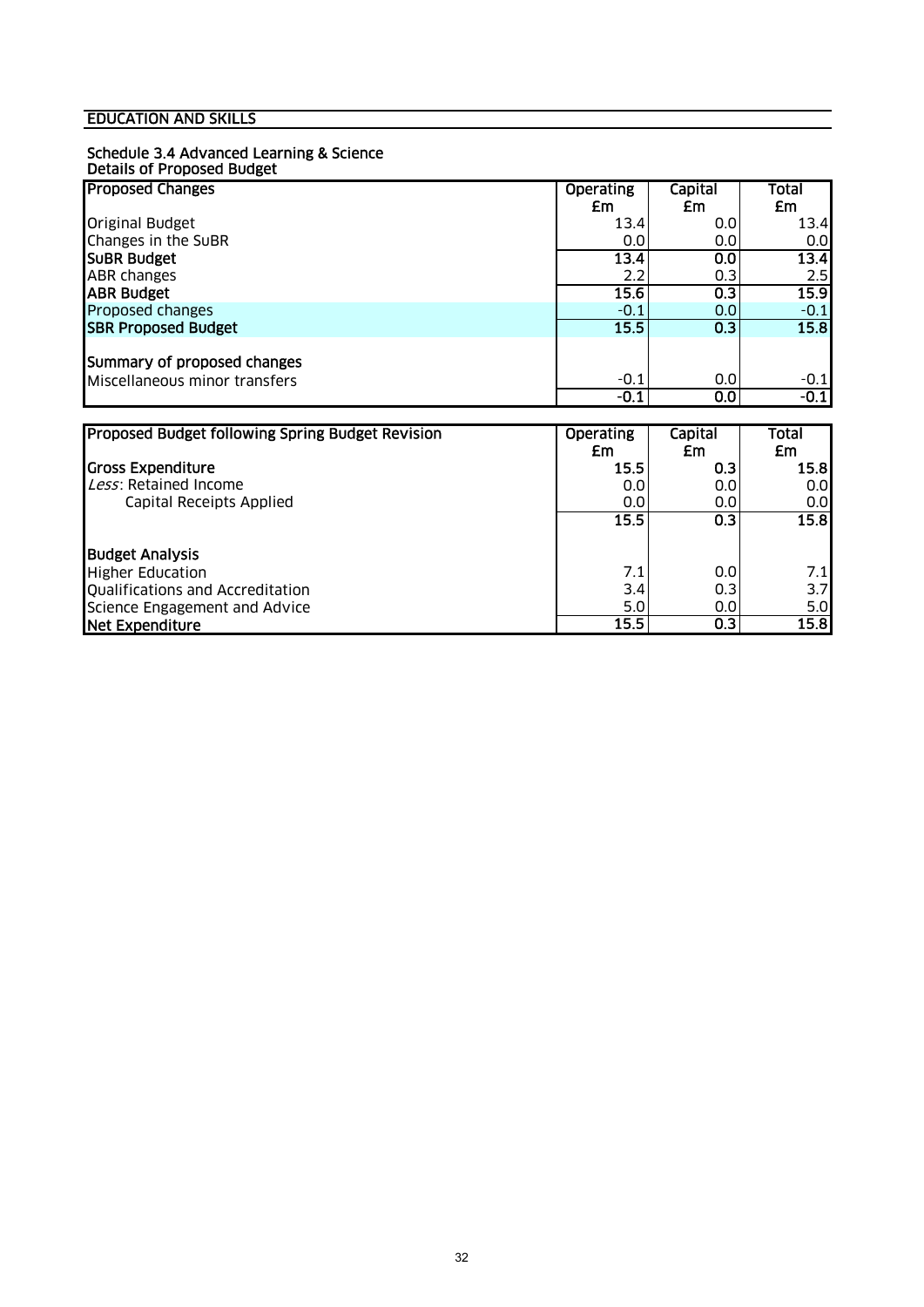### Schedule 3.5 Scottish Funding Council (SFC)

#### Details of Proposed Budget

| <b>Proposed Changes</b>                                                                 | <b>Operating</b> | Capital    | <b>Total</b> |
|-----------------------------------------------------------------------------------------|------------------|------------|--------------|
|                                                                                         | £m               | <b>£m</b>  | £m           |
| Original Budget                                                                         | 1,853.0          | 0.0        | 1,853.0      |
| Changes in the SuBR                                                                     | 75.0             | 0.0        | 75.0         |
| <b>SUBR Budget</b>                                                                      | 1,928.0          | 0.0        | 1,928.0      |
| <b>ABR</b> changes                                                                      | 76.5             | 0.0        | 76.5         |
| <b>ABR Budget</b>                                                                       | 2,004.5          | 0.0        | 2,004.5      |
| Proposed changes                                                                        | 138.8            | 0.0        | 138.8        |
| <b>SBR Proposed Budget</b>                                                              | 2,143.3          | 0.0        | 2,143.3      |
|                                                                                         |                  |            |              |
| Summary of proposed changes                                                             |                  |            |              |
| Additional funding for university places                                                | 20.0             | 0.0        | 20.0         |
| Additional funding to support institutions due to delayed                               | 9.5              | 0.0        | 9.5          |
| return to university                                                                    |                  |            |              |
| Addiitonal Covid funding to support FE/HE                                               | 40.0             | 0.0        | 40.0         |
| Transfer from Health in relation to Nurse and Midwifery                                 | 9.9              | 0.0        | 9.9          |
| Education                                                                               |                  |            |              |
| Additional capital funding for HE Research                                              | 20.0             | 0.0        | 20.0         |
| Transfer from Health in relation to Counselling in Further                              | 1.9              | 0.0        | 1.9          |
| Education                                                                               |                  |            |              |
| Transfer from Health in relation to Counselling in Higher                               | 1.7              | 0.0        | 1.7          |
| Education                                                                               |                  |            |              |
| Funding from Early Learning and Childcare to support the                                | 2.6              | 0.0        | 2.6          |
| ELC expansion to 1140 hours.                                                            |                  |            |              |
| Transfer from EFWC in respect of the Knowledge Transfer                                 | 1.5              | 0.0        | 1.5          |
| Partnership programme                                                                   |                  |            |              |
| Transfer from Skills and Training in relation to the Flexible                           | 4.4              | 0.0        | 4.4          |
| Workforce Development Fund (FWDF)                                                       |                  |            |              |
|                                                                                         | 4.7              | 0.0        | 4.7          |
| Transfer from Learning for Initial Teacher Education (ITE)                              |                  |            |              |
| Transfer from Employability in relation to the National                                 | 3.1              | 0.0        | 3.1          |
| <b>Transition Training Fund</b>                                                         |                  |            |              |
| Transfer from Employability in relation to the National                                 | 3.8              | 0.0        | 3.8          |
| <b>Transition Training Fund</b><br>Transfer from Employability in relation to the Young |                  |            |              |
| <b>Persons Guarantee</b>                                                                | 8.7              | 0.0        | 8.7          |
| Transfer from the Centre in relation to Pre-2014 College                                |                  |            |              |
| Loans - GIA Only                                                                        | 3.5              | 0.0        | 3.5          |
| Miscellaneous minor transfers                                                           |                  |            |              |
|                                                                                         | 3.5<br>138.8     | 0.0<br>0.0 | 3.5<br>138.8 |
|                                                                                         |                  |            |              |

| Proposed Budget following Spring Budget Revision | <b>Operating</b> | Capital          | Total   |
|--------------------------------------------------|------------------|------------------|---------|
|                                                  | £m               | £m               | £m      |
| <b>Gross Expenditure</b>                         | 2,143.3          | 0.01             | 2,143.3 |
| Less: Retained Income                            | 0.0              | 0.0              | 0.0     |
| Capital Receipts Applied                         | 0.0              | 0.0              | 0.0     |
|                                                  | 2,143.3          | 0.0 <sub>l</sub> | 2,143.3 |
| <b>Budget Analysis</b>                           |                  |                  |         |
| Scottish Funding Council Administration          | 7.8              | 0.0              | 7.8     |
| College Resource                                 | 714.8            | 0.0              | 714.8   |
| <b>Higher Education Resource</b>                 | 887.6            | 0.0              | 887.6   |
| <b>College Capital</b>                           | 26.9             | 0.0              | 26.9    |
| <b>Higher Education Capital</b>                  | 506.2            | 0.0              | 506.2   |
| Net Expenditure                                  | 2,143.3          | 0.01             | 2,143.3 |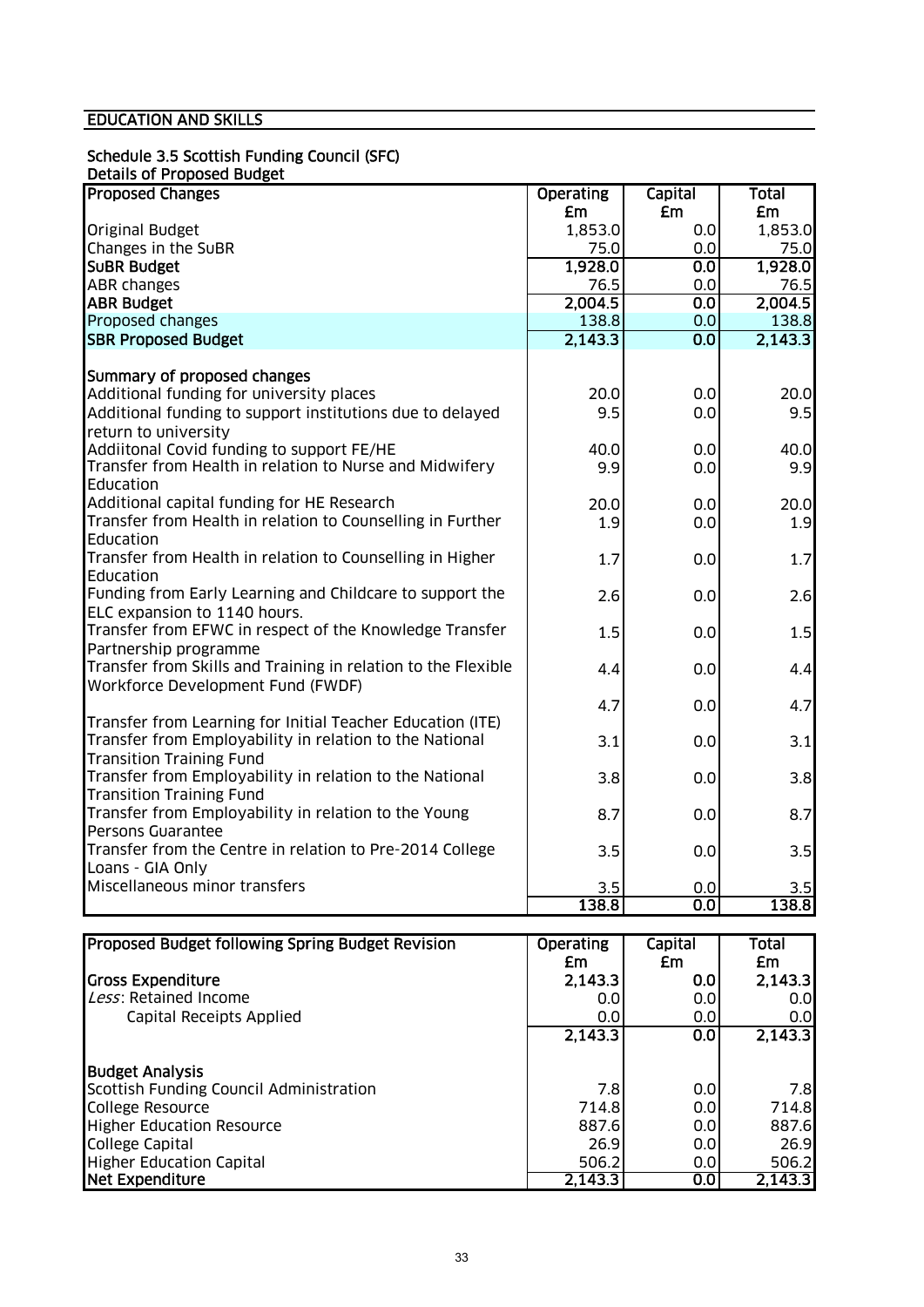# Schedule 3.6 Higher Education Student Support

| Details of Proposed Budget |  |  |  |  |
|----------------------------|--|--|--|--|
|                            |  |  |  |  |
|                            |  |  |  |  |

| <b>Proposed Changes</b>                                     | <b>Operating</b> | Capital | Total     |
|-------------------------------------------------------------|------------------|---------|-----------|
|                                                             | £m               | £m      | <b>£m</b> |
| <b>Original Budget</b>                                      | 378.7            | 546.9   | 925.6     |
| Changes in the SuBR                                         | 2.5              | 0.0     | 2.5       |
| <b>SUBR Budget</b>                                          | 381.2            | 546.9   | 928.1     |
| <b>ABR</b> changes                                          | 27.1             | 0.0     | 27.1      |
| <b>ABR Budget</b>                                           | 408.3            | 546.9   | 955.2     |
| Proposed changes                                            | 216.6            | 21.5    | 238.1     |
| <b>SBR Proposed Budget</b>                                  | 624.9            | 568.4   | 1,193.3   |
|                                                             |                  |         |           |
| Summary of proposed changes                                 |                  |         |           |
| Transfer between HM Treasury and Scottish Government in     | $-40.0$          | 0.0     | $-40.0$   |
| respect of the UK Supplementary Estimate - Student Loans    |                  |         |           |
| Fair Value adjustment                                       |                  |         |           |
| Increase in budget requirement to cover impairment costs re | 217.8            | 0.0     | 217.8     |
| Student Loans RAB charge                                    |                  |         |           |
| Additional funding to support students due to delayed       | 20.0             | 0.0     | 20.0      |
| return to university                                        |                  |         |           |
| Revised estimate of Student Loans capital requirement       | 0.0              | 22.0    | 22.0      |
| (AME)                                                       |                  |         |           |
| Deployment of emerging/planned underspend to fund           | 9.0              | 0.0     | 9.0       |
| <b>Student Support Review</b>                               |                  |         |           |
| Deployment of additional funding to support student         | 5.0              | 0.0     | 5.0       |
| hardship and accommodation grants                           |                  |         |           |
| Transfer from Learning to fund additional student places in | 1.2              | 0.0     | 1.2       |
| respect of the Part-time Fee Grant (PTFG) scheme            |                  |         |           |
| Additional funding to cover debt sale subsidy increase      | 1.0              | 0.0     | 1.0       |
| Miscellaneous minor transfers                               | 2.6              | $-0.5$  | 2.1       |
|                                                             | 216.6            | 21.5    | 238.1     |

| Proposed Budget following Spring Budget Revision        | <b>Operating</b> | Capital | Total    |
|---------------------------------------------------------|------------------|---------|----------|
|                                                         | £m               | £m.     | £m       |
| <b>Gross Expenditure</b>                                | 784.9            | 568.4   | 1,353.3  |
| Less: Retained Income                                   | $-160.0$         | 0.0     | $-160.0$ |
| Capital Receipts Applied                                | 0.0              | 0.0     | 0.0      |
|                                                         | 624.9            | 568.4   | 1,193.3  |
| <b>Budget Analysis</b>                                  |                  |         |          |
| Student Support & Tuition Fee Payments                  | 377.7            | 0.0     | 377.7    |
| Student Loans Company Administration Costs              | 9.5              | 0.0     | 9.5      |
| Student Loan Interest Subsidy to Bank                   | 3.0              | 0.0     | 3.0      |
| Cost of Providing Student Loans (RAB Charge) (Non-Cash) | 414.0            | 0.0     | 414.0    |
| Student Awards Agency for Scotland Operating Costs      | 13.2             | 1.4     | 14.6     |
| Net Student Loans Advanced                              | 0.0              | 567.0   | 567.0    |
| Capitalised Interest                                    | $-70.0$          | 0.0     | $-70.0$  |
| Student Loan Fair Value Adjustment                      | $-124.1$         | 0.0     | $-124.1$ |
| Student Loan Sale Subsidy Impairment Adjustment         | 1.6              | 0.0     | 1.6      |
| Net Expenditure                                         | 624.9            | 568.4   | 1,193.3  |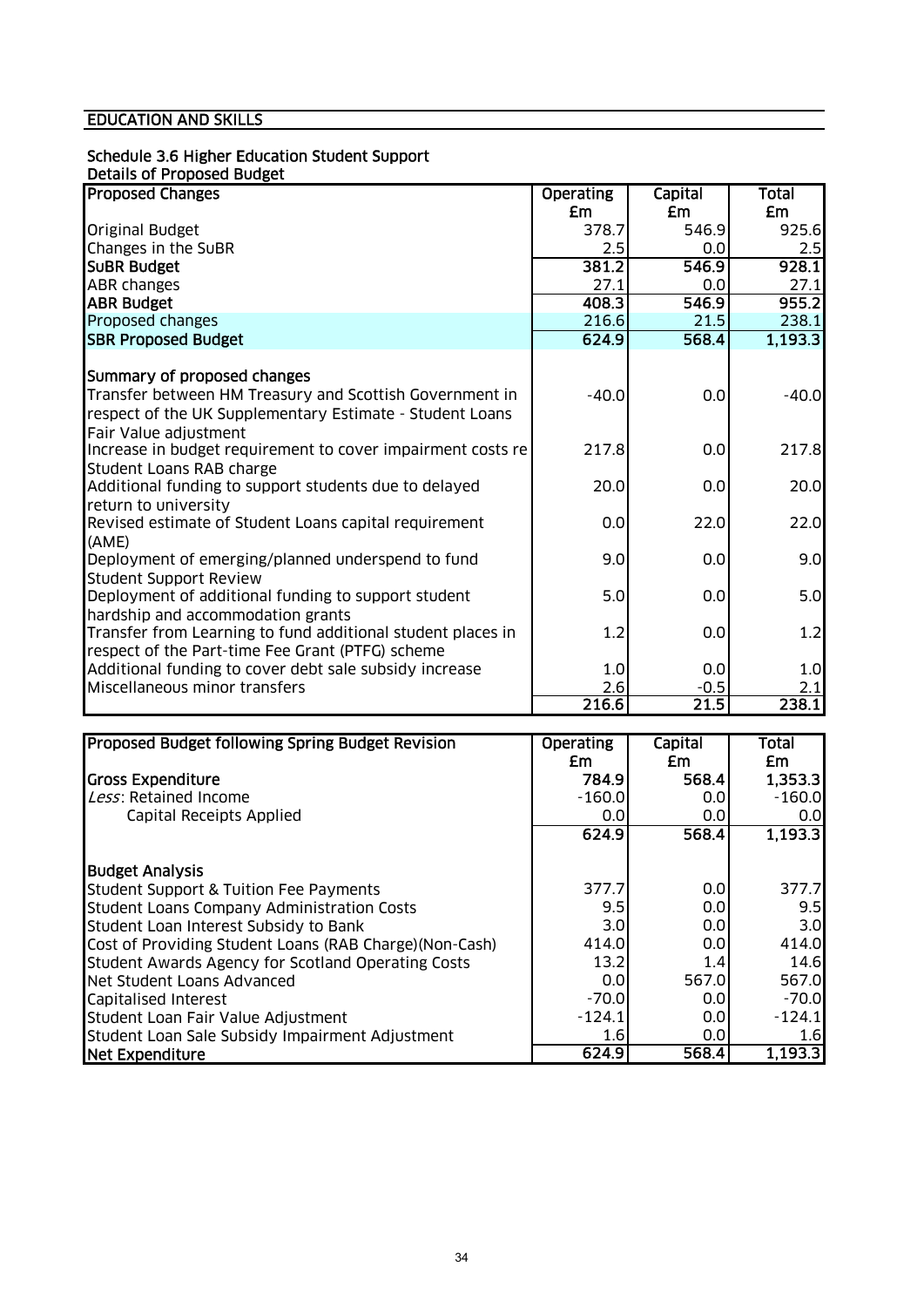#### Schedule 3.7 Skills and Training Details of Proposed Budget

| <b>Proposed Changes</b>                                       | <b>Operating</b> | <b>Capital</b>          | <b>Total</b> |
|---------------------------------------------------------------|------------------|-------------------------|--------------|
|                                                               | £m               | £m                      | £m           |
| <b>Original Budget</b>                                        | 263.3            | 0.0                     | 263.3        |
| Changes in the SuBR                                           | 0.0              | 0.0                     | 0.0          |
| <b>SUBR Budget</b>                                            | 263.3            | 0.0                     | 263.3        |
| <b>ABR</b> changes                                            | 0.1              | 0.0                     | 0.1          |
| <b>ABR Budget</b>                                             | 263.4            | $\overline{\textbf{O}}$ | 263.4        |
| Proposed changes                                              | $-2.1$           | 0.0                     | $-2.1$       |
| <b>SBR Proposed Budget</b>                                    | 261.3            | $\overline{\text{O}}$   | 261.3        |
|                                                               |                  |                         |              |
| Summary of proposed changes                                   |                  |                         |              |
| Release of emerging/planned underspend to support priorities  | $-15.0$          | 0.0                     | $-15.0$      |
| Transfer to Scottish Funding Council (SFC) in relation to the | $-4.4$           | 0.0                     | $-4.4$       |
| Flexible Workforce Development Fund (FWDF)                    |                  |                         |              |
| Deployment of emerging/planned underspend to fund the         | 15.0             | 0.0                     | 15.0         |
| Apprenticeship Employment Grants                              |                  |                         |              |
| Transfer from Learning to support Science, Technology,        | 1.3              | 0.0                     | 1.3          |
| Engineering & Maths (STEM) teacher bursaries                  |                  |                         |              |
| Miscellaneous minor transfers                                 | 1.0              | 0.0                     | 1.0          |
|                                                               | $-2.1$           | 0.0                     | $-2.1$       |
|                                                               |                  |                         |              |
| Proposed Budget following Spring Budget Revision              | <b>Operating</b> | Capital                 | Total        |
|                                                               | £m               | £m                      | £m           |
| <b>Gross Expenditure</b>                                      | 261.3            | 0.0                     | 261.3        |

| <b>Gross Expenditure</b>                     | 261.3 | 0.0 | 261.3            |
|----------------------------------------------|-------|-----|------------------|
| Less: Retained Income                        | 0.0   | 0.0 | 0.0 <sub>l</sub> |
| Capital Receipts Applied                     | 0.0   | 0.0 | 0.01             |
|                                              | 261.3 | 0.0 | 261.3            |
| <b>Budget Analysis</b>                       |       |     |                  |
| Skills Development Scotland                  | 234.0 | 0.0 | 234.0            |
| <b>Employment and Training Interventions</b> | 27.3  | 0.0 | 27.3             |
| Net Expenditure                              | 261.3 | 0.0 | 261.3            |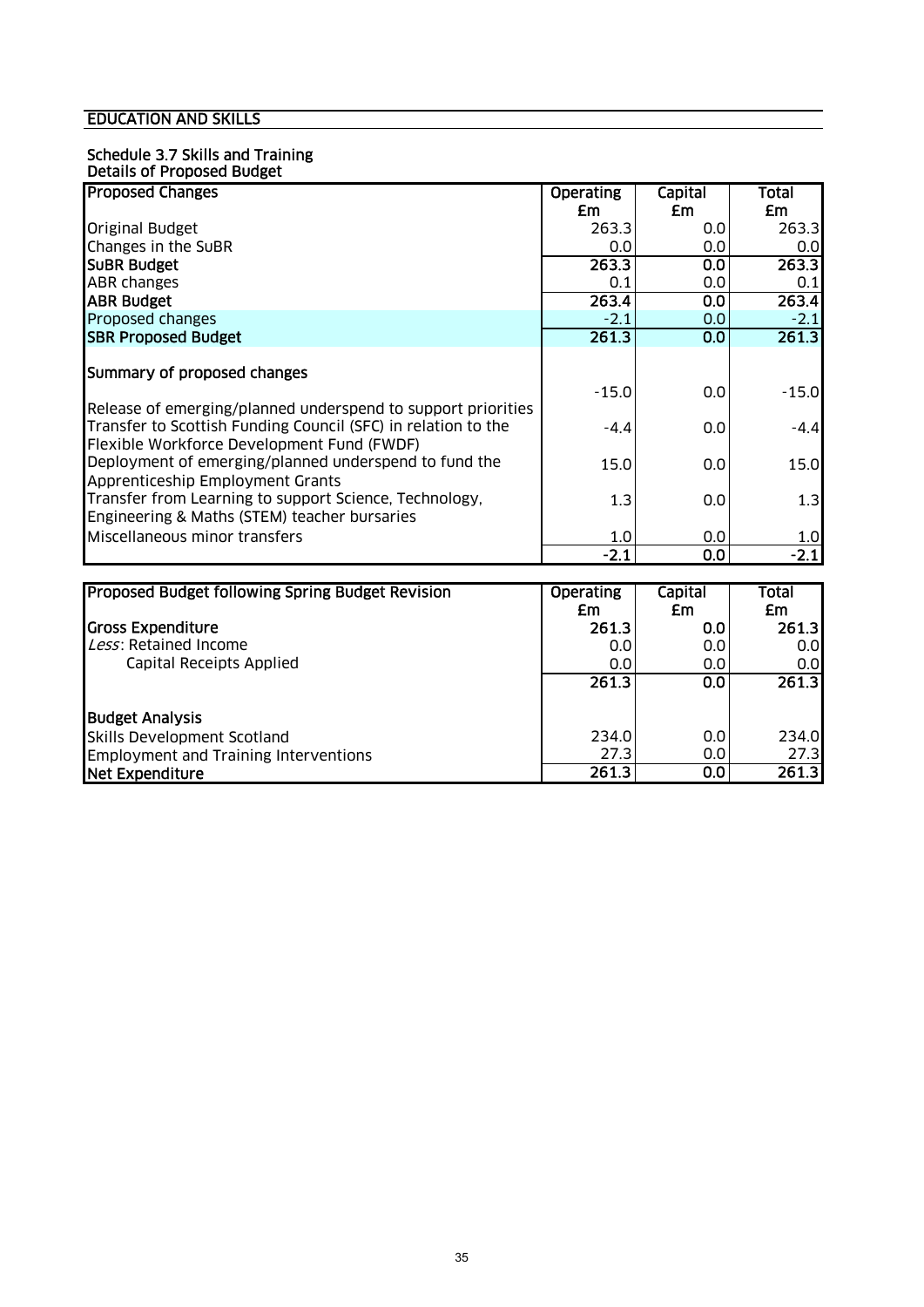# Schedule 3.8 E&S Central Government Grants to Local Authorities

#### Details of Proposed Budget

| <b>Proposed Changes</b>                                                               | <b>Operating</b> | Capital | Total |
|---------------------------------------------------------------------------------------|------------------|---------|-------|
|                                                                                       | £m               | £m      | £m    |
| <b>Original Budget</b>                                                                | 708.7            | 0.0     | 708.7 |
| Changes in the SuBR                                                                   | 0.0              | 0.0     | 0.0   |
| <b>SUBR Budget</b>                                                                    | 708.7            | 0.0     | 708.7 |
| <b>ABR</b> changes                                                                    | 26.7             | 0.0     | 26.7  |
| <b>ABR Budget</b>                                                                     | 735.4            | 0.0     | 735.4 |
| Proposed changes                                                                      |                  | 0.0     | 1.7   |
| <b>SBR Proposed Budget</b>                                                            | 737.1            | 0.0     | 737.1 |
| Summary of proposed changes                                                           |                  |         |       |
| Transfer from Early Learning and Childcare programme to<br>support ELC pilot projects | 1.0              | 0.0     | 1.0   |
| Miscellaneous minor transfers                                                         | 0.7              | 0.0     | 0.7   |
|                                                                                       | 1.7              | 0.0     | 1.7   |
|                                                                                       |                  |         |       |

| <b>Proposed Budget following Spring Budget Revision</b> |       |                  |       |
|---------------------------------------------------------|-------|------------------|-------|
|                                                         | £m    | £m               | £m    |
| <b>Gross Expenditure</b>                                | 737.1 | 0.01             | 737.1 |
| Less: Retained Income                                   | 0.0   | 0.0              | 0.0   |
| Capital Receipts Applied                                | 0.0   | 0.0              | 0.0   |
|                                                         | 737.1 | 0.0 <sub>1</sub> | 737.1 |
| <b>Budget Analysis</b>                                  |       |                  |       |
| Local Government Gaelic Grant                           | 4.5   | 0.0              | 4.5   |
| Local Government Attainment Fund                        | 122.5 | 0.0              | 122.5 |
| Local Government Early Learning and Childcare Expansion | 610.1 | 0.0              | 610.1 |
| Net Expenditure                                         | 737.1 | 0.0              | 737.1 |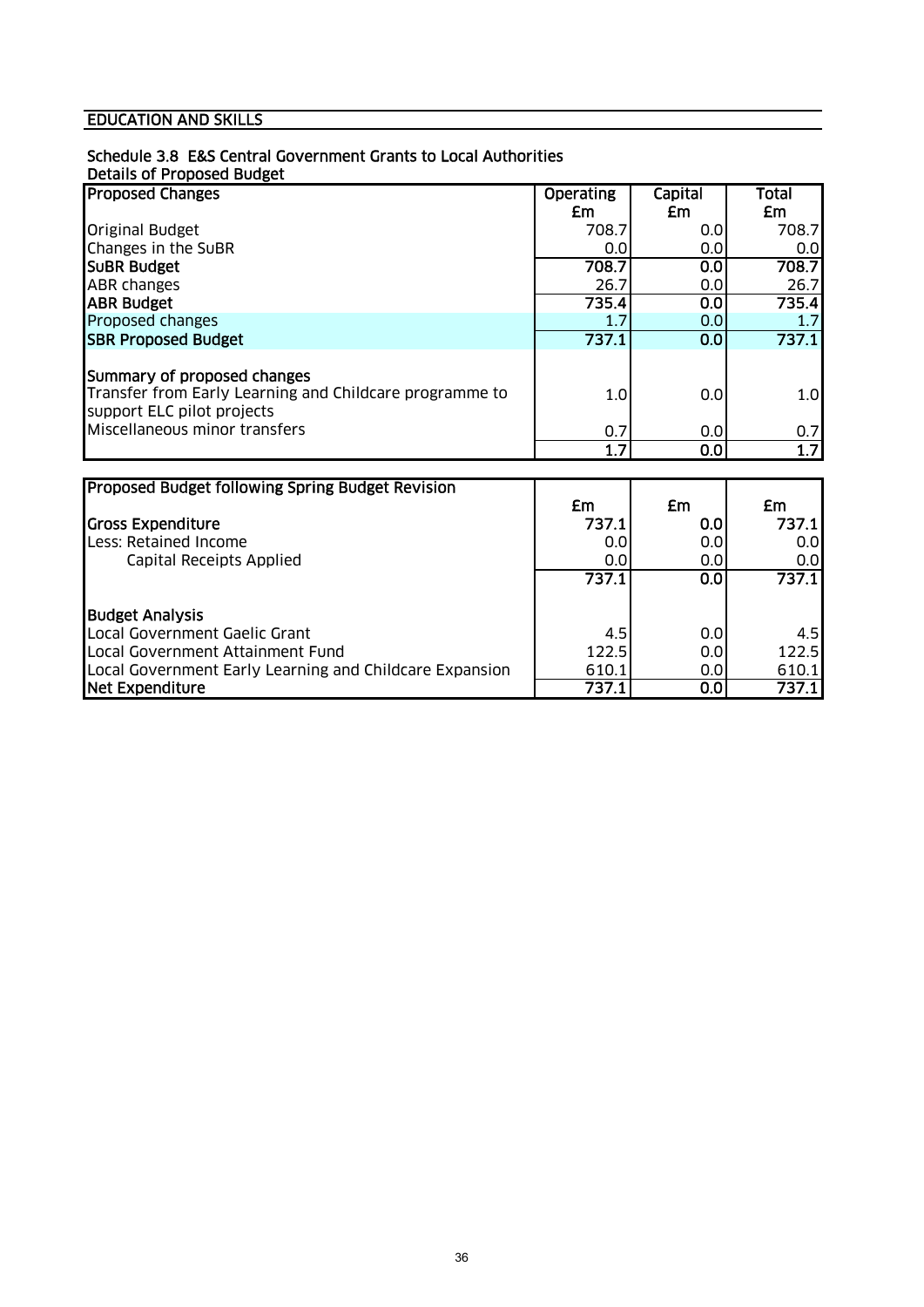# Schedule 2.1 Total Changes for the Spring Budget Revision

| Total Budget in the Autumn Budget Revision              | <b>Operating</b><br>£m<br>2,630.8 | Capital<br>£m<br>75.1 | Total<br>£m<br>2,705.9 |
|---------------------------------------------------------|-----------------------------------|-----------------------|------------------------|
| <b>Changes Proposed</b>                                 |                                   |                       |                        |
| COVID-19 and other Funding Changes                      | 231.2                             | 0.5                   | 231.7                  |
| Reprioritisation                                        | $-35.6$                           | $-17.1$               | $-52.7$                |
| <b>Technical Adjustments</b>                            | 2.5                               | 0.0                   | 2.5                    |
| <b>Net Whitehall Transfers</b>                          | $-0.3$                            | 0.0                   | $-0.3$                 |
| Net Transfers within Scottish Block                     | 5.0                               | $-7.3$                | $-2.3$                 |
| Total changes proposed                                  | 202.8                             | $-23.9$               | 178.9                  |
| <b>Proposed Budget following Spring Budget Revision</b> | 2,833.6                           | 51.2                  | 2,884.8                |

|                                                        | <b>Operating</b> | Capital | <b>Total</b>     |
|--------------------------------------------------------|------------------|---------|------------------|
| <b>Expenditure Limit:</b>                              | £m               | £m      | £m               |
| Community Justice Services                             | 41.8             | 0.1     | 41.9             |
| Judiciary                                              | 1.0              | 0.0     | 1.0              |
| Criminal Injuries Compensation                         | 21.7             | 0.0     | 21.7             |
| Legal Aid                                              | 113.1            | 0.0     | 113.1            |
| <b>Police Central Government</b>                       | 82.0             | 0.4     | 82.4             |
| Safer and Stronger Communities                         | 11.9             | 0.0     | 11.9             |
| Police and Fire Pensions                               | 458.0            | 0.0     | 458.0            |
| <b>Scottish Prison Service</b>                         | 300.6            | 50.7    | 351.3            |
| Miscellaneous                                          | 58.3             | 0.0     | 58.3             |
| Scottish Police Authority                              | 1,267.0          | 0.0     | 1,267.0          |
| Scottish Fire and Rescue Service                       | 307.8            | 0.0     | 307.8            |
| Justice Central Government Grants to Local Authorities | 86.5             | 0.0     | 86.5             |
| <b>Total Expenditure Limit</b>                         | 2,749.7          | 51.2    | 2,800.9          |
| <b>UK Funded AME:</b>                                  |                  |         |                  |
| Scottish Prison Service                                | 1.1              | 0.0     | 1.1              |
| Total UK Funded AME                                    | $\overline{1.1}$ | 0.0     | $\overline{1.1}$ |
| Other Expenditure:                                     |                  |         |                  |
| <b>Scottish Prison Service</b>                         | 79.0             | 0.0     | 79.0             |
| Scottish Police Authority Loan Charges                 | 3.8              | 0.0     | 3.8              |
| <b>Total Other Expenditure</b>                         | 82.8             | 0.0     | 82.8             |
| Total Budget                                           | 2,833.6          | 51.2    | 2,884.8          |

| Total Limit on Income (accruing resources) | וד בפ |
|--------------------------------------------|-------|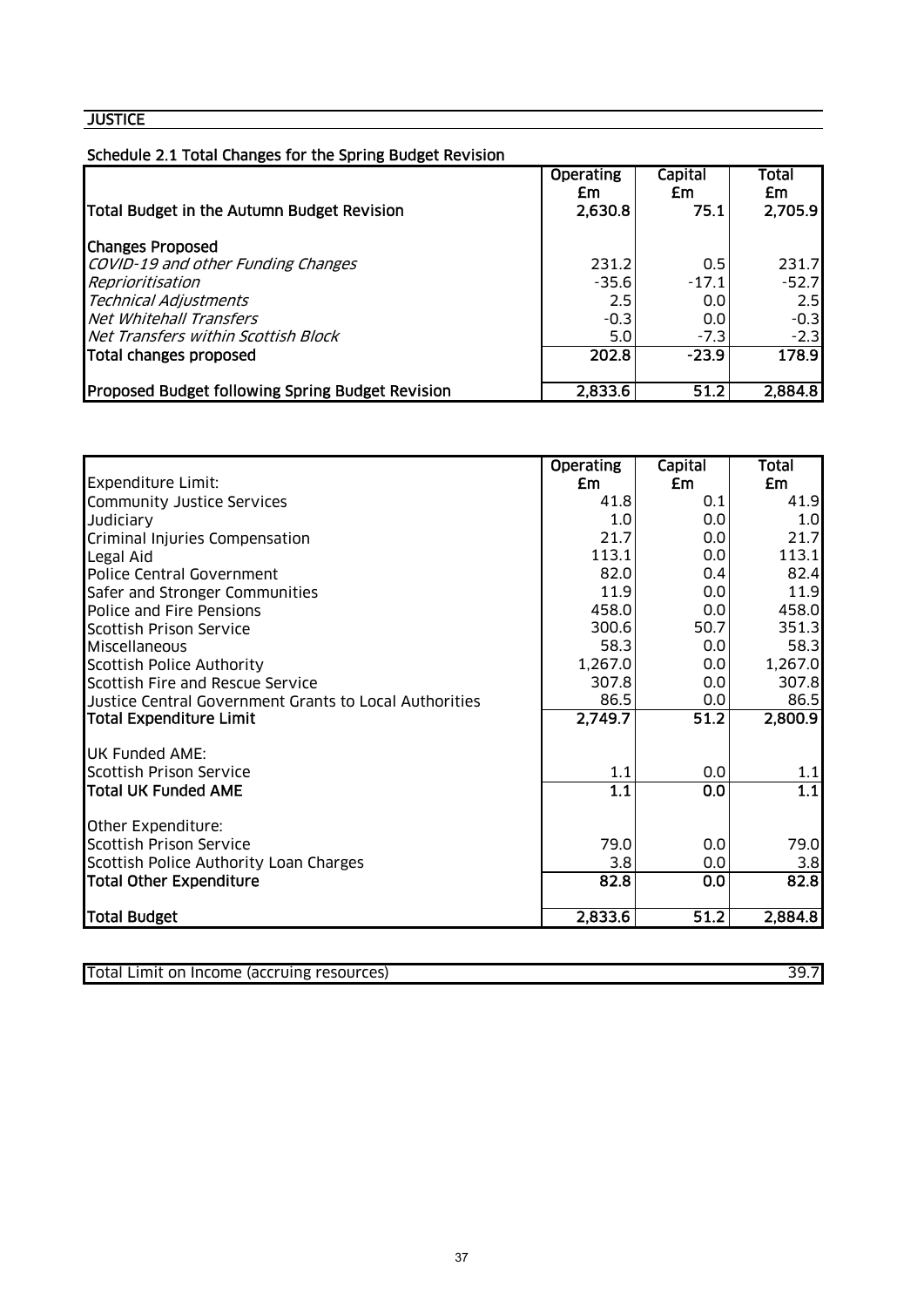# Schedule 3.1 Community Justice Services

| <b>Details of Proposed Budget</b> |  |
|-----------------------------------|--|

| <b>Proposed Changes</b>                                      | <b>Operating</b> | Capital | <b>Total</b>     |
|--------------------------------------------------------------|------------------|---------|------------------|
|                                                              | £m               | £m      | £m               |
| <b>Original Budget</b>                                       | 44.0             | 0.0     | 44.0             |
| Changes in the SuBR                                          | 0.0              | 0.0     | 0.0              |
| <b>SUBR Budget</b>                                           | 44.0             | 0.0     | 44.0             |
| <b>ABR</b> changes                                           | $-2.3$           | 0.0     | $-2.3$           |
| <b>ABR Budget</b>                                            | 41.7             | 0.0     | 41.7             |
| Proposed changes                                             | 0.1              | 0.1     | 0.2              |
| <b>SBR Proposed Budget</b>                                   | 41.8             | 0.1     | 41.9             |
|                                                              |                  |         |                  |
| Summary of proposed changes                                  |                  |         |                  |
| Transfer from the Justice Central Government Grants to Local | 1.2              | 0.0     | 1.2              |
| Authorities for the funding for the men's service            |                  |         |                  |
| Redeployment of funding from savings resulting from the      | $-1.0$           | 0.0     | $-1.0$           |
| volume of Electronic Management orders reducing due to       |                  |         |                  |
| Covid                                                        |                  |         |                  |
| Miscellaneous Minor Transfers                                | $-0.1$           | 0.1     | 0.0              |
|                                                              | 0.1              | 0.1     | $\overline{0.2}$ |

| Proposed Budget following Spring Budget Revision | <b>Operating</b> | <b>Capital</b> | Total            |
|--------------------------------------------------|------------------|----------------|------------------|
|                                                  | £m               | <b>£m</b>      | <b>£ml</b>       |
| <b>Gross Expenditure</b>                         | 41.8             | 0.1            | 41.9             |
| Less: Retained Income                            | 0.0              | 0.0            | 0.0              |
| Capital Receipts Applied                         | 0.0              | 0.0            | 0.0 <sub>l</sub> |
|                                                  | 41.8             | 0.1            | 41.9             |
| <b>Budget Analysis</b>                           |                  |                |                  |
| <b>Offender Services</b>                         | 38.1             | 0.0            | 38.1             |
| Community Justice Services Miscellaneous         | 3.7              | 0.1            | 3.8              |
| Net Expenditure                                  | 41.8             | 0.1            | 41.9             |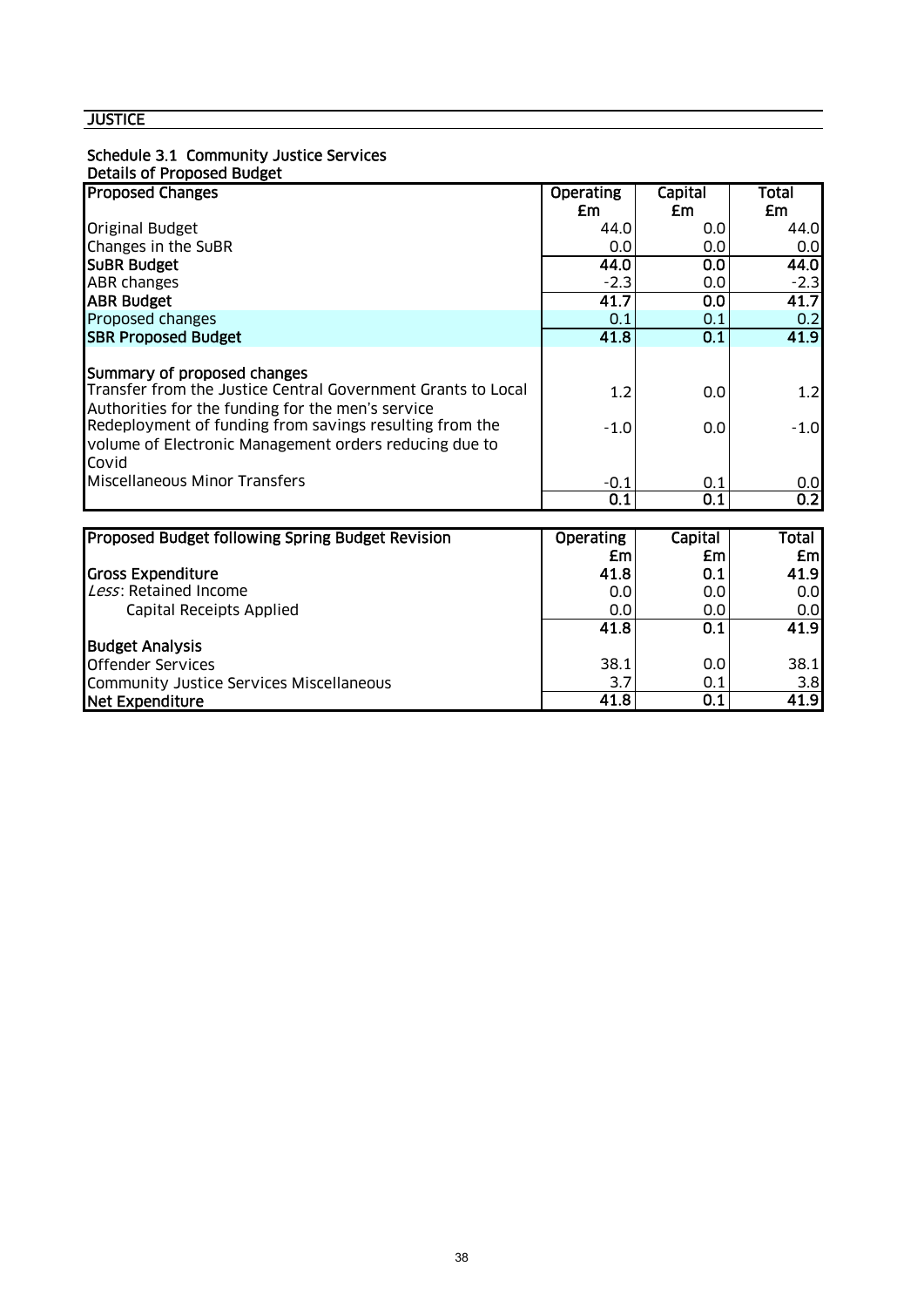# Schedule 3.2 Judiciary

| Details of Proposed Budget                              |                  |                         |                  |
|---------------------------------------------------------|------------------|-------------------------|------------------|
| <b>Proposed Changes</b>                                 | <b>Operating</b> | Capital                 | Total            |
|                                                         | £m               | £m                      | £m               |
| <b>Original Budget</b>                                  | 1.0              | 0.0                     | 1.0              |
| Changes in the SuBR                                     | 0.0              | 0.0                     | 0.0              |
| <b>SUBR Budget</b>                                      | 1.0              | 0.0                     | 1.0              |
| <b>ABR</b> changes                                      | 0.0              | 0.0                     | 0.0              |
| <b>ABR Budget</b>                                       | $\overline{1.0}$ | 0.0                     | 1.0              |
| Proposed changes                                        | 0.0              | 0.0                     | 0.0              |
| <b>SBR Proposed Budget</b>                              | 1.0              | 0.0                     | 1.0              |
|                                                         |                  |                         |                  |
| Summary of proposed changes                             |                  |                         |                  |
|                                                         | 0.0              | 0.0                     | 0.0              |
|                                                         | 0.0              | $\overline{\textbf{O}}$ | $\overline{0.0}$ |
|                                                         |                  |                         |                  |
| <b>Proposed Budget following Spring Budget Revision</b> | <b>Operating</b> | Capital                 | Total            |
|                                                         | £m               | £m                      | £m               |
| <b>Gross Expenditure</b>                                | 1.1              | 0.0                     | 1.1              |
| Less: Retained Income                                   | $-0.1$           | 0.0                     | $-0.1$           |
| Capital Receipts Applied                                | 0.0              | 0.0                     | 0.0              |
|                                                         | 1.0              | 0.0                     | 1.0              |
| <b>Budget Analysis</b>                                  |                  |                         |                  |
| Judiciary                                               | 1.0              | 0.0                     | 1.0              |
| <b>Net Expenditure</b>                                  | 1.0              | 0.0                     | 1.0              |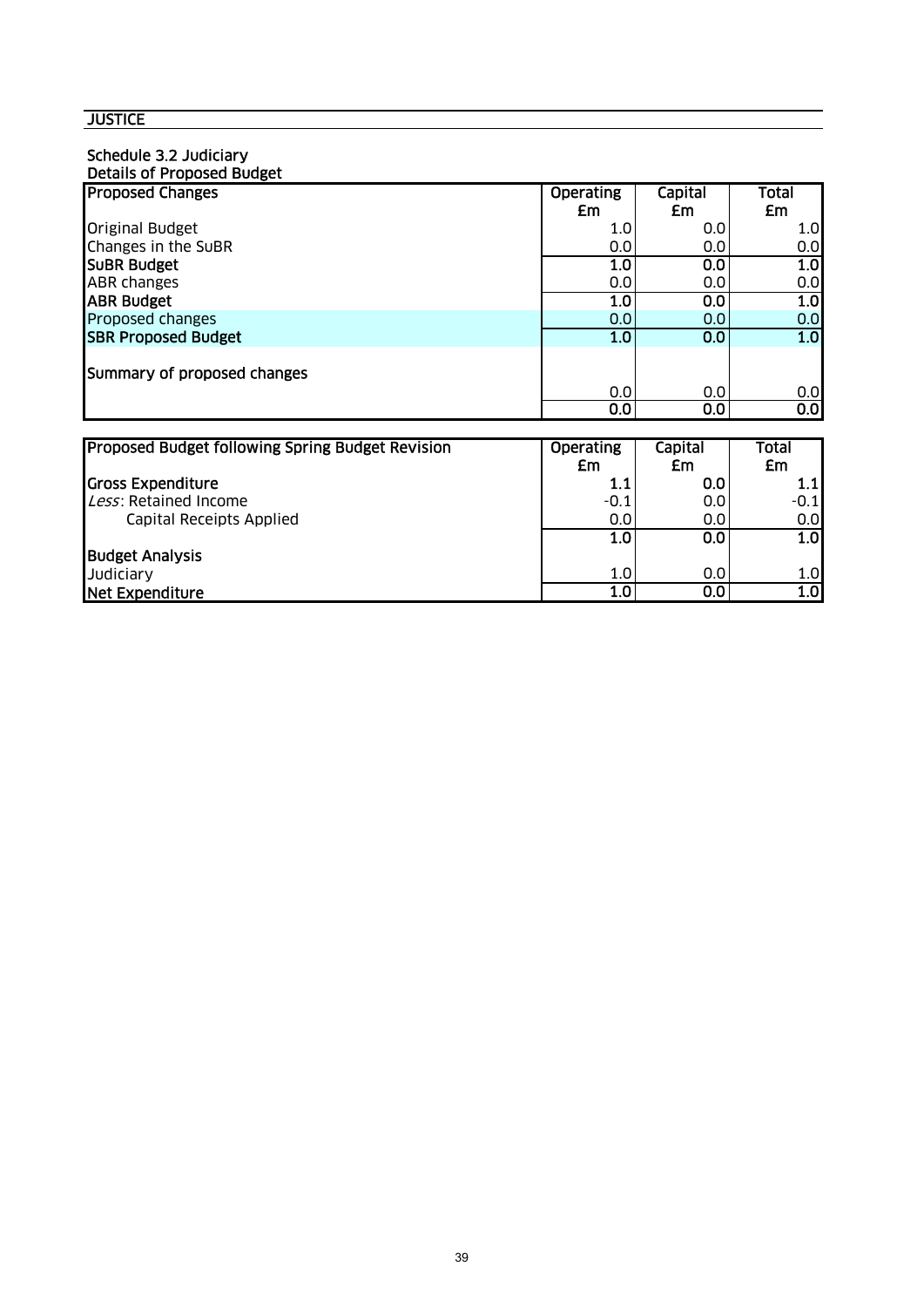### Schedule 3.3 Criminal Injuries Compensation

#### Details of Proposed Budget

| <b>Proposed Changes</b>                                                                                | <b>Operating</b> | Capital | <b>Total</b> |
|--------------------------------------------------------------------------------------------------------|------------------|---------|--------------|
|                                                                                                        | £m               | £m      | £m           |
| Original Budget                                                                                        | 15.5             | 0.0     | 15.5         |
| Changes in the SuBR                                                                                    | 0.0              | 0.0     | 0.0          |
| <b>SUBR Budget</b>                                                                                     | 15.5             | 0.0     | 15.5         |
| <b>ABR changes</b>                                                                                     | 0.0              | 0.0     | 0.0          |
| <b>ABR Budget</b>                                                                                      | 15.5             | 0.0     | 15.5         |
| Proposed changes                                                                                       | 6.2              | 0.0     | 6.2          |
| <b>SBR Proposed Budget</b>                                                                             | 21.7             | 0.0     | 21.7         |
| Summary of proposed changes<br>Transfer from Legal Aid to allow for cases to be paid out<br>timeously. | 6.2              | 0.0     | 6.2          |
|                                                                                                        | 6.2              | 0.0     | 6.2          |

| <b>Proposed Budget following Spring Budget Revision</b> | <b>Operating</b><br>£m | Capital<br>£m    | Total<br>£m      |
|---------------------------------------------------------|------------------------|------------------|------------------|
| <b>Cross Expenditure</b>                                | 21.7                   | 0.0              | <b>21.71</b>     |
| Less: Retained Income                                   | 0.0                    | 0.0 <sub>l</sub> | 0.0 <sub>l</sub> |
| Capital Receipts Applied                                | 0.0                    | 0.0 <sub>l</sub> | 0.0 <sub>l</sub> |
|                                                         | 21.7                   | 0.0              | 21.7             |
| <b>Budget Analysis</b>                                  |                        |                  |                  |
| <b>ICIC Scheme</b>                                      | 20.0                   | 0.0              | 20.0             |
| Criminal Injuries Administration Costs                  | 1.7                    | 0.0              | 1.7 <sub>l</sub> |
| Net Expenditure                                         | 21.7                   | $\overline{0.0}$ | 21.7             |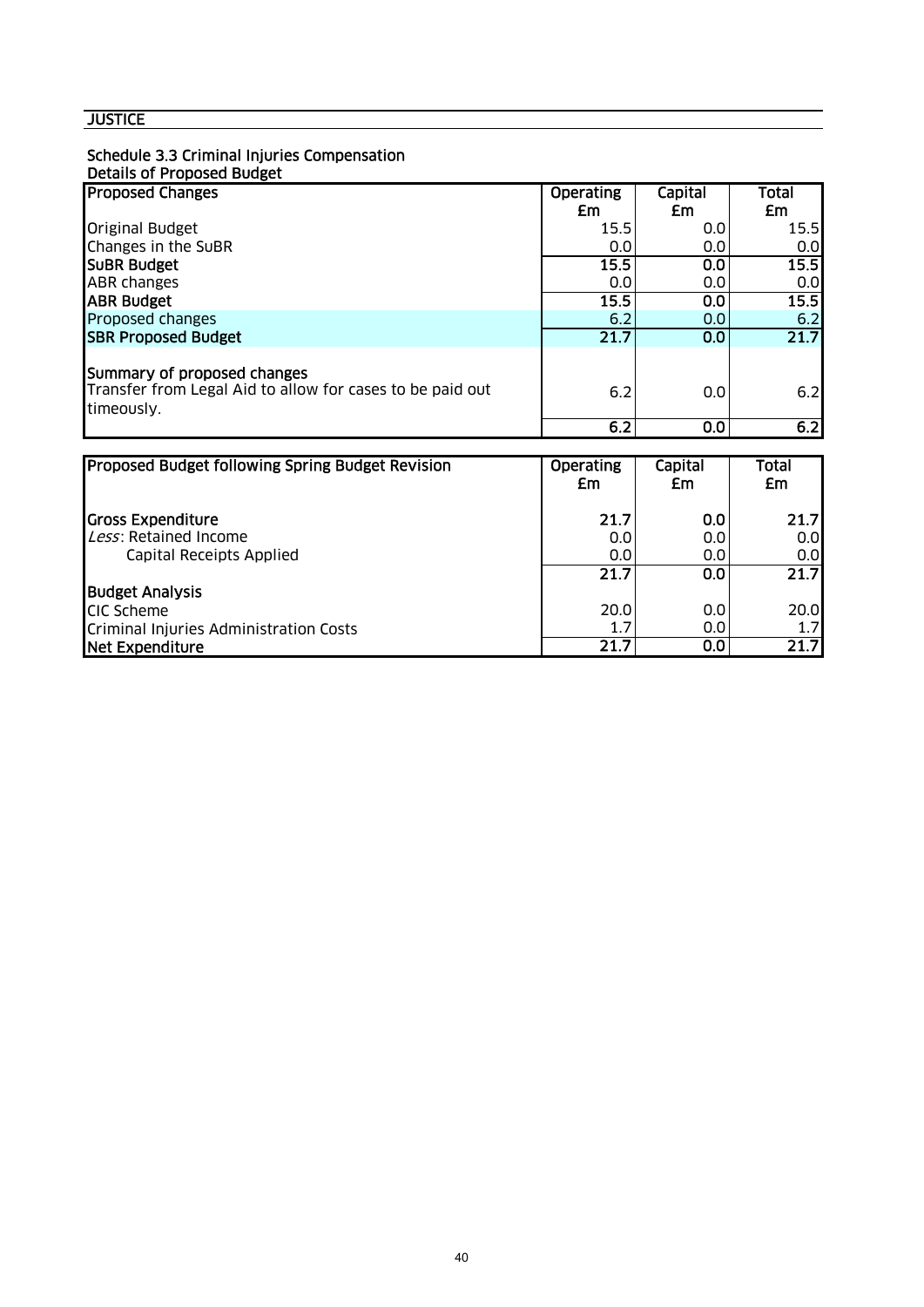### Schedule 3.4 Police Central Government

#### Details of Proposed Budget

| <b>Proposed Changes</b>                              | <b>Operating</b> | Capital | Total   |
|------------------------------------------------------|------------------|---------|---------|
|                                                      | £m               | £m      | £m      |
| <b>Original Budget</b>                               | 52.4             | 4.6     | 57.0    |
| Changes in the SuBR                                  | 0.0              | 0.0     | 0.0     |
| <b>SUBR Budget</b>                                   | 52.4             | 4.6     | 57.0    |
| <b>ABR changes</b>                                   | 4.2              | 0.0     | 4.2     |
| <b>ABR Budget</b>                                    | 56.6             | 4.6     | 61.2    |
| Proposed changes                                     | 25.4             | $-4.2$  | 21.2    |
| <b>SBR Proposed Budget</b>                           | 82.0             | 0.4     | 82.4    |
|                                                      |                  |         |         |
| Summary of proposed changes                          |                  |         |         |
| Additional funding to meet additional costs          | 45.5             | 0.4     | 45.9    |
| Additional funding for Emergency Services Mobile     | 5.2              | 0.0     | 5.2     |
| Communications Programme (ESMCP)                     |                  |         |         |
| Transfer to Scottish Police Authority to support the | $-25.0$          | -4.6    | $-29.6$ |
| implementation of Policing 2026                      |                  |         |         |
| Miscellaneous Minor Transfers                        | $-0.3$           | 0.0     | $-0.3$  |
|                                                      | 25.4             | $-4.2$  | 21.2    |

| <b>Proposed Budget following Spring Budget Revision</b> | <b>Operating</b><br>£m | Capital<br>£m | Total<br>£m |
|---------------------------------------------------------|------------------------|---------------|-------------|
| <b>Gross Expenditure</b>                                | 84.1                   | 0.41          | 84.5        |
| Less: Retained Income                                   | $-2.1$                 | 0.0           | $-2.1$      |
| Capital Receipts Applied                                | 0.0                    | 0.0           | 0.0         |
|                                                         | 82.0                   | 0.4           | 82.4        |
| <b>Budget Analysis</b>                                  |                        |               |             |
| National Police Funding & Police Change Fund            | 81.6                   | 0.4           | 82.0        |
| Police Support Services                                 | 0.4                    | 0.0           | 0.4         |
| Net Expenditure                                         | 82.0                   | 0.4           | 82.4        |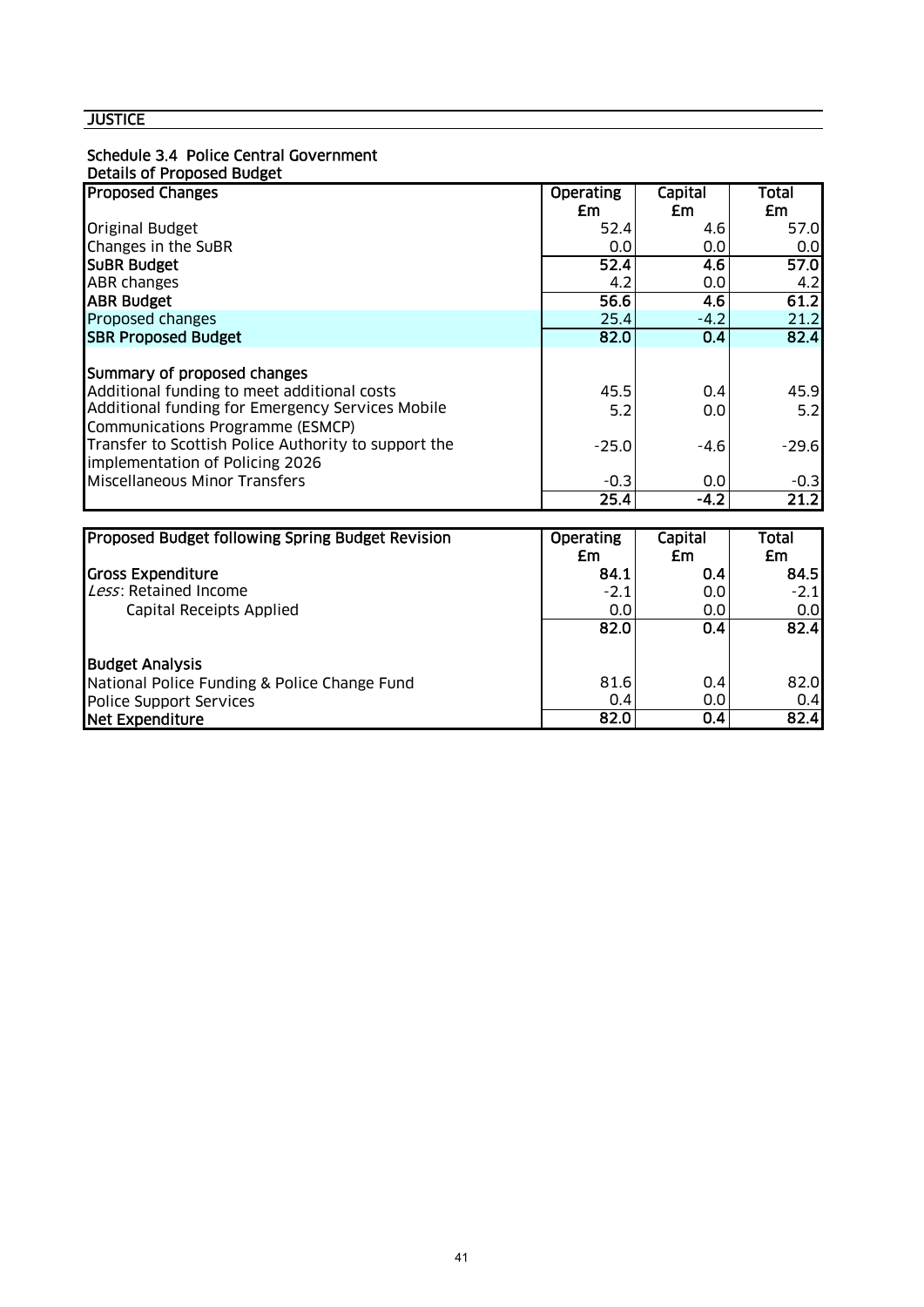#### Schedule 3.5 Legal Aid Details of Proposed Budget

| <b>Proposed Changes</b>                                        | <b>Operating</b> | Capital          | Total   |
|----------------------------------------------------------------|------------------|------------------|---------|
|                                                                |                  |                  |         |
|                                                                | £m               | £m               | £m      |
| Original Budget                                                | 136.9            | 0.01             | 136.9   |
| Changes in the SuBR                                            | 0.0              | 0.0              | 0.01    |
| <b>SUBR Budget</b>                                             | 136.9            | 0.0              | 136.9   |
| ABR changes                                                    | 0.0              | 0.0              | 0.0     |
| <b>ABR Budget</b>                                              | 136.9            | 0.0              | 136.9   |
| Proposed changes                                               | $-23.8$          | 0.0 <sub>1</sub> | $-23.8$ |
| <b>SBR Proposed Budget</b>                                     | 113.1            | 0.0              | 113.1   |
|                                                                |                  |                  |         |
| Summary of proposed changes                                    |                  |                  |         |
| Redeployment of funding as a result of savings which have      | $-17.2$          | 0.0              | $-17.2$ |
| arisen due to the impact of Covid-19 on the legal profession.  |                  |                  |         |
| Transfer to Criminal Injuries Compensation Authority to allow  | $-6.2$           | 0.0              | $-6.2$  |
| for cases to be paid out timeously                             |                  |                  |         |
| Transfer to Scottish Courts and Tribunals Service to cover the | $-1.1$           | 0.0              | $-1.1$  |
| cost of paying a revised and backdated recruitment and         |                  |                  |         |
| retention allowance to eligible senators and sheriffs          |                  |                  |         |
| Miscellaneous Minor Transfers                                  | 0.7              | 0.0              | 0.7     |
|                                                                | $-23.8$          | 0.0              | $-23.8$ |

| <b>Proposed Budget following Spring Budget Revision</b> | <b>Operating</b> | Capital          | Total  |
|---------------------------------------------------------|------------------|------------------|--------|
|                                                         | £m               | £m               | £m     |
| <b>Gross Expenditure</b>                                | 113.9            | 0.0              | 113.9  |
| Less: Retained Income                                   | $-0.8$           | 0.0              | $-0.8$ |
| Capital Receipts Applied                                | 0.0              | 0.0              | 0.01   |
|                                                         | 113.1            | 0.0              | 113.1  |
| <b>Budget Analysis</b>                                  |                  |                  |        |
| Legal Aid Administration                                | 12.6             | 0.0              | 12.6   |
| Legal Aid Fund                                          | 100.5            | 0.0 <sub>l</sub> | 100.5  |
| Net Expenditure                                         | 113.1            | 0.0              | 113.1  |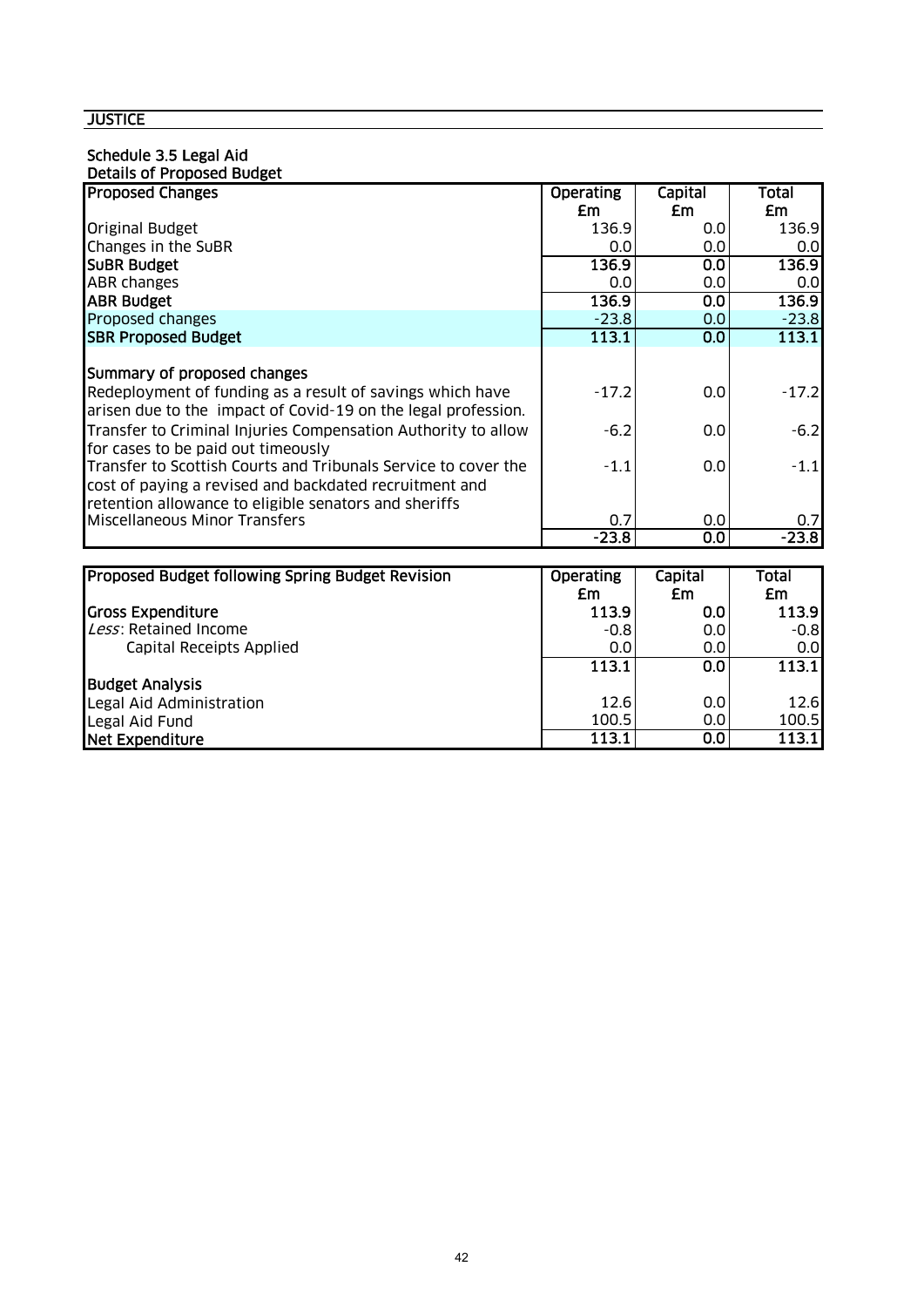### Schedule 3.6 Safer and Stronger Communities

#### Details of Proposed Budget

| <b>Proposed Changes</b>                                 | <b>Operating</b> | Capital | Total |
|---------------------------------------------------------|------------------|---------|-------|
|                                                         | £m               | £m      | £m    |
| <b>Original Budget</b>                                  | 11.6             | 0.0     | 11.6  |
| Changes in the SuBR                                     | 0.0              | 0.0     | 0.0   |
| <b>SUBR Budget</b>                                      | 11.6             | 0.0     | 11.6  |
| <b>ABR</b> changes                                      | 0.0              | 0.0     | 0.0   |
| <b>ABR Budget</b>                                       | 11.6             | 0.0     | 11.6  |
| Proposed changes                                        | 0.3              | 0.0     | 0.3   |
| <b>SBR Proposed Budget</b>                              | 11.9             | 0.0     | 11.9  |
|                                                         |                  |         |       |
| Summary of proposed changes                             |                  |         |       |
| <b>Miscellaneous Minor Transfers</b>                    | 0.3              | 0.0     | 0.3   |
|                                                         | 0.3              | 0.0     | 0.3   |
|                                                         |                  |         |       |
| <b>Proposed Budget following Spring Budget Revision</b> | <b>Operating</b> | Capital | Total |
|                                                         | £m               | £m      | £m    |
| <b>Gross Expenditure</b>                                | 11.9             | 0.0     | 11.9  |
| Less: Retained Income                                   | 0.0              | 0.0     | 0.0   |
| Capital Receipts Applied                                | 0.0              | 0.0     | 0.0   |
|                                                         | 11.9             | 0.0     | 11.9  |
|                                                         |                  |         |       |
| <b>Budget Analysis</b>                                  |                  |         |       |

Safer Communities 11.9 0.0 11.9 Net Expenditure 11.9 0.0 11.9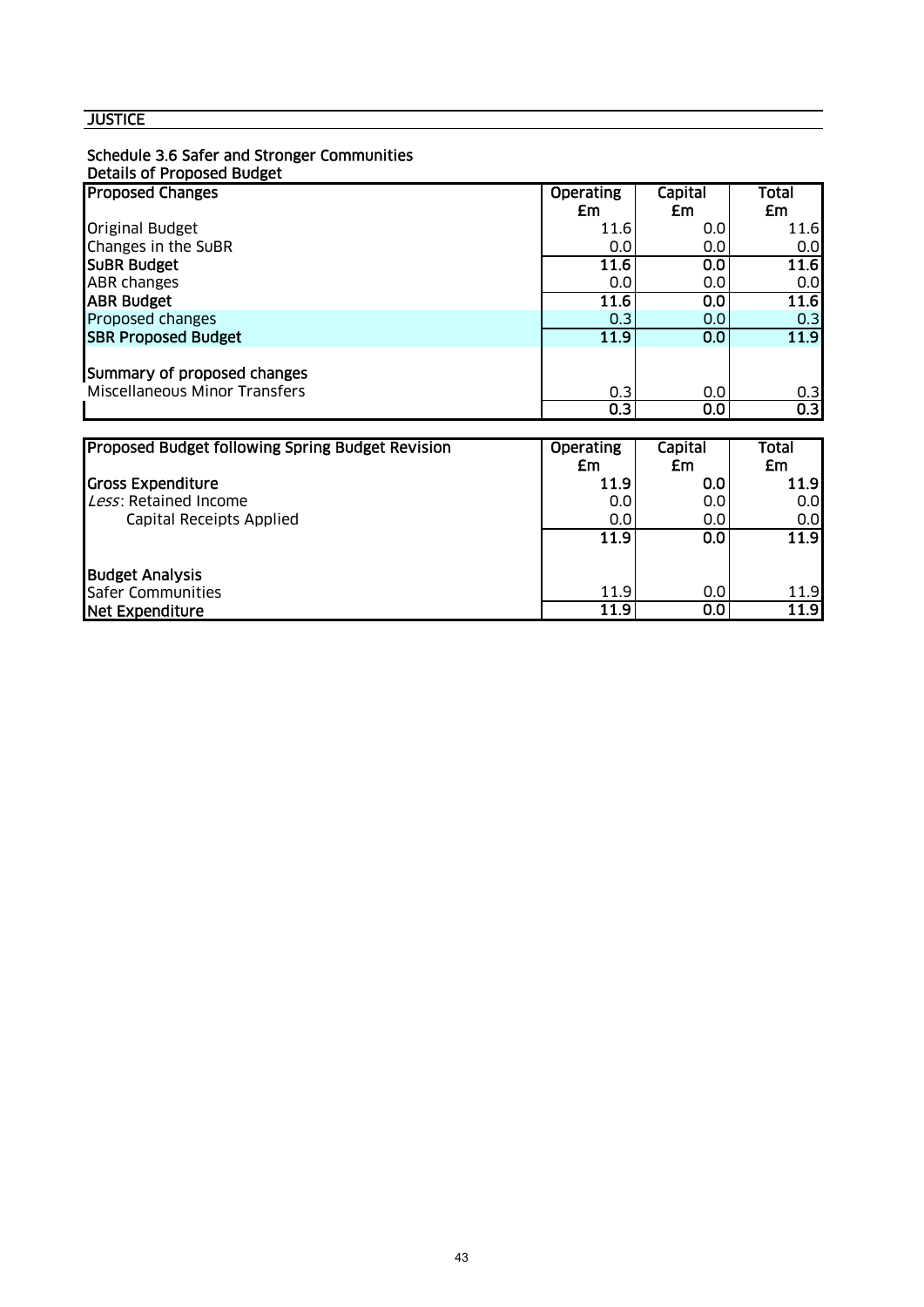# Schedule 3.7 Police and Fire Pensions<br>Details of Proposed Budget

| Details of Proposed Budget |
|----------------------------|
|----------------------------|

| <b>Proposed Changes</b>                                                                | <b>Operating</b> | Capital                 | <b>Total</b> |
|----------------------------------------------------------------------------------------|------------------|-------------------------|--------------|
|                                                                                        | £m               | £m                      | £m           |
| Original Budget                                                                        | 350.6            | 0.0                     | 350.6        |
| Changes in the SuBR                                                                    | 0.0              | 0.0                     | 0.0          |
| <b>SUBR Budget</b>                                                                     | 350.6            | 0.0                     | 350.6        |
| <b>ABR changes</b>                                                                     | 0.0              | 0.0                     | 0.0          |
| <b>ABR Budget</b>                                                                      | 350.6            | 0.0                     | 350.6        |
| Proposed changes                                                                       | 107.4            | 0.0                     | 107.4        |
| <b>SBR Proposed Budget</b>                                                             | 458.0            | 0.0                     | 458.0        |
| Summary of proposed changes<br>Additional funding to meet additional costs of pensions | 107.4            | 0.0                     | 107.4        |
|                                                                                        | 107.4            | $\overline{\textbf{O}}$ | 107.4        |
|                                                                                        |                  |                         |              |
| Proposed Budget following Spring Budget Revision                                       | <b>Operating</b> | Capital                 | Total        |
|                                                                                        | £m               | £m                      | £m           |
| <b>Gross Expenditure</b>                                                               | 458.0            | 0.0                     | 458.0        |
| Less: Retained Income                                                                  | 0.0              | 0.0                     | 0.0          |
| Capital Receipts Applied                                                               | 0.0              | 0.0                     | 0.0          |
|                                                                                        | 458.0            | 0.0                     | 458.0        |
|                                                                                        |                  |                         |              |
| <b>Budget Analysis</b>                                                                 |                  |                         |              |
| <b>Police Pensions</b>                                                                 | 354.2            | 0.0                     | 354.2        |
| <b>Fire Pensions</b>                                                                   | 103.8            | 0.0                     | 103.8        |
| Net Expenditure                                                                        | 458.0            | 0.0                     | 458.0        |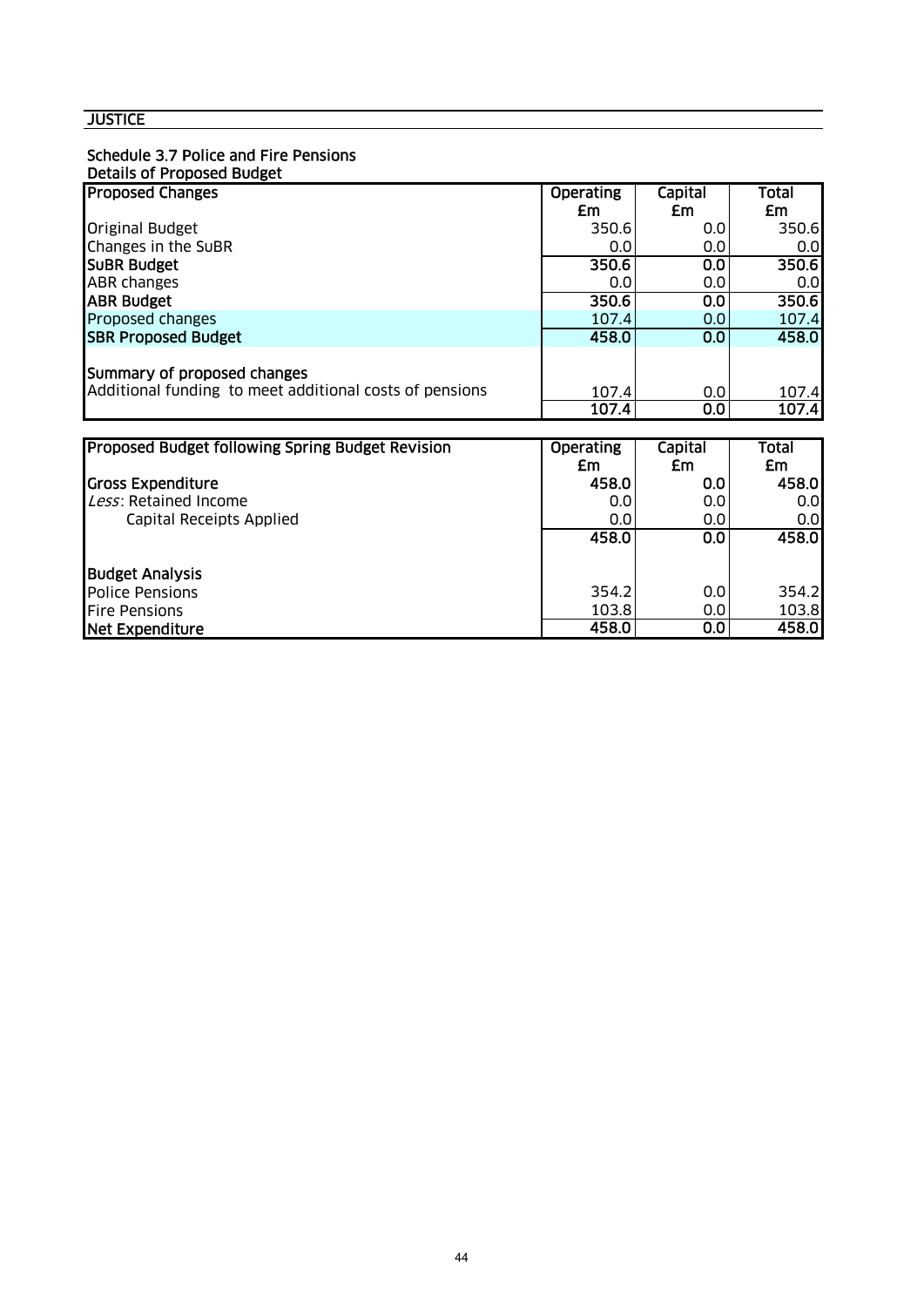# Schedule 3.8 Scottish Prison Service

| Details of Proposed Budget |
|----------------------------|
|----------------------------|

| <b>Proposed Changes</b>                                   | <b>Operating</b> | Capital | Total   |
|-----------------------------------------------------------|------------------|---------|---------|
|                                                           | £m               | £m      | £m      |
| <b>Original Budget</b>                                    | 375.6            | 67.8    | 443.4   |
| Changes in the SuBR                                       | 0.0              | 0.0     | 0.0     |
| <b>SUBR Budget</b>                                        | 375.6            | 67.8    | 443.4   |
| <b>ABR</b> changes                                        | 0.0              | 0.0     | 0.0     |
| <b>ABR Budget</b>                                         | 375.6            | 67.8    | 443.4   |
| Proposed changes                                          | 5.1              | $-17.1$ | $-12.0$ |
| <b>SBR Proposed Budget</b>                                | 380.7            | 50.7    | 431.4   |
|                                                           |                  |         |         |
| Summary of proposed changes                               |                  |         |         |
| Additional funding to meet additional costs               | 2.8              | 0.0     | 2.8     |
| Additional non-cash AME for provisions and impairment     | 1.1              | 0.0     | 1.1     |
| Rephasing of development of the prisons estate due to the |                  |         |         |
| impact of Covid-19                                        | 0.0              | $-17.1$ | $-17.1$ |
| Miscellaneous Minor Transfers                             | 1.2              | 0.0     | 1.2     |
|                                                           | $\overline{5.1}$ | $-17.1$ | $-12.0$ |

| Proposed Budget following Spring Budget Revision | <b>Operating</b> | Capital          | Total  |
|--------------------------------------------------|------------------|------------------|--------|
|                                                  | £m               | £m               | £m     |
| <b>Gross Expenditure</b>                         | 387.9            | 50.7             | 438.6  |
| Less: Retained Income                            | $-7.2$           | 0.0 <sub>l</sub> | $-7.2$ |
| Capital Receipts Applied                         | 0.0              | 0.0 <sub>l</sub> | 0.01   |
|                                                  | 380.7            | 50.7             | 431.4  |
| <b>Budget Analysis</b>                           |                  |                  |        |
| Income from Sale of Prison Goods                 | $-6.9$           | 0.0              | $-6.9$ |
| <b>Prisons Capital Expenditure</b>               | 0.0              | 50.7             | 50.7   |
| Scottish Prison Service Capital Receipts Applied | 0.0              | 0.01             | 0.01   |
| Scottish Prison Service Current Expenditure      | 308.6            | 0.0              | 308.6  |
| Scottish Prison Service PPP/PFI                  | 79.0             | 0.01             | 79.0   |
| Net Expenditure                                  | 380.7            | 50.7             | 431.4  |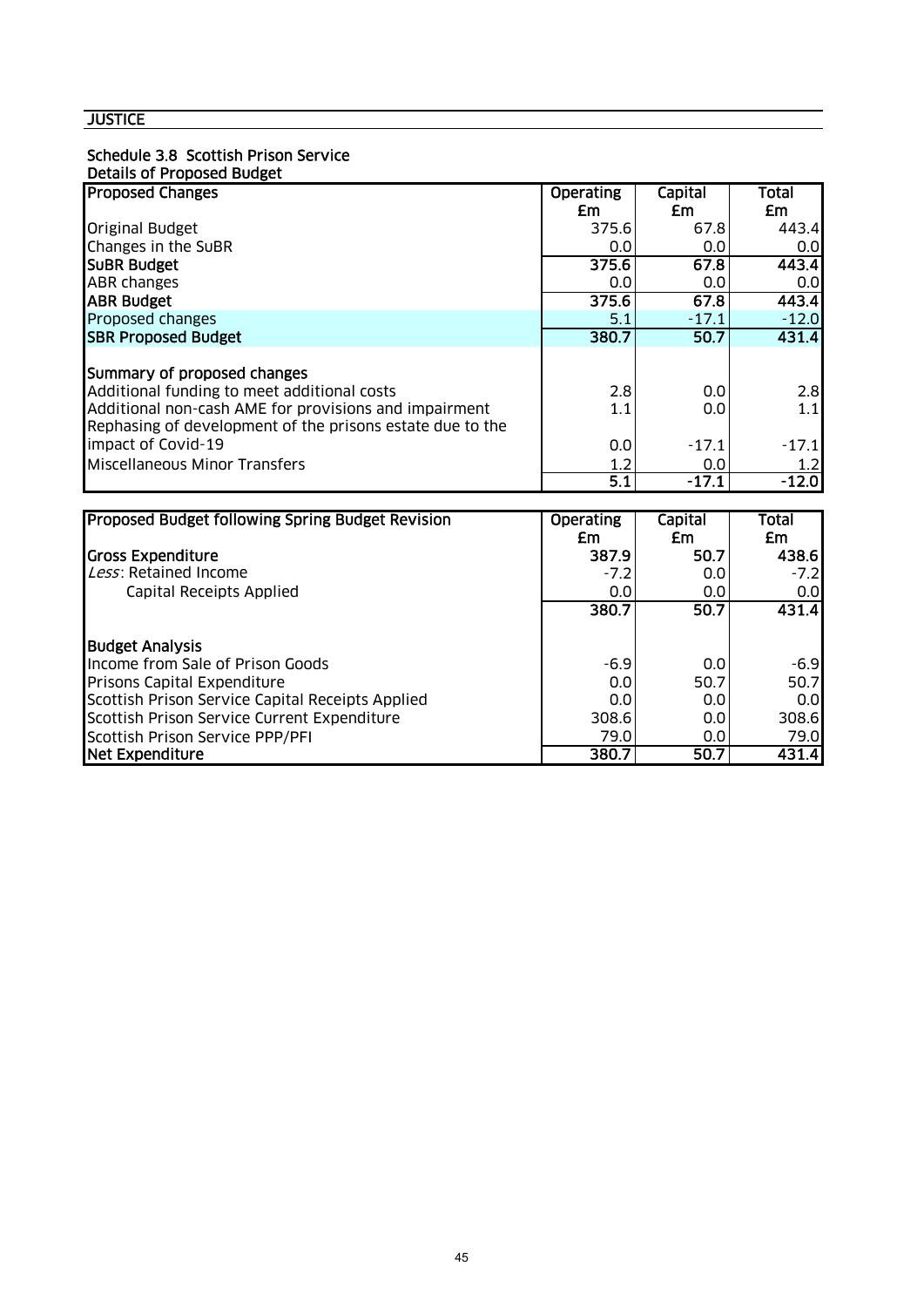### Schedule 3.9 Miscellaneous

| Details of Proposed Budget                             |                  |                  |              |
|--------------------------------------------------------|------------------|------------------|--------------|
| <b>Proposed Changes</b>                                | <b>Operating</b> | Capital          | <b>Total</b> |
|                                                        | £m               | £m               | £m           |
| <b>Original Budget</b>                                 | 53.6             | 5.0              | 58.6         |
| Changes in the SuBR                                    | 0.0              | 0.0              | 0.01         |
| <b>SUBR Budget</b>                                     | 53.6             | 5.0              | 58.6         |
| <b>ABR</b> changes                                     | $-3.3$           | $-2.3$           | $-5.6$       |
| <b>IABR Budget</b>                                     | 50.3             | $\overline{2.7}$ | 53.0         |
| Proposed changes                                       | 8.0              | $-2.7$           | 5.3          |
| <b>SBR Proposed Budget</b>                             | 58.3             | 0.0              | 58.3         |
|                                                        |                  |                  |              |
| Summary of proposed changes                            |                  |                  |              |
| Transfer to Health to support improvements in forensic | 0.0              | $-2.0$           | $-2.0$       |
| medical examinations                                   |                  |                  |              |
| Additional Covid funding for Legal Aid Resilience Fund | 9.0              | 0.0              | 9.0          |
| Additional funding to meet additional costs            | 0.9              | 0.0              | 0.9          |
| Miscellaneous Minor Transfers                          | $-1.9$           | $-0.7$           | $-2.6$       |
|                                                        | 8.0              | $-2.7$           | 5.3          |

| Proposed Budget following Spring Budget Revision | <b>Operating</b> | Capital          | Total |
|--------------------------------------------------|------------------|------------------|-------|
|                                                  | £m               | £m               | £m    |
| <b>Gross Expenditure</b>                         | 58.3             | 0.01             | 58.3  |
| Less: Retained Income                            | 0.0              | 0.0              | 0.0   |
| Capital Receipts Applied                         | 0.0              | 0.0 <sub>l</sub> | 0.0   |
|                                                  | 58.3             | 0.0              | 58.3  |
| <b>Budget Analysis</b>                           |                  |                  |       |
| Safe & Secure Scotland                           | 13.8             | 0.0              | 13.8  |
| Victim/Witness Support                           | 11.8             | 0.0              | 11.8  |
| <b>Other Miscellaneous</b>                       | 32.7             | 0.0              | 32.7  |
| <b>Net Expenditure</b>                           | 58.3             | 0.0              | 58.3  |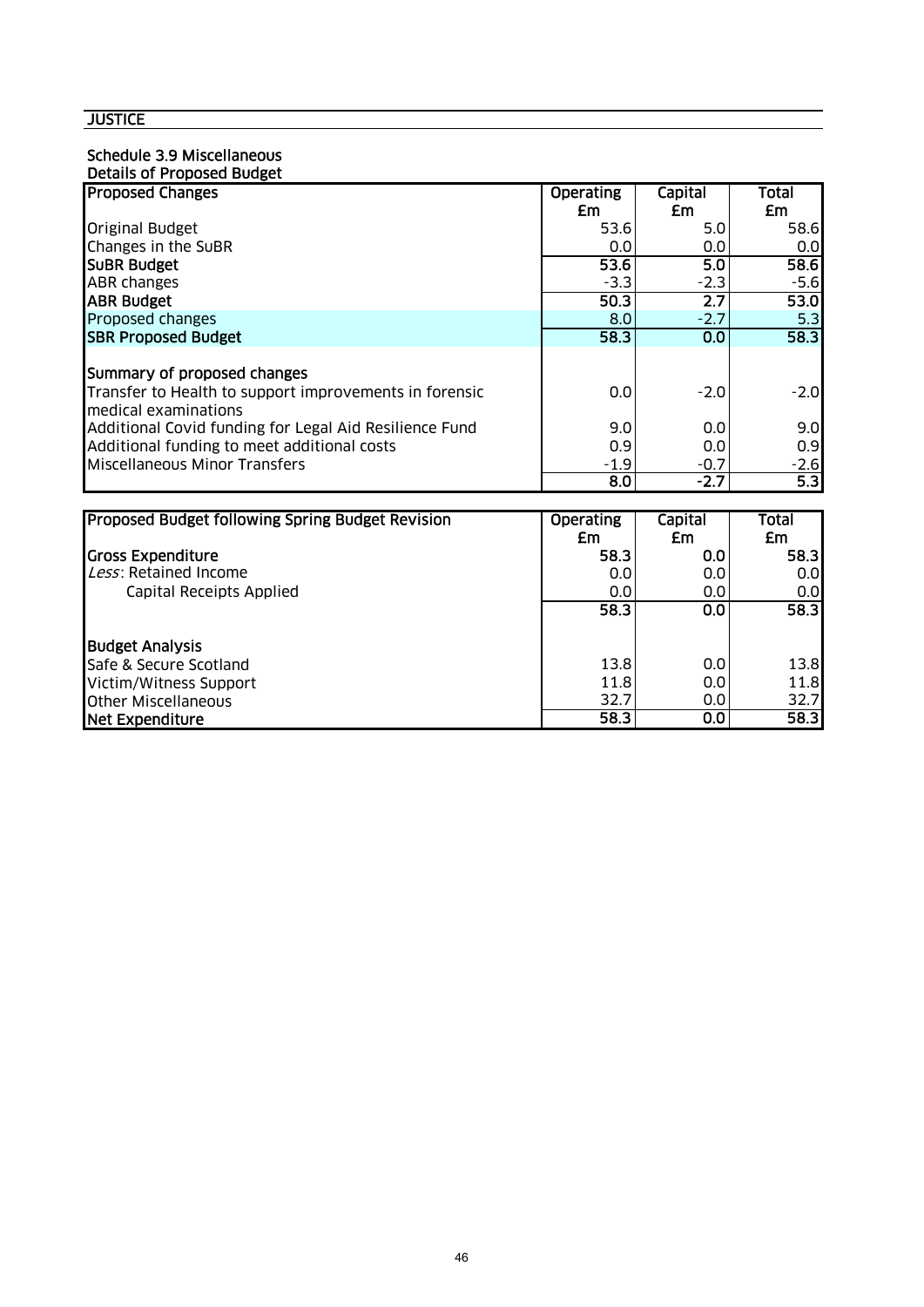# Schedule 3.10 Scottish Police Authority

| Details of Proposed Budget |
|----------------------------|
|----------------------------|

| <b>Proposed Changes</b>                                | <b>Operating</b> | Capital | Total   |
|--------------------------------------------------------|------------------|---------|---------|
|                                                        | £m               | £m      | £m      |
| <b>Original Budget</b>                                 | 1,194.1          | 0.0     | 1,194.1 |
| Changes in the SuBR                                    | 0.0              | 0.0     | 0.0     |
| <b>SUBR Budget</b>                                     | 1,194.1          | 0.0     | 1,194.1 |
| <b>ABR changes</b>                                     | 0.6              | 0.0     | 0.6     |
| <b>ABR Budget</b>                                      | 1,194.7          | 0.0     | 1,194.7 |
| Proposed changes                                       | 76.1             | 0.0     | 76.1    |
| <b>SBR Proposed Budget</b>                             | 1,270.8          | 0.0     | 1,270.8 |
|                                                        |                  |         |         |
| Summary of proposed changes                            |                  |         |         |
| Additional funding to meet additional costs            | 44.2             | 0.0     | 44.2    |
| Transfer from Police Central Government to support the | 29.6             | 0.0     | 29.6    |
| implementation of Policing 2026                        |                  |         |         |
| Miscellaneous Minor Transfers                          | 2.3              | 0.0     | 2.3     |
|                                                        | 76.1             | 0.0     | 76.1    |

| <b>Proposed Budget following Spring Budget Revision</b> | <b>Operating</b><br>£m | <b>Capital</b><br>£m | Total<br>£m |
|---------------------------------------------------------|------------------------|----------------------|-------------|
| <b>Gross Expenditure</b>                                | 1,270.8                | 0.0                  | 1,270.8     |
| Less: Retained Income                                   | 0.0                    | 0.0                  | 0.0         |
| <b>Capital Receipts Applied</b>                         | 0.0                    | 0.0                  | 0.0         |
|                                                         | 1,270.8                | 0.0                  | 1,270.8     |
| <b>Budget Analysis</b>                                  |                        |                      |             |
| Scottish Police Authority                               | 1,267.0                | 0.0                  | 1,267.0     |
| Police Loan Charges                                     | 3.8                    | 0.0                  | 3.8         |
| Net Expenditure                                         | 1,270.8                | $\overline{0.0}$     | 1,270.8     |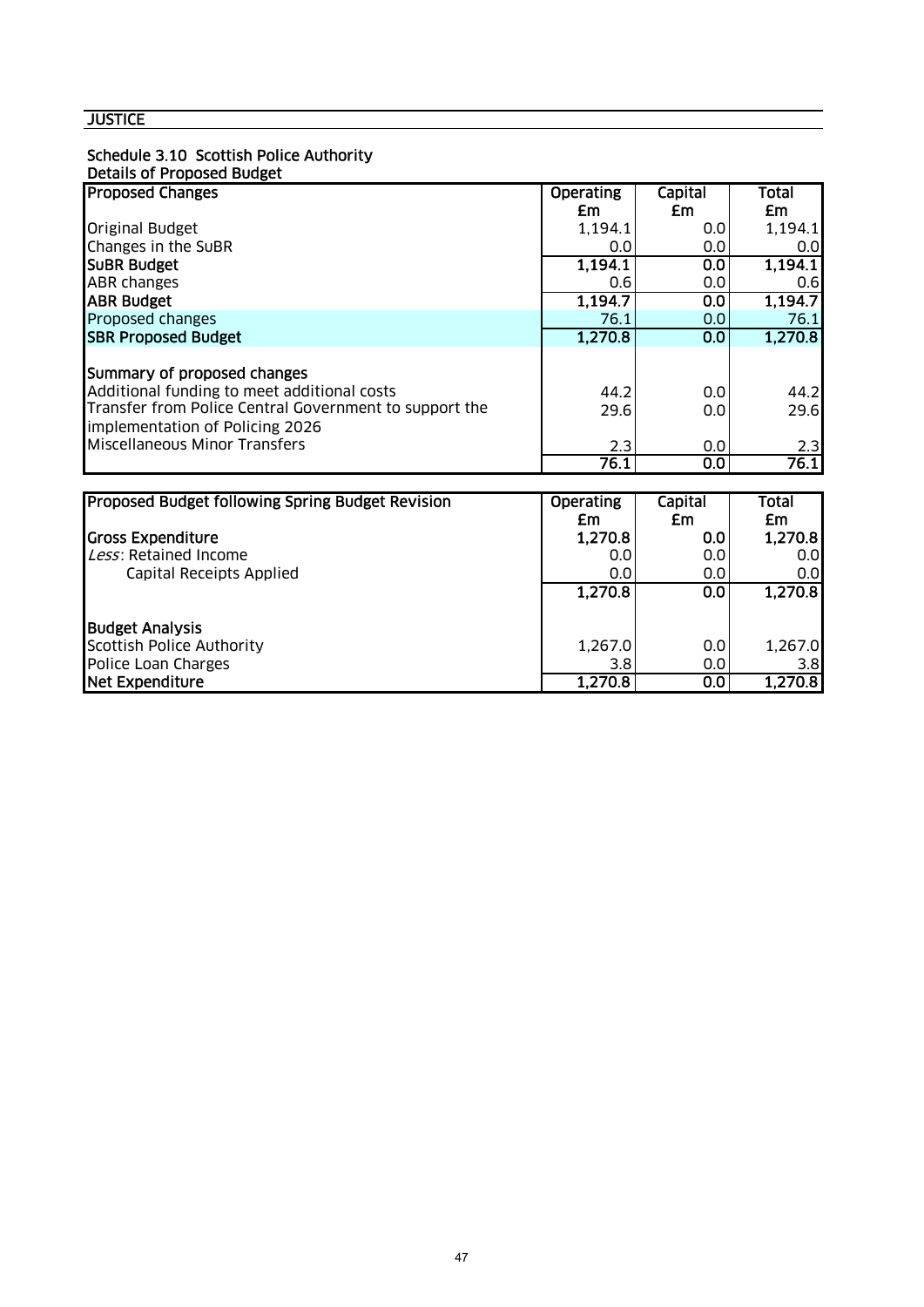#### Schedule 3.11 Scottish Fire and Rescue Service Details of Proposed Budget

| <b>Proposed Changes</b>                                  | <b>Operating</b> | <b>Capital</b> | Total  |
|----------------------------------------------------------|------------------|----------------|--------|
|                                                          | £m               | £m             | £m     |
| <b>Original Budget</b>                                   | 308.5            | 0.0            | 308.5  |
| Changes in the SuBR                                      | 0.0              | 0.0            | 0.0    |
| <b>SUBR Budget</b>                                       | 308.5            | 0.0            | 308.5  |
| <b>ABR changes</b>                                       | 0.1              | 0.0            | 0.1    |
| <b>ABR Budget</b>                                        | 308.6            | 0.0            | 308.6  |
| Proposed changes                                         | $-0.8$           | 0.0            | $-0.8$ |
| <b>SBR Proposed Budget</b>                               | 307.8            | 0.0            | 307.8  |
| Summary of proposed changes                              |                  |                |        |
|                                                          | $-1.0$           | 0.0            | $-1.0$ |
| Redeployment of funding to support Covid 19 measures     |                  |                |        |
| Miscellaneous Minor Transfers                            | 0.2              | 0.0            | 0.2    |
|                                                          | $-0.8$           | 0.0            | $-0.8$ |
|                                                          |                  |                |        |
| <b>IProposed Budget following Spring Budget Revision</b> | <b>Operating</b> | Capital        | Total  |

| <b>Proposed Budget following Spring Budget Revision</b> | Operating | Capital | Total |
|---------------------------------------------------------|-----------|---------|-------|
|                                                         | £m        | £m      | £m    |
| <b>Gross Expenditure</b>                                | 307.8     | 0.0     | 307.8 |
| Less: Retained Income                                   | 0.0       | 0.0     | 0.0   |
| Capital Receipts Applied                                | 0.0       | 0.0     | 0.0   |
|                                                         | 307.8     | 0.0     | 307.8 |
| <b>Budget Analysis</b>                                  |           |         |       |
| Scottish Fire and Rescue Service                        | 307.8     | 0.0     | 307.8 |
| Net Expenditure                                         | 307.8     | 0.0     | 307.8 |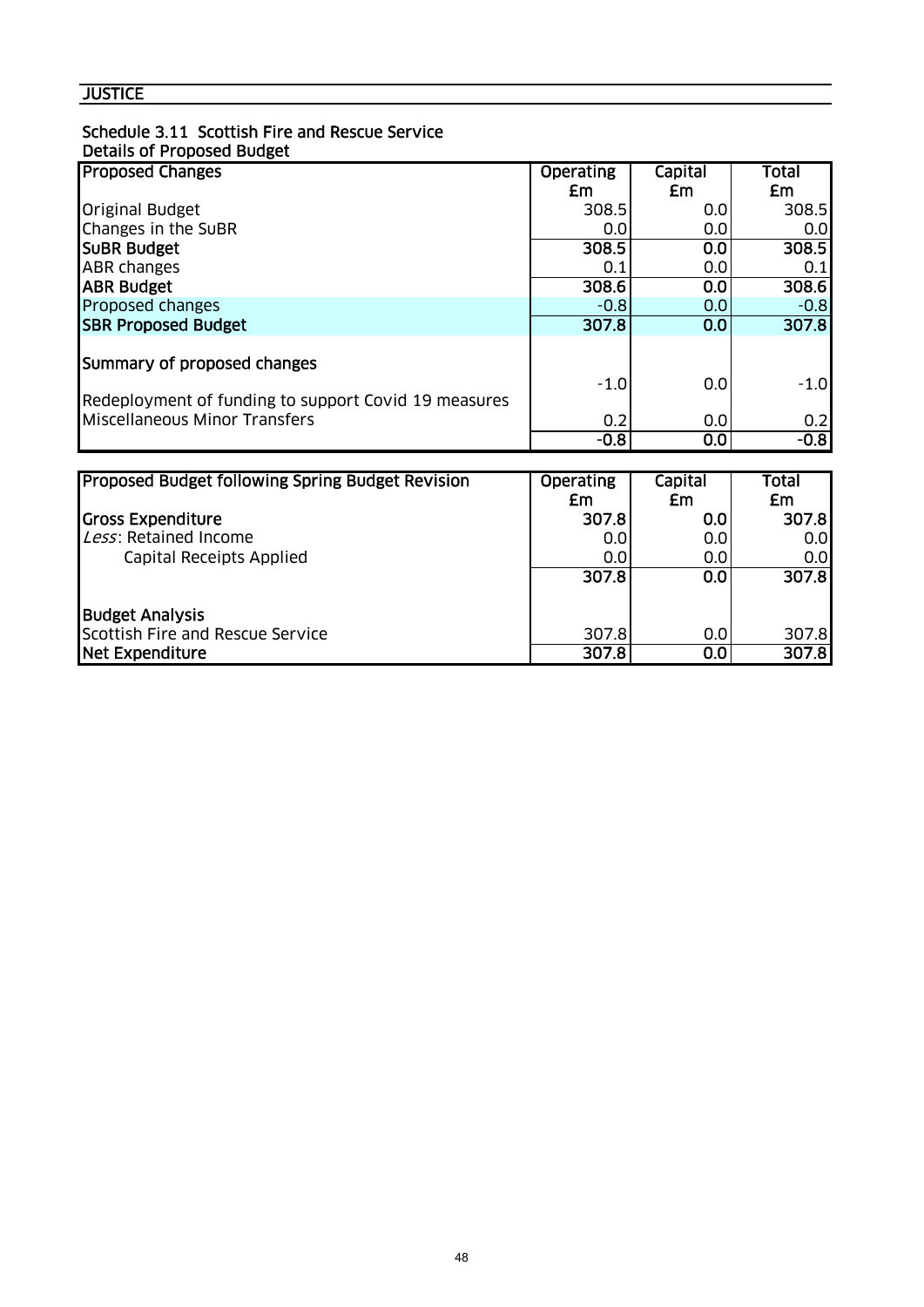#### Schedule 3.12 Justice Central Government Grants to Local Authorities Details of Proposed Budget

| <b>Proposed Changes</b>                                                          | <b>Operating</b> | Capital | Total  |
|----------------------------------------------------------------------------------|------------------|---------|--------|
|                                                                                  | £m               | £m      | £m     |
| <b>Original Budget</b>                                                           | 86.5             | 0.0     | 86.5   |
| Changes in the SuBR                                                              | 0.0              | 0.0     | 0.0    |
| <b>SUBR Budget</b>                                                               | 86.5             | 0.0     | 86.5   |
| <b>ABR changes</b>                                                               | 1.2 <sub>2</sub> | 0.0     | 1.2    |
| <b>ABR Budget</b>                                                                | 87.7             | 0.0     | 87.7   |
| Proposed changes                                                                 | $-1.2$           | 0.0     | $-1.2$ |
| <b>SBR Proposed Budget</b>                                                       | 86.5             | 0.0     | 86.5   |
| Summary of proposed changes                                                      |                  |         |        |
| Transfer to Community Justice Services for the funding of<br>the "men's service" | $-1.2$           | 0.0     | $-1.2$ |
|                                                                                  | $-1.2$           | 0.0     | $-1.2$ |

| <b>Proposed Budget following Spring Budget Revision</b> | <b>Operating</b> | Capital | Total |
|---------------------------------------------------------|------------------|---------|-------|
|                                                         | £m               | £m      | £m    |
| <b>Gross Expenditure</b>                                | 86.5             | 0.0     | 86.5  |
| Less: Retained Income                                   | 0.0              | 0.0     | 0.0   |
| <b>Capital Receipts Applied</b>                         | 0.0              | 0.0     | 0.0   |
|                                                         | 86.5             | 0.0     | 86.5  |
| <b>Budget Analysis</b>                                  |                  |         |       |
| Criminal Justice Social Work                            | 86.5             | 0.0     | 86.5  |
| Net Expenditure                                         | 86.5             | 0.0     | 86.5  |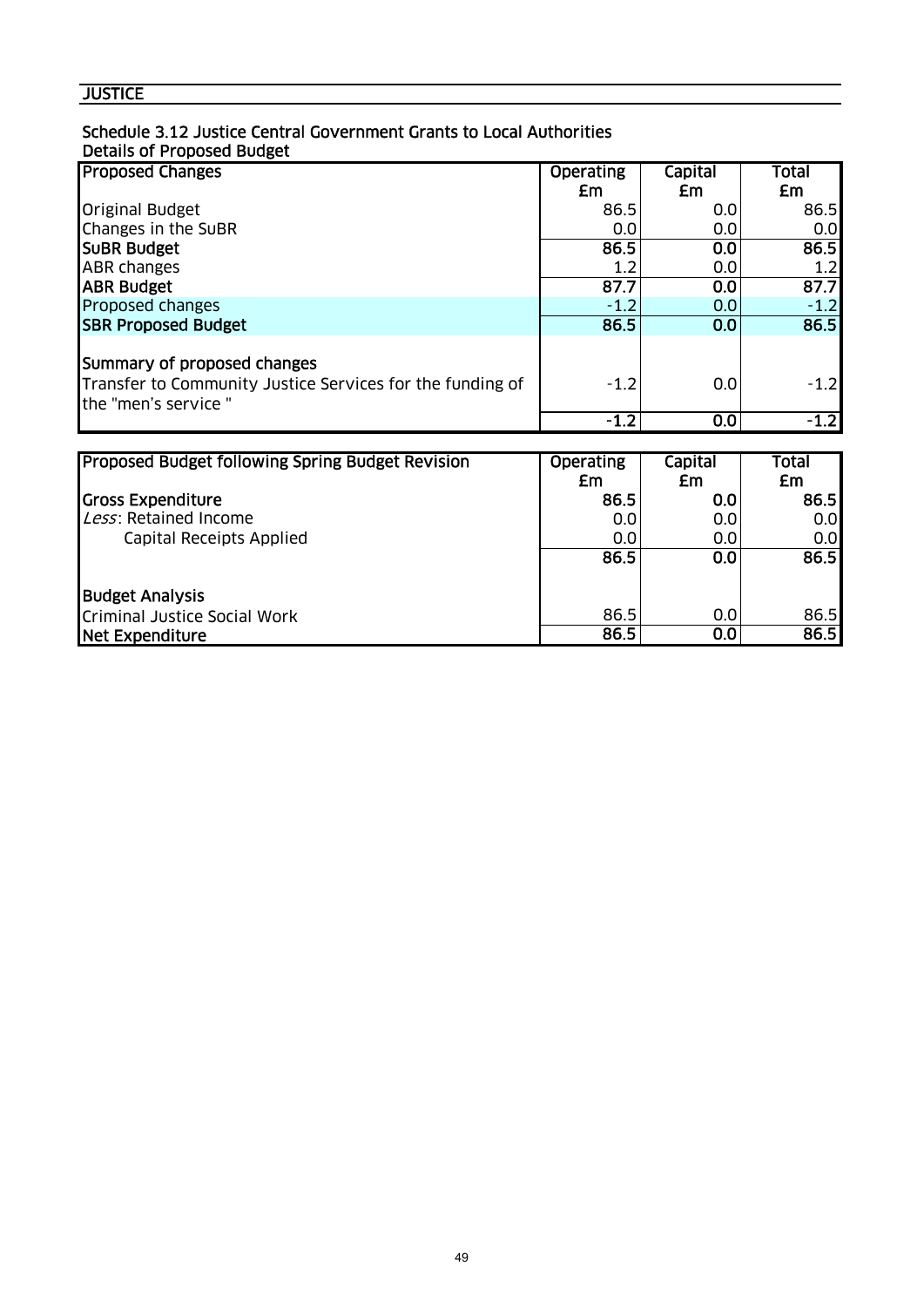# Schedule 2.1 Total Changes for the Spring Budget Revision

|                                                          | <b>Operating</b><br>£m | Capital<br>£m | Total<br>£m |
|----------------------------------------------------------|------------------------|---------------|-------------|
| Total Budget in the Autumn Budget Revision               | 3,607.0                | 314.5         | 3,921.5     |
| <b>Changes Proposed</b>                                  |                        |               |             |
| COVID-19 and other Funding Changes                       | 234.3                  | 36.1          | 270.4       |
| Reprioritisation                                         | $-211.8$               | 0.01          | $-211.8$    |
| <b>Technical Adjustments</b>                             | 31.8                   | 0.01          | 31.8        |
| Net Whitehall Transfers                                  | 7.3                    | 0.0           | 7.3         |
| Net Transfers within Scottish Block                      | 90.9                   | 25.0          | 115.9       |
| Total changes proposed                                   | 152.5                  | 61.1          | 213.6       |
|                                                          |                        |               |             |
| <b>Proposed Budget following Spring Budget Revisions</b> | 3,759.5                | 375.6         | 4,135.1     |

|                                                    | <b>Operating</b> | <b>Capital</b> | <b>Total</b> |
|----------------------------------------------------|------------------|----------------|--------------|
|                                                    | £m               | £m             | £m           |
| <b>Expenditure Limit:</b>                          |                  |                |              |
| <b>Digital Connectivity</b>                        | 42.1             | 0.0            | 42.1         |
| Energy                                             | 194.1            | 50.9           | 245.0        |
| Cities Investment & Strategy                       | 195.3            | 0.0            | 195.3        |
| <b>Rail Services</b>                               | 1,597.6          | 0.0            | 1,597.6      |
| Concessionary Fares and Bus Services               | 481.9            | 0.0            | 481.9        |
| Active Travel, Low Carbon and Other Transport      | 281.1            | 35.5           | 316.6        |
| Motorways and Trunk Roads                          | 391.3            | 227.4          | 618.7        |
| <b>Ferry Services</b>                              | 265.1            | 26.7           | 291.8        |
| <b>Air Services</b>                                | 101.3            | 0.0            | 101.3        |
| Ferguson Marine                                    | 28.0             | 35.1           | 63.1         |
| TIC Central Government Grants to Local Authorities | 50.7             | 0.0            | 50.7         |
| <b>Total Expenditure Limit</b>                     | 3,628.5          | 375.6          | 4,004.1      |
| <b>UK Funded AME:</b>                              |                  |                |              |
| <b>Total UK Funded AME</b>                         | 0.0              | 0.0            | 0.0          |
| Other Expenditure:                                 |                  |                |              |
| Motorways and Trunk Roads PPP/PFI                  | 131.0            | 0.0            | 131.0        |
| <b>Total Other Expenditure</b>                     | 131.0            | 0.0            | 131.0        |
| Total Budget                                       | 3,759.5          | 375.6          | 4,135.1      |

| Total Limit on Income (accruing resources) | 100.0 |  |
|--------------------------------------------|-------|--|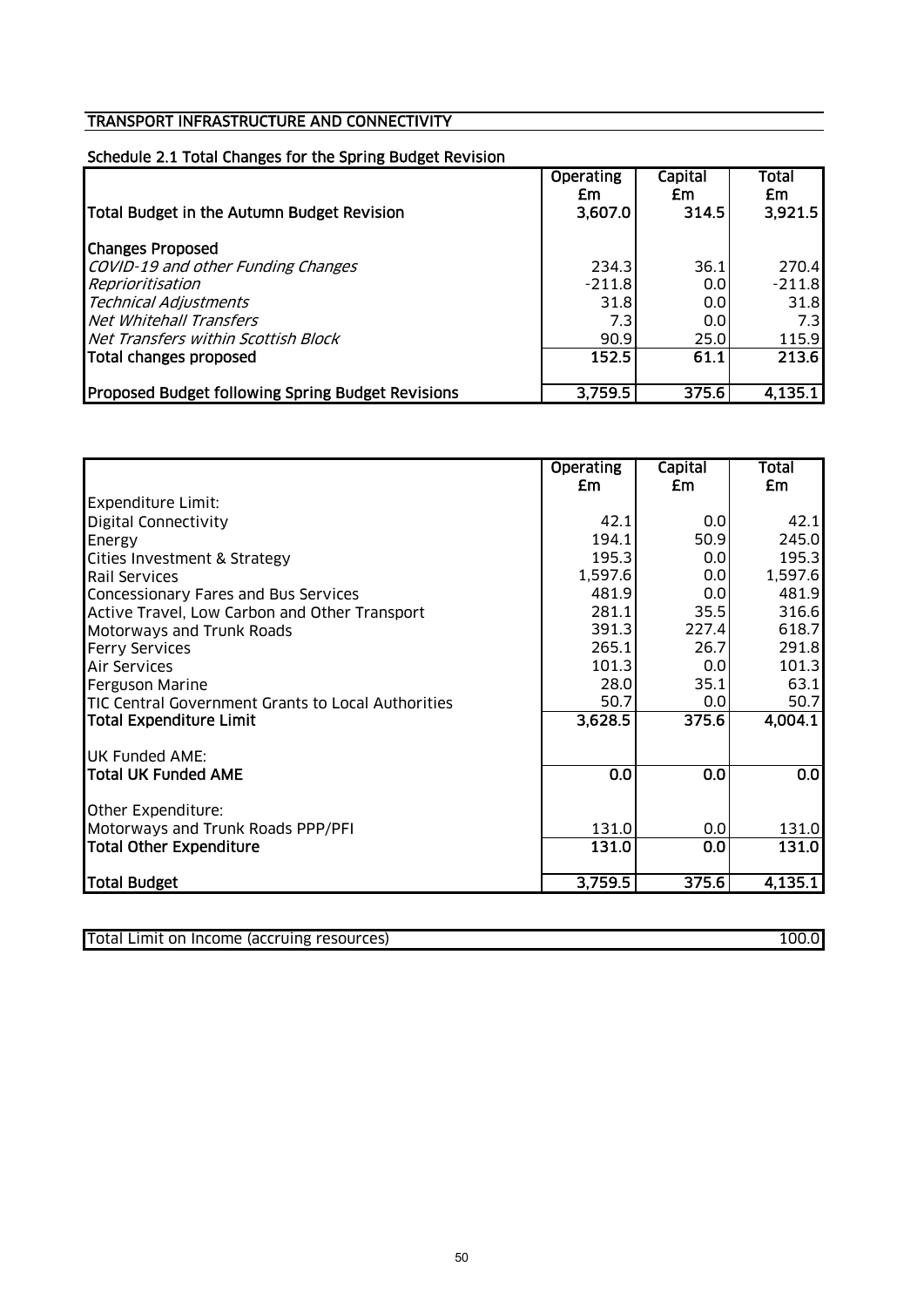# Schedule 3.1 Digital Connectivity

| Details of Proposed Budget                                 |                  |         |         |
|------------------------------------------------------------|------------------|---------|---------|
| <b>Proposed Changes</b>                                    | <b>Operating</b> | Capital | Total   |
|                                                            | £m               | £m      | £m      |
| <b>Original Budget</b>                                     | 63.4             | 0.0     | 63.4    |
| Changes in the SuBR                                        | 0.0              | 0.0     | 0.0     |
| <b>SUBR Budget</b>                                         | 63.4             | 0.0     | 63.4    |
| <b>ABR</b> changes                                         | $-1.9$           | 0.0     | $-1.9$  |
| <b>ABR Budget</b>                                          | 61.5             | 0.0     | 61.5    |
| Proposed changes                                           | $-19.4$          | 0.0     | $-19.4$ |
| <b>SBR Proposed Budget</b>                                 | 42.1             | 0.0     | 42.1    |
|                                                            |                  |         |         |
| Summary of proposed changes                                |                  |         |         |
| Digital Connectivity Capital - revised budget due to R100  |                  |         |         |
| programme                                                  | $-23.1$          | 0.0     | $-23.1$ |
| Digital Connectivity Capital - transfer from Highlands and | 3.9              | 0.0     | 3.9     |
| Island Enterprise for repayment of funding                 |                  |         |         |
| Digital Connectivity Capital - miscelleneous transfer      | $-0.7$           | 0.0     | $-0.7$  |
| Digital Connectivity Resource - miscelleneous transfers    | 0.5              | 0.0     | 0.5     |
|                                                            | $-19.4$          | 0.0     | $-19.4$ |

| Proposed Budget following Spring Budget Revision | <b>Operating</b> | Capital | Total |
|--------------------------------------------------|------------------|---------|-------|
|                                                  | £m               | £m      | £m    |
| <b>Gross Expenditure</b>                         | 42.1             | 0.0     | 42.1  |
| Less: Retained Income                            | 0.0              | 0.01    | 0.0   |
| Capital Receipts Applied                         | 0.0              | 0.0     | 0.0   |
|                                                  | 42.1             | 0.0     | 42.1  |
| <b>Budget Analysis</b>                           |                  |         |       |
| Digital Connectivity Resource                    | 3.3              | 0.0     | 3.3   |
| Digital Connectivity Capital                     | 38.8             | 0.0     | 38.8  |
| Net Expenditure                                  | 42.1             | 0.0     | 42.1  |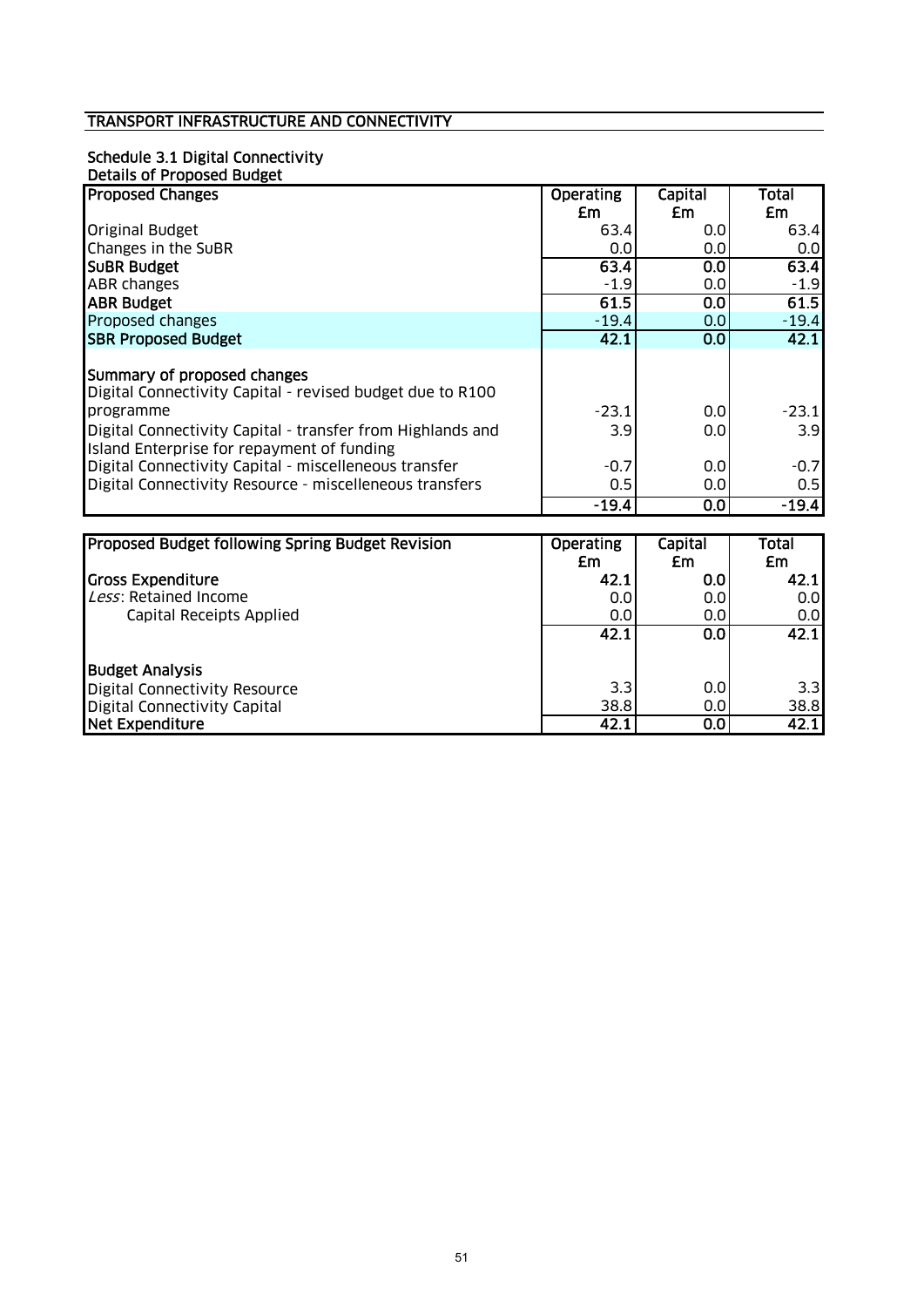### Schedule 3.2 Energy

| Details of Proposed Budget                                          |                  |                |           |
|---------------------------------------------------------------------|------------------|----------------|-----------|
| <b>Proposed Changes</b>                                             | <b>Operating</b> | Capital        | Total     |
|                                                                     | £m               | £m             | <b>£m</b> |
| <b>Original Budget</b>                                              | 189.7            | 25.9           | 215.6     |
| Changes in the SuBR                                                 | 0.0              | 0.0            | 0.0       |
| <b>SUBR Budget</b>                                                  | 189.7            | 25.9           | 215.6     |
| <b>ABR</b> changes                                                  | $-26.3$          | 0.0            | $-26.3$   |
| <b>ABR Budget</b>                                                   | 163.4            | 25.9           | 189.3     |
| Proposed changes                                                    | 30.7             | 25.0           | 55.7      |
| <b>SBR Proposed Budget</b>                                          | 194.1            | 50.9           | 245.0     |
| Summary of proposed changes                                         |                  |                |           |
| Transfer of responsibility in relation to Energy Efficient Scotland | 108.7            | 25.0           | 133.7     |
| from Housing                                                        |                  |                |           |
| Redeployment of funding to support COVID-19 measures                | $-78.0$          | 0.0            | $-78.0$   |
| Transfer from Whitehall for public sector energy efficiency         | 7.3              | 0.0            | 7.3       |
| Technical adjustment to the fair value of financial instruments     | 5.0              | 0.0            | 5.0       |
| arising from the application of IFRS9                               |                  |                |           |
| Transfer to Communities and Local Government portfolio in           | $-5.0$           | 0.0            | $-5.0$    |
| relation to Affordable Homes Programme                              |                  |                |           |
| Transfer to Rural Economy and Tourism portfolio to fund Wave        | $-3.7$           | 0.0            | $-3.7$    |
| <b>Energy Scotland</b>                                              |                  |                |           |
| programme                                                           |                  |                |           |
| Transfer to Highlands and Islands Enterprise to support the         | $-2.8$           | 0.0            | $-2.8$    |
| European Marine Energy Centre's Hydrogen Demonstration              |                  |                |           |
| <b>Projects</b>                                                     |                  |                |           |
| Miscellaneous minor transfers                                       | $-0.8$           | 0.0            | $-0.8$    |
|                                                                     | 30.7             | 25.0           | 55.7      |
|                                                                     |                  |                |           |
| <b>Proposed Budget following Spring Budget Revision</b>             | <b>Operating</b> | <b>Capital</b> | Total     |

| TProposed Budget following Spring Budget Revision | <b>ODETATING</b><br>£m | capital<br>£m | Total<br>£m |
|---------------------------------------------------|------------------------|---------------|-------------|
| <b>Gross Expenditure</b>                          | 194.6                  | 50.9          | 245.5       |
|                                                   |                        |               |             |
| Less: Retained Income                             | $-0.5$                 | 0.0           | $-0.51$     |
| Capital Receipts Applied                          | 0.0                    | 0.0           | 0.0         |
|                                                   | 194.1                  | 50.9          | 245.0       |
|                                                   |                        |               |             |
| <b>Budget Analysis</b>                            |                        |               |             |
| Energy                                            | 194.1                  | 50.9          | 245.0       |
| Net Expenditure                                   | 194.1                  | 50.9          | 245.0       |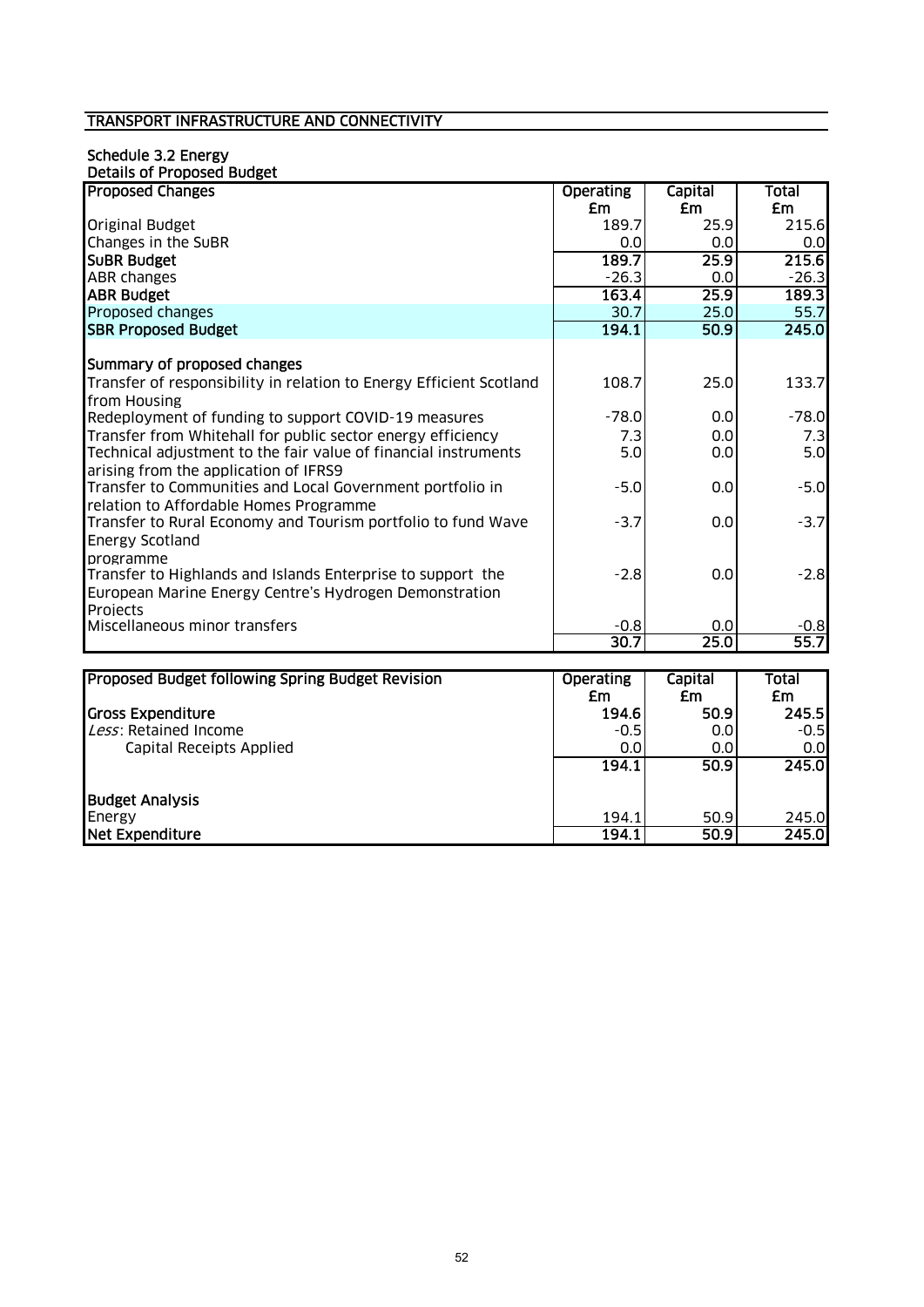#### Schedule 3.3 Cities Investment & Strategy Details of Proposed Budget

| <u>Details of Frobosca Doubet</u> |                  |                |         |
|-----------------------------------|------------------|----------------|---------|
| <b>Proposed Changes</b>           | <b>Operating</b> | <b>Capital</b> | Total   |
|                                   | £m               | £m             | £m      |
| <b>Original Budget</b>            | 205.6            | 0.0            | 205.6   |
| Changes in the SuBR               | 0.0              | 0.0            | 0.0     |
| <b>SUBR Budget</b>                | 205.6            | 0.0            | 205.6   |
| <b>ABR</b> changes                | $-10.4$          | 0.0            | $-10.4$ |
| <b>ABR Budget</b>                 | 195.2            | 0.0            | 195.2   |
| Proposed changes                  | 0.1              | 0.0            | 0.1     |
| <b>SBR Proposed Budget</b>        | 195.3            | 0.0            | 195.3   |
|                                   |                  |                |         |
| Summary of proposed changes       |                  |                |         |
| Miscellaneous minor transfers     | 0.1              | 0.0            | 0.1     |
|                                   | 0.1              | 0.0            | 0.1     |

| <b>Proposed Budget following Spring Budget Revision</b> | <b>Operating</b><br>£m | Capital<br>£m | Total<br>£m |
|---------------------------------------------------------|------------------------|---------------|-------------|
| <b>Gross Expenditure</b>                                | 195.3                  | 0.0           | 195.3       |
| Less: Retained Income                                   | 0.0                    | 0.0           | 0.0         |
| Capital Receipts Applied                                | 0.0                    | 0.0           | 0.0         |
|                                                         | 195.3                  | 0.0           | 195.3       |
| <b>Budget Analysis</b>                                  |                        |               |             |
| Cities Investment & Strategy                            | 195.3                  | 0.0           | 195.3       |
| Net Expenditure                                         | 195.3                  | 0.0           | 195.3       |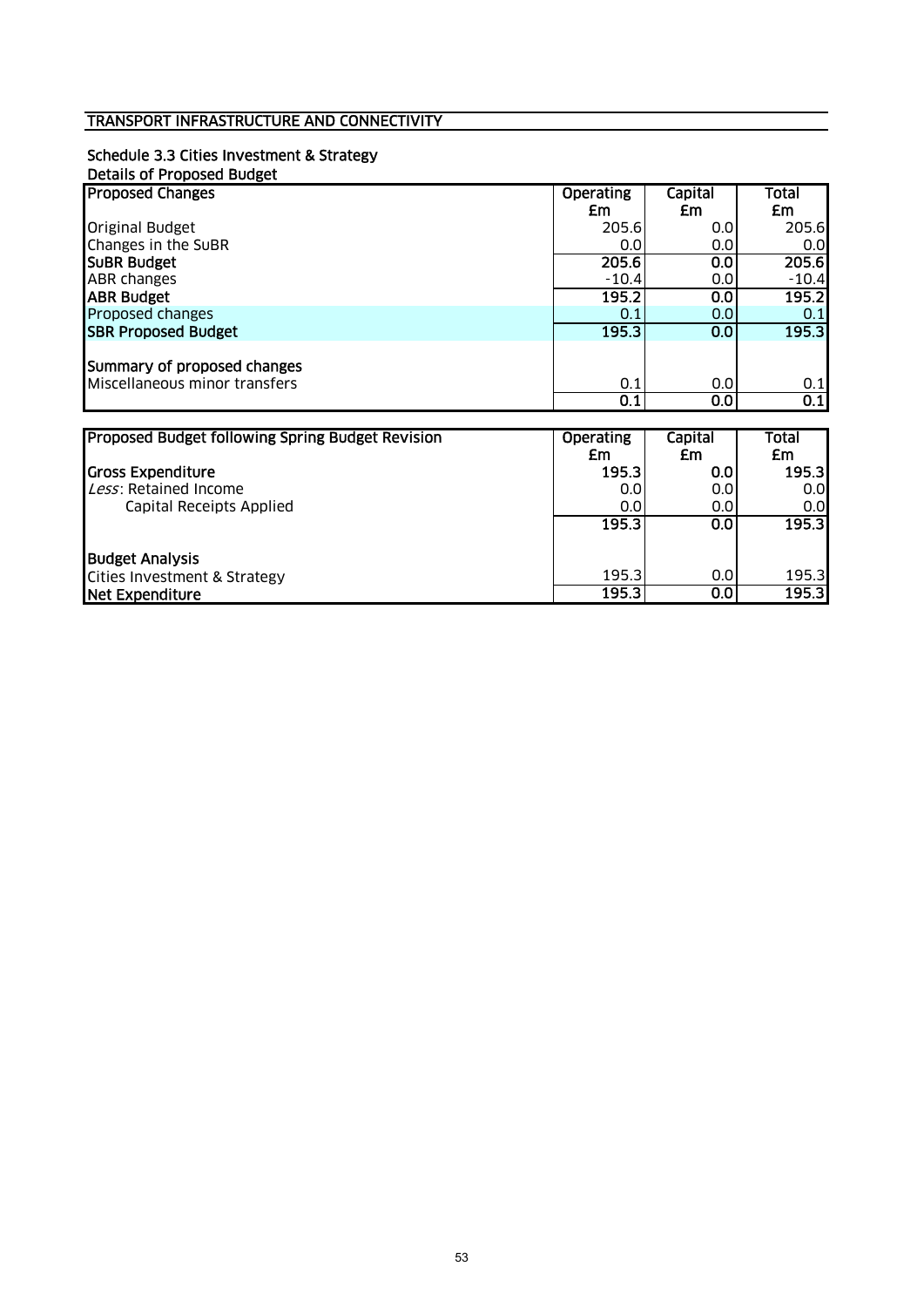# Schedule 3.4 Rail Services

| Details of Proposed Budget                                   |                  |         |              |
|--------------------------------------------------------------|------------------|---------|--------------|
| <b>Proposed Changes</b>                                      | <b>Operating</b> | Capital | <b>Total</b> |
|                                                              | £m               | £m      | £m           |
| <b>Original Budget</b>                                       | 1,264.1          | 0.0     | 1,264.1      |
| Changes in the SuBR                                          | 200.0            | 0.0     | 200.0        |
| <b>SUBR Budget</b>                                           | 1,464.1          | 0.0     | 1,464.1      |
| <b>ABR</b> changes                                           | 103.5            | 0.0     | 103.5        |
| <b>ABR Budget</b>                                            | 1,567.6          | 0.0     | 1,567.6      |
| Proposed changes                                             | 30.0             | 0.0     | 30.0         |
| <b>SBR Proposed Budget</b>                                   | 1,597.6          | 0.0     | 1,597.6      |
|                                                              |                  |         |              |
| Summary of proposed changes                                  |                  |         |              |
| Additional funding to support rail services                  | 117.4            | 0.0     | 117.4        |
| Redeployment of funding to support Covid 19 measures         | $-93.5$          | 0.0     | $-93.5$      |
| Technical budget adjustment for sleeper service              | 5.0              | 0.0     | 5.0          |
| Transfer from Active Travel in relation to Low Carbon Energy |                  |         |              |
| Funding                                                      | 1.1              | 0.0     | 1.1          |
|                                                              | 30.0             | 0.0     | 30.0         |

| <b>Proposed Budget following Spring Budget Revision</b> | <b>Operating</b> | Capital | <b>Total</b> |
|---------------------------------------------------------|------------------|---------|--------------|
|                                                         | £m               | £m      | £m           |
| <b>Gross Expenditure</b>                                | 1,597.6          | 0.0     | 1,597.6      |
| Less: Retained Income                                   | 0.0              | 0.0     | 0.01         |
| Capital Receipts Applied                                | 0.0              | 0.0     | 0.0          |
|                                                         | 1,597.6          | 0.0     | 1,597.6      |
| <b>Budget Analysis</b>                                  |                  |         |              |
| Major Public Transport Projects                         | 182.8            | 0.0     | 182.8        |
| Rail Development                                        | 3.0              | 0.0     | 3.0          |
| Rail Franchise                                          | 941.0            | 0.0     | 941.0        |
| Rail Infrastructure                                     | 470.8            | 0.01    | 470.8        |
| <b>Net Expenditure</b>                                  | 1,597.6          | 0.0     | 1,597.6      |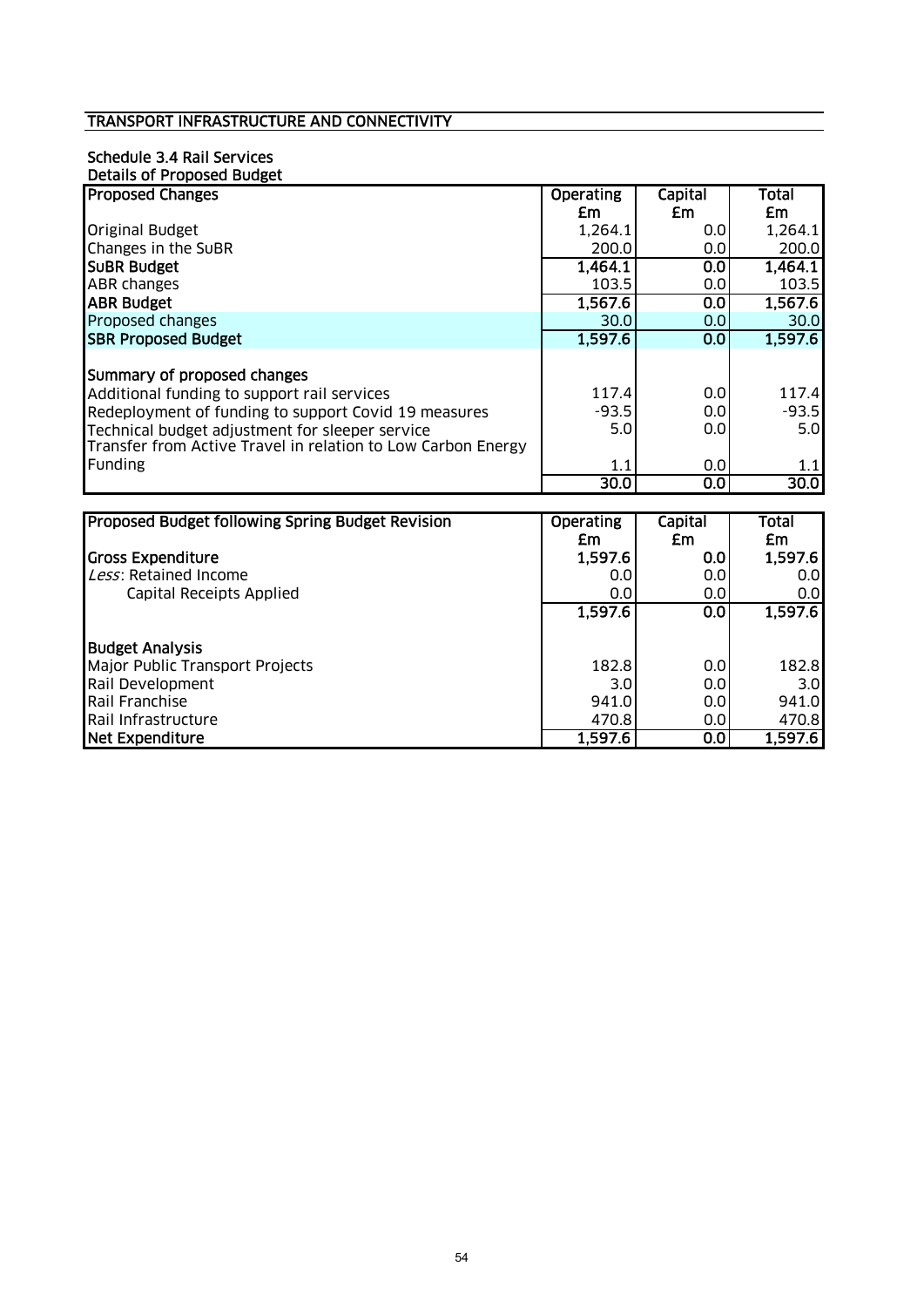# Schedule 3.5 Concessionary Fares & Bus Services

| Details of Proposed Budget                           |                  |         |              |
|------------------------------------------------------|------------------|---------|--------------|
| <b>Proposed Changes</b>                              | <b>Operating</b> | Capital | <b>Total</b> |
|                                                      | £m               | £m      | £m           |
| Original Budget                                      | 303.8            | 0.0     | 303.8        |
| Changes in the SuBR                                  | 0.0              | 0.0     | 0.0          |
| <b>SUBR Budget</b>                                   | 303.8            | 0.0     | 303.8        |
| ABR changes                                          | 109.7            | 0.0     | 109.7        |
| <b>ABR Budget</b>                                    | 413.5            | 0.0     | 413.5        |
| Proposed changes                                     | 68.4             | 0.0     | 68.4         |
| <b>SBR Proposed Budget</b>                           | 481.9            | 0.0     | 481.9        |
|                                                      |                  |         |              |
| Summary of proposed changes                          |                  |         |              |
| Additional funding to support bus services           | 85.6             | 0.0     | 85.6         |
| Redeployment of funding to support Covid 19 measures | $-17.2$          | 0.0     | $-17.2$      |
|                                                      | 68.4             | 0.0     | 68.4         |

| <b>Proposed Budget following Spring Budget Revision</b> | <b>Operating</b><br>£m | <b>Capital</b><br>£m | Total<br>£m |
|---------------------------------------------------------|------------------------|----------------------|-------------|
| <b>Gross Expenditure</b>                                | 481.9                  | 0.0                  | 481.9       |
| Less: Retained Income                                   | 0.01                   | 0.0                  | 0.0         |
| Capital Receipts Applied                                | 0.01                   | 0.0                  | 0.0         |
|                                                         | 481.9                  | 0.0                  | 481.9       |
| <b>Budget Analysis</b>                                  |                        |                      |             |
| <b>Concessionary Fares</b>                              | 227.6                  | 0.0                  | 227.6       |
| Smartcard Programme                                     | 4.8                    | 0.0                  | 4.8         |
| Support for Bus Services                                | 249.5                  | 0.0                  | 249.5       |
| Net Expenditure                                         | 481.9                  | 0.0                  | 481.9       |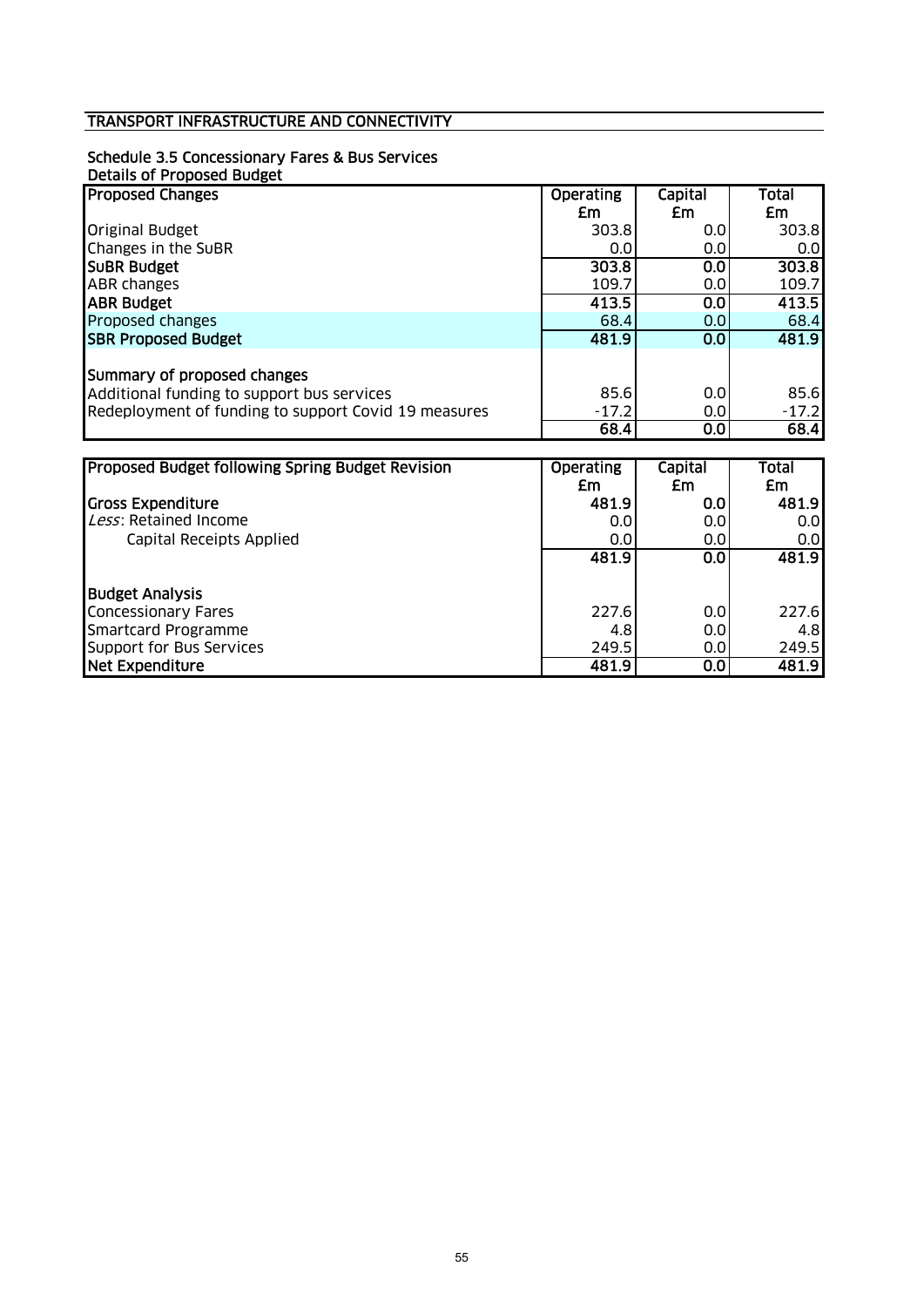#### Schedule 3.6 Active Travel, low Carbon and Other Transport

Details of Proposed Budget

| <b>Proposed Changes</b>                                                                                    | <b>Operating</b> | <b>Capital</b>   | Total   |
|------------------------------------------------------------------------------------------------------------|------------------|------------------|---------|
|                                                                                                            | £m               | £m               | £m      |
| <b>Original Budget</b>                                                                                     | 261.4            | 34.5             | 295.9   |
| Changes in the SuBR                                                                                        | 0.0              | 0.0              | 0.0     |
| <b>SUBR Budget</b>                                                                                         | 261.4            | 34.5             | 295.9   |
| <b>ABR</b> changes                                                                                         | 2.4              | 0.0              | 2.4     |
| <b>ABR Budget</b>                                                                                          | 263.8            | 34.5             | 298.3   |
| Proposed changes                                                                                           | 17.3             | 1.0              | 18.3    |
| <b>SBR Proposed Budget</b>                                                                                 | 281.1            | 35.5             | 316.6   |
|                                                                                                            |                  |                  |         |
| Summary of proposed changes                                                                                |                  |                  |         |
| Additional funding in relation to Return to Work initiative for<br>the Future Transport Fund               | 19.0             | 0.0              | 19.0    |
| Redeployment of funding to support Covid 19 measures                                                       | $-19.0$          | 0.0              | $-19.0$ |
| Additional funding to support light rail services                                                          | 13.5             | 0.0              | 13.5    |
| Additional funding to support Scottish Canals                                                              | 10.4             | 0.0              | 10.4    |
| Additional funding in relation to Return to Work initiative for<br><b>Scottish Canals</b>                  | 1.5              | 0.0              | 1.5     |
| Technical adjustment to the fair value of financial instruments<br>arising from the application of IFRS9   | 1.5              | 0.0              | 1.5     |
| Additional funding to support the Low Carbon Loan Fund for<br>electric vehicles and e-bikes                | 0.0              | 1.0              | 1.0     |
| Transfer to Health and Sport portfolio in relation to successful<br>fleet decarbonisation                  | $-5.7$           | 0.0              | $-5.7$  |
| Transfer to Education and Skills portfolio in relation to School<br><b>Transport Covid Mitigation Fund</b> | $-1.5$           | 0.0              | $-1.5$  |
| Transfer to Rail Services in relation to Low Carbon Energy<br>Funding                                      | $-1.1$           | 0.0              | $-1.1$  |
| Miscellaneous minor transfers                                                                              | $-1.3$           | 0.0              | $-1.3$  |
|                                                                                                            | 17.3             | $\overline{1.0}$ | 18.3    |

| Proposed Budget following Spring Budget Revision | <b>Operating</b> | <b>Capital</b> | Total |
|--------------------------------------------------|------------------|----------------|-------|
|                                                  | £m               | £m             | £m    |
| <b>Gross Expenditure</b>                         | 281.1            | 35.5           | 316.6 |
| Less: Retained Income                            | 0.0              | 0.0            | 0.0   |
| Capital Receipts Applied                         | 0.0              | 0.0            | 0.0   |
|                                                  | 281.1            | 35.5           | 316.6 |
| <b>Budget Analysis</b>                           |                  |                |       |
| <b>Agency Administration Costs</b>               | 16.3             | 0.0            | 16.3  |
| <b>Edinburgh Tram Enquiry</b>                    | 0.2              | 0.0            | 0.2   |
| <b>Future Transport Fund</b>                     | 88.1             | 0.0            | 88.1  |
| <b>Road Safety</b>                               | 2.8              | 0.0            | 2.8   |
| <b>Scottish Canals</b>                           | 32.6             | 0.0            | 32.6  |
| Strategic Transport Projects Review              | 3.5              | 0.0            | 3.5   |
| Support for Sustainable & Active Travel          | 73.2             | 35.5           | 108.7 |
| Support for Freight Industry                     | 0.7              | 0.0            | 0.7   |
| Transport Information                            | 0.7              | 0.0            | 0.7   |
| Travel Strategy & Innovation                     | 63.0             | 0.0            | 63.0  |
| Net Expenditure                                  | 281.1            | 35.5           | 316.6 |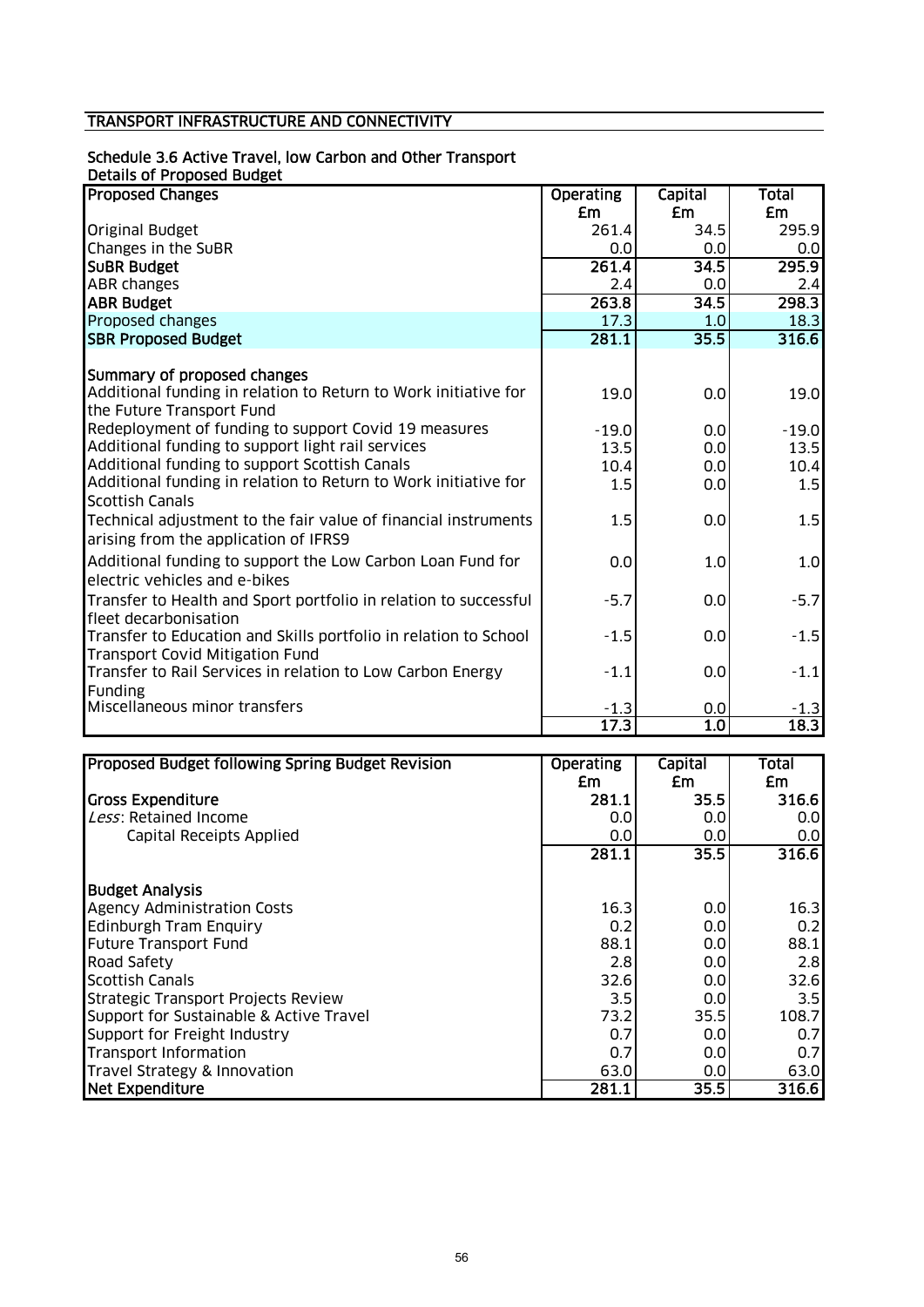# Schedule 3.7 Motorways and Trunk Roads

T

| Details of Proposed Budget                                      |                  |         |        |
|-----------------------------------------------------------------|------------------|---------|--------|
| <b>Proposed Changes</b>                                         | <b>Operating</b> | Capital | Total  |
|                                                                 | £m               | £m      | £m     |
| <b>Original Budget</b>                                          | 502.3            | 227.9   | 730.2  |
| Changes in the SuBR                                             | 0.0              | 0.01    | 0.0    |
| <b>SUBR Budget</b>                                              | 502.3            | 227.9   | 730.2  |
| <b>ABR changes</b>                                              | 0.0              | $-0.5$  | $-0.5$ |
| <b>ABR Budget</b>                                               | 502.3            | 227.4   | 729.7  |
| Proposed changes                                                | 20.0             | 0.01    | 20.0   |
| <b>SBR Proposed Budget</b>                                      | 522.3            | 227.4   | 749.7  |
|                                                                 |                  |         |        |
| Summary of proposed changes                                     |                  |         |        |
| Additional funding in relation to Return to Work initiative for |                  |         |        |
| road network strengthening                                      | 20.0             | 0.0     | 20.0   |
|                                                                 | 20.0             | 0.01    | 20.0   |

| Proposed Budget following Spring Budget Revision | <b>Operating</b> | Capital | Total |
|--------------------------------------------------|------------------|---------|-------|
|                                                  | £m               | £m      | £m    |
| <b>Gross Expenditure</b>                         | 522.3            | 227.4   | 749.7 |
| Less: Retained Income                            | 0.0              | 0.0     | 0.0   |
| <b>Capital Receipts Applied</b>                  | 0.0              | 0.0     | 0.0   |
|                                                  | 522.3            | 227.4   | 749.7 |
| <b>Budget Analysis</b>                           |                  |         |       |
| Capital Land & Works                             | 0.0              | 179.3   | 179.3 |
| Forth & Tay Bridge Authorities                   | 37.3             | 0.0     | 37.3  |
| M&T Other Current Expenditure                    | 15.6             | 0.0     | 15.6  |
| Network Strengthening                            | 97.5             | 0.0     | 97.5  |
| Queensferry Crossing                             | 0.0              | 2.4     | 2.4   |
| Roads Depreciation                               | 100.2            | 0.0     | 100.2 |
| Roads Improvements                               | 46.3             | 0.0     | 46.3  |
| Routine & Winter Maintenance                     | 94.4             | 0.0     | 94.4  |
| <b>Structural Repairs</b>                        | 0.0              | 45.7    | 45.7  |
| Motorway & Trunk Roads PPP/PFI                   | 131.0            | 0.0     | 131.0 |
| Net Expenditure                                  | 522.3            | 227.4   | 749.7 |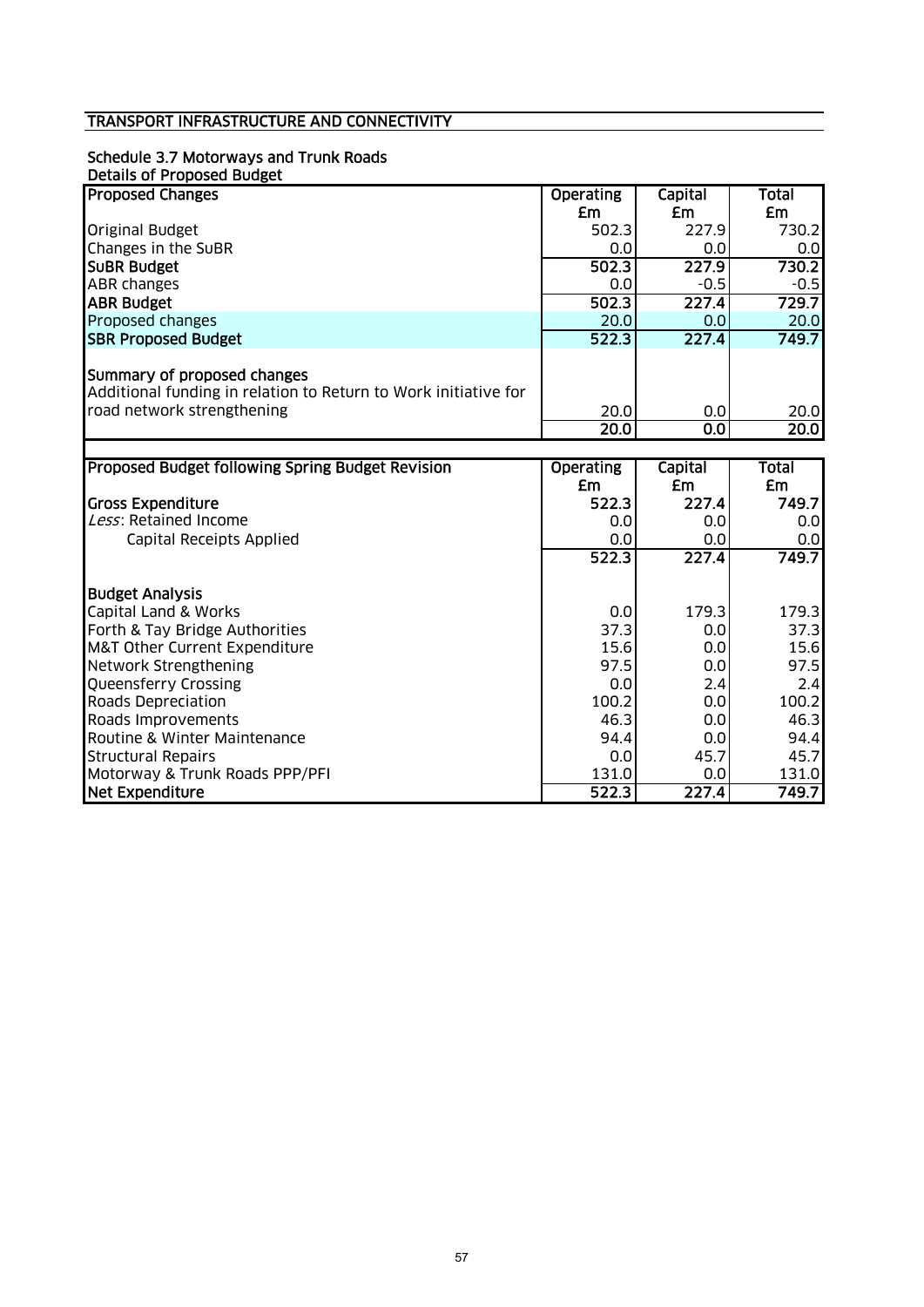#### Schedule 3.8 Ferry Services Details of Proposed Budget

| <b>Proposed Changes</b>                                   | <b>Operating</b> | Capital | Total |
|-----------------------------------------------------------|------------------|---------|-------|
|                                                           | £m               | £m      | £m    |
| <b>Original Budget</b>                                    | 228.4            | 26.7    | 255.1 |
| Changes in the SuBR                                       | 34.3             | 0.0     | 34.3  |
| <b>SUBR Budget</b>                                        | 262.7            | 26.7    | 289.4 |
| <b>ABR</b> changes                                        | 0.0              | 0.0     | 0.0   |
| <b>ABR Budget</b>                                         | 262.7            | 26.7    | 289.4 |
| Proposed changes                                          | 2.4              | 0.0     | 2.4   |
| <b>SBR Proposed Budget</b>                                | 265.1            | 26.7    | 291.8 |
| Summary of proposed changes                               |                  |         |       |
| Additional covid funding for Northern Isles Ferry service | 2.1              | 0.0     | 2.1   |
| Miscellaneous minor transfers                             | 0.3              | 0.0     | 0.3   |
|                                                           | 2.4              | 0.0     | 2.4   |
|                                                           |                  |         |       |
| <b>Proposed Rudget following Spring Rudget Pevision</b>   | Onerating        | Canital | Total |

| <b>Proposed Budget following Spring Budget Revision</b> | <b>Operating</b> | Capital          | Total  |
|---------------------------------------------------------|------------------|------------------|--------|
|                                                         | £m               | £m               | £m     |
| Gross Expenditure                                       | 265.1            | 33.8             | 298.9  |
| Less: Retained Income                                   | 0.0              | 0.0              | 0.0    |
| Capital Receipts Applied                                | 0.0              | $-7.1$           | $-7.1$ |
|                                                         | 265.1            | 26.7             | 291.8  |
| <b>Budget Analysis</b>                                  |                  |                  |        |
| Support for Ferry Services                              | 235.8            | 0.0 <sub>l</sub> | 235.8  |
| <b>Vessels and Piers</b>                                | 29.3             | 26.7             | 56.0   |
| Net Expenditure                                         | 265.1            | 26.7             | 291.8  |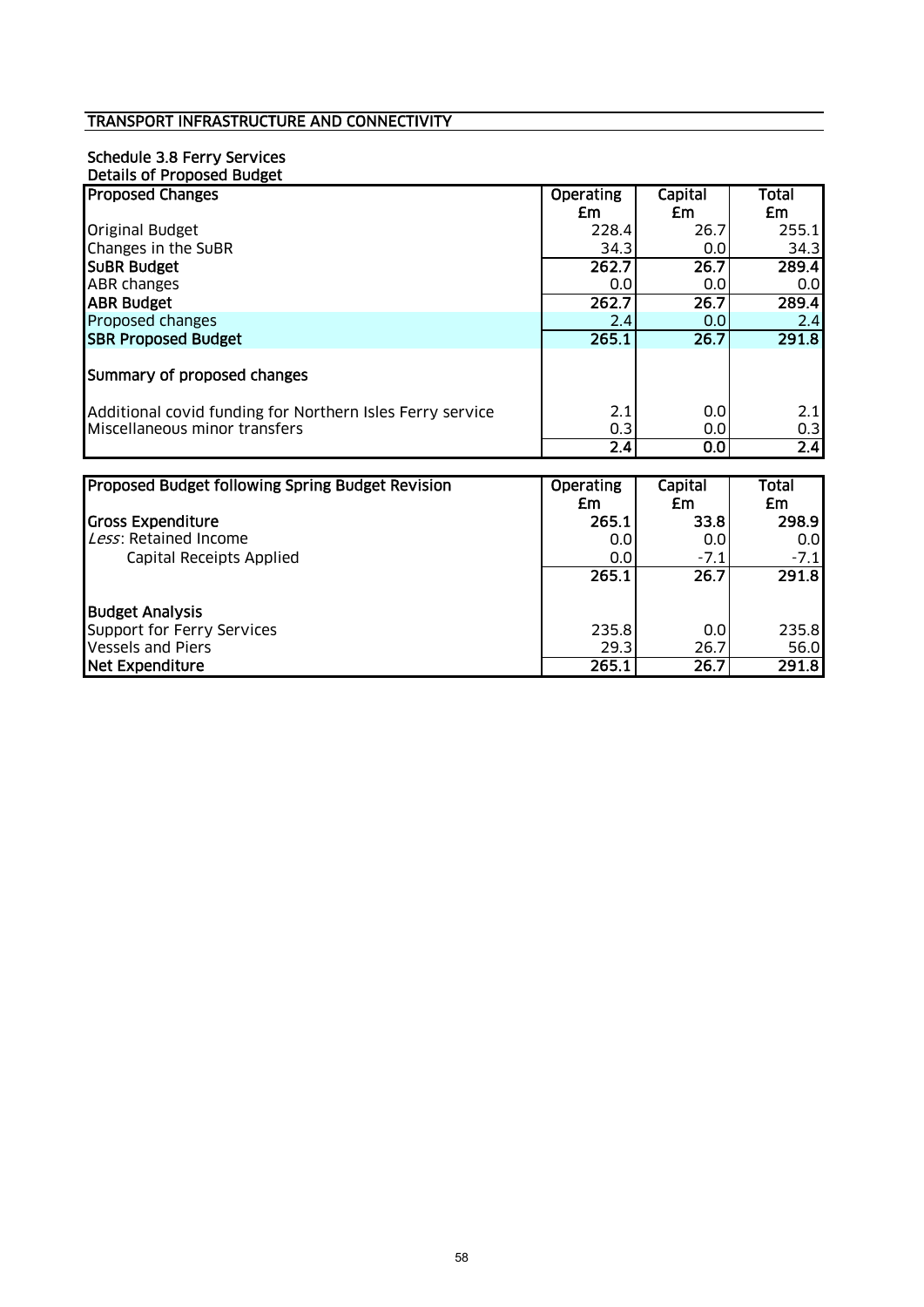# Schedule 3.9 Air Services

| Details of Proposed Budget                                                                                   |                  |         |       |
|--------------------------------------------------------------------------------------------------------------|------------------|---------|-------|
| <b>Proposed Changes</b>                                                                                      | <b>Operating</b> | Capital | Total |
|                                                                                                              | £m               | £m      | £m    |
| <b>Original Budget</b>                                                                                       | 76.7             | 0.0     | 76.7  |
| Changes in the SuBR                                                                                          | 0.0              | 0.0     | 0.0   |
| <b>SUBR Budget</b>                                                                                           | 76.7             | 0.0     | 76.7  |
| <b>ABR</b> changes                                                                                           | 0.0              | 0.0     | 0.0   |
| <b>ABR Budget</b>                                                                                            | 76.7             | 0.0     | 76.7  |
| Proposed changes                                                                                             | 24.6             | 0.0     | 24.6  |
| <b>SBR Proposed Budget</b>                                                                                   | 101.3            | 0.0     | 101.3 |
| Summary of proposed changes<br>Additional funding to support Highlands and Islands Airport<br><b>Limited</b> | 24.6             | 0.0     | 24.6  |
|                                                                                                              | 24.6             | 0.0     | 24.6  |
|                                                                                                              |                  |         |       |

| <b>Proposed Budget following Spring Budget Revision</b> | <b>Operating</b> | Capital | Total |
|---------------------------------------------------------|------------------|---------|-------|
|                                                         | £m               | £m      | £m    |
| <b>Gross Expenditure</b>                                | 101.3            | 0.0     | 101.3 |
| Less: Retained Income                                   | 0.0              | 0.01    | 0.0   |
| Capital Receipts Applied                                | 0.0              | 0.01    | 0.0   |
|                                                         | 101.3            | 0.0     | 101.3 |
| <b>Budget Analysis</b>                                  |                  |         |       |
| Highlands & Islands Airports Limited                    | 85.6             | 0.0     | 85.6  |
| Support for Air Services                                | 15.7             | 0.0     | 15.7  |
| Support for Prestwick Airport                           | 0.0              | 0.0     | 0.0   |
| Net Expenditure                                         | 101.3            | 0.0     | 101.3 |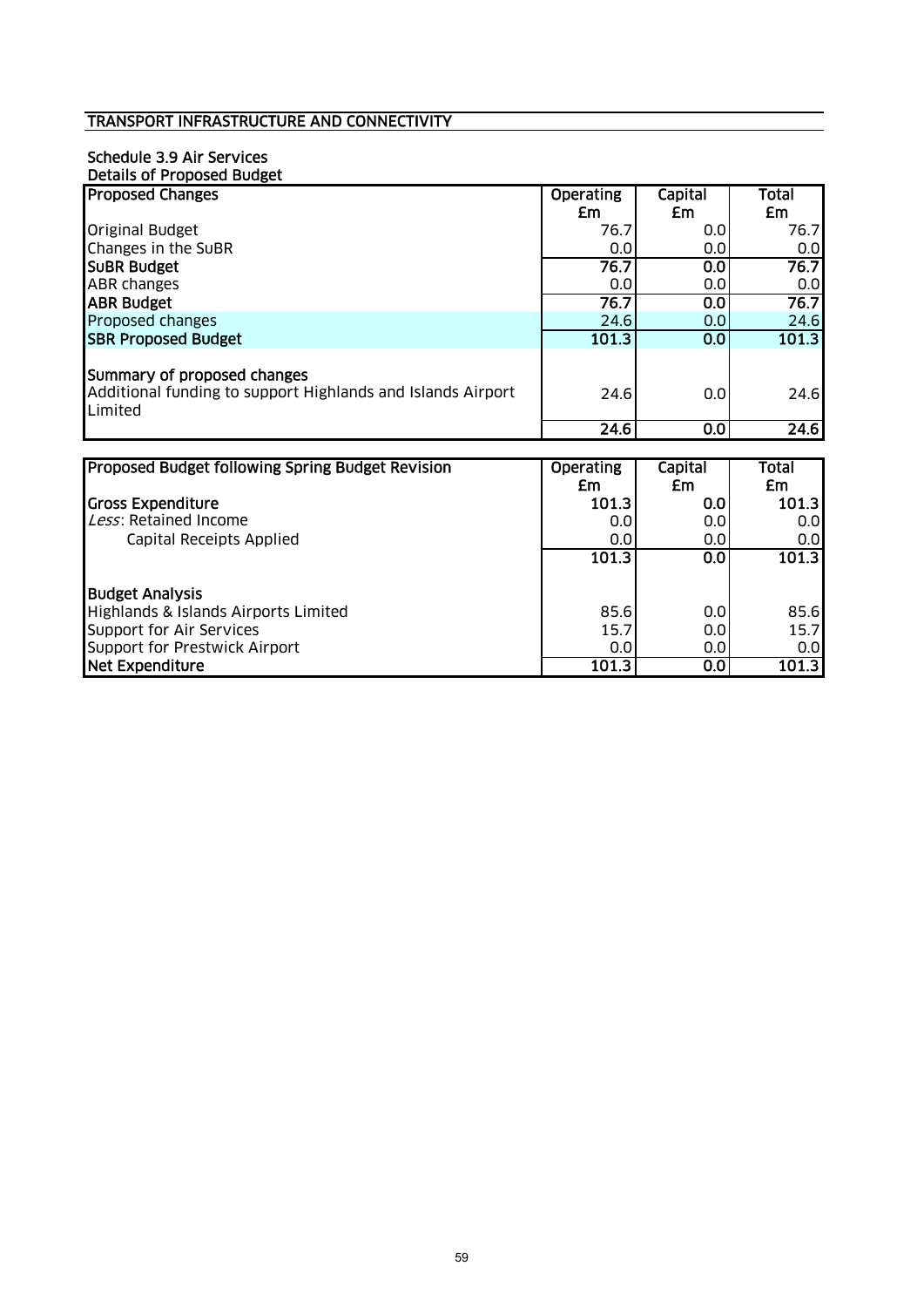# Schedule 3.10 Ferguson Marine Spending Plans

| Details of Proposed Budget                                                                                                                                                                   |                  |         |        |
|----------------------------------------------------------------------------------------------------------------------------------------------------------------------------------------------|------------------|---------|--------|
| <b>Proposed Changes</b>                                                                                                                                                                      | <b>Operating</b> | Capital | Total  |
|                                                                                                                                                                                              | £m               | £m      | £m     |
| <b>Original Budget</b>                                                                                                                                                                       | 49.6             | 0.0     | 49.6   |
| Changes in the SuBR                                                                                                                                                                          | 0.0              | 0.0     | 0.0    |
| <b>SUBR Budget</b>                                                                                                                                                                           | 49.6             | 0.0     | 49.6   |
| <b>ABR</b> changes                                                                                                                                                                           | 0.0              | 0.0     | 0.0    |
| <b>ABR Budget</b>                                                                                                                                                                            | 49.6             | 0.0     | 49.6   |
| Proposed changes                                                                                                                                                                             | $-21.6$          | 35.1    | 13.5   |
| <b>SBR Proposed Budget</b>                                                                                                                                                                   | 28.0             | 35.1    | 63.1   |
| Summary of proposed changes                                                                                                                                                                  |                  |         |        |
| Redeployment of funding to support COVID-19 measures, also<br>introduction of a new funding mechanism for Ferguson Marine<br>Technical adjustment to the fair value of financial instruments | $-43.0$          | 35.1    | $-7.9$ |
| arising from the application of IFRS9                                                                                                                                                        | 20.0             |         |        |
|                                                                                                                                                                                              |                  | 0.0     | 20.0   |
| Miscellaneous minor transfers                                                                                                                                                                | 1.41             | 0.0     | 1.4    |
|                                                                                                                                                                                              | $-21.6$          | 35.1    | 13.5   |

| <b>Proposed Budget following Spring Budget Revision</b> | Operating | <b>Capital</b> | <b>Total</b> |
|---------------------------------------------------------|-----------|----------------|--------------|
|                                                         | £m        | £m             | £m           |
| Gross Expenditure                                       | 28.0      | 35.1           | 63.1         |
| Less: Retained Income                                   | 0.0       | 0.0            | 0.0          |
| Capital Receipts Applied                                | 0.0       | 0.0            | 0.0          |
|                                                         | 28.0      | 35.1           | 63.1         |
| <b>Budget Analysis</b>                                  |           |                |              |
| Ferguson Marine                                         | 28.0      | 35.1           | 63.1         |
| Net Expenditure                                         | 28.0      | 35.1           | 63.1         |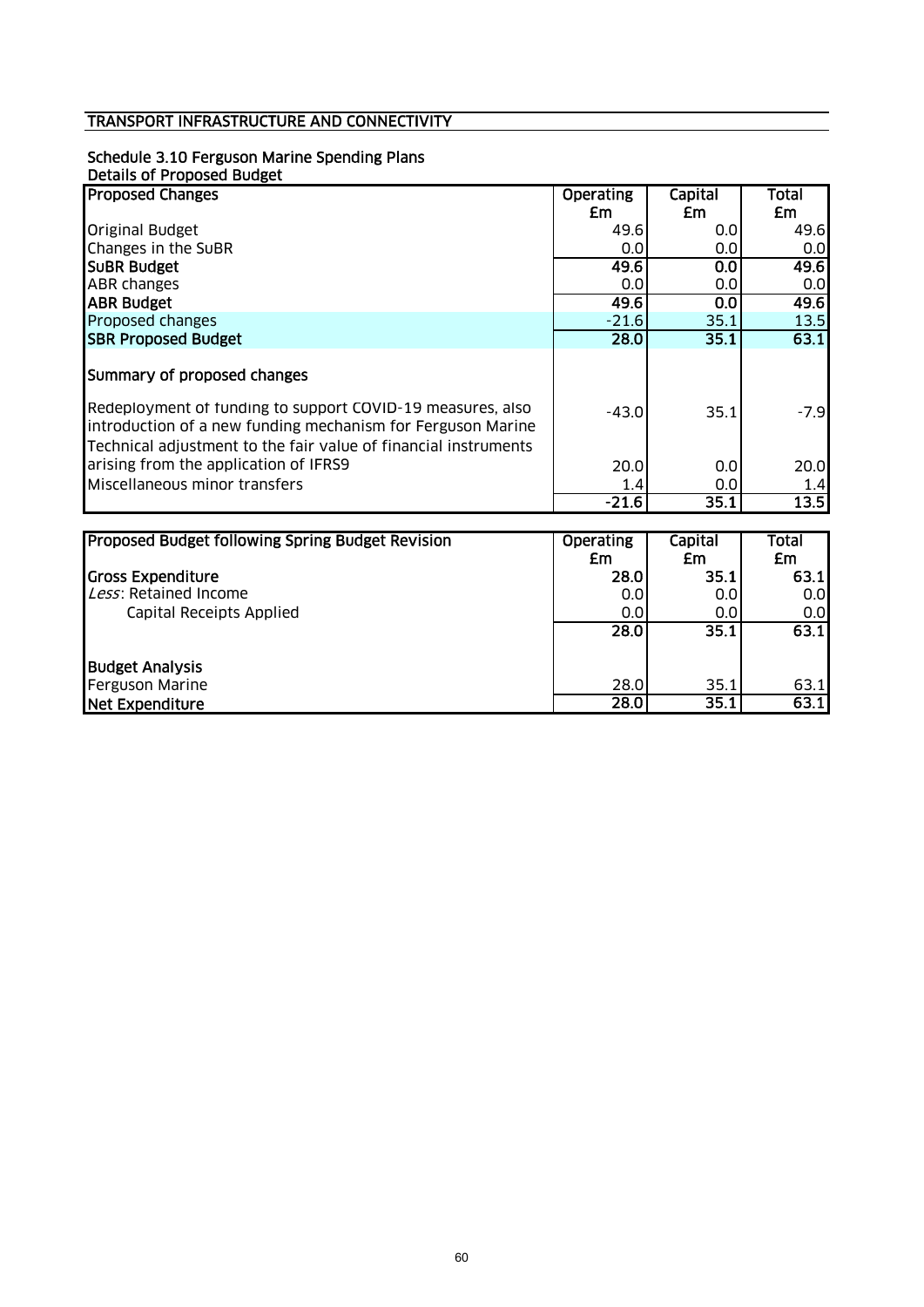#### Schedule 3.11 TIC Central Government Grants to Local Authorities

| <b>Details of Proposed Budget</b> |                  |         |                  |
|-----------------------------------|------------------|---------|------------------|
| <b>Proposed Changes</b>           | <b>Operating</b> | Capital | Total            |
|                                   | £m               | £m      | £m               |
| Original Budget                   | 100.7            | 0.0     | 100.7            |
| Changes in the SuBR               | 0.0              | 0.0     | 0.01             |
| <b>SUBR Budget</b>                | 100.7            | 0.0     | 100.7            |
| ABR changes                       | $-50.0$          | 0.0     | $-50.0$          |
| <b>ABR Budget</b>                 | 50.7             | 0.0     | 50.7             |
| Proposed changes                  | 0.0              | 0.0     | 0.0              |
| <b>SBR Proposed Budget</b>        | 50.7             | 0.0     | 50.7             |
| Summary of proposed changes       |                  |         |                  |
|                                   | 0.0              | 0.0     | 0.0              |
|                                   | 0.0 <sub>l</sub> | 0.0     | 0.0 <sub>l</sub> |

| <b>Proposed Budget following Spring Budget Revision</b> | <b>Operating</b><br>£m | Capital<br>£m | Total<br>£m      |
|---------------------------------------------------------|------------------------|---------------|------------------|
| <b>IGross Expenditure</b>                               | 50.7                   | 0.0           | 50.7             |
| Less: Retained Income                                   | 0.0                    | 0.0           | 0.01             |
| Capital Receipts Applied                                | 0.0                    | 0.0           | 0.01             |
|                                                         | 50.7                   | 0.0           | 50.7             |
|                                                         |                        |               |                  |
| <b>Budget Analysis</b>                                  |                        |               |                  |
| Support for Inter-Island Ferries                        | 11.5                   | 0.0           | 11.5             |
| Cycling, Walking & Safer Routes                         | 23.9                   | 0.0           | 23.9             |
| Heat Networks Early Adopters Challenge Fund             | 0.0                    | 0.0           | 0.0 <sub>l</sub> |
| Regional Transport Partnership                          | 15.3                   | 0.0           | 15.3             |
| <b>INet Expenditure</b>                                 | 50.7                   | 0.0           | 50.7             |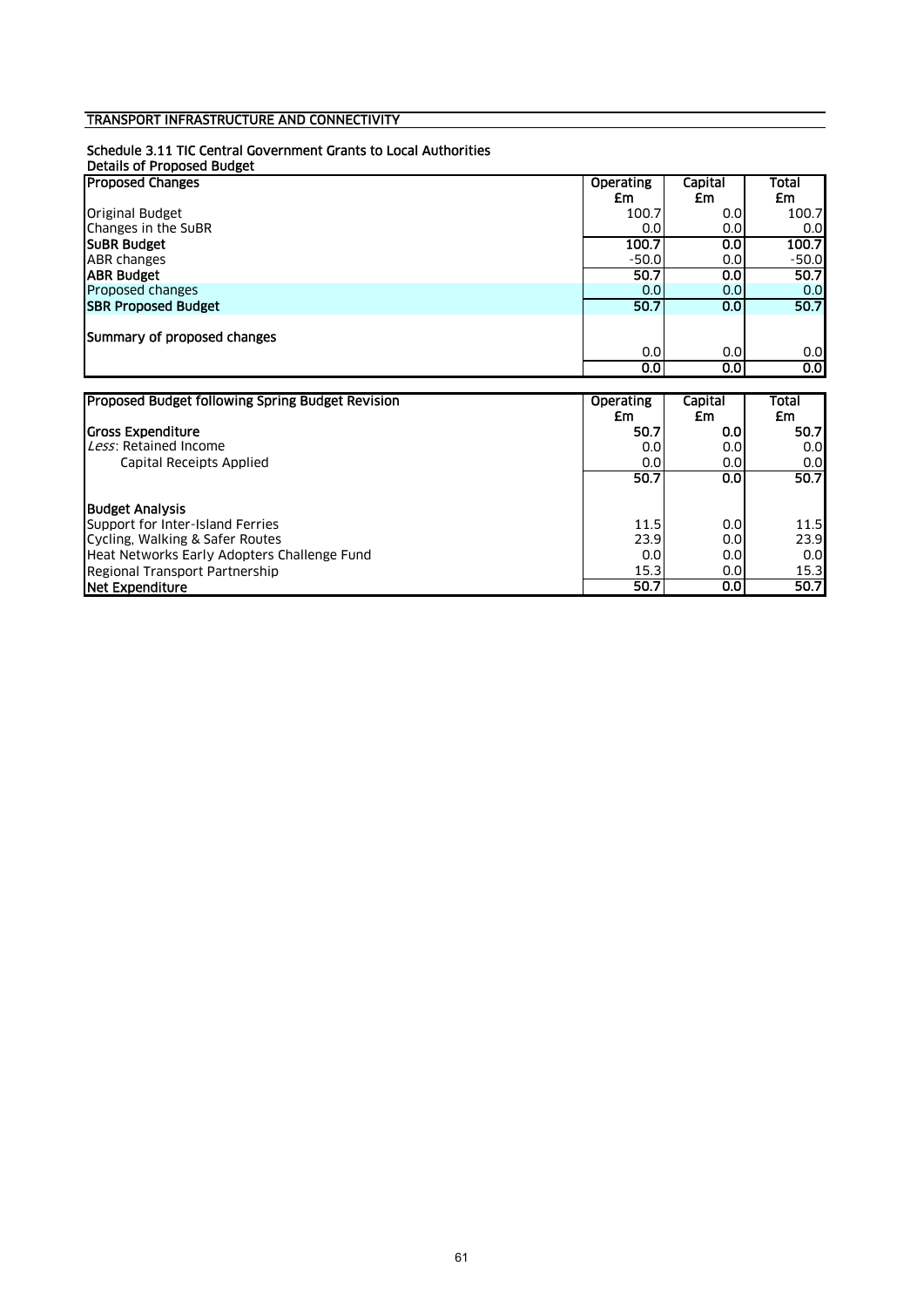# Schedule 2.1 Total Changes for the Spring Budget Revision

| Total Budget in the Autumn Budget Revision              | <b>Operating</b><br>£m<br>227.4 | Capital<br>£m<br>261.1 | Total<br>£m<br>488.5 |
|---------------------------------------------------------|---------------------------------|------------------------|----------------------|
|                                                         |                                 |                        |                      |
| <b>Changes Proposed</b>                                 |                                 |                        |                      |
| COVID-19 and other Funding Changes                      | 9.9                             | 13.9                   | 23.8                 |
| Reprioritisation                                        | $-6.8$                          | 0.0                    | $-6.8$               |
| <b>Technical Adjustments</b>                            | 1.6                             | $-4.9$                 | $-3.3$               |
| Net Whitehall Transfers                                 | 1.0                             | 0.0                    | 1.0 <sub>l</sub>     |
| Net Transfers within Scottish Block                     | $-0.9$                          | 0.0                    | $-0.9$               |
| Total changes proposed                                  | 4.8                             | 9.0                    | 13.8                 |
| <b>Proposed Budget following Spring Budget Revision</b> | 232.2                           | 270.1                  | 502.3                |

|                                                  | <b>Operating</b> | Capital | Total |
|--------------------------------------------------|------------------|---------|-------|
|                                                  | £m               | £m      | £m    |
| <b>Expenditure Limit:</b>                        |                  |         |       |
| Marine                                           | 75.7             | 3.4     | 79.1  |
| Research Analysis and Other Services             | 69.1             | 0.0     | 69.1  |
| <b>Environmental Services</b>                    | 144.9            | $-0.8$  | 144.1 |
| Land Reform                                      | 13.8             | 0.0     | 13.8  |
| Climate Change and Land Managers Renewables Fund | 26.1             | 0.0     | 26.1  |
| Scottish Water                                   | $-98.5$          | 267.5   | 169.0 |
| Total Expenditure Limit                          | 231.1            | 270.1   | 501.2 |
|                                                  |                  |         |       |
| UK Funded AME:                                   | 1.1              | 0.0     | 1.1   |
| Total UK Funded AME                              | 1.1              | 0.0     | 1.1   |
| Other Expenditure:                               |                  |         |       |
|                                                  | 0.0              | 0.0     | 0.0   |
| <b>Total Other Expenditure</b>                   | 0.0              | 0.0     | 0.0   |
| Total Budget                                     | 232.2            | 270.1   | 502.3 |

Total Limit on Income (accruing resources) 500.0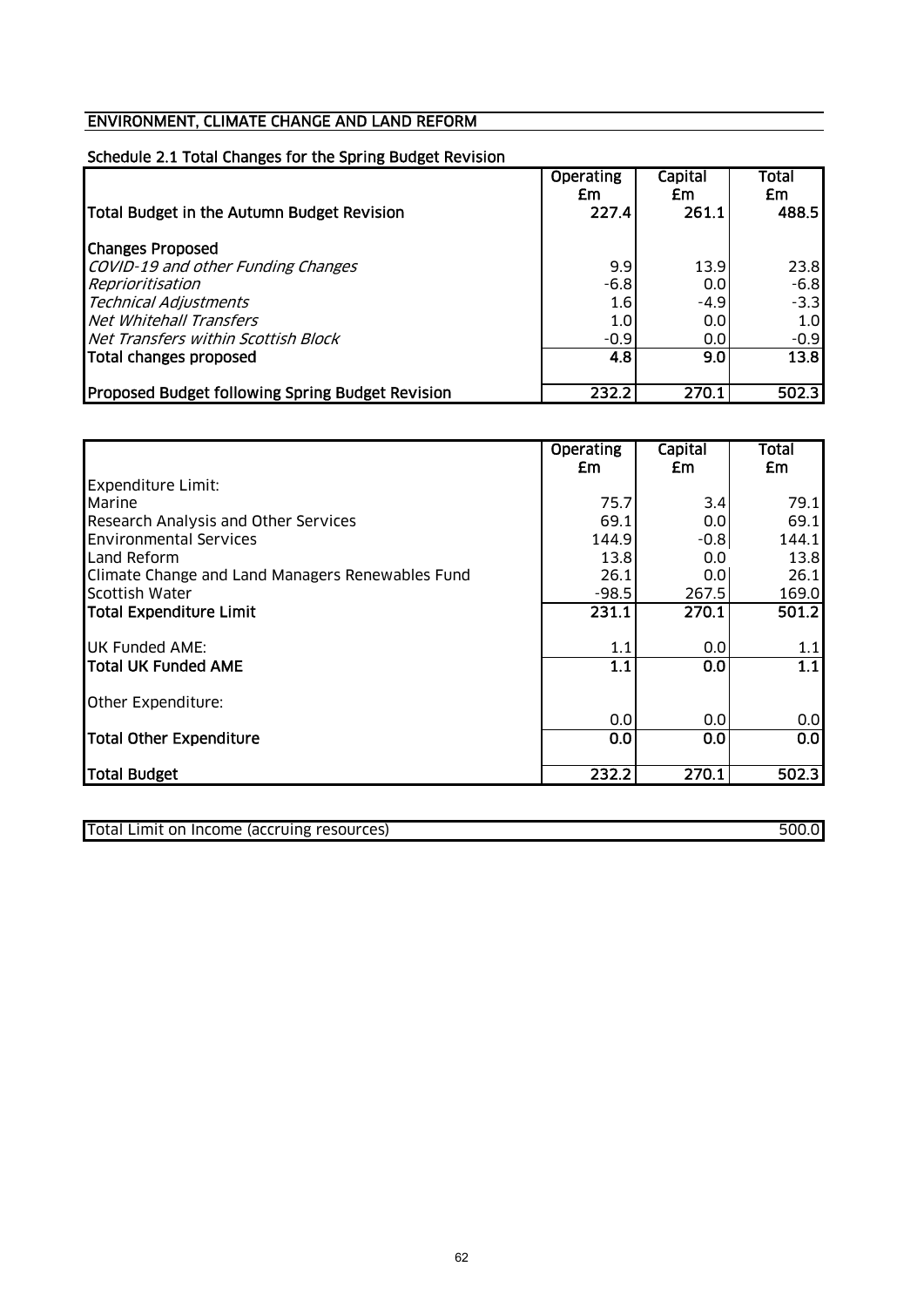#### Schedule 3.1 Marine Details of Proposed Budget

| <b>Proposed Changes</b>                                                                      | <b>Operating</b> | Capital          | Total |
|----------------------------------------------------------------------------------------------|------------------|------------------|-------|
|                                                                                              | £m               | £m               | £m    |
| <b>Original Budget</b>                                                                       | 62.5             | 3.0              | 65.5  |
| Changes in the SuBR                                                                          | 0.0              | 0.0              | 0.0   |
| <b>SUBR Budget</b>                                                                           | 62.5             | 3.0              | 65.5  |
| <b>ABR</b> changes                                                                           | 0.0              | 0.4              | 0.4   |
| <b>JABR Budget</b>                                                                           | 62.5             | 3.4              | 65.9  |
| Proposed changes                                                                             | 14.3             | 0.0              | 14.3  |
| <b>SBR Proposed Budget</b>                                                                   | 76.8             | $\overline{3.4}$ | 80.2  |
| Summary of proposed changes<br>Additional funding to enable distribution to Local Government |                  |                  |       |
| of Crown Estates Net revenues.                                                               | 11.4             | 0.0              | 11.4  |
| Additional AME funding for Marine Scotland                                                   | 1.1              | 0.0              | 1.1   |
| Miscellaneous minor transfers                                                                | 1.8              | 0.0              | 1.8   |
|                                                                                              | 14.3             | 0.0              | 14.3  |
|                                                                                              |                  |                  |       |
| <b>Proposed Budget following Spring Budget Pevision</b>                                      | <b>Onerating</b> | Canital          | Total |

| <b>Proposed Budget following Spring Budget Revision</b> | Operating | Capital          | Total   |
|---------------------------------------------------------|-----------|------------------|---------|
|                                                         | £m        | £m               | £m      |
| Gross Expenditure                                       | 90.8      | $3.4^{\circ}$    | 94.2    |
| Less: Retained Income                                   | $-14.0$   | 0.0 <sub>l</sub> | $-14.0$ |
| Capital Receipts Applied                                | 0.0       | 0.01             | 0.0     |
|                                                         | 76.8      | 3.4              | 80.2    |
| <b>Budget Analysis</b>                                  |           |                  |         |
| <b>Marine Scotland</b>                                  | 76.8      | 3.4              | 80.2    |
| Net Expenditure                                         | 76.8      | $\overline{3.4}$ | 80.2    |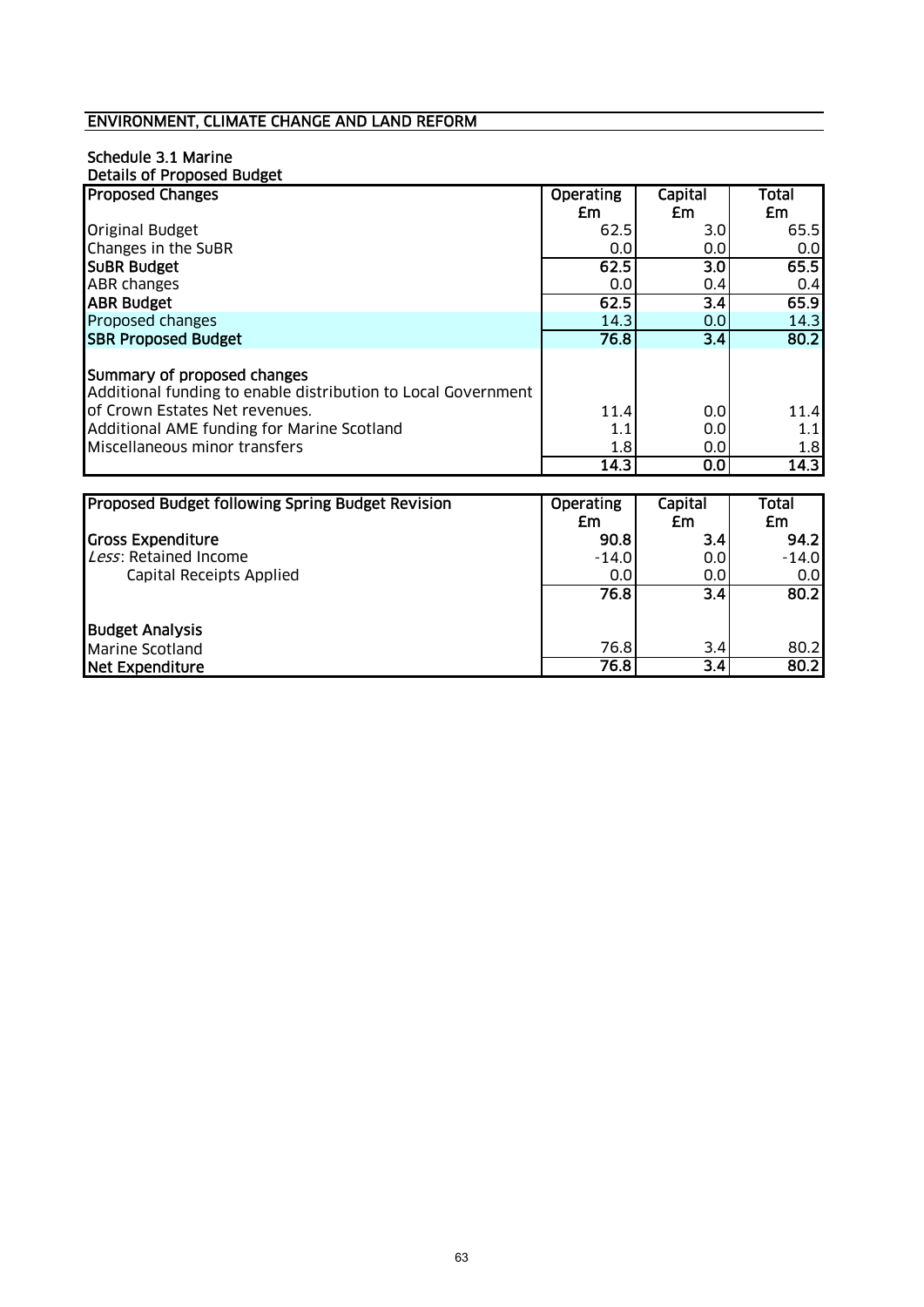# Schedule 3.2 Research, Analysis & Other Services

| Details of Proposed Budget                         |                  |         |                  |
|----------------------------------------------------|------------------|---------|------------------|
| <b>Proposed Changes</b>                            | <b>Operating</b> | Capital | Total            |
|                                                    | £m               | £m      | £m               |
| <b>Original Budget</b>                             | 68.5             | 0.0     | 68.5             |
| Changes in the SuBR                                | 0.0              | 0.0     | 0.0              |
| <b>SUBR Budget</b>                                 | 68.5             | 0.0     | 68.5             |
| <b>ABR</b> changes                                 | $-1.5$           | 0.0     | $-1.5$           |
| <b>ABR Budget</b>                                  | 67.0             | 0.0     | 67.0             |
| Proposed changes                                   | 2.1              | 0.0     | 2.1              |
| <b>SBR Proposed Budget</b>                         | 69.1             | 0.0     | 69.1             |
| Summary of proposed changes                        |                  |         |                  |
| Additional funding to support Royal Botanic Garden | 2.0              | 0.0     | 2.0              |
| Miscellaneous minor transfers                      | 0.1              | 0.0     | 0.1              |
|                                                    | $\overline{2.1}$ | 0.0     | $\overline{2.1}$ |

| <b>Proposed Budget following Spring Budget Revision</b> | <b>Operating</b> | Capital | Total  |
|---------------------------------------------------------|------------------|---------|--------|
|                                                         | £m               | £m      | £m     |
| <b>Gross Expenditure</b>                                | 69.4             | 0.0     | 69.4   |
| Less: Retained Income                                   | $-0.3$           | 0.0     | $-0.3$ |
| Capital Receipts Applied                                | 0.0              | 0.0     | 0.0    |
|                                                         | 69.1             | 0.0     | 69.1   |
| <b>Budget Analysis</b>                                  |                  |         |        |
| Strategic Policy, Research and Sponsorship              | 4.0              | 0.0     | 4.0    |
| Economic & Other Surveys                                | 4.2              | 0.0     | 4.2    |
| Programmes of Research                                  | 46.9             | 0.0     | 46.9   |
| Royal Botanic Garden, Edinburgh                         | 14.0             | 0.0     | 14.0   |
| Net Expenditure                                         | 69.1             | 0.0     | 69.1   |

.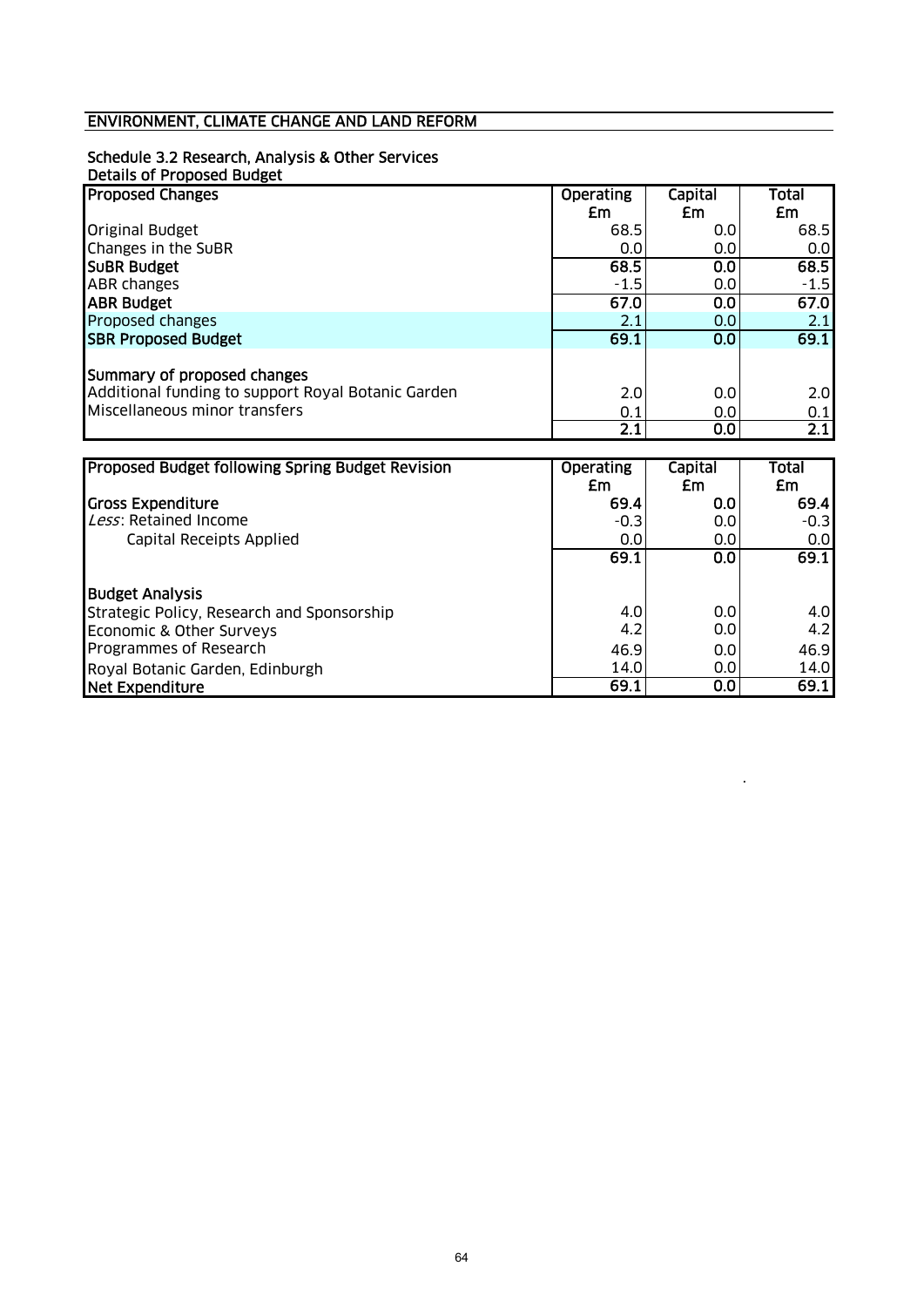#### Schedule 3.3 Environmental Services Details of Proposed Budget

| <b>Details of Froposed Bodget</b>                            |                  |         |        |
|--------------------------------------------------------------|------------------|---------|--------|
| <b>Proposed Changes</b>                                      | <b>Operating</b> | Capital | Total  |
|                                                              | £m               | £m      | £m     |
| <b>Original Budget</b>                                       | 152.7            | -4.0    | 148.7  |
| Changes in the SuBR                                          | 0.0              | 0.0     | 0.0    |
| <b>SUBR Budget</b>                                           | 152.7            | -4.0    | 148.7  |
| <b>ABR</b> changes                                           | $-4.3$           | 0.0     | $-4.3$ |
| <b>ABR Budget</b>                                            | 148.4            | $-4.0$  | 144.4  |
| Proposed changes                                             | $-3.5$           | 3.2     | $-0.3$ |
| <b>SBR Proposed Budget</b>                                   | 144.9            | $-0.8$  | 144.1  |
|                                                              |                  |         |        |
| Summary of proposed changes                                  |                  |         |        |
| Redeployment of funding to support Covid 19 measures         | $-3.7$           | 0.0     | $-3.7$ |
| Transfer to Rural Economy portfolio to support agri-         |                  |         |        |
| environmental programme and staff costs                      | $-1.2$           | 0.0     | $-1.2$ |
| Additional funding to support Zero Waste Scotland            | 0.0              | 2.7     | 2.7    |
|                                                              |                  |         |        |
| Whitehall funding iro the award to Scottish Natural Heritage |                  |         |        |
| under the GovTech Catalyst Challenge Programme.              | 1.0              | 0.0     | 1.0    |
| Miscellaneous minor transfers                                | 0.4              | 0.5     | 0.9    |
|                                                              | $-3.5$           | 3.2     | $-0.3$ |

| Proposed Budget following Spring Budget Revision | <b>Operating</b> | <b>Capital</b> | Total |
|--------------------------------------------------|------------------|----------------|-------|
|                                                  | £m               | £m             | £m    |
| Gross Expenditure                                | 144.9            | $-0.8$         | 144.1 |
| Less: Retained Income                            | 0.0              | 0.0            | 0.0   |
| Capital Receipts Applied                         | 0.0              | 0.0            | 0.0   |
|                                                  | 144.9            | $-0.8$         | 144.1 |
|                                                  |                  |                |       |
| <b>Budget Analysis</b>                           |                  |                |       |
| Natural Resources, Peatland & Flooding           | 9.3              | 0.5            | 9.8   |
| <b>National Parks</b>                            | 13.9             | 0.0            | 13.9  |
| <b>Environmental Quality</b>                     | 10.1             | 0.0            | 10.1  |
| Scottish Environment Protection Agency           | 36.2             | 0.0            | 36.2  |
| Scottish Natural Heritage                        | 53.7             | 0.0            | 53.7  |
| Zero Waste                                       | 21.7             | $-1.3$         | 20.4  |
| Net Expenditure                                  | 144.9            | $-0.8$         | 144.1 |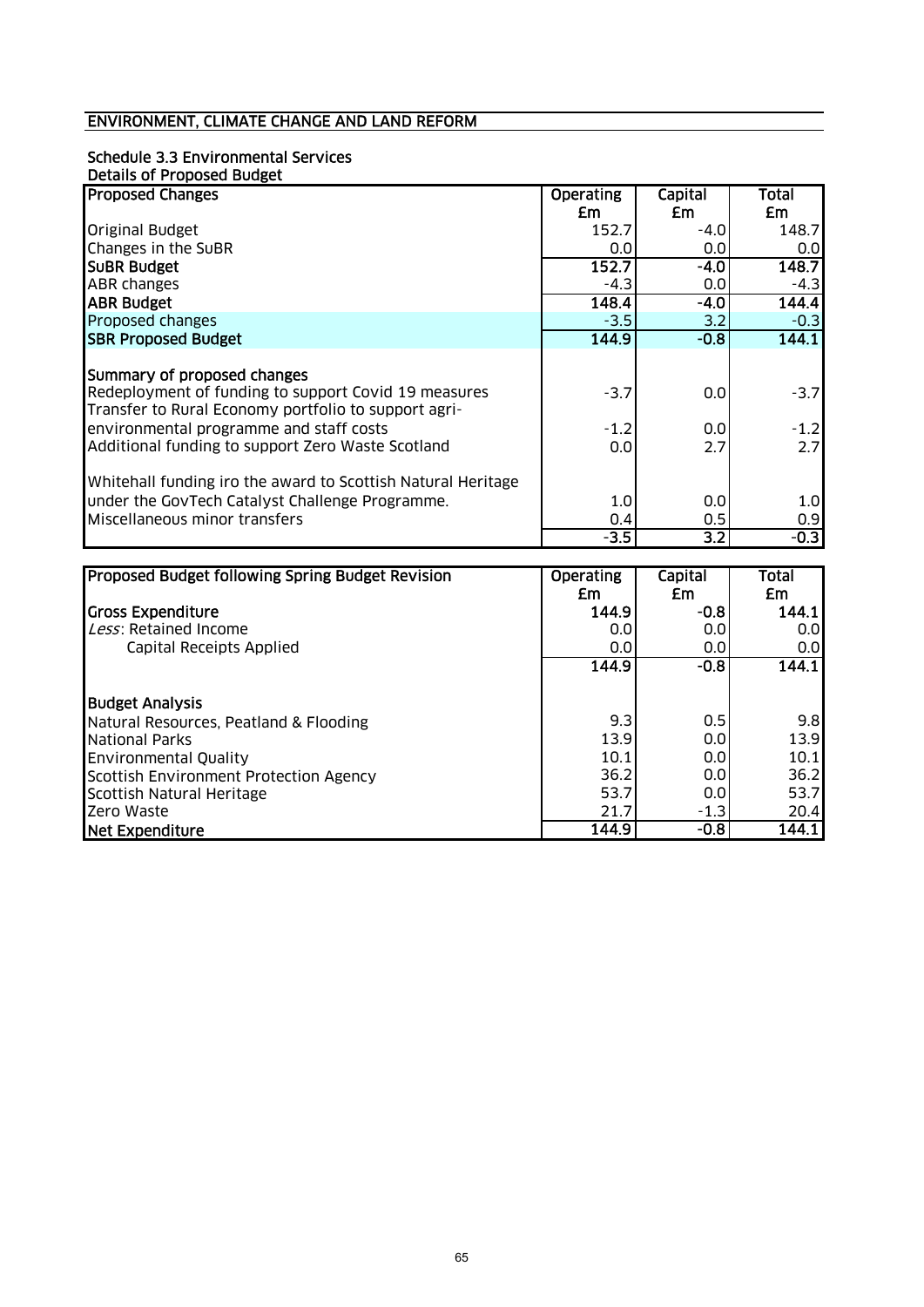#### Schedule 3.4 Land Reform Details of Proposed Budget

| Detans of Froposed Douget<br><b>Proposed Changes</b> | <b>Operating</b> | Capital | <b>Total</b> |
|------------------------------------------------------|------------------|---------|--------------|
|                                                      | £m               | £m      | £m           |
| <b>Original Budget</b>                               | 16.5             | 0.0     | 16.5         |
| Changes in the SuBR                                  | 0.0              | 0.0     | 0.0          |
| <b>SUBR Budget</b>                                   | 16.5             | 0.0     | 16.5         |
| <b>ABR</b> changes                                   | $-2.7$           | 0.0     | $-2.7$       |
| <b>ABR Budget</b>                                    | 13.8             | 0.0     | 13.8         |
| Proposed changes                                     | 0.0              | 0.0     | 0.0          |
| <b>SBR Proposed Budget</b>                           | 13.8             | 0.0     | 13.8         |
| Summary of proposed changes                          |                  |         |              |
|                                                      | 0.0              | 0.0     | 0.0          |
|                                                      | 0.0              | 0.0     | 0.0          |
|                                                      |                  |         |              |
| Proposed Budget following Spring Budget Revision     | <b>Operating</b> | Capital | <b>Total</b> |
|                                                      | £m               | £m      | <b>£m</b>    |
| <b>Gross Expenditure</b>                             | 13.8             | 0.0     | 13.8         |
| Less: Retained Income                                | 0.0              | 0.0     | 0.0          |
| Capital Receipts Applied                             | 0.0              | 0.0     | 0.0          |
|                                                      | 13.8             | 0.0     | 13.8         |
| <b>Budget Analysis</b>                               |                  |         |              |
| Land Reform                                          | 12.3             | 0.0     | 12.3         |
| <b>Scottish Land Commission</b>                      | 1.5              | 0.0     | 1.5          |
| <b>Net Expenditure</b>                               | 13.8             | 0.0     | 13.8         |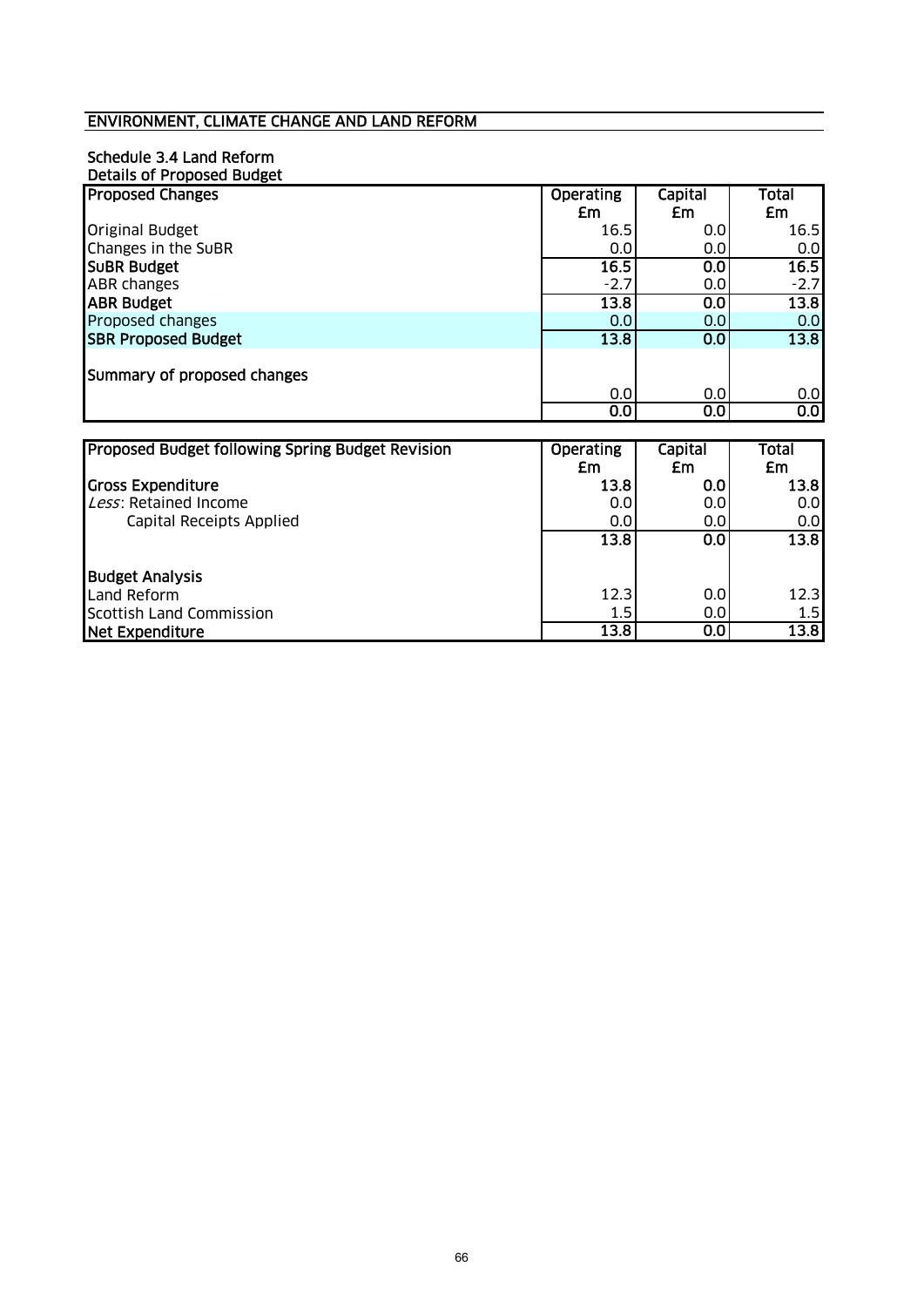## ENVIRONMENT, CLIMATE CHANGE AND LAND REFORM

#### Schedule 3.5 Climate Change and Land Managers Renewables Fund

Details of Proposed Budget

| <b>Proposed Changes</b>                              | <b>Operating</b> | <b>Capital</b> | Total  |
|------------------------------------------------------|------------------|----------------|--------|
|                                                      | £m               | £m             | £m     |
| <b>Original Budget</b>                               | 30.3             | 0.0            | 30.3   |
| Changes in the SuBR                                  | 0.0              | 0.0            | 0.0    |
| <b>SUBR Budget</b>                                   | 30.3             | 0.0            | 30.3   |
| <b>ABR</b> changes                                   | $-0.3$           | 0.0            | $-0.3$ |
| <b>ABR Budget</b>                                    | 30.0             | 0.0            | 30.0   |
| Proposed changes                                     | $-3.9$           | 0.0            | $-3.9$ |
| <b>SBR Proposed Budget</b>                           | 26.1             | 0.0            | 26.1   |
|                                                      |                  |                |        |
| Summary of proposed changes                          |                  |                |        |
| Redeployment of funding to support Covid 19 measures | $-4.2$           | 0.0            | $-4.2$ |
| Miscellaneous minor transfers                        | 0.3              | 0.0            | 0.3    |
|                                                      | $-3.9$           | 0.01           | $-3.9$ |

| <b>Proposed Budget following Spring Budget Revision</b> | <b>Operating</b><br>£m | <b>Capital</b><br>£m | Total<br>£m |
|---------------------------------------------------------|------------------------|----------------------|-------------|
| <b>Gross Expenditure</b>                                | 26.1                   | 0.0                  | 26.1        |
| Less: Retained Income                                   | 0.0                    | 0.0                  | 0.0         |
| Capital Receipts Applied                                | 0.0                    | 0.01                 | 0.0         |
|                                                         | 26.1                   | 0.0                  | 26.1        |
| <b>Budget Analysis</b>                                  |                        |                      |             |
| Climate Change - Policy Development & Implementation    | $1.1\,$                | 0.0                  | 1.1         |
| Land Managers Renewables Fund                           | 1.0                    | 0.0                  | 1.0         |
| Sustainable Action Fund                                 | 24.0                   | 0.0 <sub>l</sub>     | 24.0        |
| <b>Net Expenditure</b>                                  | 26.1                   | 0.0                  | 26.1        |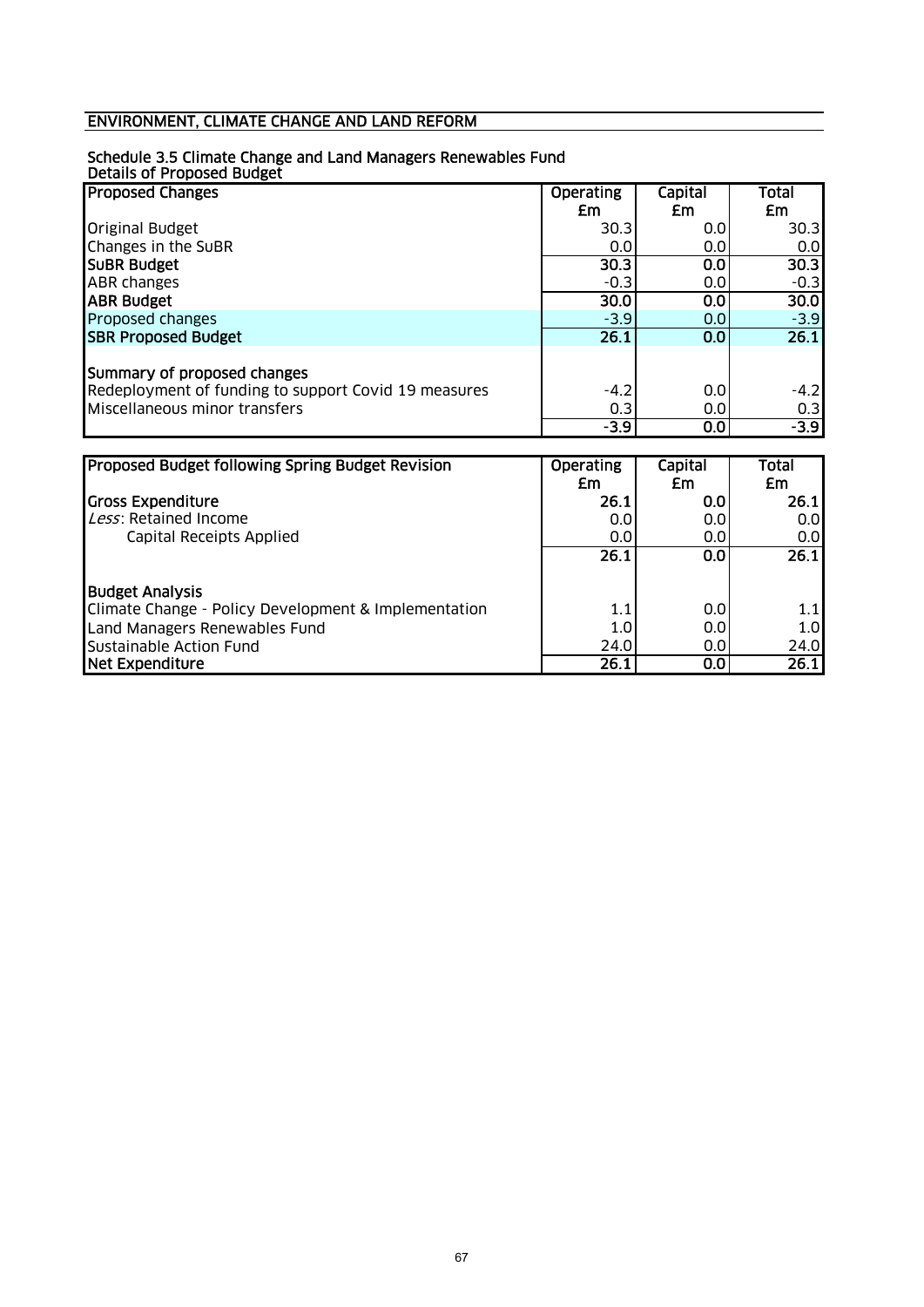### ENVIRONMENT, CLIMATE CHANGE AND LAND REFORM

#### Schedule 3.6 Scottish Water Details of Proposed Budget

| <b>Proposed Changes</b>                                      | <b>Operating</b> | Capital | <b>Total</b> |
|--------------------------------------------------------------|------------------|---------|--------------|
|                                                              | £m               | £m      | £m           |
| <b>Original Budget</b>                                       | $-93.6$          | 261.7   | 168.1        |
| Changes in the SuBR                                          | 0.0              | 0.0     | 0.0          |
| <b>SUBR Budget</b>                                           | $-93.6$          | 261.7   | 168.1        |
| <b>ABR</b> changes                                           | $-0.7$           | 0.0     | $-0.7$       |
| <b>JABR Budget</b>                                           | $-94.3$          | 261.7   | 167.4        |
| Proposed changes                                             | $-4.2$           | 5.8     | 1.6          |
| <b>SBR Proposed Budget</b>                                   | $-98.5$          | 267.5   | 169.0        |
|                                                              |                  |         |              |
| Summary of proposed changes                                  |                  |         |              |
| Additional funding in relation to Return to Work initiative, |                  |         |              |
| various projects including rural infrastructure replacement  | 0.0              | 10.7    | 10.7         |
| Technical Budget adjustment for voted loans                  | 0.0              | $-4.9$  | $-4.9$       |
| Release of planned saving                                    | $-4.0$           | 0.0     | $-4.0$       |
| Miscellaneous minor transfers                                | $-0.2$           | 0.0     | $-0.2$       |
|                                                              | $-4.2$           | 5.8     | 1.6          |

| Proposed Budget following Spring Budget Revision | <b>Operating</b> | Capital | Total    |
|--------------------------------------------------|------------------|---------|----------|
|                                                  | £m               | £m      | £m       |
| <b>Gross Expenditure</b>                         | $-98.5$          | 343.5   | 245.0    |
| Less: Retained Income                            | 0.0              | 0.0     | 0.0      |
| <b>Capital Receipts Applied</b>                  | 0.0              | $-76.0$ | $-76.0$  |
|                                                  | $-98.5$          | 267.5   | 169.0    |
| <b>Budget Analysis</b>                           |                  |         |          |
| <b>Hydro Nation</b>                              | 3.8              | 0.0     | 3.8      |
| Interest on Voted Loans                          | $-104.5$         | 0.0     | $-104.5$ |
| Drinking Water Quality Regulator                 | 0.5              | 0.0     | 0.5      |
| <b>Private Water</b>                             | 1.7              | 0.0     | 1.7      |
| Voted Loans                                      | 0.0              | 267.5   | 267.5    |
| Net Expenditure                                  | $-98.5$          | 267.5   | 169.0    |

1. Scottish Water Business Stream Holdings is the subsidiary that undertakes the governance and financing of Scottish Water Business Stream.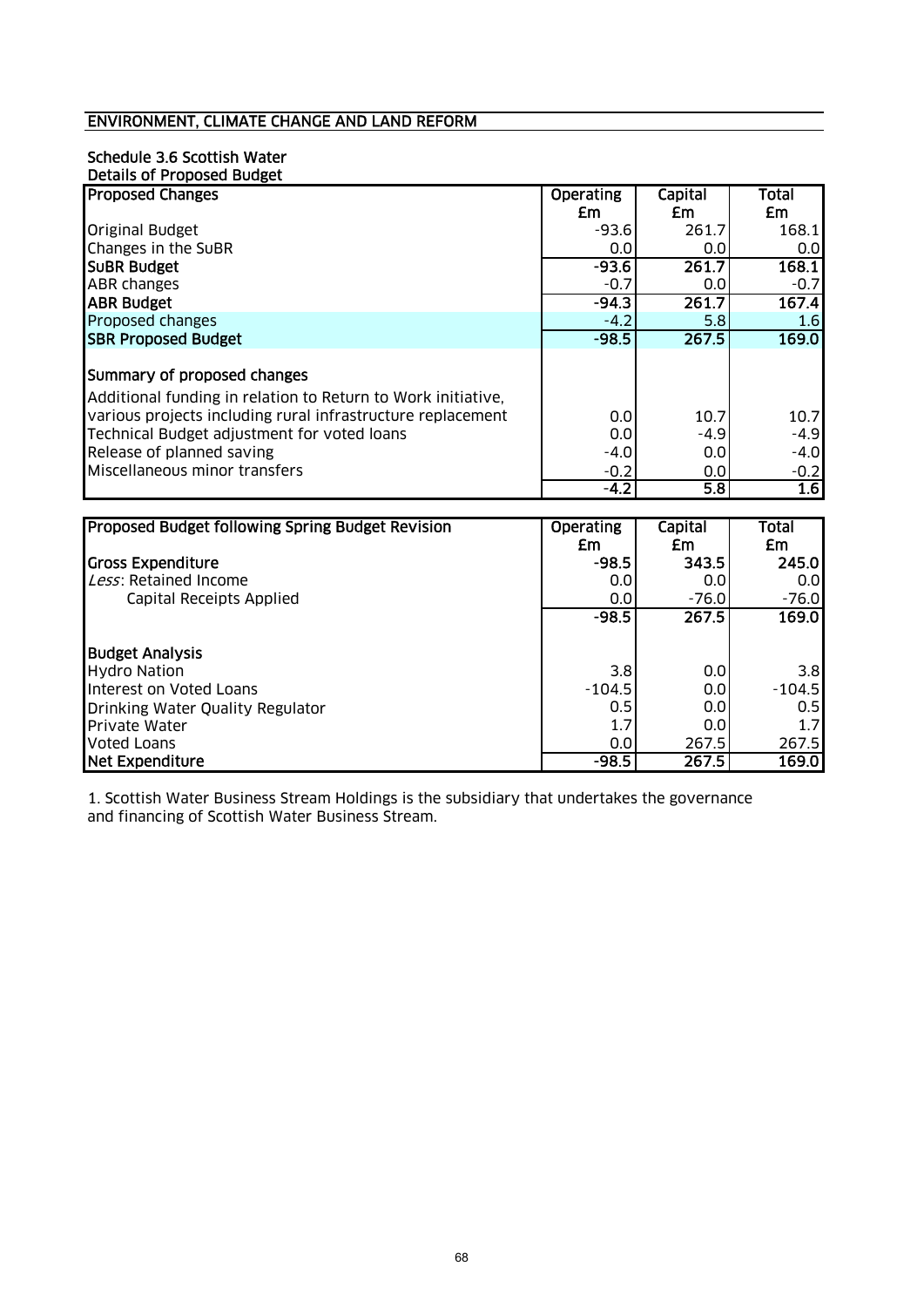|  | Schedule 2.1 Total Changes for the Spring Budget Revision |
|--|-----------------------------------------------------------|
|  |                                                           |

| Total Budget in the Autumn Budget Revision               | <b>Operating</b><br>£m<br>1,060.9 | Capital<br>£m<br>$-155.9$ | Total<br>£m<br>905.0 |
|----------------------------------------------------------|-----------------------------------|---------------------------|----------------------|
| <b>Changes Proposed</b>                                  |                                   |                           |                      |
| COVID-19 and other Funding Changes                       | 126.3                             | 1.0                       | 127.3                |
| Reprioritisation                                         | $-12.2$                           | $-3.0$                    | $-15.2$              |
| <b>Technical Adjustments</b>                             | 1.0                               | 0.01                      | 1.0 <sub>l</sub>     |
| Net Whitehall Transfers                                  | 7.0                               | 0.0                       | 7.0                  |
| Net Transfers within Scottish Block                      | $-27.3$                           | $-0.2$                    | $-27.5$              |
| Total changes proposed                                   | 94.8                              | $-2.2$                    | 92.6                 |
| <b>Proposed Budget following Spring Budget Revisions</b> | 1,155.7                           | -158.1                    | 997.6                |

|                                                | <b>Operating</b> | Capital  | Total            |
|------------------------------------------------|------------------|----------|------------------|
|                                                | £m               | £m       | £m               |
| <b>Expenditure Limit:</b>                      |                  |          |                  |
| <b>EU Support and Related Services</b>         | 754.0            | $-158.9$ | 595.1            |
| <b>Rural Services</b>                          | 56.8             | 1.0      | 57.8             |
| Fisheries & Aquaculture Grants                 | 25.1             | $-0.2$   | 24.9             |
| <b>Rural Economy Enterprise</b>                | 100.8            | 0.0      | 100.8            |
| Scottish Forestry                              | 56.9             | 0.0      | 56.9             |
| Forestry and Land Scotland                     | 22.4             | 0.0      | 22.4             |
| Tourism                                        | 139.3            | 0.0      | 139.3            |
| Total Expenditure Limit                        | 1,155.3          | $-158.1$ | 997.2            |
| Uk Funded AME: EU Support and Related Services | 0.3              | 0.0      | 0.3              |
| <b>Total UK Funded AME</b>                     | 0.3              | 0.0      | $\overline{0.3}$ |
| Other Expenditure:                             |                  |          |                  |
| <b>Animal License Fees</b>                     | 0.1              | 0.0      | 0.1              |
| <b>Total Other Expenditure</b>                 | 0.1              | 0.0      | 0.1              |
| Total Budget                                   | 1,155.7          | $-158.1$ | 997.6            |

| <b>Total</b><br>resources)<br>(accruing<br><b>Income</b><br>Limit<br>on | 800.0 |
|-------------------------------------------------------------------------|-------|
|                                                                         |       |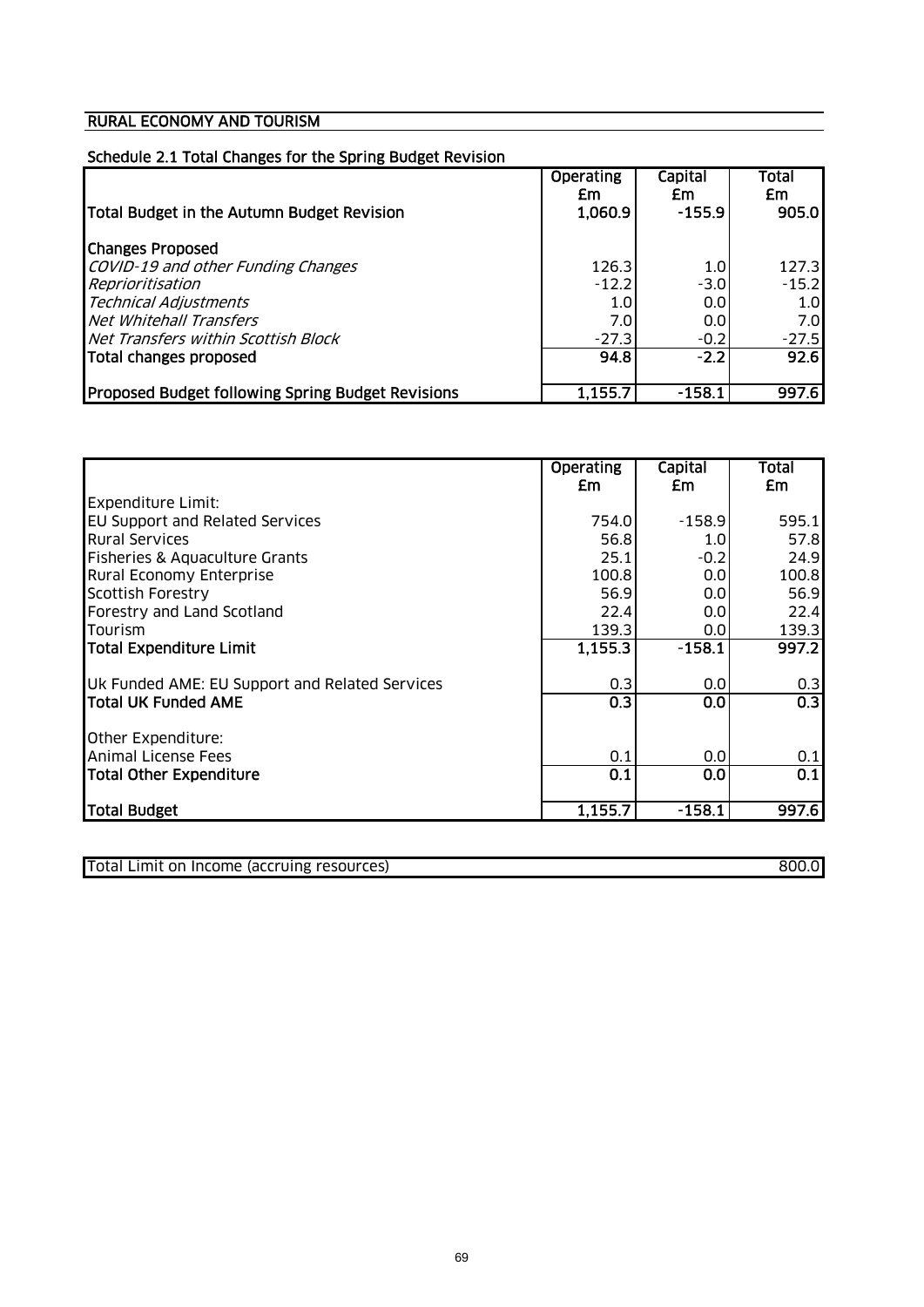# Schedule 3.1 EU Support & Related Services

| Details of Proposed Budget                               |                  |          |        |
|----------------------------------------------------------|------------------|----------|--------|
| <b>Proposed Changes</b>                                  | <b>Operating</b> | Capital  | Total  |
|                                                          | £m               | £m       | £m     |
| <b>Original Budget</b>                                   | 758.9            | $-161.4$ | 597.5I |
| Changes in the SuBR                                      | 0.0              | 0.0      | 0.0    |
| <b>SUBR Budget</b>                                       | 758.9            | $-161.4$ | 597.5  |
| <b>ABR</b> changes                                       | $-1.5$           | $2.5\,$  | 1.0    |
| <b>ABR Budget</b>                                        | 757.4            | $-158.9$ | 598.5  |
| Proposed changes                                         | $-3.1$           | 0.0      | $-3.1$ |
| <b>SBR Proposed Budget</b>                               | 754.3            | $-158.9$ | 595.4  |
|                                                          |                  |          |        |
| Summary of proposed changes                              |                  |          |        |
| Redeployment of funding to support Hotel Recovery Fund   | $-5.0$           | 0.0      | $-5.0$ |
| Redeployment of funding to support Covid 19 measures     | $-3.0$           | 0.0      | $-3.0$ |
| Convergence funding for Crofters grants                  | 1.9              | 0.0      | 1.9    |
| Transfer from Scottish Natural Heritage to support agri- | 1.2              | 0.0      | 1.2    |
| environmental programme and staff costs                  |                  |          |        |
| Miscellaneous minor transfers                            | 1.8              | 0.0      | 1.8    |
|                                                          | $-3.1$           | 0.0      | $-3.1$ |

| Proposed Budget following Spring Budget Revision | <b>Operating</b> | Capital  | <b>Total</b> |
|--------------------------------------------------|------------------|----------|--------------|
|                                                  | £m               | £m       | <b>£m</b>    |
| <b>Gross Expenditure</b>                         | 754.3            | $-158.9$ | 595.4        |
| Less: Retained Income                            | 0.0              | 0.0      | 0.0          |
| Capital Receipts Applied                         | 0.0              | 0.0      | 0.0          |
|                                                  | 754.3            | $-158.9$ | 595.4        |
| <b>Budget Analysis</b>                           |                  |          |              |
| CAP Pillar 1 Basic Payments                      | 282.0            | 0.0      | 282.0        |
| CAP Pillar 1 Greening Payments                   | 142.0            | 0.0      | 142.0        |
| CAP Pillar 1 Other Payments                      | 48.0             | 0.0      | 48.0         |
| <b>Broadband</b>                                 | 0.0              | 0.0      | 0.0          |
| Agri Environmental Measures                      | 43.4             | 0.0      | 43.4         |
| <b>Business Development</b>                      | 15.0             | $-190.3$ | $-175.3$     |
| <b>CAP Compliance Improvements</b>               | 0.0              | 0.0      | 0.0          |
| <b>Crofting Assistance</b>                       | 1.7              | $-0.9$   | 0.8          |
| <b>EU Income</b>                                 | $-74.3$          | 0.0      | $-74.3$      |
| Forestry                                         | 0.4              | 0.0      | 0.4          |
| Leader                                           | 22.2             | 0.0      | 22.2         |
| Less Favoured Area Support Scheme                | 30.2             | 0.0      | 30.2         |
| ARE Operations (including Non-Cash)              | 132.0            | 12.3     | 144.3        |
| <b>Technical Assistance</b>                      | 0.6              | 0.0      | 0.6          |
| Convergence Funding                              | 97.6             | 0.0      | 97.6         |
| Agricultural Transformation Fund                 | 13.5             | 20.0     | 33.5         |
| <b>Net Expenditure</b>                           | 754.3            | $-158.9$ | 595.4        |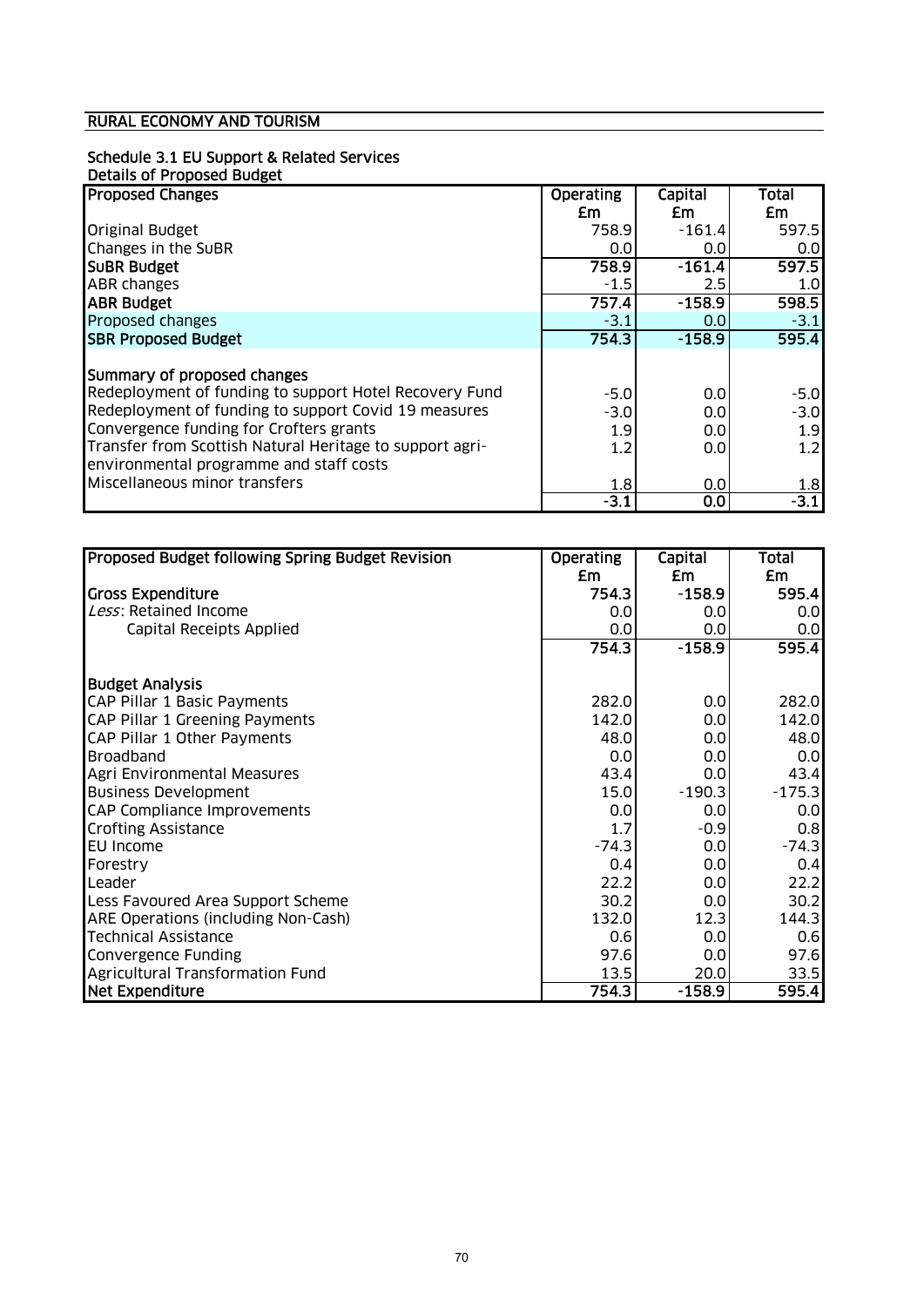# Schedule 3.2 Rural Services

| Details of Proposed Budget                                                                                             |                  |         |         |
|------------------------------------------------------------------------------------------------------------------------|------------------|---------|---------|
| <b>Proposed Changes</b>                                                                                                | <b>Operating</b> | Capital | Total   |
|                                                                                                                        | £m               | £m      | £m      |
| <b>Original Budget</b>                                                                                                 | 34.5             | 0.0     | 34.5I   |
| Changes in the SuBR                                                                                                    | 10.0             | 0.0     | 10.0    |
| <b>SUBR Budget</b>                                                                                                     | 44.5             | 0.0     | 44.5    |
| <b>ABR</b> changes                                                                                                     | 31.4             | 0.0     | 31.4    |
| <b>ABR Budget</b>                                                                                                      | 75.9             | 0.0     | 75.9    |
| Proposed changes                                                                                                       | $-19.1$          | 1.0     | $-18.1$ |
| <b>SBR Proposed Budget</b>                                                                                             | 56.8             | 1.0     | 57.8    |
| Summary of proposed changes<br>Transfer to Health and Sport portfolio to fund delivery of the<br>shielding box scheme. | $-32.0$          | 0.0     | $-32.0$ |
| Additional funding to support food & drink wholesale sector                                                            | 5.0              | 0.0     | 5.0     |
| Additional funding to support food & drink recovery plan                                                               | 3.6              | 0.0     | 3.6     |
| Additional funding to support zoos and aquariums                                                                       | 1.6              | 1.0     | 2.6     |
| Additional funding in relation to Return to Work initiative for                                                        | 1.5              | 0.0     | 1.5     |
| the Nexportl project - showcase for food and drink exports                                                             |                  |         |         |
| Miscellaneous minor transfers                                                                                          | 1.2              | 0.0     | 1.2     |
|                                                                                                                        | $-19.1$          | 1.0     | $-18.1$ |

| <b>Proposed Budget following Spring Budget Revision</b> | <b>Operating</b> | Capital | <b>Total</b>     |
|---------------------------------------------------------|------------------|---------|------------------|
|                                                         | £m               | £m      | £m               |
| <b>Gross Expenditure</b>                                | 56.8             | 1.0     | 57.8             |
| Less: Retained Income                                   | 0.0              | 0.0     | 0.0              |
| Capital Receipts Applied                                | 0.0              | 0.0     | 0.0              |
|                                                         | 56.8             | 1.0     | 57.8             |
| <b>Budget Analysis</b>                                  |                  |         |                  |
| Agricultural & Horticultural Advice & Support           | 1.5              | 0.0     | 1.5              |
| Animal Health                                           | 19.4             | 1.0     | 20.4             |
| <b>Crofting Commission</b>                              | 3.0              | 0.0     | 3.0 <sub>l</sub> |
| Food Industry Support                                   | 26.0             | 0.0     | 26.0             |
| <b>Rural Cohesion</b>                                   | 2.0              | 0.0     | 2.0              |
| <b>Veterinary Surveillance</b>                          | 4.9              | 0.0     | 4.9              |
| Net Expenditure                                         | 56.8             | 1.0     | 57.8             |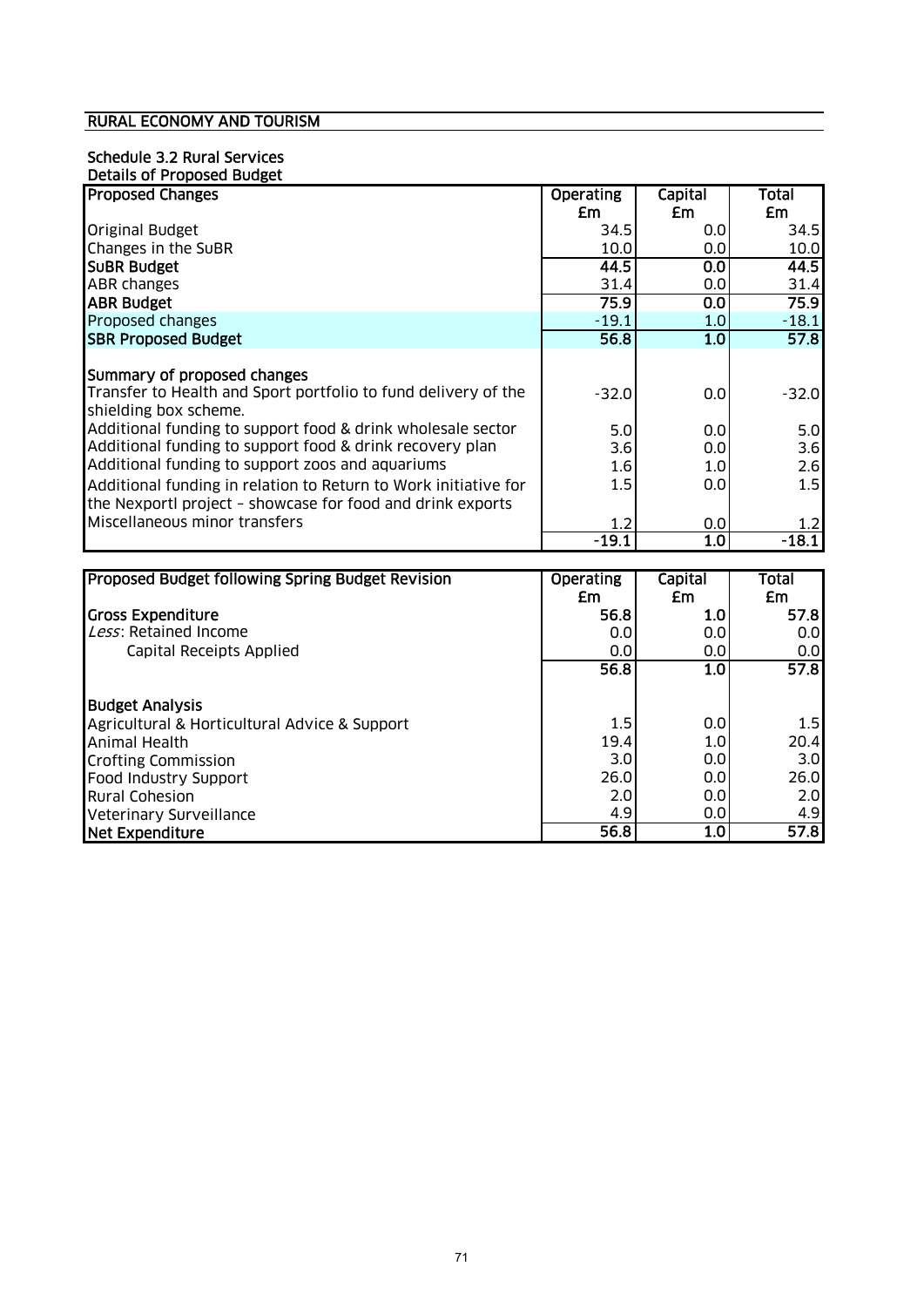## Schedule 3.3 Fisheries & Aquaculture Grants

|  | Details of Proposed Budget |  |
|--|----------------------------|--|
|  |                            |  |
|  |                            |  |

| <b>Proposed Changes</b>                                       | <b>Operating</b> | Capital | Total  |
|---------------------------------------------------------------|------------------|---------|--------|
|                                                               | £m               | £m      | £m     |
| <b>Original Budget</b>                                        | 5.9              | 0.0     | 5.9    |
| Changes in the SuBR                                           | 5.5              | 0.0     | 5.5    |
| <b>SUBR Budget</b>                                            | 11.4             | 0.0     | 11.4   |
| <b>ABR</b> changes                                            | 0.0              | 0.0     | 0.0    |
| <b>ABR Budget</b>                                             | 11.4             | 0.0     | 11.4   |
| Proposed changes                                              | 13.7             | $-0.2$  | 13.5   |
| <b>SBR Proposed Budget</b>                                    | 25.1             | $-0.2$  | 24.9   |
|                                                               |                  |         |        |
| Summary of proposed changes                                   |                  |         |        |
| Additional Whitehall Transition funding for Fisheries         | 7.0              | 0.0     | 7.0    |
| Additional funding for a seafood hardship fund due to adverse |                  |         |        |
| effect of EU Exit                                             | 6.7              | 0.0     | 6.7    |
| Miscellaneous minor transfers                                 | 0.0              | $-0.2$  | $-0.2$ |
|                                                               | 13.7             | $-0.2$  | 13.5   |

| <b>Proposed Budget following Spring Budget Revision</b> | <b>Operating</b> | Capital | Total  |
|---------------------------------------------------------|------------------|---------|--------|
|                                                         | £m               | £m      | £m     |
| <b>Gross Expenditure</b>                                | 34.3             | $-0.2$  | 34.1   |
| Less: Retained Income                                   | $-9.2$           | 0.0     | $-9.2$ |
| Capital Receipts Applied                                | 0.0              | 0.0     | 0.0    |
|                                                         | 25.1             | $-0.2$  | 24.9   |
| <b>Budget Analysis</b>                                  |                  |         |        |
| <b>EU Fisheries Grants</b>                              | 20.1             | $-0.2$  | 19.9   |
| <b>Fisheries Transition Fund</b>                        | 13.2             | 0.0     | 13.2   |
| <b>Fisheries Harbour Grants</b>                         | 1.0              | 0.0     | 1.0    |
| Marine EU Income                                        | $-9.2$           | 0.0     | $-9.2$ |
| Net Expenditure                                         | 25.1             | $-0.2$  | 24.9   |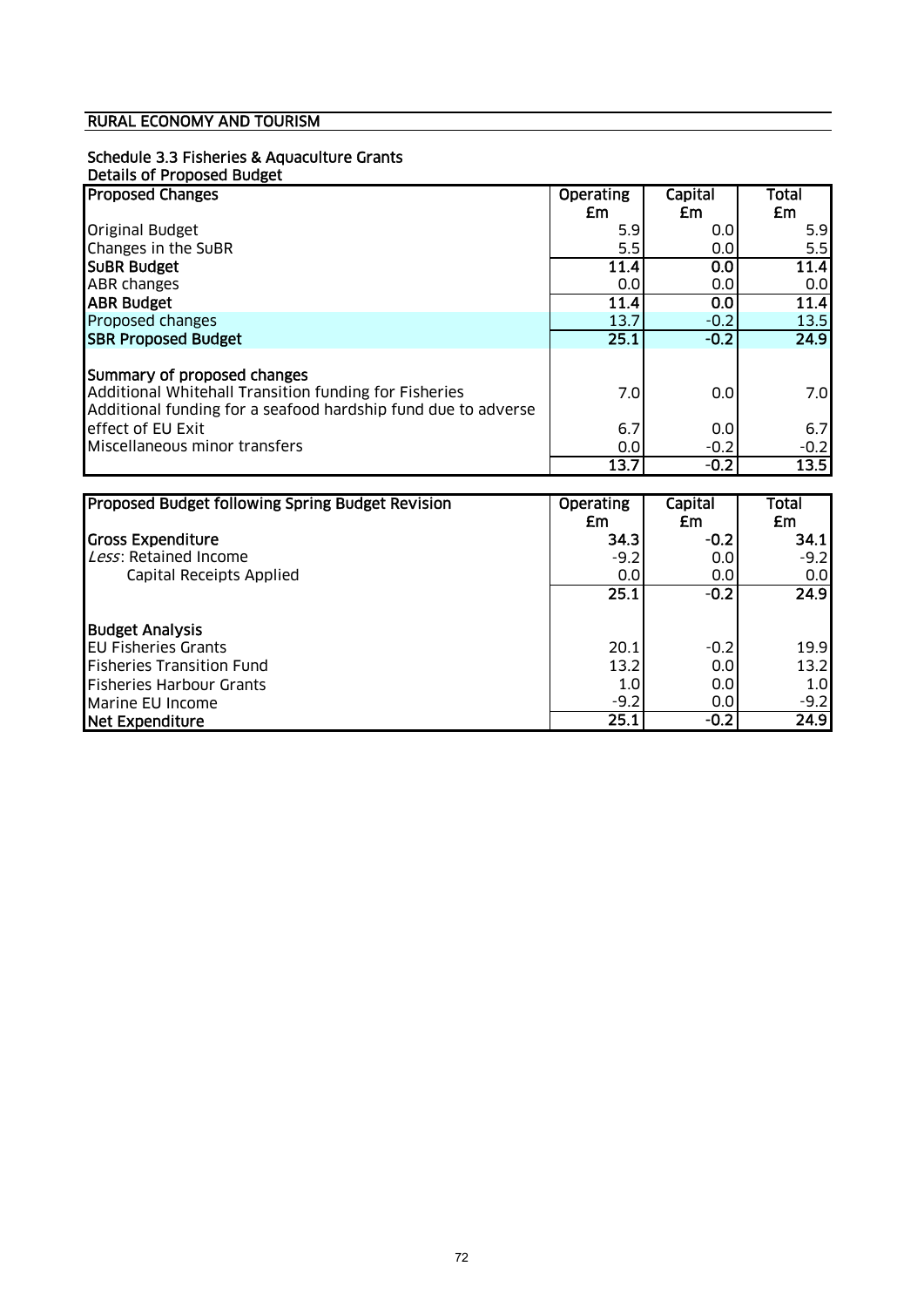#### Schedule 3.4 Rural Economy Enterprise

#### Details of Proposed Budget

| <b>Proposed Changes</b>                                       | <b>Operating</b> | <b>Capital</b>   | <b>Total</b> |
|---------------------------------------------------------------|------------------|------------------|--------------|
|                                                               | £m               | £m               | £m           |
| <b>Original Budget</b>                                        | 78.7             | 0.0              | 78.7         |
| Changes in the SuBR                                           | 0.0              | 0.0              | 0.0          |
| <b>SUBR Budget</b>                                            | 78.7             | 0.0              | 78.7         |
| <b>ABR</b> changes                                            | 5.2              | 0.0              | 5.2          |
| <b>ABR Budget</b>                                             | 83.9             | 0.0              | 83.9         |
| Proposed changes                                              | 16.9             | 0.0              | 16.9         |
| <b>SBR Proposed Budget</b>                                    | 100.8            | $\overline{0.0}$ | 100.8        |
| Summary of proposed changes                                   |                  |                  |              |
| Redeployment of funding to support Covid 19 measures          | $-5.0$           | 0.0              | $-5.0$       |
| Transfer to Digital Connectivity - return of digital Scotland | $-3.9$           | 0.0              | $-3.9$       |
| superfast broadband funding                                   |                  |                  |              |
| Additional funding for South of Scotland Enterprise           | 3.1              | 0.0              | 3.1          |
| Additional funding to support Hotel Recovery Fund             | 4.2              | 0.0              | 4.2          |
| Additional funding for cairngorm mountain (Scotland) limited, | 4.1              | 0.0              | 4.1          |
| the funicular and the business case                           |                  |                  |              |
| Additional Covid funding for South of Scotland Enterprise     | 3.1              | 0.0              | 3.1          |
| Additional Covid funding for Highland and Islands Enterprise  | 4.4              | 0.0              | 4.4          |
| Transfer from Energy to fund Wave Energy Scotland             | 2.9              | 0.0              | 2.9          |
| programme                                                     |                  |                  |              |
| Transfer from Energy to support the European Marine Energy    | 2.8              | 0.0              | 2.8          |
| Centre's Hydrogen Demonstration Projects                      |                  |                  |              |
| Miscellaneous minor transfers                                 | 1.2              | 0.0              | 1.2          |
|                                                               | 16.9             | 0.0              | 16.9         |
|                                                               |                  |                  |              |
| <b>Proposed Budget following Spring Budget Revision</b>       | <b>Operating</b> | <b>Capital</b>   | Total        |

| <b>Proposed Budget following Spring Budget Revision</b> | <b>Operating</b><br>£m | <b>Capital</b><br>£m | Total<br>£m      |
|---------------------------------------------------------|------------------------|----------------------|------------------|
| <b>Gross Expenditure</b>                                | 100.8                  | 0.0                  | 100.8            |
| Less: Retained Income                                   | 0.0                    | 0.0                  | 0.0 <sub>l</sub> |
| Capital Receipts Applied                                | 0.0                    | 0.0                  | 0.0 <sub>l</sub> |
|                                                         | 100.8                  | 0.0                  | 100.8            |
| <b>Budget Analysis</b>                                  |                        |                      |                  |
| Highlands and Islands Enterprise                        | 74.2                   | 0.0                  | 74.2             |
| South of Scotland Enterprise                            | 26.6                   | 0.0                  | 26.6             |
| Net Expenditure                                         | 100.8                  | 0.0                  | 100.8            |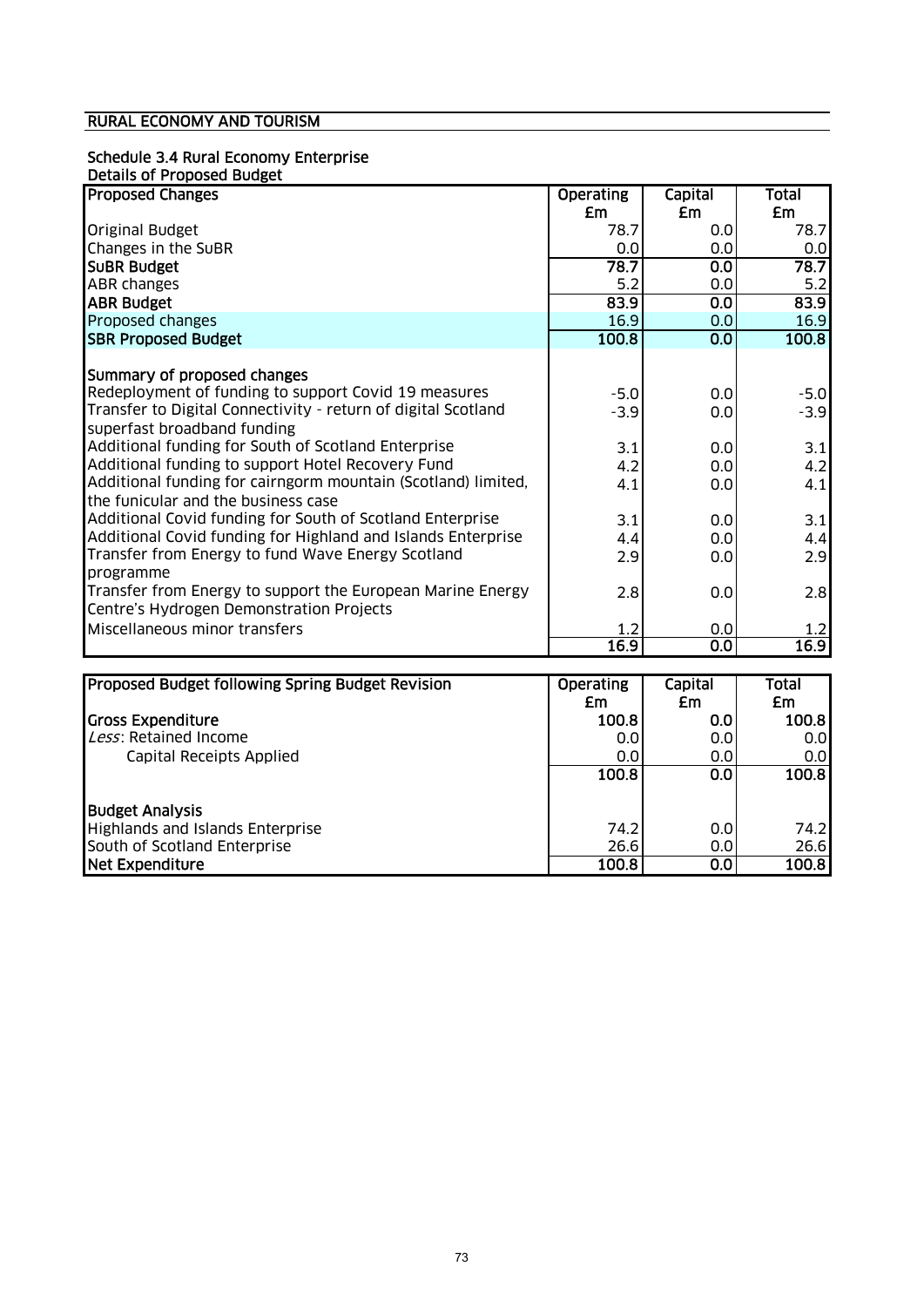#### Schedule 3.5 Scottish Forestry Details of Proposed Budget

| <b>Proposed Changes</b>                                            | <b>Operating</b> | Capital | Total  |
|--------------------------------------------------------------------|------------------|---------|--------|
|                                                                    | £m               | £m      | £m     |
| <b>Original Budget</b>                                             | 44.5             | 3.0     | 47.5   |
| Changes in the SuBR                                                | 0.0              | 0.0     | 0.0    |
| <b>SUBR Budget</b>                                                 | 44.5             | 3.0     | 47.5   |
| <b>ABR changes</b>                                                 | 7.5              | 0.0     | 7.5    |
| <b>ABR Budget</b>                                                  | 52.0             | 3.0     | 55.0   |
| Proposed changes                                                   | 4.9              | $-3.0$  | 1.9    |
| <b>SBR Proposed Budget</b>                                         | 56.9             | 0.0     | 56.9   |
|                                                                    |                  |         |        |
| Summary of proposed changes                                        |                  |         |        |
| Additional funding to support Cross Border Forestry in<br>Scotland | 4.9              | 0.0     | 4.9    |
| Redeployment of funding to support Covid 19 measures               | 0.0              | $-3.0$  | $-3.0$ |
|                                                                    | 4.9              | $-3.0$  | 1.9    |

| <b>Proposed Budget following Spring Budget Revision</b> | <b>Operating</b> | Capital | Total   |
|---------------------------------------------------------|------------------|---------|---------|
|                                                         | £m               | £m      | £m      |
| <b>Gross Expenditure</b>                                | 56.9             | 0.0     | 56.9    |
| Less: Retained Income                                   | 0.0              | 0.0     | 0.0     |
| Capital Receipts Applied                                | 0.0              | 0.0     | 0.0     |
|                                                         | 56.9             | 0.0     | 56.9    |
| <b>Budget Analysis</b>                                  |                  |         |         |
| Programme and Running Costs                             | 20.3             | 0.0     | 20.3    |
| Depreciation                                            | 0.5              | 0.0     | 0.5     |
| Policy Regulation and Administration                    | 0.0              | 0.0     | 0.0     |
| <b>Woodland Grants</b>                                  | 63.0             | 0.0     | 63.0    |
| <b>EC Receipts</b>                                      | $-26.9$          | 0.0     | $-26.9$ |
| Net Expenditure                                         | 56.9             | 0.0     | 56.9    |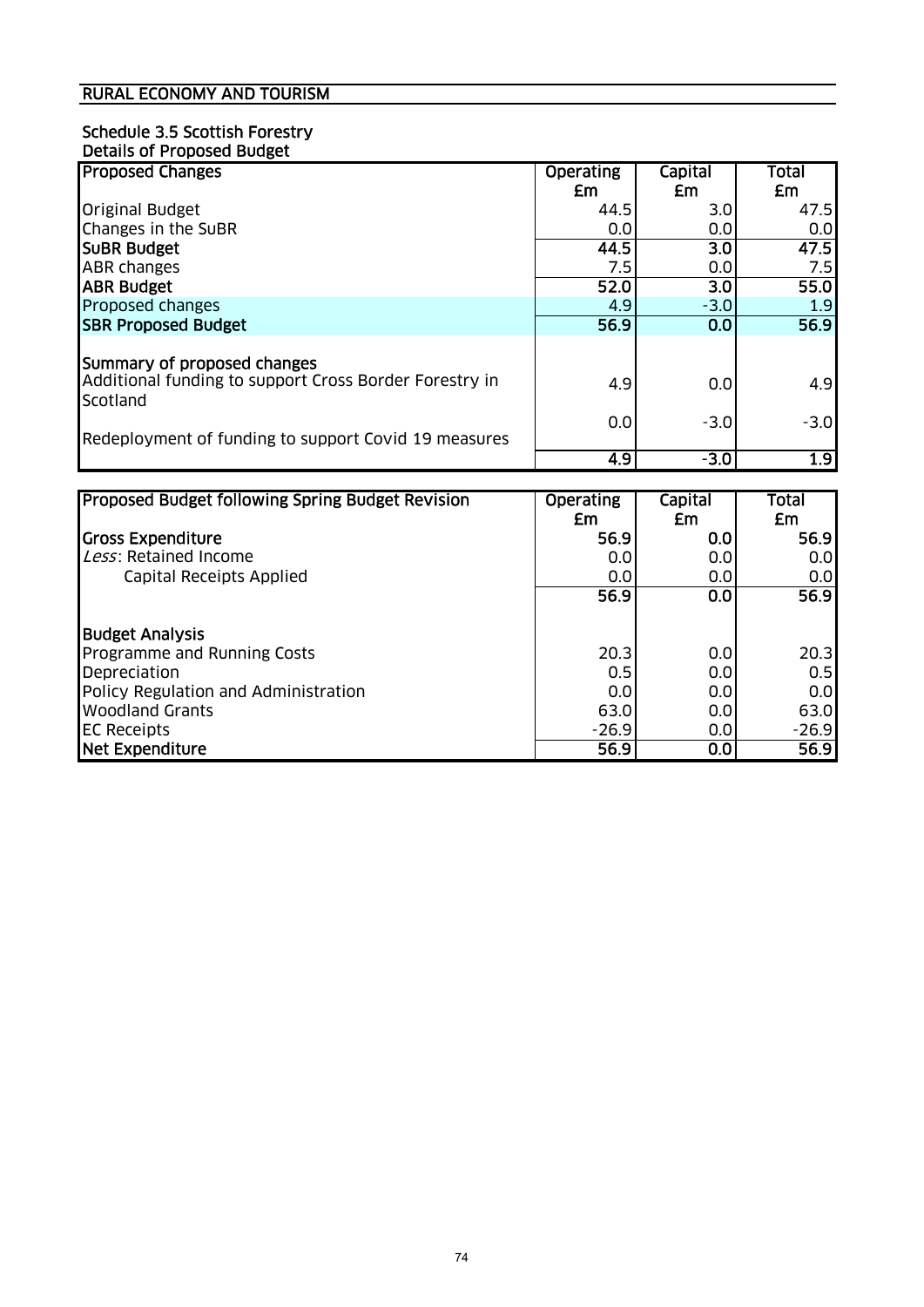#### Schedule 3.6 Forestry and Land Scotland Details of Proposed Budget

| <b>Proposed Changes</b>         | <b>Operating</b> | Capital | Total |
|---------------------------------|------------------|---------|-------|
|                                 | £m               | £m      | £m    |
| <b>Original Budget</b>          | 17.2             | 0.0     | 17.2  |
| Changes in the SuBR             | 0.0              | 0.0     | 0.0   |
| <b>SUBR Budget</b>              | 17.2             | 0.0     | 17.2  |
| <b>ABR</b> changes              | 0.0              | 0.0     | 0.0   |
| <b>ABR Budget</b>               | 17.2             | 0.0     | 17.2  |
| Proposed changes                | 5.2              | 0.0     | 5.2   |
| <b>SBR Proposed Budget</b>      | 22.4             | 0.0     | 22.4  |
|                                 |                  |         |       |
| Summary of proposed changes     |                  |         |       |
| <b>Additional Covid funding</b> | 5.2              | 0.0     | 5.2   |
|                                 | 5.2              | 0.0     | 5.2   |

| <b>Proposed Budget following Spring Budget Revision</b> | <b>Operating</b> | Capital | Total |
|---------------------------------------------------------|------------------|---------|-------|
|                                                         | £m               | £m      | £m    |
| <b>Gross Expenditure</b>                                | 22.4             | 0.0     | 22.4  |
| Less: Retained Income                                   | 0.0              | 0.0     | 0.01  |
| Capital Receipts Applied                                | 0.0              | 0.0     | 0.01  |
|                                                         | 22.4             | 0.0     | 22.4  |
| <b>Budget Analysis</b>                                  |                  |         |       |
| Forestry and Land Scotland Resource                     | 18.8             | 0.0     | 18.8  |
| Forestry and Land Scotland Capital                      | 3.6              | 0.0     | 3.6   |
| Net Expenditure                                         | 22.4             | 0.0     | 22.4  |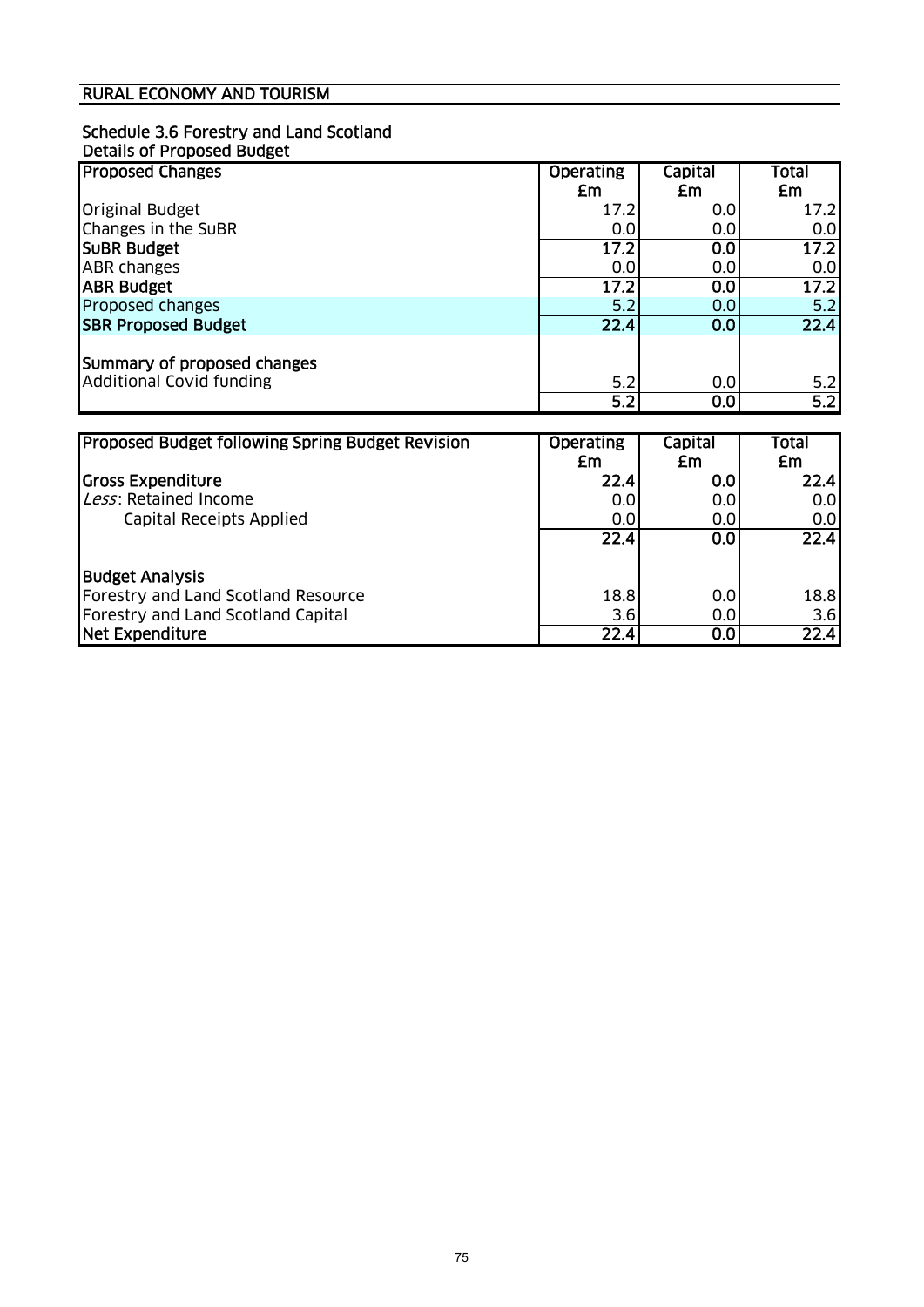#### Schedule 3.7 Tourism Details of Proposed Budget

| <b>Proposed Changes</b>                                                               | <b>Operating</b> | <b>Capital</b> | Total       |
|---------------------------------------------------------------------------------------|------------------|----------------|-------------|
|                                                                                       | £m               | £m             | £m          |
| <b>Original Budget</b>                                                                | 49.2             | 0.0            | 49.2        |
| Changes in the SuBR                                                                   | 0.0              | 0.0            | 0.0         |
| SUBR Budget                                                                           | 49.2             | 0.0            | 49.2        |
| <b>ABR changes</b>                                                                    | 13.8             | 0.0            | 13.8        |
| <b>ABR Budget</b>                                                                     | 63.0             | 0.0            | 63.0        |
| Proposed changes                                                                      | 76.3             | 0.0            | 76.3        |
| <b>SBR Proposed Budget</b>                                                            | 139.3            | 0.0            | 139.3       |
|                                                                                       |                  |                |             |
| Summary of proposed changes                                                           |                  |                |             |
| Additional funding for Visit Scotland                                                 | 25.0             | 0.0            | 25.0        |
| Additional funding for Events Industry Support                                        | 18.0             | 0.0            | 18.0        |
| Additional funding for inbound tour operator support and                              | 11.8             | 0.0            | 11.8        |
| coach operators                                                                       |                  |                |             |
| Additional funding for self catering accommodation                                    | 7.0              | 0.0            | 7.0         |
| support                                                                               |                  |                |             |
| Additional Funding for Non-Domestic Rates sectoral                                    | 5.0              | 0.0            | 5.0         |
| support visitor attractions<br>Additional fundng for Outdoor Tourism Contingency Fund | 2.5              | 0.0            | 2.5         |
|                                                                                       |                  |                |             |
| Additional funding for Non-Domestic Rates sector based                                | 2.3              | 0.0            | 2.3         |
| support for hostels                                                                   |                  |                |             |
| Additional funding for Travelling Show People Fund                                    | 1.5              | 0.0            | 1.5         |
| Additional funding for Destination Management                                         | 1.2              | 0.0            | 1.2         |
| <b>Organisations Fund</b>                                                             |                  |                |             |
| Transfer from EFWC for UCI World Cycling Championships                                | 1.1              | 0.0            | 1.1         |
|                                                                                       |                  |                |             |
| Miscellaneous minor transfers                                                         | 0.9<br>76.3      | 0.0<br>0.0     | 0.9<br>76.3 |
|                                                                                       |                  |                |             |

| Proposed Budget following Spring Budget Revision | <b>Operating</b> | Capital | Total |
|--------------------------------------------------|------------------|---------|-------|
|                                                  | £m               | £m      | £m    |
| <b>Gross Expenditure</b>                         | 139.3            | 0.0     | 139.3 |
| Less: Retained Income                            | 0.0              | 0.0     | 0.0   |
| Capital Receipts Applied                         | 0.0              | 0.0     | 0.0   |
|                                                  | 139.3            | 0.0     | 139.3 |
| <b>Budget Analysis</b>                           |                  |         |       |
| Tourism                                          | 139.3            | 0.0     | 139.3 |
| Net Expenditure                                  | 139.3            | 0.0     | 139.3 |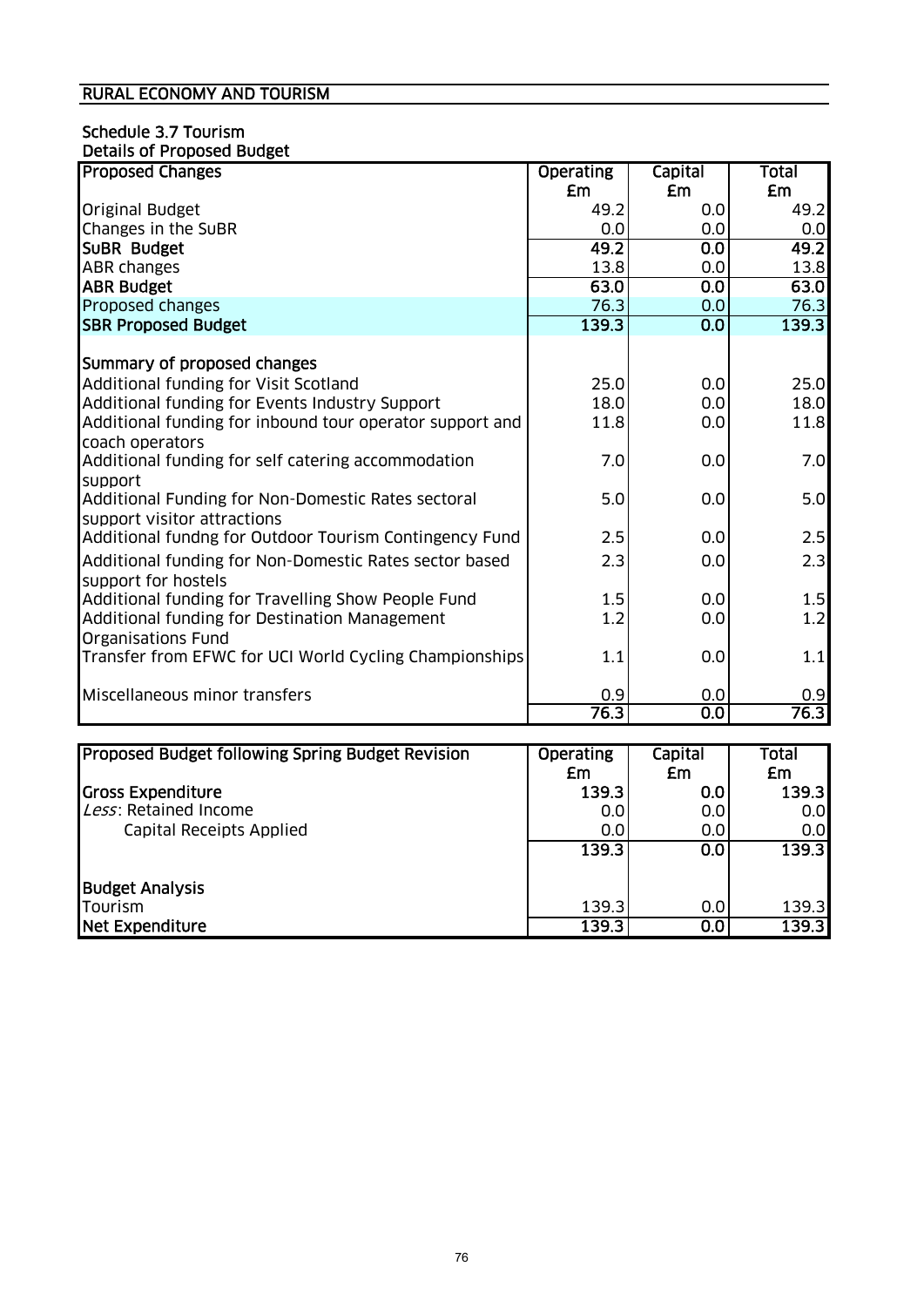## Schedule 2.1 Total Changes for the Spring Budget Revision

| Total Departmental Budget in the Autumn Budget Revision | <b>Operating</b><br>£m<br>971.8 | Capital<br>£m<br>226.2 | Total<br>£m<br>1.198.0 |
|---------------------------------------------------------|---------------------------------|------------------------|------------------------|
| <b>Changes Proposed</b>                                 |                                 |                        |                        |
| COVID-19 and other Funding Changes                      | 920.7                           | 0.5                    | 921.2                  |
| Reprioritisation                                        | $-30.2$                         | $-101.0$               | $-131.2$               |
| <b>Technical Adjustments</b>                            | 87.0                            | $-75.0$                | 12.0                   |
| Net Whitehall Transfers                                 | 0.1                             | 0.0                    | 0.1                    |
| Net Transfers within Scottish Block                     | $-13.3$                         | $-6.4$                 | $-19.7$                |
| Total changes proposed                                  | 964.3                           | $-181.9$               | 782.4                  |
| <b>Proposed Budget following Spring Budget Revision</b> | 1936.1                          | 44.3                   | 1.980.4                |

|                                           | <b>Operating</b> | Capital | Total            |
|-------------------------------------------|------------------|---------|------------------|
|                                           | £m               | £m      | £m               |
| <b>Expenditure Limit:</b>                 |                  |         |                  |
| <b>Employability and Training</b>         | 134.0            | 0.0     | 134.0            |
| Enterprise, Trade and Investment          | 1329.0           | 5.7     | 1334.7           |
| European Social Fund - 2014-20 Programmes | 0.0              | 0.0     | 0.01             |
| European Regional Development Fund        | 0.0              | 0.0     | 0.0 <sub>l</sub> |
| Economic Advice                           | 15.0             | 0.0     | 15.0             |
| Scottish National Investment Bank         | 100.6            | 35.0    | 135.6            |
| Culture and Major Events                  | 269.3            | 3.6     | 272.9            |
| <b>Historic Environment Scotland</b>      | 80.0             | 0.0     | 80.0             |
| Total Expenditure Limit                   | 1927.9           | 44.3    | 1,972.2          |
| <b>UK Funded AME:</b>                     |                  |         |                  |
| <b>SNIB - AME</b>                         | 8.2              | 0.0     | 8.2              |
| <b>ITotal UK Funded AME</b>               | 8.2              | 0.0     | 8.2              |
| Other Expenditure:                        |                  |         |                  |
| Total Other Expenditure                   | 0.0              | 0.0     | 0.0              |
| Total Departmental Budget                 | 1936.1           | 44.3    | 1,980.4          |

Total Limit on Income (accruing resources) 350.0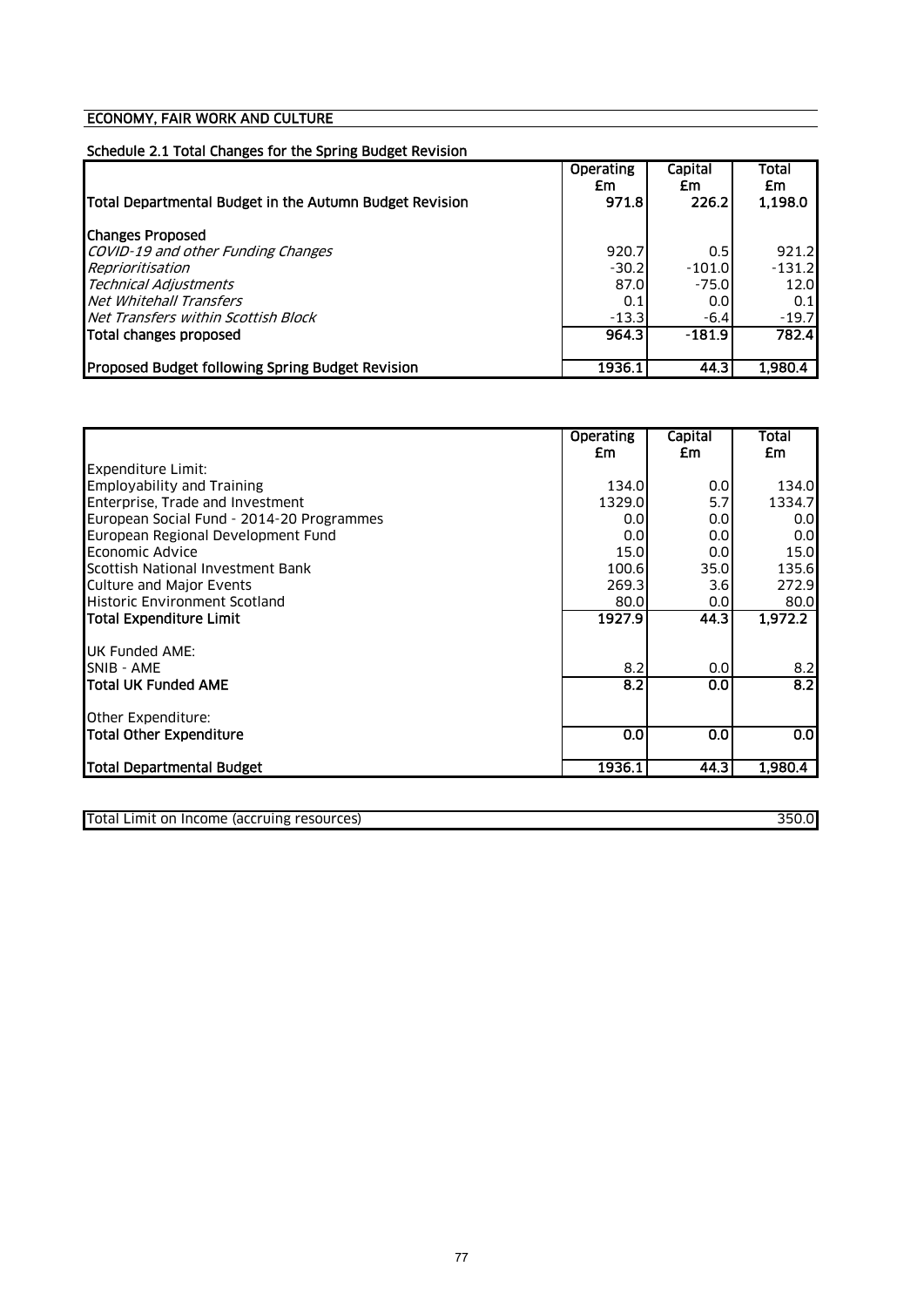#### Schedule 3.1 Employability and Training Details of Proposed Budget

| <b>Proposed Changes</b>                                                                               | <b>Operating</b> | Capital          | Total   |
|-------------------------------------------------------------------------------------------------------|------------------|------------------|---------|
|                                                                                                       | £m               | £m               | £m      |
| <b>Original Budget</b>                                                                                | 57.5             | 0.0              | 57.5    |
| Changes in the SuBR                                                                                   | 0.0              | 0.0              | 0.0     |
| <b>SUBR Budget</b>                                                                                    | 57.5             | 0.0              | 57.5    |
| ABR changes                                                                                           | 93.9             | 0.0              | 93.9    |
| <b>ABR Budget</b>                                                                                     | 151.4            | $\overline{0.0}$ | 151.4   |
| Proposed changes                                                                                      | $-17.4$          | 0.0              | $-17.4$ |
| <b>SBR Proposed Budget</b>                                                                            | 134.0            | 0.0              | 134.0   |
| Summary of proposed changes                                                                           |                  |                  |         |
| Transfer to the Scottish Funding Council (SFC) Colleges in<br>relation to the Young Persons Guarantee | $-8.7$           | 0.0              | $-8.7$  |
| Redeployment of emerging/planned underspend to support<br>other priorities                            | $-2.1$           | 0.0              | $-2.1$  |
| Transfer to SFC Higher Education in relation to the National<br><b>Transition Training Fund</b>       | $-3.8$           | 0.0              | $-3.8$  |
| Transfer to SFC Colleges in relation to the National Transition<br><b>Training Fund</b>               | $-3.1$           | 0.0              | $-3.1$  |
| Transfer to Scottish Enterprise in relation to the National<br><b>Transition Training Fund</b>        | $-1.1$           | 0.0              | $-1.1$  |
| Transfer from Fairer Scotland in relation to the Parental<br>Employability Support Fund (PESF)        | 2.4              | 0.0              | 2.4     |
| Miscellaneous minor transfers                                                                         | $-1.0$           | 0.0              | $-1.0$  |
|                                                                                                       | $-17.4$          | 0.0              | $-17.4$ |

| Proposed Budget following Spring Budget Revision | <b>Operating</b> | Capital | Total |
|--------------------------------------------------|------------------|---------|-------|
|                                                  | £m               | £m      | £m    |
| <b>Gross Expenditure</b>                         | 134.0            | 0.0     | 134.0 |
| Less: Retained Income                            | 0.0              | 0.0     | 0.0   |
| Capital Receipts Applied                         | 0.0              | 0.0     | 0.0   |
|                                                  | 134.0            | 0.0     | 134.0 |
| <b>Budget Analysis</b>                           |                  |         |       |
| <b>Employability and Training</b>                | 134.0            | 0.0     | 134.0 |
| Net Expenditure                                  | 134.0            | 0.0     | 134.0 |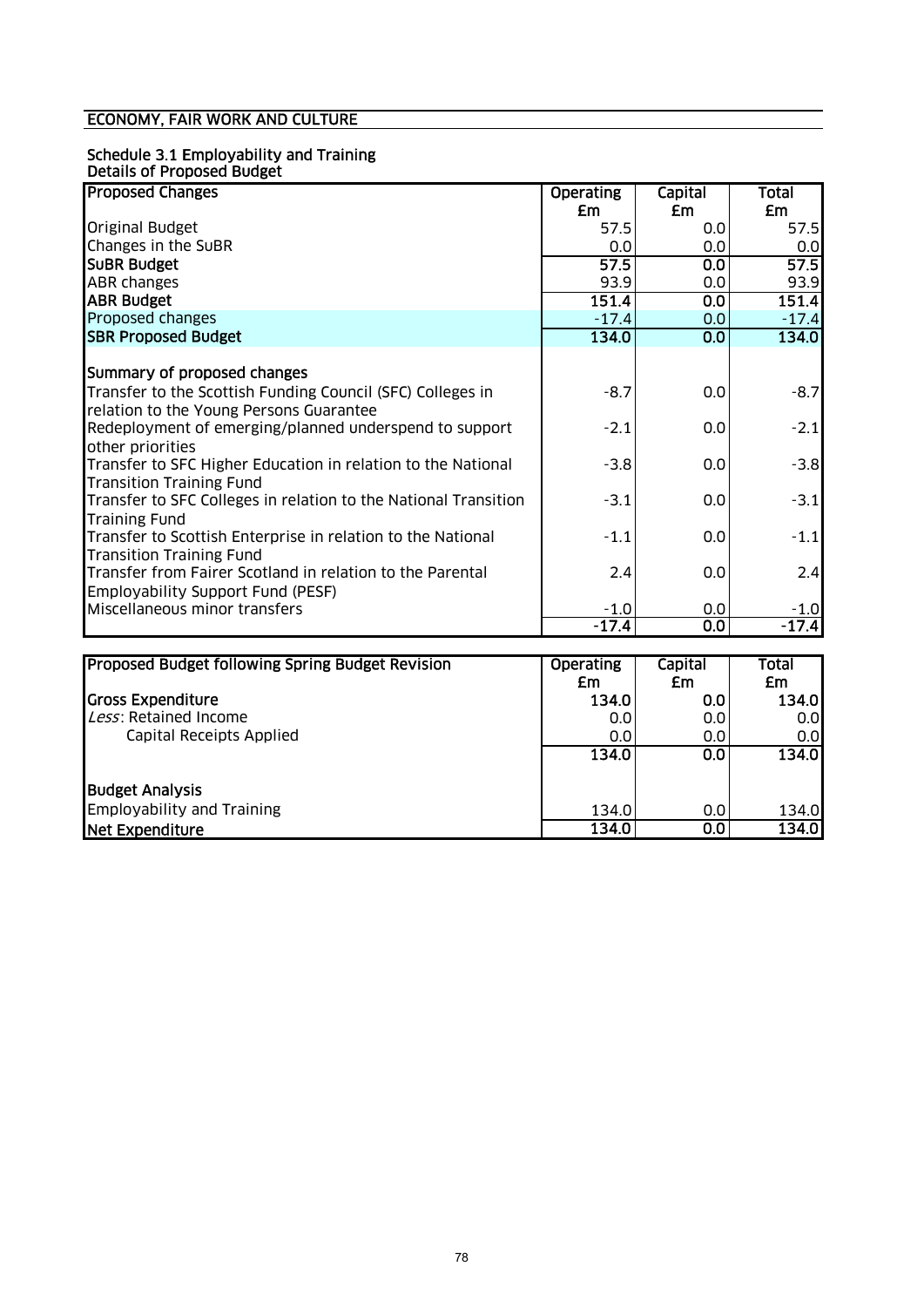### Schedule 3.2 Enterprise, Trade and Investment

#### Details of Proposed Budget

| <b>Proposed Changes</b>                                          | <b>Operating</b> | <b>Capital</b>   | <b>Total</b> |
|------------------------------------------------------------------|------------------|------------------|--------------|
|                                                                  | <b>£m</b>        | <b>£m</b>        | <b>£m</b>    |
| <b>Original Budget</b>                                           | 265.8            | 35.2             | 301.0        |
| Changes in the SuBR                                              | 144.0            | 0.0              | 144.0        |
| <b>SUBR Budget</b>                                               | 409.8            | 35.2             | 445.0        |
| <b>ABR</b> changes                                               | 105.1            | $-22.6$          | 82.5         |
| <b>ABR Budget</b>                                                | 514.9            | 12.6             | 527.5        |
| Proposed changes                                                 | 814.1            | $-6.9$           | 807.2        |
| <b>SBR Proposed Budget</b>                                       | 1,329.0          | $\overline{5.7}$ | 1,334.7      |
|                                                                  |                  |                  |              |
| Summary of proposed changes                                      |                  |                  |              |
| Additional funding to support COVID-19 Business Support          | 778.4            | 0.0              | 778.4        |
| measures                                                         |                  |                  |              |
| Additional funding for Digital Support                           | 21.8             | 0.0              | 21.8         |
| Additional funding for Scottish Enterprise                       | 11.7             | 0.0              | 11.7         |
| Redeployment of funding to support COVID-19 measures             | $-2.0$           | $-7.0$           | $-9.0$       |
| Additional capital funding to address a shortfall in anticipated | 8.3              | 0.0              | 8.3          |
| Scottish Enterprise income and to support the pipeline of        |                  |                  |              |
| growth and investment opportunities                              |                  |                  |              |
| Additional funding for Scottish Enterprise                       | 7.3              | 0.0              | 7.3          |
| Additional funding to support wedding and civil partnerships     | 5.5              | 0.0              | 5.5          |
| industry                                                         |                  |                  |              |
| Additional funding to support the procurement, infrastructure    | 4.5              | 0.0              | 4.5          |
| development and construction of a Border Control Post at         |                  |                  |              |
| Cairnryan ferry terminal                                         |                  |                  |              |
| Transfer in relation to Hotel Support Programme                  | 3.5              | 0.0              | 3.5          |
| Transfer from Health and Sport portfolio in relation to          | 3.4              | 0.0              | 3.4          |
| delivery of Personal Protective Equipment manufacturing          |                  |                  |              |
| capability to the NHS                                            |                  |                  |              |
| Redeployment of funding to support COVID-19 measures             | $-27.5$          | 0.0              | $-27.5$      |
| Transfer to Highlands and Islands Enterprise for Hotel           | $-1.9$           | 0.0              | $-1.9$       |
| Recovery Fund                                                    |                  |                  |              |
| Transfer to Scottish Funding Council for UK's Knowledge          | $-1.5$           | 0.0              | $-1.5$       |
| <b>Transfer Partnerships</b>                                     |                  |                  |              |
| Transfer from Employability and Training to support National     | 1.1              | 0.0              | 1.1          |
| <b>Training Transition Fund</b>                                  |                  |                  |              |
| Additional funding in relation to Large Grant Acceleration       | 1.0              | 0.0              | 1.0          |
| Miscellaneous minor transfers                                    | 0.5              | 0.1              | 0.6          |
|                                                                  | 814.1            | $-6.9$           | 807.2        |
|                                                                  |                  |                  |              |

| Proposed Budget following Spring Budget Revision | <b>Operating</b> | Capital | <b>Total</b> |
|--------------------------------------------------|------------------|---------|--------------|
|                                                  | £m               | £m      | £m           |
| Gross Expenditure                                | 1,329.0          | 5.7     | 1,334.7      |
| Less: Retained Income                            | 0.0              | 0.0     | 0.01         |
| Capital Receipts Applied                         | 0.0              | 0.0     | 0.01         |
|                                                  | 1,329.0          | 5.7     | 1,334.7      |
| <b>Budget Analysis</b>                           |                  |         |              |
| Enterprise                                       | 1,217.2          | 1.2     | 1,218.4      |
| Innovation & Industries                          | 111.8            | 4.5     | 116.3        |
| Net Expenditure                                  | 1.329.0          | 5.7     | 1,334.7      |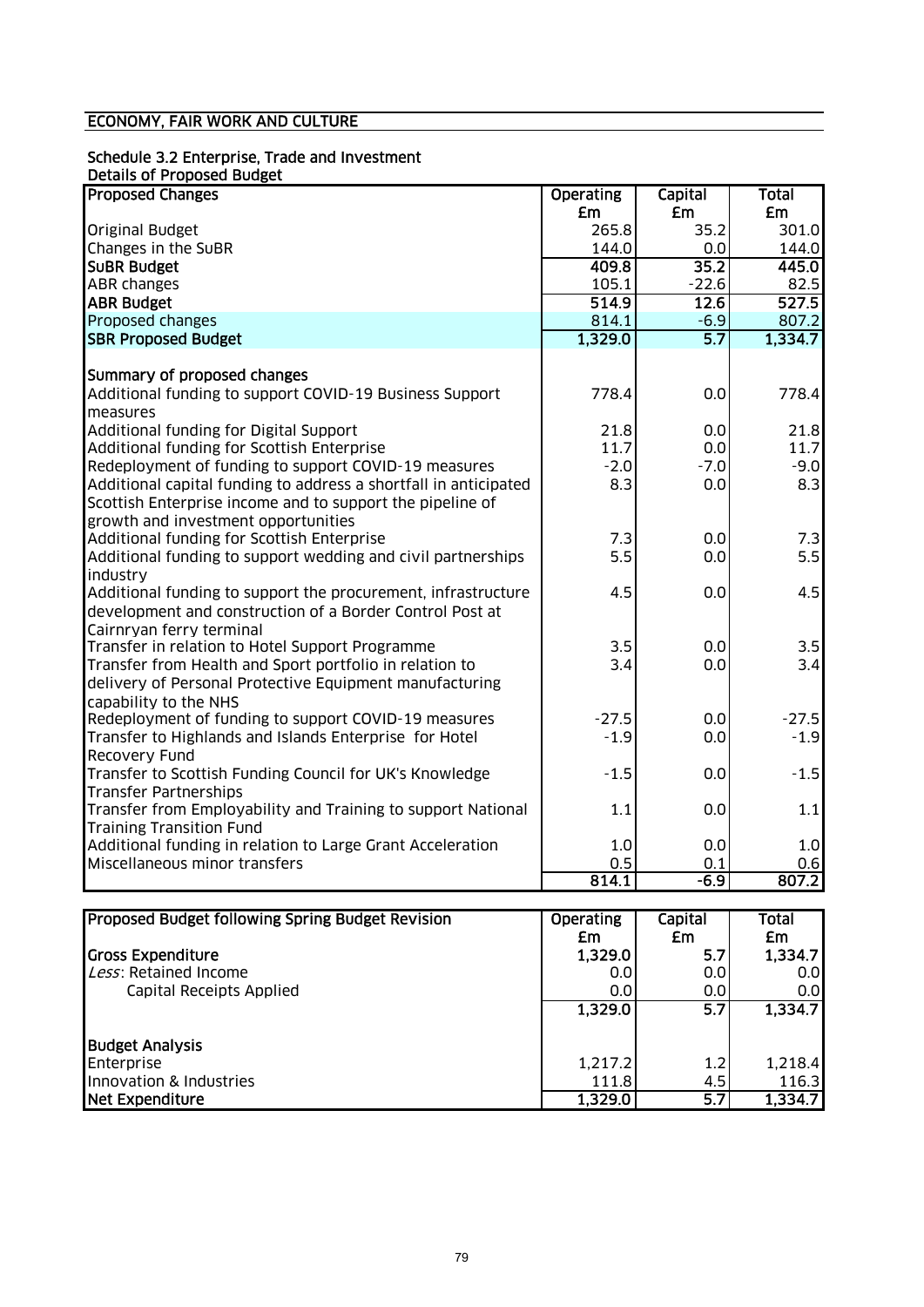#### Schedule 3.3 European Social Fund - 2014-20 Programmes

| Business difference | <b>Details of Proposed Budget</b> |  |
|---------------------|-----------------------------------|--|
|                     |                                   |  |
|                     |                                   |  |

| <b>Proposed Changes</b>                                 | <b>Operating</b> | Capital | Total                   |
|---------------------------------------------------------|------------------|---------|-------------------------|
|                                                         | £m               | £m      | £m                      |
| <b>Original Budget</b>                                  | 0.0              | 0.0     | 0.0                     |
| Changes in the SuBR                                     | 0.0              | 0.0     | 0.0                     |
| <b>SUBR Budget</b>                                      | 0.0              | 0.0     | $\overline{\text{O}}$   |
| <b>ABR</b> changes                                      | 0.0              | 0.0     | 0.0                     |
| <b>ABR Budget</b>                                       | 0.0              | 0.0     | $\overline{0.0}$        |
| Proposed changes                                        | 0.0              | 0.0     | 0.0                     |
| <b>SBR Proposed Budget</b>                              | 0.0              | 0.0     | $\overline{0.0}$        |
|                                                         |                  |         |                         |
| Summary of proposed changes                             |                  |         |                         |
|                                                         | 0.0              | 0.0     | 0.0                     |
|                                                         | 0.0              | 0.0     | $\overline{\textbf{0}}$ |
|                                                         |                  |         |                         |
| <b>Proposed Budget following Spring Budget Revision</b> | <b>Operating</b> | Capital | Total                   |
|                                                         | Fm.              | Fm.     | Fm.                     |

|                                                    | £m  | £m  | £m  |
|----------------------------------------------------|-----|-----|-----|
| <b>Gross Expenditure</b>                           | 0.0 | 0.0 | 0.0 |
| Less: Retained Income                              | 0.0 | 0.0 | 0.0 |
| Capital Receipts Applied                           | 0.0 | 0.0 | 0.0 |
|                                                    | 0.0 | 0.0 | 0.0 |
| <b>Budget Analysis</b>                             |     |     |     |
| <b>ESF Central Government Spend- EC Income</b>     | 0.0 | 0.0 | 0.0 |
| <b>ESF Central Government Spend</b>                | 0.0 | 0.0 | 0.0 |
| <b>ESF Grants to Local Authorities</b>             | 0.0 | 0.0 | 0.0 |
| <b>ESF Grants to Local Authorities - EC Income</b> | 0.0 | 0.0 | 0.0 |
| Net Expenditure                                    | 0.0 | 0.0 | 0.0 |

Annual European Social Fund (ESF)/European Regional Development Fund (ERDF) expenditure is offset by corresponding claims from the European Commission (EC), with the final claim anticipated in 2023. Annual pre-financing from the EC allows payment of claims to Lead Partners, prior to submission of those claims to the EC, in line with EC regulations. An annual reconciliation of pre-financing, expenditure and claims is completed as part of the ESF/ERDF Annual Accounts closure process.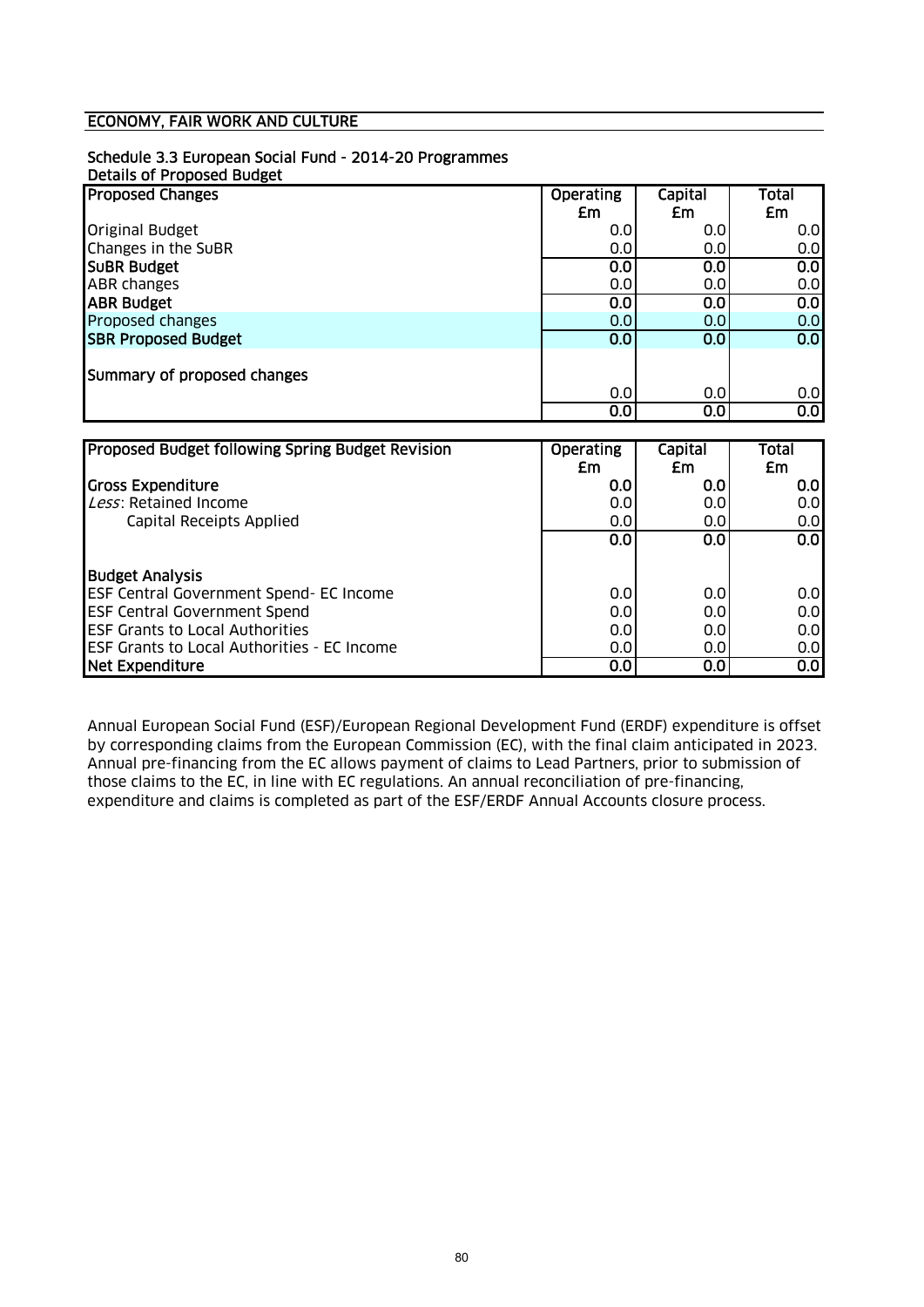#### Schedule 3.4 European Regional Development Fund

| Details of Proposed Budget |
|----------------------------|
|----------------------------|

| <b>Proposed Changes</b>                          | <b>Operating</b> | Capital | <b>Total</b>     |
|--------------------------------------------------|------------------|---------|------------------|
|                                                  | £m               | £m      | £m               |
| <b>Original Budget</b>                           | 0.0              | 0.0     | 0.0              |
| Changes in the SuBR                              | 0.0              | 0.0     | 0.0              |
| <b>SUBR Budget</b>                               | 0.0              | 0.0     | 0.0              |
| <b>ABR changes</b>                               | 0.0              | 0.0     | 0.0              |
| <b>ABR Budget</b>                                | 0.0              | 0.0     | 0.0              |
| Proposed changes                                 | 0.0              | 0.0     | 0.0              |
| <b>SBR Proposed Budget</b>                       | 0.0              | 0.0     | $\overline{0.0}$ |
|                                                  |                  |         |                  |
| Summary of proposed changes                      |                  |         |                  |
|                                                  | 0.0              | 0.0     | 0.0              |
|                                                  | 0.0              | 0.0     | $\overline{0.0}$ |
|                                                  |                  |         |                  |
| Proposed Budget following Spring Budget Revision | <b>Operating</b> | Capital | <b>Total</b>     |
|                                                  | £m               | £m      | £m               |
| <b>Gross Expenditure</b>                         | 0.0              | 0.0     | 0.0              |
| Less: Retained Income                            | 0.0              | 0.0     | 0.0              |
| Capital Receipts Applied                         | 0.0              | 0.0     | 0.0              |
|                                                  | 0.0              | 0.0     | 0.0              |
| <b>Budget Analysis</b>                           |                  |         |                  |

ERDF Central Government Spend - EC Income 0.0 0.0 0.0

ERDF Central Government Spend<br>
ERDF Grants to Local Authorities<br>
0.0 0.0 0.0 0.0 0.0 0.0 ERDF Grants to Local Authorities 0.0 0.0 0.0

Annual European Social Fund (ESF)/European Regional Development Fund (ERDF) expenditure is offset by corresponding claims from the European Commission (EC), with the final claim anticipated in 2023. Annual pre-financing from the EC allows payment of claims to Lead Partners, prior to submission of those claims to the EC, in line with EC regulations. An annual reconciliation of pre-financing, expenditure and claims is completed as part of the ESF/ERDF Annual Accounts closure process.

ERDF Grants to Local Authorities - EC Income 0.0 0.0 0.0 Net Expenditure and the contract of the contract of the contract of the contract of the contract of the contract of the contract of the contract of the contract of the contract of the contract of the contract of the contra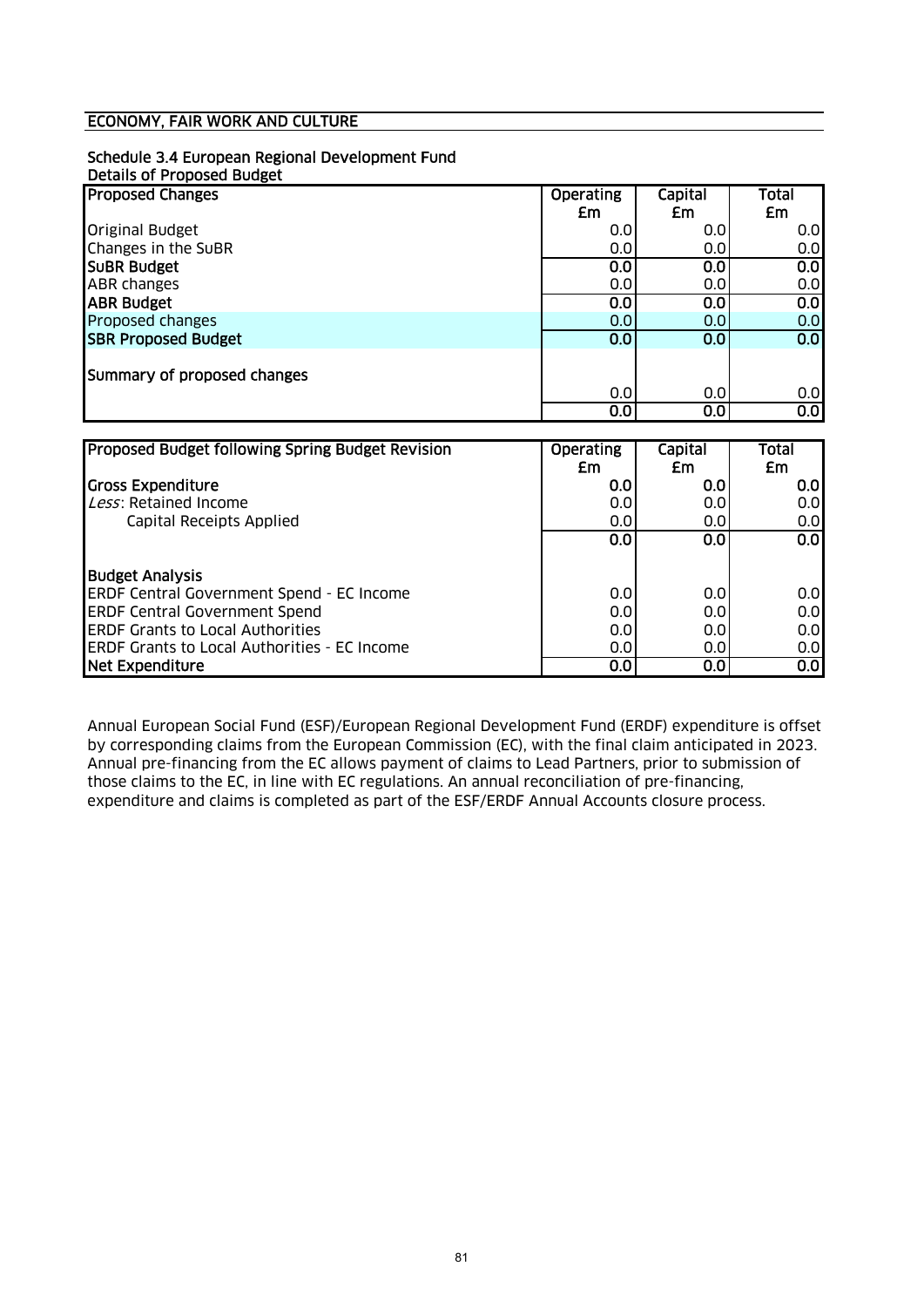## Schedule 3.5 Economic Advice

| Details of Proposed Budget    |                  |         |       |
|-------------------------------|------------------|---------|-------|
| <b>Proposed Changes</b>       | <b>Operating</b> | Capital | Total |
|                               | £m               | £m      | £m    |
| <b>Original Budget</b>        | 12.7             | 0.0     | 12.7  |
| Changes in the SuBR           | 0.0              | 0.0     | 0.0   |
| <b>SUBR Budget</b>            | 12.7             | 0.0     | 12.7  |
| <b>ABR</b> changes            | 1.2              | 0.0     | 1.2   |
| <b>ABR Budget</b>             | 13.9             | 0.0     | 13.9  |
| Proposed changes              | $1.1\,$          | 0.0     | 1.1   |
| <b>SBR Proposed Budget</b>    | 15.0             | 0.0     | 15.0  |
|                               |                  |         |       |
| Summary of proposed changes   |                  |         |       |
| Miscellaneous minor transfers | 1.1              | 0.0     | 1.1   |
|                               |                  | 0.0     | 1.1   |

| Proposed Budget following Spring Budget Revision | <b>Operating</b> | Capital | Total       |
|--------------------------------------------------|------------------|---------|-------------|
|                                                  | £m               | £m      | £m          |
| <b>Gross Expenditure</b>                         | 15.0             | 0.0     | 15.0        |
| Less: Retained Income                            | 0.0              | 0.0     | 0.0         |
| <b>Capital Receipts Applied</b>                  | 0.0              | 0.01    | 0.0         |
|                                                  | 15.0             | 0.0     | <b>15.0</b> |
| <b>Budget Analysis</b>                           |                  |         |             |
| Consumer Scotland Policy and Advice              | 4.9              | 0.0     | 4.9         |
| Council of Economic Advisers                     | 0.1              | 0.0     | 0.1         |
| Office of the Chief Economic Adviser             | 8.2              | 0.0     | 8.2         |
| Economic Policy and Advice                       | 1.8              | 0.0     | 1.8         |
| Net Expenditure                                  | 15.0             | 0.0     | 15.0        |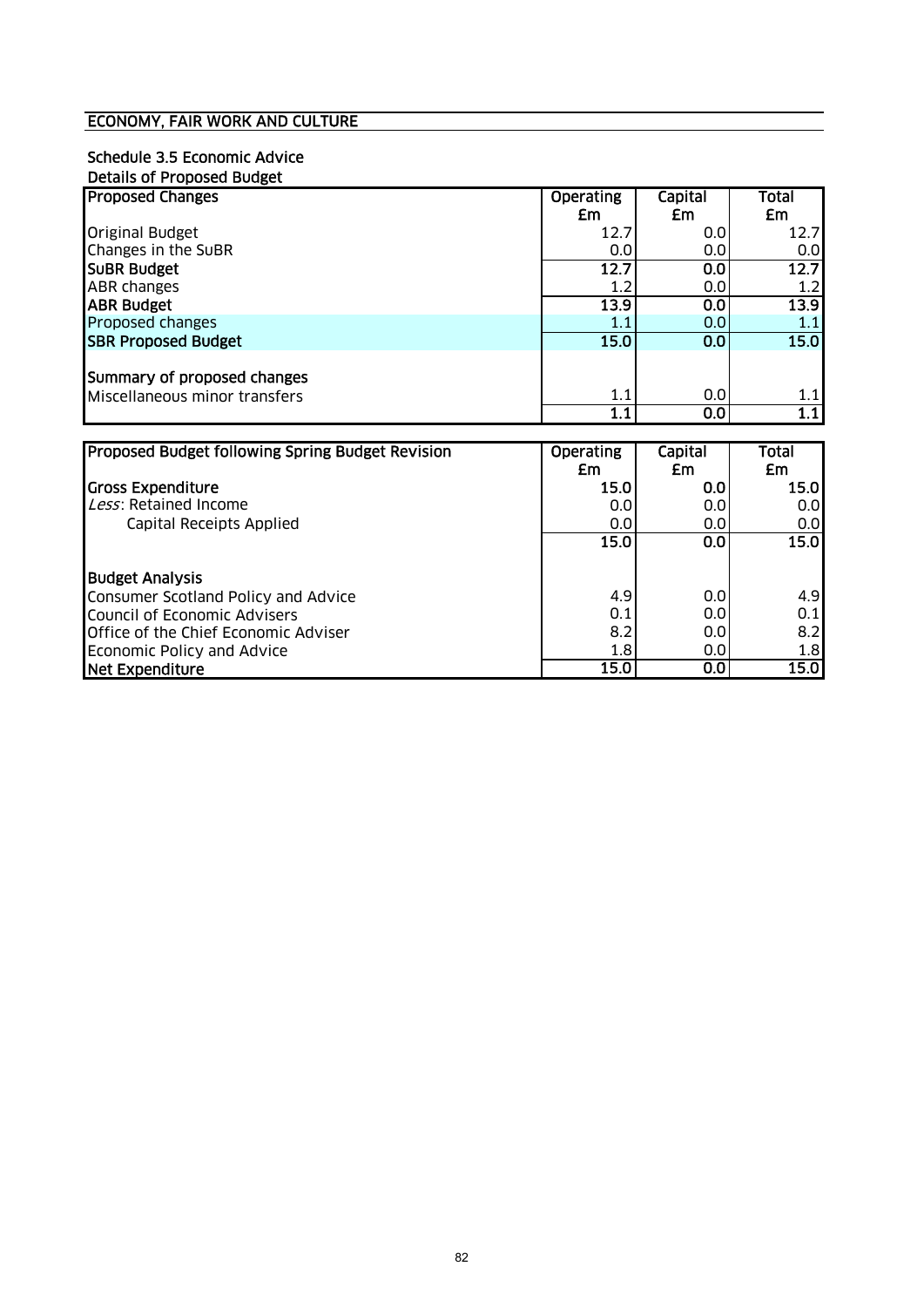# Schedule 3.6 Scottish National Investment Bank

| <b>Desiread Character</b> |                                   |  |
|---------------------------|-----------------------------------|--|
|                           | <b>Details of Proposed Budget</b> |  |
|                           |                                   |  |

| <b>Proposed Changes</b>                                                                                  | <b>Operating</b> | Capital              | Total    |
|----------------------------------------------------------------------------------------------------------|------------------|----------------------|----------|
|                                                                                                          | £m               | £m                   | £m       |
| <b>Original Budget</b>                                                                                   | 21.1             | 260.0                | 281.1    |
| Changes in the SuBR                                                                                      | 0.0              | 0.0                  | 0.0      |
| <b>SUBR Budget</b>                                                                                       | 21.1             | 260.0                | 281.1    |
| <b>ABR</b> changes                                                                                       | 0.0              | $-50.0$              | $-50.0$  |
| <b>ABR Budget</b>                                                                                        | 21.1             | 210.0                | 231.1    |
| Proposed changes                                                                                         | 87.7             | $-175.0$             | $-87.3$  |
| <b>SBR Proposed Budget</b>                                                                               | 108.8            | 35.0                 | 143.8    |
|                                                                                                          |                  |                      |          |
| Summary of proposed changes                                                                              |                  |                      |          |
| Redeployment of emerging/planned underspend to support<br>COVID-19 measures                              | 0.0              | $-93.5$              | $-93.5$  |
| Additional AME non cash budget for provision                                                             | 8.2              | 0.0                  | 8.2      |
| Transfer to Communities and Local Government to fund<br>Winchburgh project                               | 0.0              | $-6.5$               | $-6.5$   |
| Technical adjustment to the fair value of financial instruments<br>arising from the application of IFRS9 | 3.0              | 0.0                  | 3.0      |
| Deployment of emerging/planned underspend to support COVID-<br>19 measures                               | 1.0              | 0.0                  | 1.0      |
| Miscellaneous minor transfers                                                                            | 0.5              | 0.0                  | 0.5      |
| Technical adjustment to reflect SNIB becoming an NDPB                                                    | 75.0             | $-75.0$              | 0.0      |
|                                                                                                          | 87.7             | $-175.0$             | $-87.3$  |
|                                                                                                          |                  |                      |          |
| Droposod Dudget following Caring Dudget Dovision                                                         | $O$ novotino     | $\sim$ naital $\sim$ | $T$ otol |

| <b>Proposed Budget following Spring Budget Revision</b> | <b>Operating</b><br>£m | Capital<br>£m | Total<br>£m |
|---------------------------------------------------------|------------------------|---------------|-------------|
| <b>Gross Expenditure</b>                                | 108.8                  | 35.0          | 143.8       |
| Less: Retained Income                                   | 0.0                    | 0.0           | 0.0         |
| Capital Receipts Applied                                | 0.0                    | 0.0           | 0.0         |
|                                                         | 108.8                  | 35.0          | 143.8       |
| <b>Budget Analysis</b>                                  |                        |               |             |
| Scottish National Investment Bank                       | 97.6                   | 0.0           | 97.6        |
| Other support                                           | 11.2                   | 35.0          | 46.2        |
| Net Expenditure                                         | 108.8                  | 35.0          | 143.8       |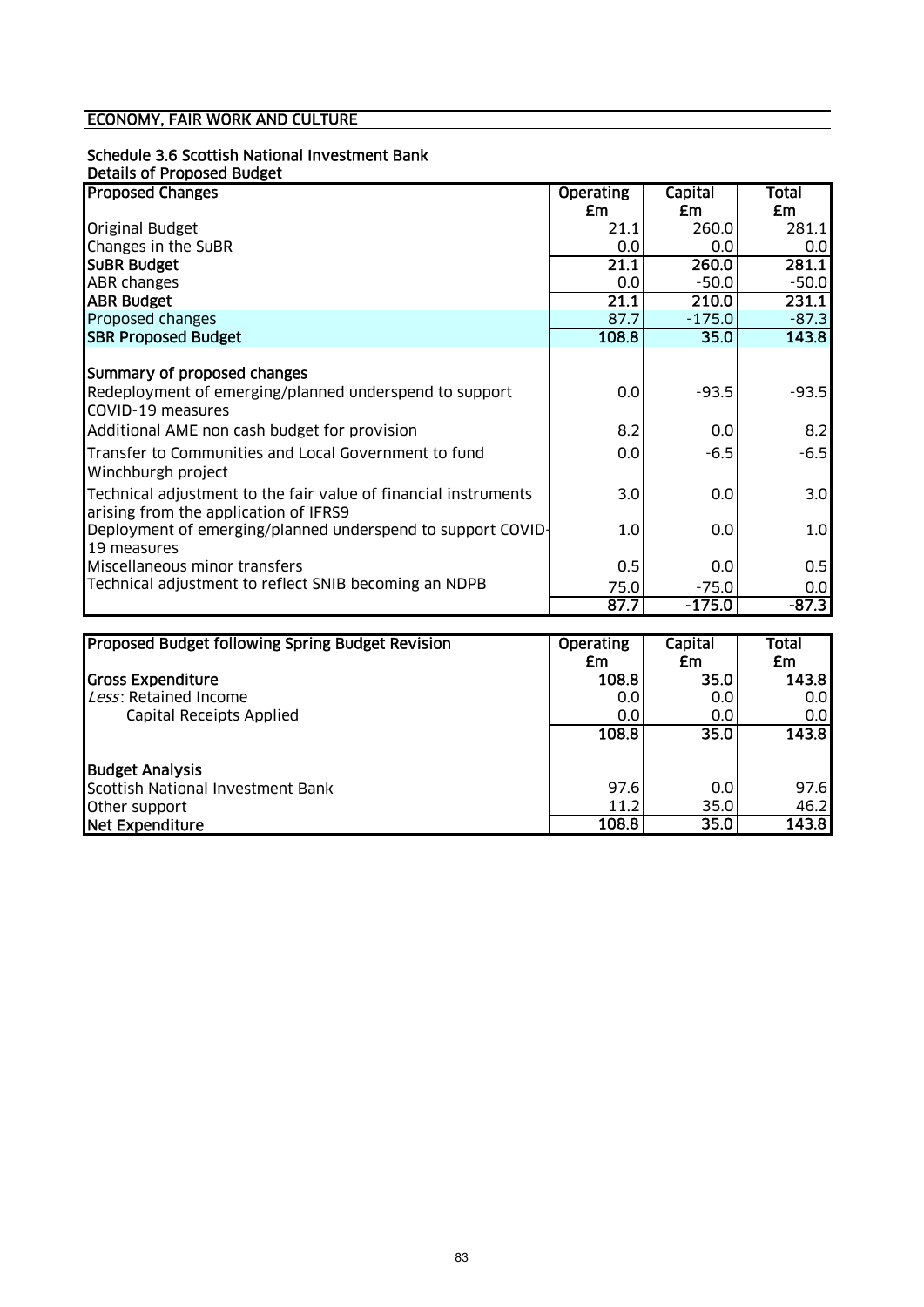#### Schedule 3.7 Culture and Major Events Details of Proposed Budget

| cans or reposed boug<br><b>Proposed Changes</b>                          | <b>Operating</b> | <b>Capital</b>   | <b>Total</b> |
|--------------------------------------------------------------------------|------------------|------------------|--------------|
|                                                                          | £m               | £m               | £m           |
| <b>Original Budget</b>                                                   | 169.4            | 1.5              | 170.9        |
| Changes in the SuBR                                                      | 1.8              | 0.0              | 1.8          |
| <b>SUBR Budget</b>                                                       | 171.2            | $\overline{1.5}$ | 172.7        |
| <b>ABR</b> changes                                                       | 22.4             | 2.1              | 24.5         |
| <b>ABR Budget</b>                                                        | 193.6            | $\overline{3.6}$ | 197.2        |
| Proposed changes                                                         | 75.7             | 0.0              | 75.7         |
| <b>SBR Proposed Budget</b>                                               | 269.3            | $\overline{3.6}$ | 272.9        |
|                                                                          |                  |                  |              |
| Summary of proposed changes                                              |                  |                  |              |
| Additional funding for Culture Organisations and Venues<br>Recovery Fund | 15.0             | 0.0              | 15.0         |
| Additional funding to support Culture Sector Relief Funds                | 9.0              | 0.0              | 9.0          |
| Additional funding to support Hardship Fund for Creative                 | 8.0              | 0.0              | 8.0          |
| Freelancers                                                              |                  |                  |              |
| Additional funding to Creative Scotland for Kelvin Hall TV               | 7.9              | 0.0              | 7.9          |
| Studio development.                                                      |                  |                  |              |
| Additional funding for Culture and Major Events                          | 7.2              | 0.0              | 7.2          |
| Additional funding for Open fund including Culture Collective            | 5.0              | 0.0              | 5.0          |
| Additional funding for Grassroots music venue fund round 2               | 4.0              | 0.0              | 4.0          |
| Additional funding for Independent Cinema Recovery and                   | 3.5              | 0.0              | 3.5          |
| <b>Resilliance Fund</b>                                                  |                  |                  |              |
| Additional funding for Museums Galleries Scotland                        | 3.1              | 0.0              | 3.1          |
| Additional funding for Creative Scotland                                 | 3.1              | 0.0              | 3.1          |
| Additional funding to support Youth Arts                                 | 3.0              | 0.0              | 3.0          |
| Additional funding for Creative Scotland to support theatres             | 3.0              | 0.0              | 3.0          |
| Additional funding to Culture collective                                 | 1.2              | 0.0              | 1.2          |
| Additional funding for V&A Dundee                                        | 1.0              | 0.0              | 1.0          |
| Additional funding for Cultural business support                         | 1.0              | 0.0              | 1.0          |
| Additional funding to support Youth Arts                                 | 1.0              | 0.0              | 1.0          |
| Transfer to VisitScotland for the UCI World Cycling                      | $-1.1$           | 0.0              | $-1.1$       |
| Championships                                                            |                  |                  |              |
| Transfer to Health and Sport portfolio in relation to Active             | $-1.0$           | 0.0              | $-1.0$       |
| Travel                                                                   |                  |                  |              |
| Redeployment of emerging/planned underspend to support                   | $-1.0$           | 0.0              | $-1.0$       |
| COVID-19 measures                                                        |                  |                  |              |
| Miscellaneous minor transfers                                            | 2.8              | 0.0              | 2.8          |
|                                                                          | 75.7             | $\overline{0.0}$ | 75.7         |

| Proposed Budget following Spring Budget Revision | <b>Operating</b> | <b>Capital</b>   | Total  |
|--------------------------------------------------|------------------|------------------|--------|
|                                                  | £m               | £m               | £m     |
| <b>Gross Expenditure</b>                         | 269.3            | 3.6 <sub>1</sub> | 272.9I |
| Less: Retained Income                            | 0.0              | 0.0              | 0.01   |
| Capital Receipts Applied                         | 0.0              | 0.0              | 0.01   |
|                                                  | 269.3            | $\overline{3.6}$ | 272.9  |
| <b>Budget Analysis</b>                           |                  |                  |        |
| Culture and Major Events Staffing                | 4.9              | 0.0              | 4.9    |
| Creative Scotland & Other Arts                   | 159.5            | 4.0              | 163.5  |
| Cultural Collections                             | 80.4             | 0.0              | 80.4   |
| National Performing Companies                    | 22.9             | $-0.4$           | 22.5   |
| Major Events and Themed Years                    | 1.6              | 0.0              | 1.6    |
| Net Expenditure                                  | 269.3            | 3.6              | 272.9  |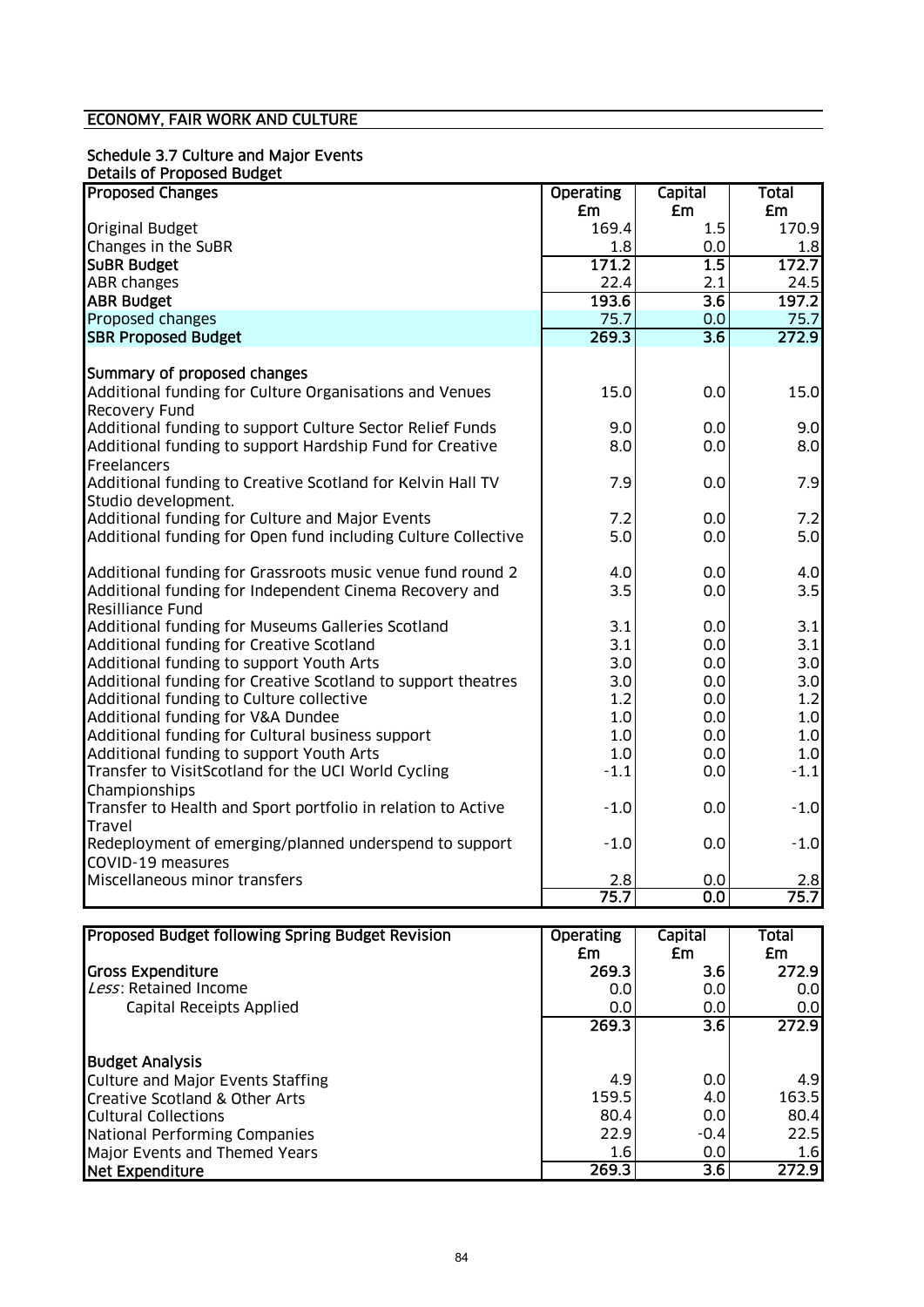#### Schedule 3.8 Historic Environment Scotland Details of Proposed Budget

| <b>Proposed Changes</b>                                                                             | <b>Operating</b> | Capital        | Total            |
|-----------------------------------------------------------------------------------------------------|------------------|----------------|------------------|
|                                                                                                     | £m               | £m             | £m               |
| <b>Original Budget</b>                                                                              | 39.8             | 0.0            | 39.8             |
| Changes in the SuBR                                                                                 | 0.0              | 0.0            | 0.0              |
| <b>SUBR Budget</b>                                                                                  | 39.8             | 0.0            | 39.8             |
| <b>ABR</b> changes                                                                                  | 37.1             | 0.0            | 37.1             |
| <b>ABR Budget</b>                                                                                   | 76.9             | 0.0            | 76.9             |
| Proposed changes                                                                                    | 3.1              | 0.0            | 3.1              |
| <b>SBR Proposed Budget</b>                                                                          | 80.0             | 0.0            | 80.0             |
| Summary of proposed changes<br>Additional funding in relation Historic Envrinoment Recovery<br>Fund | 3.1              | 0.0            | 3.1              |
|                                                                                                     | 3.1              | 0.0            | $\overline{3.1}$ |
|                                                                                                     |                  |                |                  |
| <b>Proposed Budget following Spring Budget Revision</b>                                             | <b>Operating</b> | <b>Capital</b> | Total            |
|                                                                                                     | £m               | £m             | £m               |
| <b>Gross Expenditure</b>                                                                            | 137.1            | 0.0            | 137.1            |
| Less: Retained Income                                                                               | $-57.1$          | 0.0            | $-57.1$          |
| Canital Receints Annlied                                                                            | n ni             | n ni           | n nl             |

| Capital Receipts Applied | 0.0     | 0.0 | 0.0     |
|--------------------------|---------|-----|---------|
|                          | 80.0    | 0.0 | 80.0    |
| <b>Budget Analysis</b>   |         |     |         |
| <b>Operational Costs</b> | 130.2   | 0.0 | 130.2   |
| Capital Expenditure      | 13.1    | 0.0 | 13.1    |
| Less Income              | $-63.3$ | 0.0 | $-63.3$ |
| Net Expenditure          | 80.0    | 0.0 | 80.0    |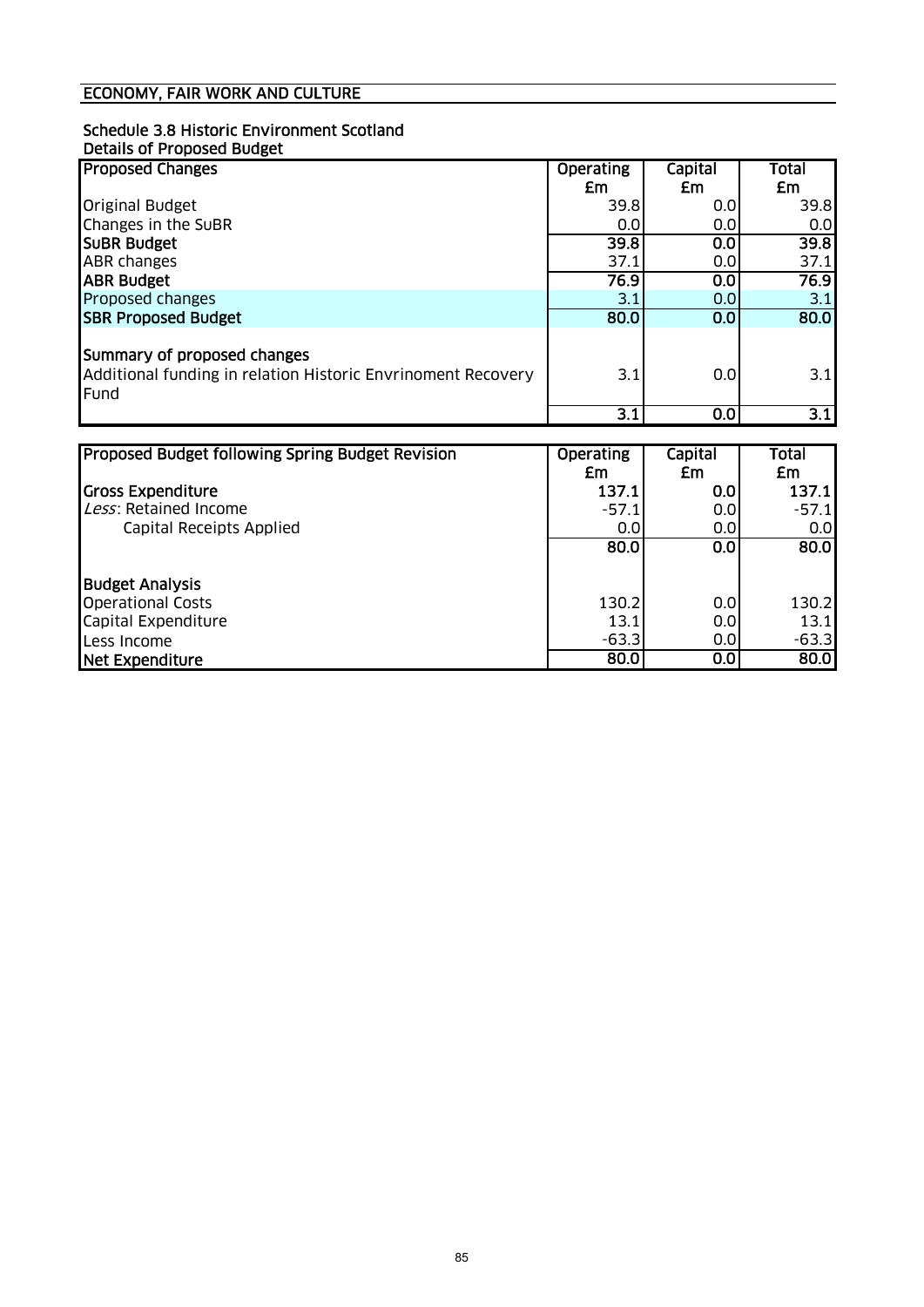### SOCIAL SECURITY AND OLDER PEOPLE

#### Schedule 2.1 Total Changes for the Spring Budget Revision

| Total Budget in the Autumn Budget Revision              | Operating<br>£m<br>3,642.6 | Capital<br>£m<br>67.91 | Total<br>£m<br>3,710.5 |
|---------------------------------------------------------|----------------------------|------------------------|------------------------|
| <b>Changes Proposed</b>                                 |                            |                        |                        |
| COVID-19 and other Funding Changes<br>Reprioritisation  | 7.9<br>$-85.0$             | 27.8<br>$-5.1$         | 35.7<br>$-90.1$        |
| <b>Technical Adjustments</b>                            | 26.5                       | 0.0                    | 26.5                   |
| Net Whitehall Transfers                                 | 0.9                        | 0.0                    | 0.9                    |
| Net Transfers within Scottish Block                     | $-22.6$                    | $-0.7$                 | $-23.3$                |
| Total changes proposed                                  | $-72.3$                    | 22.0                   | $-50.3$                |
|                                                         |                            |                        |                        |
| <b>Proposed Budget following Spring Budget Revision</b> | 3,570.3                    | 89.9                   | 3,660.2                |

|                            | <b>Operating</b><br>£m | Capital<br>£m           | <b>Total</b><br>£m |
|----------------------------|------------------------|-------------------------|--------------------|
| <b>Expenditure Limit:</b>  |                        |                         |                    |
| Social Security            | 213.0                  | 80.7                    | 293.7              |
| Social Security Assistance | 3,319.9                | 9.2                     | 3,329.1            |
| Equalities                 | 32.4                   | 0.0                     | 32.4               |
| Total Expenditure Limit    | 3,565.3                | 89.9                    | 3,655.2            |
| <b>UK Funded AME:</b>      | 5.0                    | 0.0                     | 5.0                |
| <b>Total UK Funded AME</b> | 5.0                    | $\overline{\textbf{S}}$ | 5.0                |
| Other Expenditure:         |                        |                         |                    |
| Total Other Expenditure    | 0.0                    | $\overline{\textbf{S}}$ | $\overline{0.0}$   |
| Total Budget               | 3,570.3                | 89.9                    | 3,660.2            |
|                            |                        |                         |                    |

Total Limit on Income (accruing resources) 10.0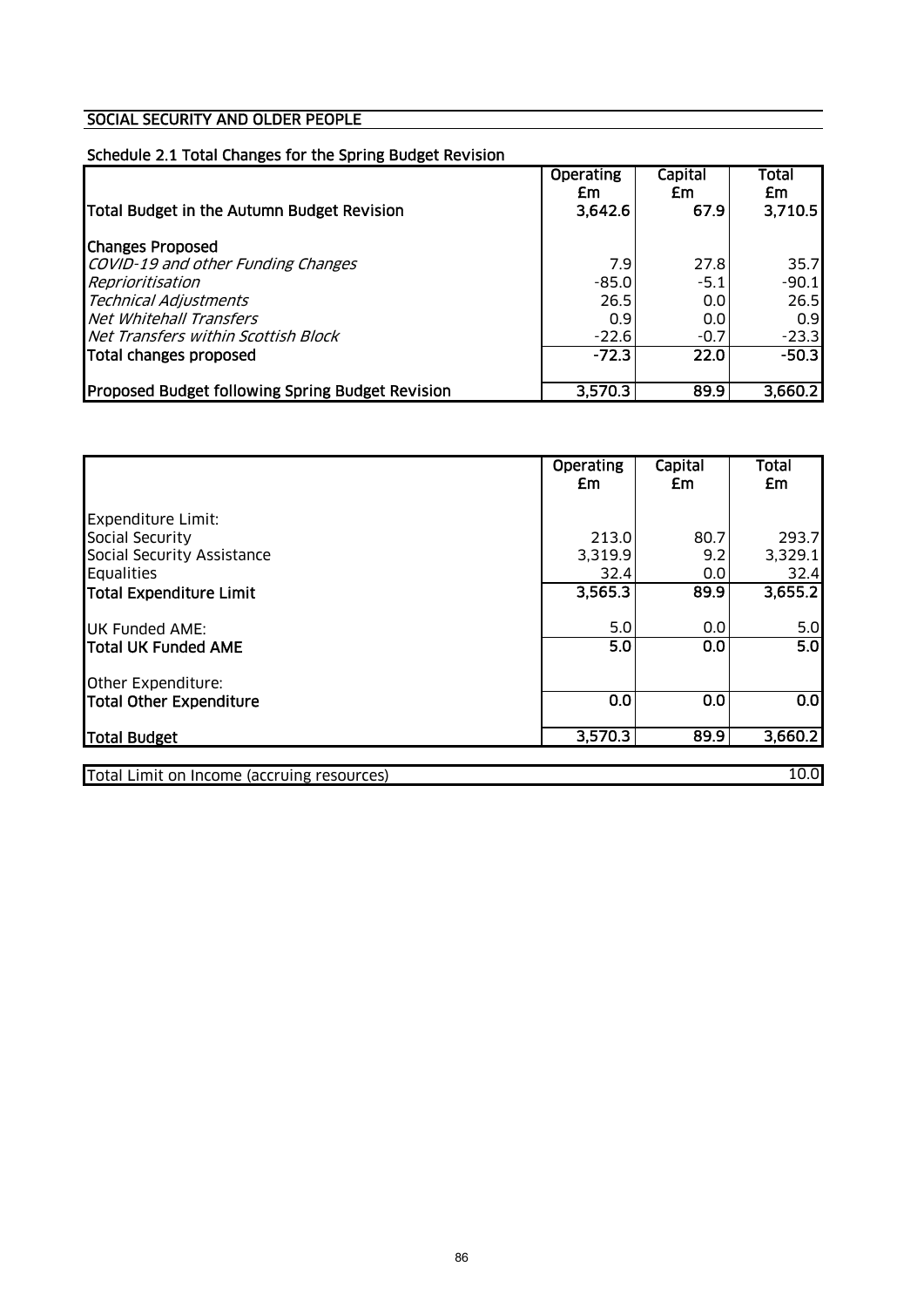#### Schedule 3.1 Social Security Details of Proposed Budget

| <b>Proposed Changes</b>                                                                                                                                              | <b>Operating</b>                | <b>Capital</b>          | Total                 |
|----------------------------------------------------------------------------------------------------------------------------------------------------------------------|---------------------------------|-------------------------|-----------------------|
|                                                                                                                                                                      | £m                              | £m                      | £m                    |
| <b>Original Budget</b>                                                                                                                                               | 308.5                           | 60.0                    | 368.5                 |
| Changes in the SuBR                                                                                                                                                  | $-25.0$                         | $-1.0$                  | $-26.0$               |
| <b>SUBR Budget</b>                                                                                                                                                   | 283.5                           | 59.0                    | 342.5                 |
| <b>ABR changes</b>                                                                                                                                                   | $-7.8$                          | $-0.3$                  | $-8.1$                |
| <b>ABR Budget</b>                                                                                                                                                    | 275.7                           | 58.7                    | 334.4                 |
| Proposed changes                                                                                                                                                     | $-62.7$                         | 22.0                    | $-40.7$               |
| <b>SBR Proposed Budget</b>                                                                                                                                           | 213.0                           | 80.7                    | 293.7                 |
| Summary of proposed changes<br>Release of emerging/planned underspend to support priorities<br>from Social Security Advice Policy and Programme Costs                | $-40.7$                         | 0.0                     | $-40.7$               |
| Release of emerging/planned underspend to support priorities<br>from Social Security Non Staff Costs<br>Release of emerging/planned underspend to support priorities | $-26.7$                         | 0.0                     | $-26.7$               |
| from Social Security Staff Costs<br>Release of emerging/planned underspend to support priorities                                                                     | $-7.9$                          | 0.0                     | $-7.9$                |
| from Social Security Capital<br>Additonal funding for Social Security Advice Policy and                                                                              | 0.0                             | $-5.1$                  | $-5.1$                |
| Programme Costs capital<br>Additional non cash requirement for Social Security Advice                                                                                | 0.0                             | 27.8                    | 27.8                  |
| Policy and Programme Costs                                                                                                                                           | 10.5                            | 0.0                     | 10.5                  |
| <b>Miscellaneous Minor Transfers</b>                                                                                                                                 | 2.1                             | $-0.7$                  | 1.4                   |
|                                                                                                                                                                      | $-62.7$                         | $\overline{22.0}$       | $-40.7$               |
|                                                                                                                                                                      |                                 |                         |                       |
| <b>Proposed Budget following Spring Budget Revision</b><br>lGross Exnenditure                                                                                        | <b>Operating</b><br>£m<br>ว13 ก | Capital<br>£m<br>80 7 I | Total<br>£m<br>293 71 |

|                                                   | £m    | £m   | £m    |
|---------------------------------------------------|-------|------|-------|
| Gross Expenditure                                 | 213.0 | 80.7 | 293.7 |
| Less: Retained Income                             | 0.0   | 0.0  | 0.01  |
| Capital Receipts Applied                          | 0.0   | 0.0  | 0.01  |
|                                                   | 213.0 | 80.7 | 293.7 |
| <b>Budget Analysis</b>                            |       |      |       |
| Scottish Welfare Fund - Administration            | 0.1   | 0.0  | 0.1   |
| Discretionary Housing Payments - Administration   | 0.0   | 0.0  | 0.0   |
| Social Security Advice Policy and Programme Costs | 76.4  | 74.3 | 150.7 |
| Social Security Scotland                          | 136.5 | 6.4  | 142.9 |
| Net Expenditure                                   | 213.0 | 80.7 | 293.7 |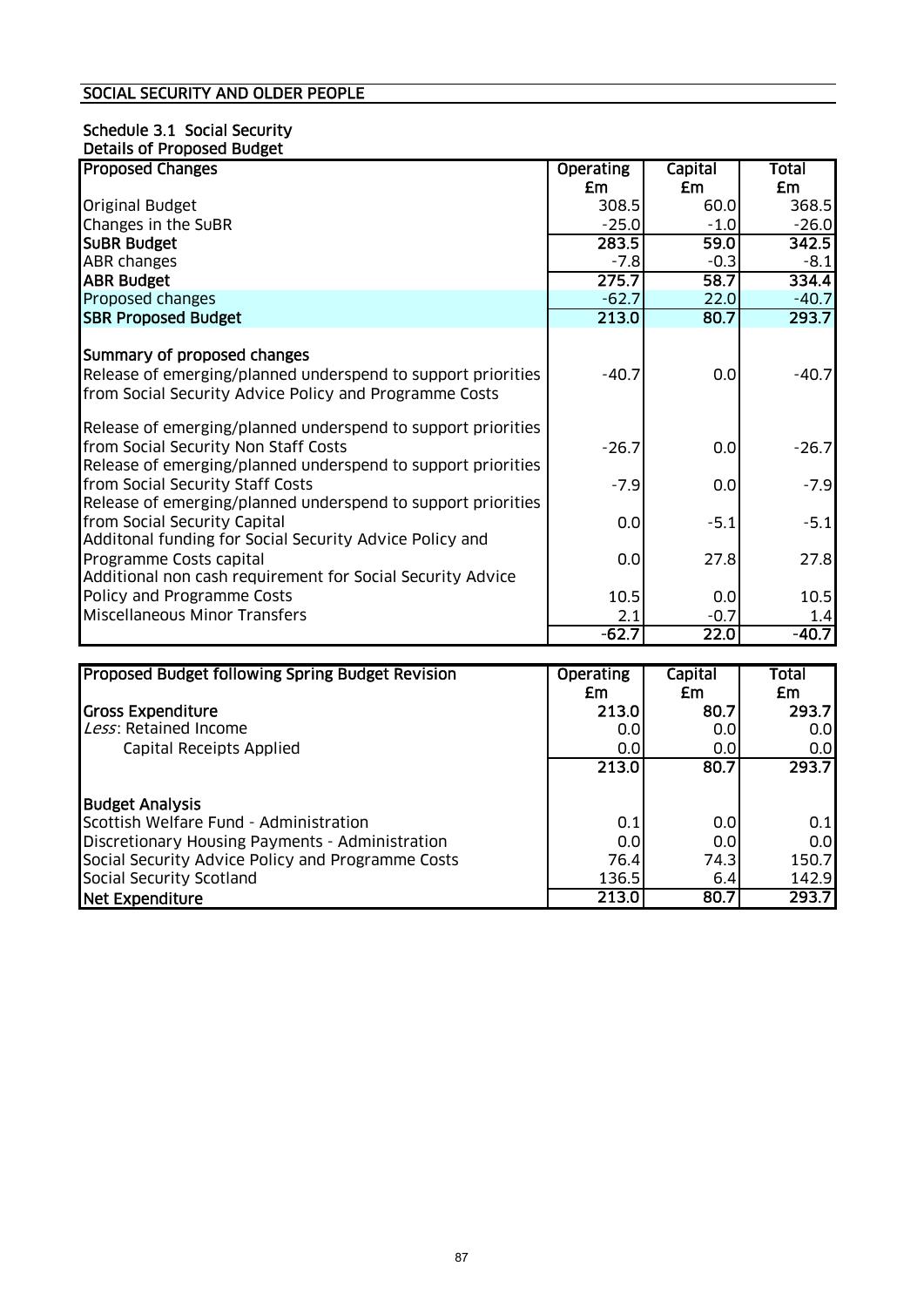#### Schedule 3.2 Social Security Assistance Details of Proposed Budget

| <b>Proposed Changes</b>                                                                           | <b>Operating</b> | Capital          | Total    |
|---------------------------------------------------------------------------------------------------|------------------|------------------|----------|
|                                                                                                   | £m               | £m               | £m       |
| <b>Original Budget</b>                                                                            | 3,380.3          | 9.2              | 3,389.5  |
| Changes in the SuBR                                                                               | 64.2             | 0.0              | 64.2     |
| <b>SUBR Budget</b>                                                                                | 3,444.5          | 9.2              | 3,453.7  |
| <b>ABR changes</b>                                                                                | $-109.1$         | 0.0              | $-109.1$ |
| <b>ABR Budget</b>                                                                                 | 3,335.4          | 9.2              | 3,344.6  |
| Proposed changes                                                                                  | $-10.5$          | 0.0 <sub>l</sub> | $-10.5$  |
| <b>SBR Proposed Budget</b>                                                                        | 3,324.9          | 9.2              | 3,334.1  |
|                                                                                                   |                  |                  |          |
| Summary of proposed changes                                                                       |                  |                  |          |
| Additional funding for Funeral Support Payment (expected                                          | 10.2             | 0.0              | 10.2     |
| credit losses)                                                                                    |                  |                  |          |
| Additional Covid funding for Welfare Support                                                      | 5.9              | 0.0              | 5.9      |
| Additional AME requirement for Impairments                                                        | 5.0              | 0.01             | 5.0      |
| Additional funding for Funeral Support Payment                                                    | 1.1              | 0.01             | 1.1      |
| Transfer to Social Justice, Regeneration and Scottish Child<br>Payment from Scottish Welfare Fund | $-20.0$          | 0.01             | $-20.0$  |
| Release of emerging/planned underspend to support priorities<br>from Scottish Child Payment       | $-9.7$           | 0.0              | $-9.7$   |
| Transfer to Housing from Discretionary Housing Payments                                           | $-3.0$           | 0.0              | $-3.0$   |
|                                                                                                   | $-10.5$          | $\overline{0.0}$ | $-10.5$  |

| Proposed Budget following Spring Budget Revision  | <b>Operating</b> | Capital | Total   |
|---------------------------------------------------|------------------|---------|---------|
|                                                   | £m               | £m      | £m      |
| <b>Gross Expenditure</b>                          | 3,324.9          | 9.2     | 3,334.1 |
| Less: Retained Income                             | 0.0              | 0.0     | 0.0     |
| Capital Receipts Applied                          | 0.0              | 0.0     | 0.0     |
|                                                   | 3,324.9          | 9.2     | 3,334.1 |
| <b>Budget Analysis</b>                            |                  |         |         |
| Scottish Welfare Fund                             | 5.9              | 0.0     | 5.9     |
| Discretionary Housing Payments - BTM              | 0.0              | 0.0     | 0.0     |
| Discretionary Housing Payments - Other            | 0.0              | 0.0     | 0.0     |
| Funeral Support Payment                           | 11.3             | 9.2     | 20.5    |
| Scottish Child Payment                            | 11.3             | 0.0     | 11.3    |
| Carer's Allowance                                 | 296.6            | 0.0     | 296.6   |
| Carer's Allowance Supplement                      | 58.0             | 0.0     | 58.0    |
| <b>Best Start Grant</b>                           | 17.5             | 0.0     | 17.5    |
| Personal Independence Payment                     | 1,582.9          | 0.0     | 1,582.9 |
| <b>Attendance Allowance</b>                       | 532.2            | 0.0     | 532.2   |
| Disability Living Allowance (Adult)               | 501.9            | 0.0     | 501.9   |
| Child Disability Assistance (DLA Child and DACYP) | 216.6            | 0.0     | 216.6   |
| Industrial Injuries Disablement Scheme            | 80.2             | 0.0     | 80.2    |
| Severe Disablement Allowance                      | 7.5              | 0.0     | 7.5     |
| Job Start Payment                                 | 2.0              | 0.0     | 2.0     |
| Young Carer Grant                                 | 1.0              | 0.0     | 1.0     |
| Net Expenditure                                   | 3,324.9          | 9.2     | 3,334.1 |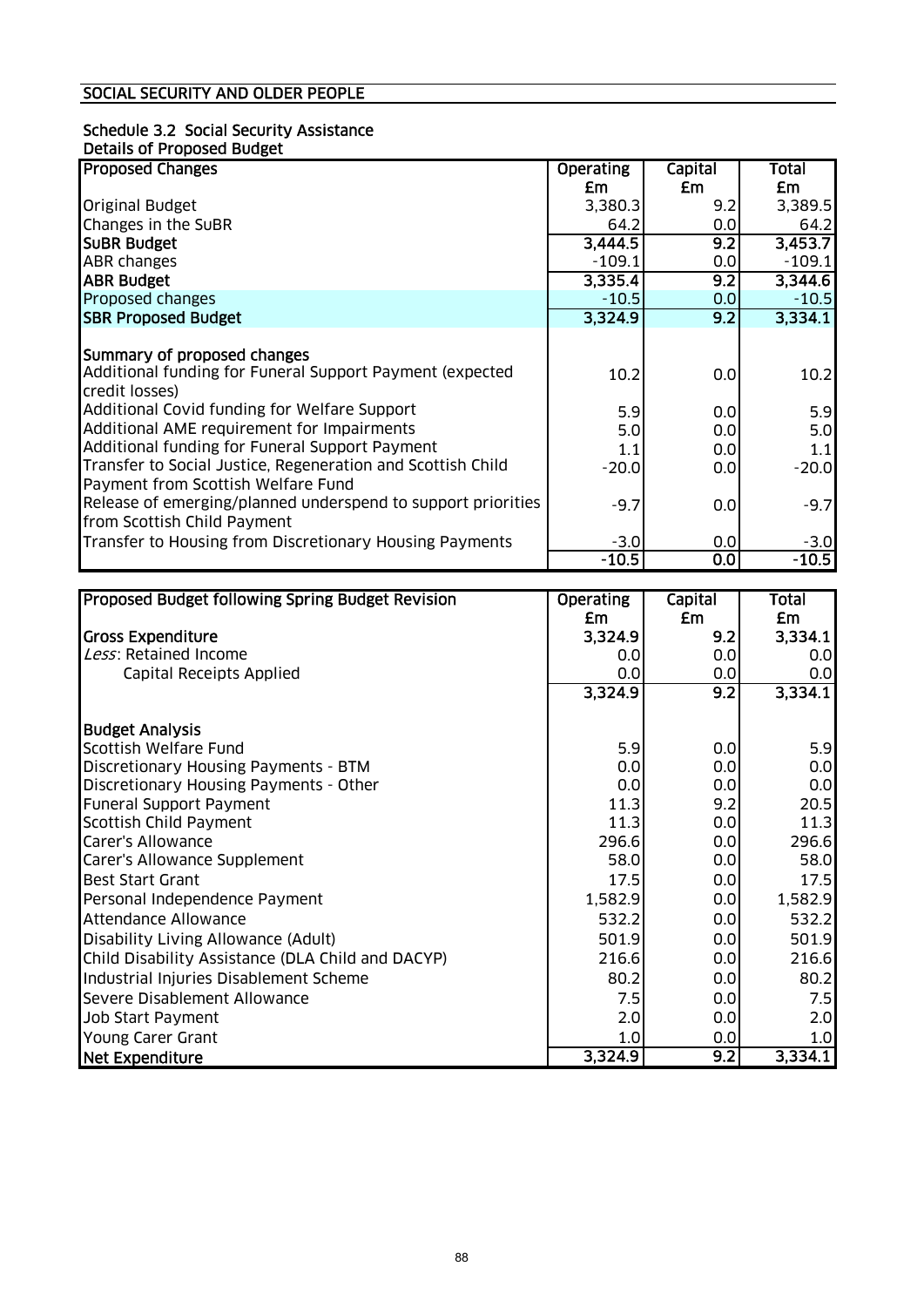#### Schedule 3.3 Equalities Details of Proposed Budget

| <b>Proposed Changes</b>       | <b>Operating</b> | Capital | <b>Total</b>     |
|-------------------------------|------------------|---------|------------------|
|                               | £m               | £m      | £m               |
| <b>Original Budget</b>        | 30.2             | 0.01    | 30.2             |
| Changes in the SuBR           | 0.0              | 0.0     | 0.0              |
| <b>SUBR Budget</b>            | 30.2             | 0.0     | 30.2             |
| <b>ABR</b> changes            | 1.3              | 0.0     | 1.3              |
| <b>ABR Budget</b>             | 31.5             | 0.0     | 31.5             |
| Proposed changes              | 0.9              | 0.0     | 0.9              |
| <b>ISBR Proposed Budget</b>   | 32.4             | 0.0     | 32.4             |
|                               |                  |         |                  |
| Summary of proposed changes   |                  |         |                  |
| Miscellaneous minor transfers | 0.9              | 0.0     | 0.9              |
|                               | 0.9              | 0.0     | $\overline{0.9}$ |

| <b>Proposed Budget following Spring Budget Revision</b> | <b>Operating</b><br>£m | Capital<br>£m | Total<br>£m      |
|---------------------------------------------------------|------------------------|---------------|------------------|
| Gross Expenditure                                       | 32.4                   | 0.0           | 32.4             |
| Less: Retained Income                                   | 0.0                    | 0.0           | 0.0 <sub>l</sub> |
| Capital Receipts Applied                                | 0.0                    | 0.0           | 0.0 <sub>l</sub> |
|                                                         | 32.4                   | 0.0           | 32.4             |
| <b>Budget Analysis</b>                                  |                        |               |                  |
| Equalities                                              | 32.4                   | 0.0           | 32.4             |
| Net Expenditure                                         | 32.4                   | 0.0           | 32.4             |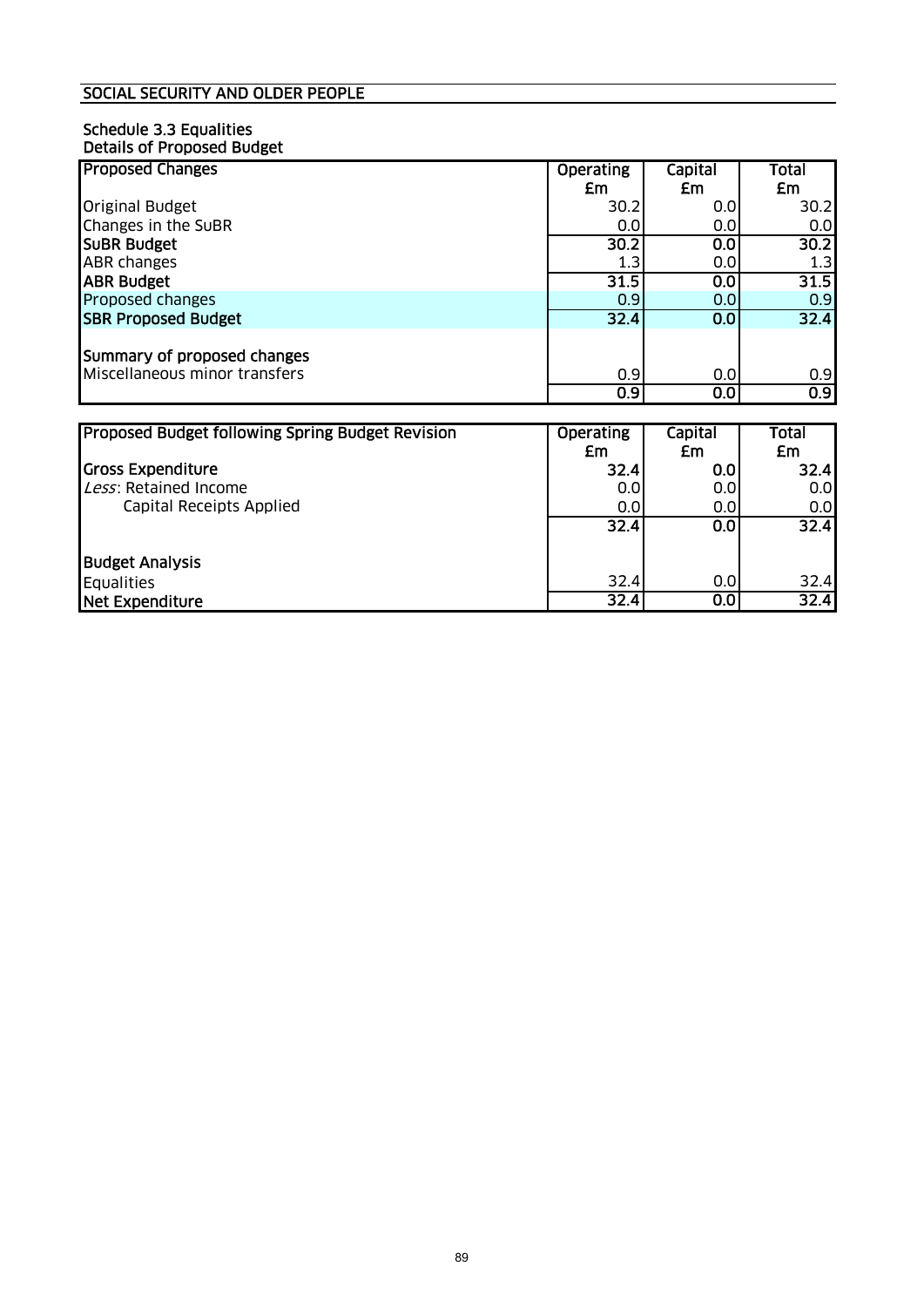### CONSTITUTION, EUROPE AND EXTERNAL AFFAIRS

### Schedule 2.1 Total Changes for the Spring Budget Revision

|                                                         | <b>Operating</b><br>£m | <b>Capital</b><br>£m | <b>Total</b><br><b>£m</b> |
|---------------------------------------------------------|------------------------|----------------------|---------------------------|
| Total Budget in the Autumn Budget Revision              | 39.8                   | 0.0                  | 39.8I                     |
| <b>Changes Proposed</b>                                 |                        |                      |                           |
| COVID-19 and other Funding Changes                      | 10.7                   | 0.0                  | 10.7                      |
| Reprioritisation                                        | $-0.3$                 | 0.0                  | $-0.3$                    |
| <b>Technical Adjustments</b>                            | 0.0                    | 0.0                  | 0.0                       |
| Net Whitehall Transfers                                 | 0.0                    | 0.0                  | 0.0                       |
| Net Transfers within Scottish Block                     | $-0.8$                 | 0.0 <sub>l</sub>     | $-0.8$                    |
| Total changes proposed                                  | 9.6                    | 0.0                  | 9.6                       |
|                                                         |                        |                      |                           |
| <b>Proposed Budget following Spring Budget Revision</b> | 49.4                   | 0.0                  | 49.4                      |

|                                                  | <b>Operating</b><br>£m | Capital<br>£m        | Total<br>£m      |
|--------------------------------------------------|------------------------|----------------------|------------------|
| <b>Expenditure Limit:</b>                        |                        |                      |                  |
| Government Business and Constitutional Relations | 26.6                   | 0.0                  | 26.6             |
| <b>External Affairs</b>                          | 22.8                   | 0.0                  | 22.8             |
| Total Expenditure Limit                          | 49.4                   | 0.0                  | 49.4             |
| <b>UK Funded AME:</b>                            |                        |                      |                  |
| <b>ITotal UK Funded AME</b>                      | 0.0                    | 0.0                  | $\overline{0.0}$ |
| Other Expenditure:                               |                        |                      |                  |
| Total Other Expenditure                          | 0.0                    | 0.0                  | $\overline{0.0}$ |
| Total Budget                                     | 49.4                   | $\overline{\text{}}$ | 49.4             |

Total Limit on Income (accruing resources) 0.0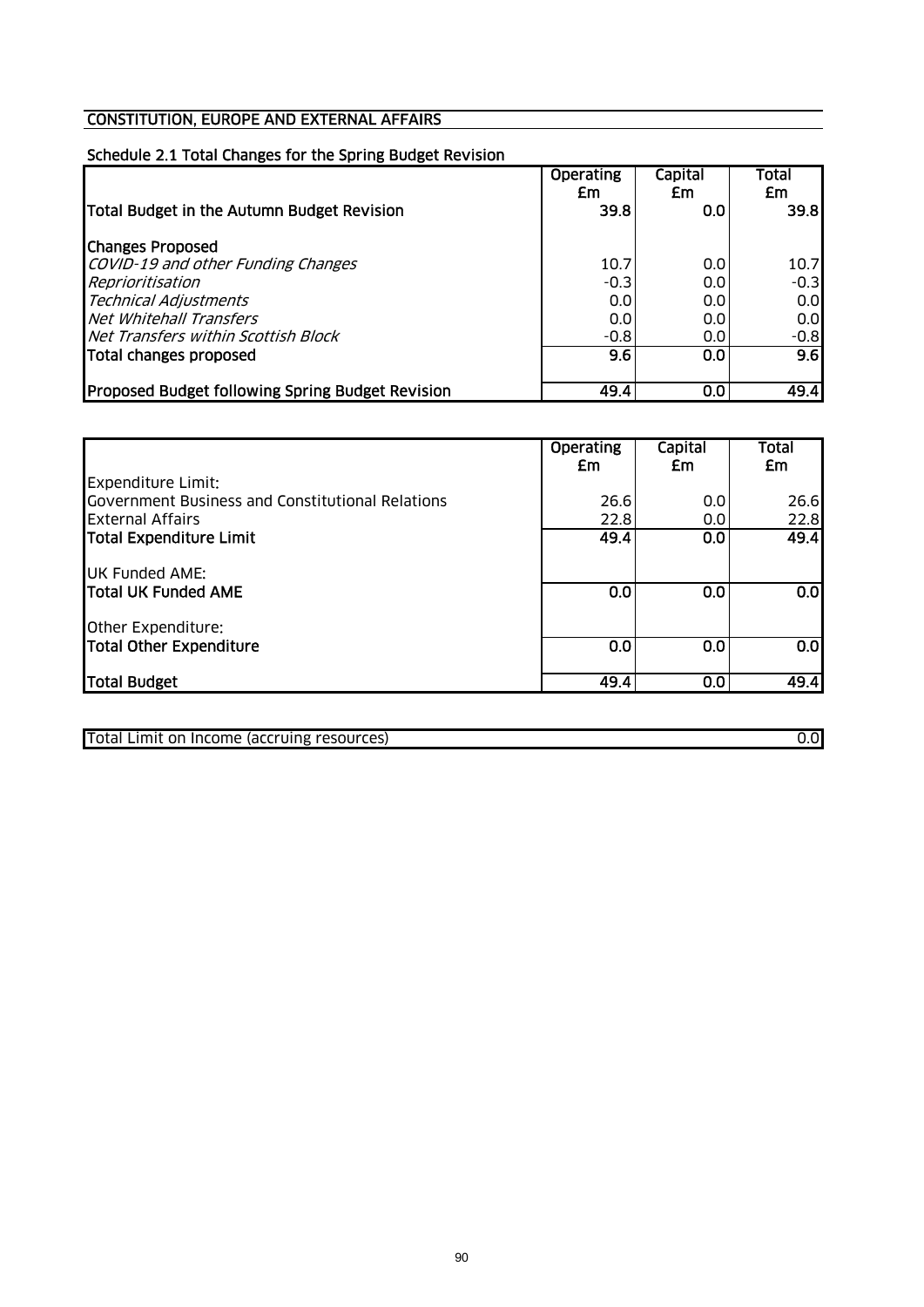### CONSTITUTION, EUROPE AND EXTERNAL AFFAIRS

#### Schedule 3.1 Government Business and Constitutional Relations

Details of Proposed Budget

 $\mathcal{L}$ 

| <b>Proposed Changes</b>                                       | <b>Operating</b> | Capital          | Total            |
|---------------------------------------------------------------|------------------|------------------|------------------|
|                                                               | £m               | £m               | £m               |
| <b>Original Budget</b>                                        | 16.1             | 0.0              | 16.1             |
| Changes in the SuBR                                           | 0.0              | 0.0              | 0.0              |
| <b>SUBR Budget</b>                                            | 16.1             | 0.0              | 16.1             |
| <b>ABR</b> changes                                            | $-0.1$           | 0.0              | $-0.1$           |
| <b>ABR Budget</b>                                             | 16.0             | 0.0              | 16.0             |
| Proposed changes                                              | 10.6             | 0.0 <sub>l</sub> | 10.6             |
| <b>SBR Proposed Budget</b>                                    | 26.6             | 0.0              | 26.6             |
|                                                               |                  |                  |                  |
| Summary of proposed changes                                   |                  |                  |                  |
| Additional funding for Government Business and                |                  |                  |                  |
| Constitutional Relations Policy and Coordination IRO of       |                  |                  |                  |
| Outbreak Management                                           | 2.0              | 0.0              | 2.0              |
| Additional funding for Government Business and                |                  |                  |                  |
| Constitutional Relations Policy and Coordination IRO of COVID |                  |                  |                  |
| <b>Strategic Framework</b>                                    | 1.7              | 0.0              | 1.7              |
| Additional funding for Scottish Parliamentary Elections       | 3.0              | 0.0              | 3.0 <sub>l</sub> |
| Additional funding Government Business and Constitutional     |                  |                  |                  |
| Relations Policy and Coordination                             | 2.6              | 0.0              | 2.6              |
| Minor Miscelleanous Transfers                                 | 1.3              | 0.0              | 1.3              |
|                                                               | 10.6             | 0.0              | 10.6             |

| <b>Proposed Budget following Spring Budget Revision</b>   | <b>Operating</b> | Capital | Total |
|-----------------------------------------------------------|------------------|---------|-------|
|                                                           | £m               | £m      | £m    |
| <b>Gross Expenditure</b>                                  | 26.6             | 0.0     | 26.6  |
| Less: Retained Income                                     | 0.0              | 0.0     | 0.0   |
| Capital Receipts Applied                                  | 0.0              | 0.0     | 0.0   |
|                                                           | 26.6             | 0.0     | 26.6  |
| <b>Budget Analysis</b>                                    |                  |         |       |
| Office of the Chief Researcher                            | 0.6              | 0.0     | 0.6   |
| Royal and Ceremonial                                      | 0.3              | 0.0     | 0.3   |
| <b>Local Government Elections</b>                         | 2.0              | 0.0     | 2.0   |
| <b>Boundary Commission</b>                                | 0.2              | 0.0     | 0.2   |
| Scottish Parliamentary Elections                          | 4.2              | 0.0     | 4.2   |
| <b>Extension of Freedom of Information Coverage</b>       | 0.1              | 0.0     | 0.1   |
| Referendums Act Implementation                            | 0.1              | 0.0     | 0.1   |
| Citizens' Assembly                                        | 0.3              | 0.0     | 0.3   |
| <b>Veterans</b>                                           | 0.5              | 0.0     | 0.5   |
| Covernment Business and Constitution Relations Policy and | 18.3             | 0.0     | 18.3  |
| Coordination                                              |                  |         |       |
| Net Expenditure                                           | 26.6             | 0.0     | 26.6  |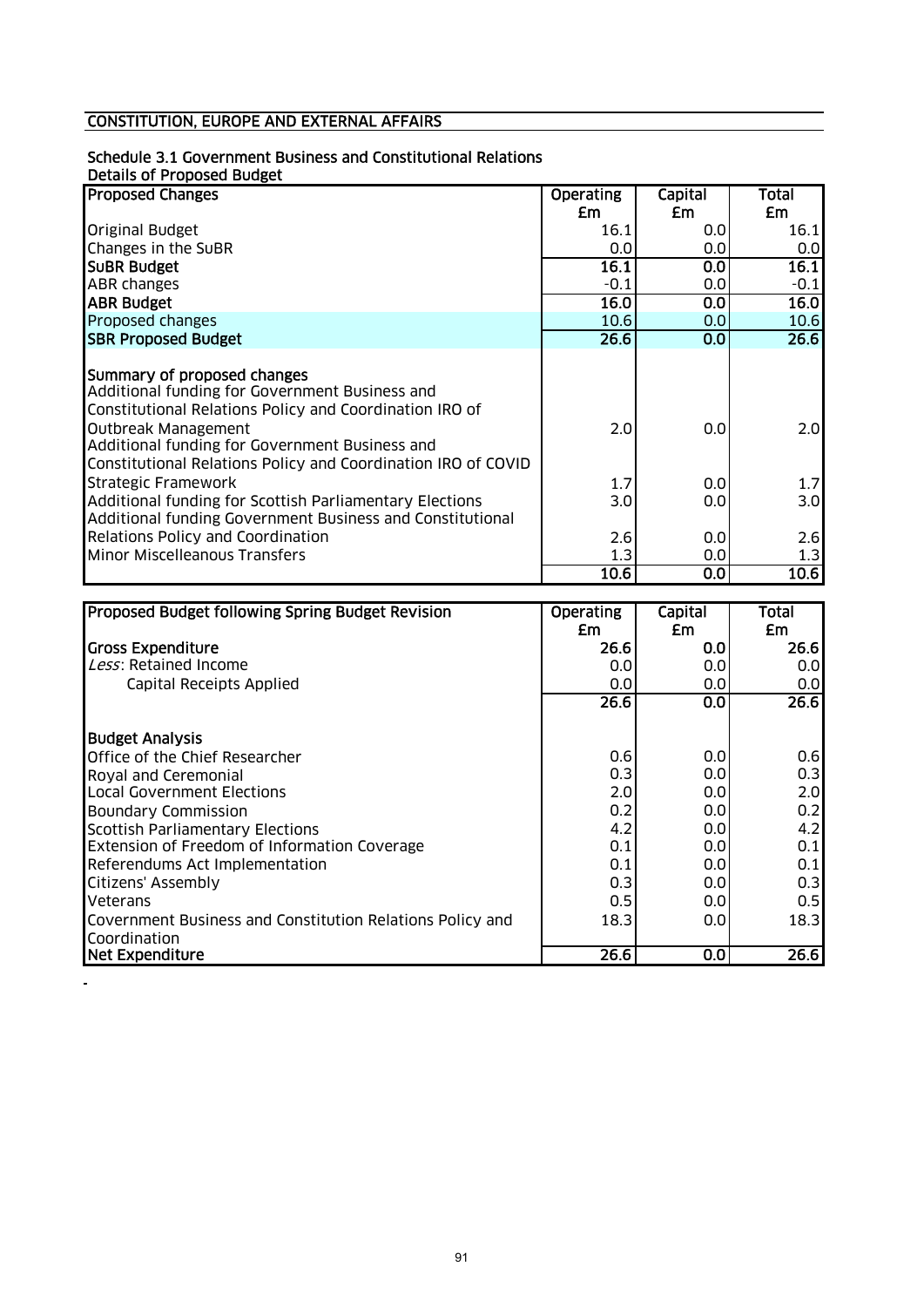#### CONSTITUTION, EUROPE AND EXTERNAL AFFAIRS

#### Schedule 3.2 External Affairs Details of Proposed Budget

| <b>Proposed Changes</b>                                      | <b>Operating</b> | <b>Capital</b>        | <b>Total</b> |
|--------------------------------------------------------------|------------------|-----------------------|--------------|
|                                                              | £m               | £m                    | £m           |
| <b>Original Budget</b>                                       | 24.5             | 0.0                   | 24.5         |
| Changes in the SuBR                                          | 0.0              | 0.0                   | 0.0          |
| <b>SUBR Budget</b>                                           | 24.5             | 0.0                   | 24.5         |
| <b>ABR</b> changes                                           | $-0.7$           | 0.0                   | $-0.7$       |
| <b>ABR Budget</b>                                            | 23.8             | $\overline{0.0}$      | 23.8         |
| Proposed changes                                             | $-1.0$           | 0.0                   | $-1.0$       |
| <b>SBR Proposed Budget</b>                                   | 22.8             | $\overline{\text{O}}$ | 22.8         |
|                                                              |                  |                       |              |
| Summary of proposed changes<br>Miscellaneous Minor Transfers | $-1.0$           | 0.0                   | $-1.0$       |
|                                                              | $-1.0$           | $\overline{0.0}$      | $-1.0$       |
|                                                              |                  |                       |              |
| <b>Proposed Budget following Spring Budget Revision</b>      | <b>Operating</b> | Capital               | Total        |
|                                                              | £m               | £m                    | £m           |
| <b>Gross Expenditure</b>                                     | 22.8             | 0.0                   | 22.8         |
| Less: Retained Income                                        | 0.0              | 0.0                   | 0.0          |
| <b>Capital Receipts Applied</b>                              | 0.0              | 0.0                   | 0.0          |
|                                                              | 22.8             | 0.0 <sub>l</sub>      | 22.8         |
| <b>Budget Analysis</b>                                       |                  |                       |              |
| <b>International Relations</b>                               | 22.7             | 0.0                   | 22.7         |
| <b>British Irish Council</b>                                 | 0.1              | 0.0                   | 0.1          |
| Net Expenditure                                              | 22.8             | $\overline{0.0}$      | 22.8         |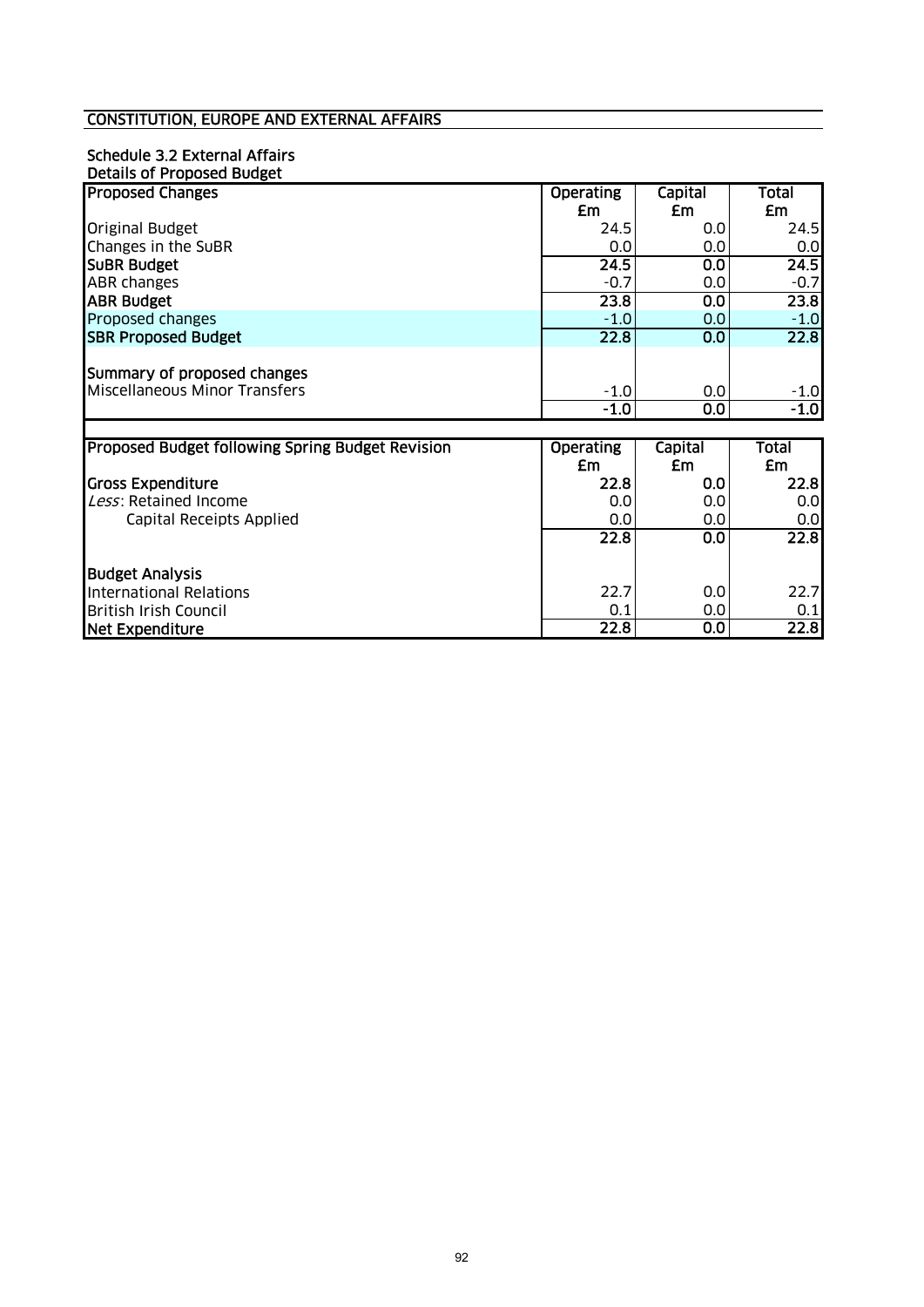### THE CROWN OFFICE AND PROCURATOR FISCAL SERVICE

## Schedule 2.1 Total Changes for the Spring Budget Revision

|                                                  | <b>Operating</b><br>£m | Capital<br>£m    | Total<br>£m      |
|--------------------------------------------------|------------------------|------------------|------------------|
| Total Budget in the Autumn Budget Revision       | 134.8                  | 7.1              | 141.9            |
| <b>Changes Proposed</b>                          |                        |                  |                  |
| COVID-19 and other Funding Changes               | 25.3                   | 0.0              | 25.3             |
| Reprioritisation                                 | 0.0                    | 0.0              | 0.0              |
| <b>Technical Adjustments</b>                     | 2.0                    | 0.0              | 2.0              |
| <b>Net Whitehall Transfers</b>                   | 0.0                    | 0.0              | 0.0              |
| Net Transfers within Scottish Block              | 0.0                    | 1.2              | 1.2 <sub>l</sub> |
| Total changes proposed                           | 27.3                   | $\overline{1.2}$ | 28.5             |
| Proposed Budget following Spring Budget Revision | 162.1                  | 8.3              | 170.4            |

|                                                | <b>Operating</b><br>£m | Capital<br>£m | <b>Total</b><br>£m |
|------------------------------------------------|------------------------|---------------|--------------------|
| <b>Expenditure Limit:</b>                      |                        |               |                    |
| The Crown Office and Procurator Fiscal Service | 161.4                  | 8.3           | 169.7              |
| Total Expenditure Limit                        | 161.4                  | 8.3           | 169.7              |
| <b>UK Funded AME:</b>                          | 0.7                    | 0.0           | 0.7                |
| Total UK Funded AME                            | 0.7                    | 0.0           | $\overline{0.7}$   |
| Other Expenditure:                             | 0.0                    | 0.0           | 0.0                |
| Total Other Expenditure                        | 0.0                    | 0.0           | 0.0                |
| Total Budget                                   | 162.1                  | 8.3           | 170.4              |

Total Limit on Income (accruing resources) 2.0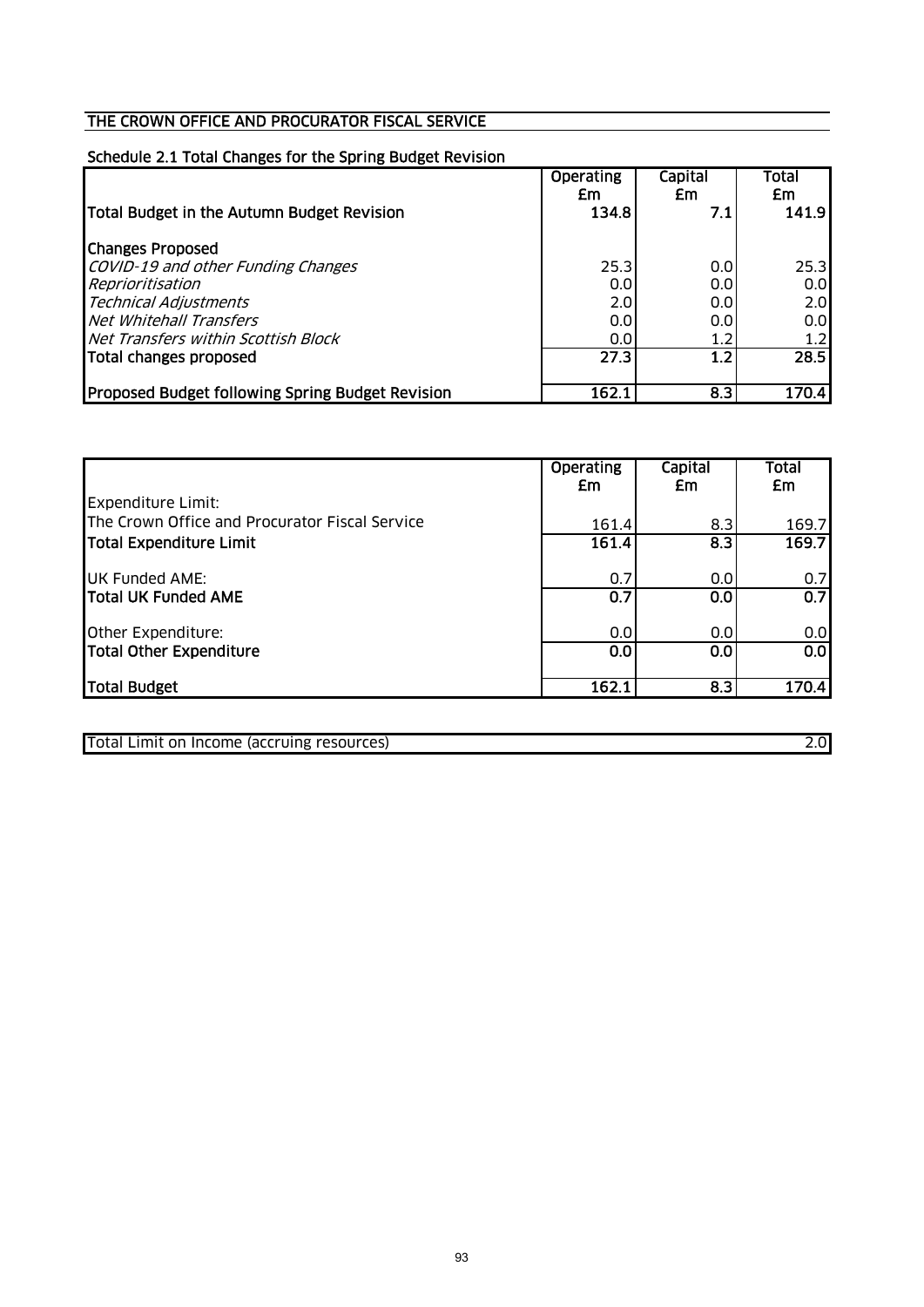## THE CROWN OFFICE AND PROCURATOR FISCAL SERVICE

### Schedule 3.1 The Crown Office and Procurator Fiscal Service

Details of Proposed Budget

| <b>Proposed Changes</b>                                     | Operating | Capital | Total |
|-------------------------------------------------------------|-----------|---------|-------|
|                                                             | £m        | £m      | £m    |
| Original Budget                                             | 129.5     | 4.3     | 133.8 |
| Changes in the SuBR                                         | 0.0       | 0.0     | 0.0   |
| <b>SUBR Budget</b>                                          | 129.5     | 4.3     | 133.8 |
| <b>ABR changes</b>                                          | 5.3       | 2.8     | 8.1   |
| <b>ABR Budget</b>                                           | 134.8     | 7.1     | 141.9 |
| Proposed changes                                            | 27.3      | 1.2     | 28.5  |
| <b>SBR Proposed Budget</b>                                  | 162.1     | 8.3     | 170.4 |
|                                                             |           |         |       |
| Summary of Proposed changes                                 |           |         |       |
| Additional AME funding for Impairments                      | 0.7       | 0.0     | 0.7   |
| Additional funding to cover major cases                     | 1.5       | 0.0     | 1.5   |
| Funding for impairment related to Operation IONA litigation |           |         |       |
| case                                                        | 12.6      | 0.0     | 12.6  |
| Funding for impairment related to a major litigation case   | 11.2      | 0.0     | 11.2  |
| Miscellaneous minor transfers                               | 1.3       | 1.2     | 2.5   |
|                                                             | 27.3      | 1.2     | 28.5  |

| <b>Proposed Budget following Spring Budget Revision</b> | <b>Operating</b> | Capital          | <b>Total</b> |
|---------------------------------------------------------|------------------|------------------|--------------|
|                                                         | £m               | £m               | £m           |
| Gross Expenditure                                       | 162.1            | 8.3              | 170.4        |
| Less: Retained Income                                   | 0.0              | 0.0              | 0.0          |
| Capital Receipts Applied                                | 0.0              | 0.0              | 0.0          |
|                                                         | 162.1            | 8.3              | 170.4        |
| <b>Budget Analysis</b>                                  |                  |                  |              |
| <b>Staff Costs</b>                                      | 99.7             | 0.0              | 99.7         |
| <b>Office Costs</b>                                     | 3.8              | 0.0              | 3.8          |
| Case Related                                            | 39.2             | 0.0              | 39.2         |
| <b>Centrally Managed Costs</b>                          | 19.4             | 0.0              | 19.4         |
| Capital Expenditure                                     | 0.0              | 8.3              | 8.3          |
| Net Expenditure                                         | 162.1            | $\overline{8.3}$ | 170.4        |
|                                                         |                  |                  |              |
| Income to be surrendered                                |                  |                  | 20.0         |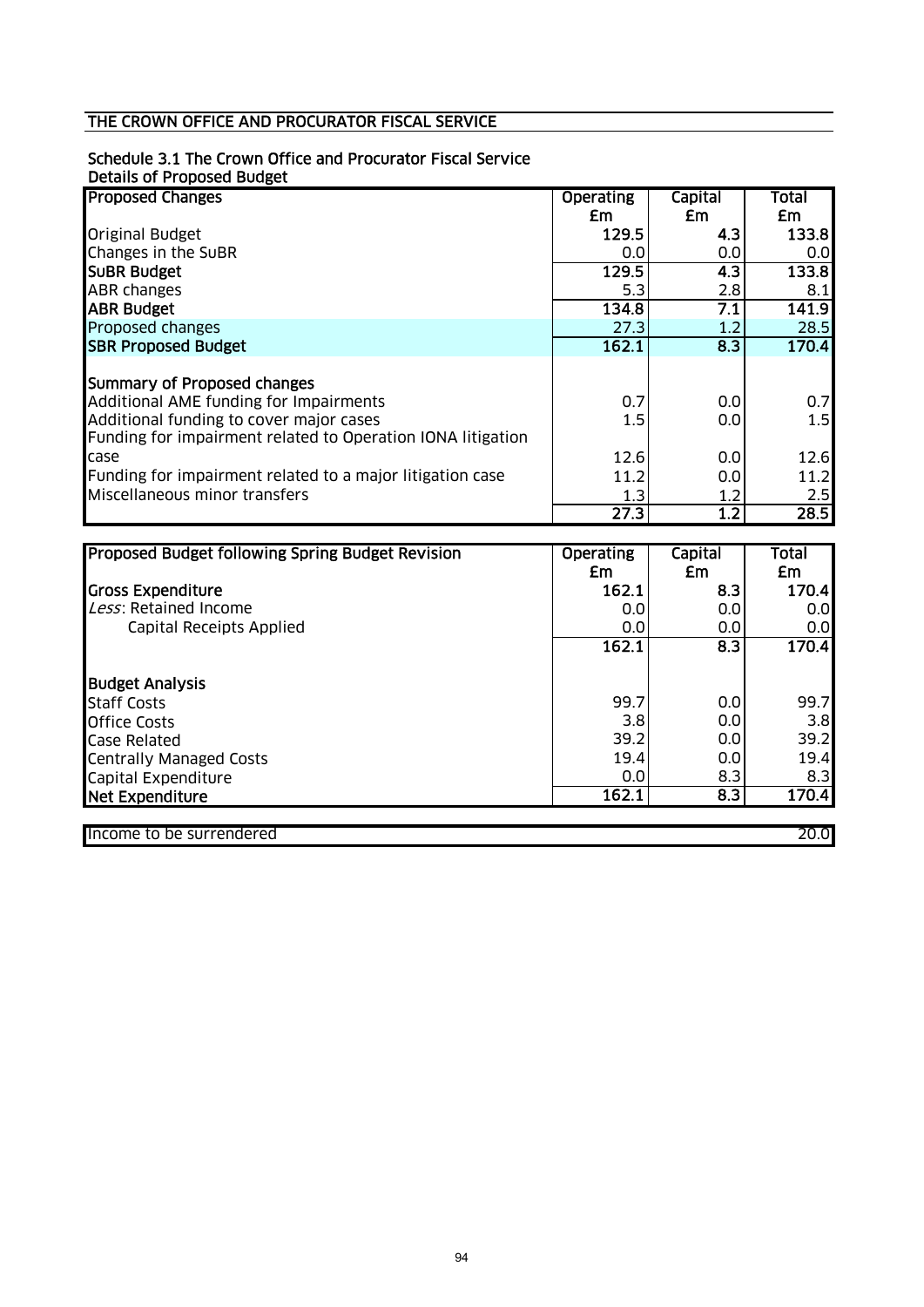### NATIONAL RECORDS OF SCOTLAND

### Schedule 2.1 Total Changes for the Spring Budget Revision

|                                                  | <b>Operating</b><br>£m | Capital<br>£m    | <b>Total</b><br>£m |
|--------------------------------------------------|------------------------|------------------|--------------------|
| Total Budget in the Autumn Budget Revision       | 66.6                   | 3.0 <sub>l</sub> | 69.6               |
| <b>Changes Proposed</b>                          |                        |                  |                    |
| COVID-19 and other Funding Changes               | 0.0                    | 0.0              | 0.0                |
| Reprioritisation                                 | $-13.7$                | $-0.7$           | $-14.4$            |
| <b>Technical Adjustments</b>                     | $-0.5$                 | 0.0              | $-0.5$             |
| Net Whitehall Transfers                          | 0.1                    | 0.0              | 0.1                |
| Net Transfers within Scottish Block              | $-0.5$                 | 0.0              | $-0.5$             |
| Total changes proposed                           | $-14.6$                | $-0.7$           | $-15.3$            |
| Proposed Budget following Spring Budget Revision | 52.0                   | $\overline{2.3}$ | 54.3               |

|                                                           | <b>Operating</b><br>£m | Capital<br>£m    | Total<br>£m      |
|-----------------------------------------------------------|------------------------|------------------|------------------|
| <b>Expenditure Limit:</b><br>National Records of Scotland | 52.0                   | 2.3              | 54.3             |
| Total Expenditure Limit                                   | 52.0                   | $\overline{2.3}$ | 54.3             |
| <b>UK Funded AME:</b>                                     | 0.0                    | 0.0              | 0.0              |
| Total UK Funded AME                                       | 0.0                    | 0.0              | $\overline{0.0}$ |
| Other Expenditure:                                        | 0.0                    | 0.0              | 0.0              |
| Total Other Expenditure                                   | 0.0                    | 0.0              | $\overline{0.0}$ |
| Total Budget                                              | 52.0                   | 2.3              | 54.3             |

Total Limit on Income (accruing resources) 9.8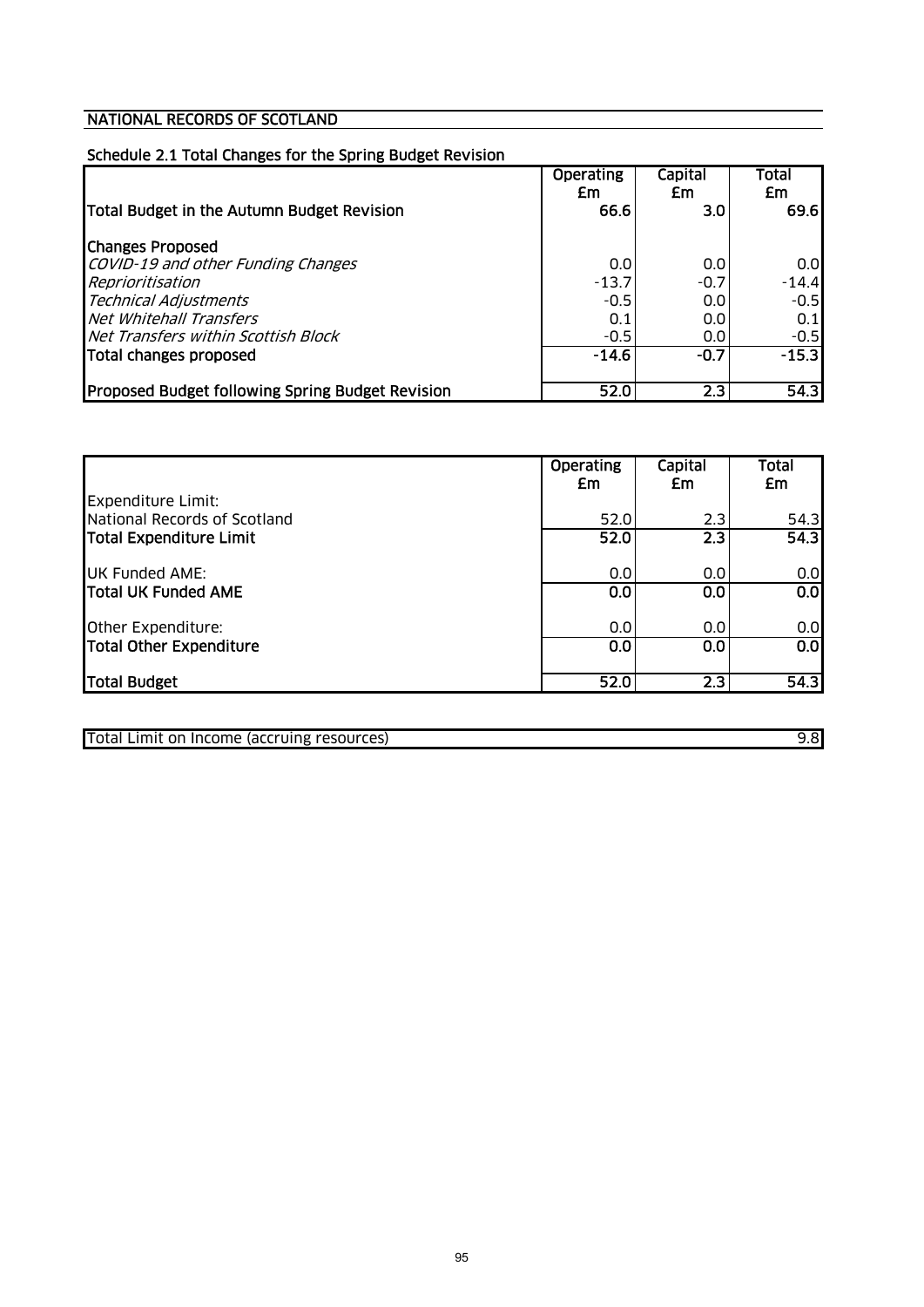### NATIONAL RECORDS OF SCOTLAND

## Schedule 3.1 National Records of Scotland

| Details of Proposed Budget |  |
|----------------------------|--|
|----------------------------|--|

| <b>Proposed Changes</b>                              | <b>Operating</b> | Capital          | Total   |
|------------------------------------------------------|------------------|------------------|---------|
|                                                      | £m               | £m               | £m      |
| <b>Original Budget</b>                               | 62.3             | 3.0              | 65.3    |
| Changes in the SuBR                                  | 0.0              | 0.0              | 0.0     |
| <b>SUBR Budget</b>                                   | 62.3             | 3.0              | 65.3    |
| <b>ABR</b> changes                                   | 4.3              | 0.0              | 4.3     |
| <b>ABR Budget</b>                                    | 66.6             | $\overline{3.0}$ | 69.6    |
| Proposed changes                                     | $-14.6$          | $-0.7$           | $-15.3$ |
| <b>SBR Proposed Budget</b>                           | 52.0             | $\overline{2.3}$ | 54.3    |
|                                                      |                  |                  |         |
| Summary of proposed changes                          |                  |                  |         |
| Redeployment of funding to support COVID-19 measures | $-13.7$          | $-0.7$           | $-14.4$ |
| Miscellaneous minor transfers                        | $-0.9$           | 0.0              | $-0.9$  |
|                                                      | $-14.6$          | $-0.7$           | $-15.3$ |

| Proposed Budget following Spring Budget Revision | <b>Operating</b> | Capital          | Total   |
|--------------------------------------------------|------------------|------------------|---------|
|                                                  | £m               | £m               | £m      |
| <b>Gross Expenditure</b>                         | 57.8             | 2.3              | 60.1    |
| Less: Retained Income                            | $-5.8$           | 0.0              | $-5.8$  |
| Capital Receipts Applied                         | 0.0              | 0.0              | 0.0     |
|                                                  | 52.0             | 2.3              | 54.3    |
| <b>Budget Analysis</b>                           |                  |                  |         |
| <b>Administration Costs</b>                      | 57.8             | 0.0              | 57.8    |
| Capital Expenditure                              | 0.0              | 2.3              | 2.3     |
| Less Income                                      | $-5.8$           | 0.0              | $-5.81$ |
| Net Expenditure                                  | 52.0             | $\overline{2.3}$ | 54.3    |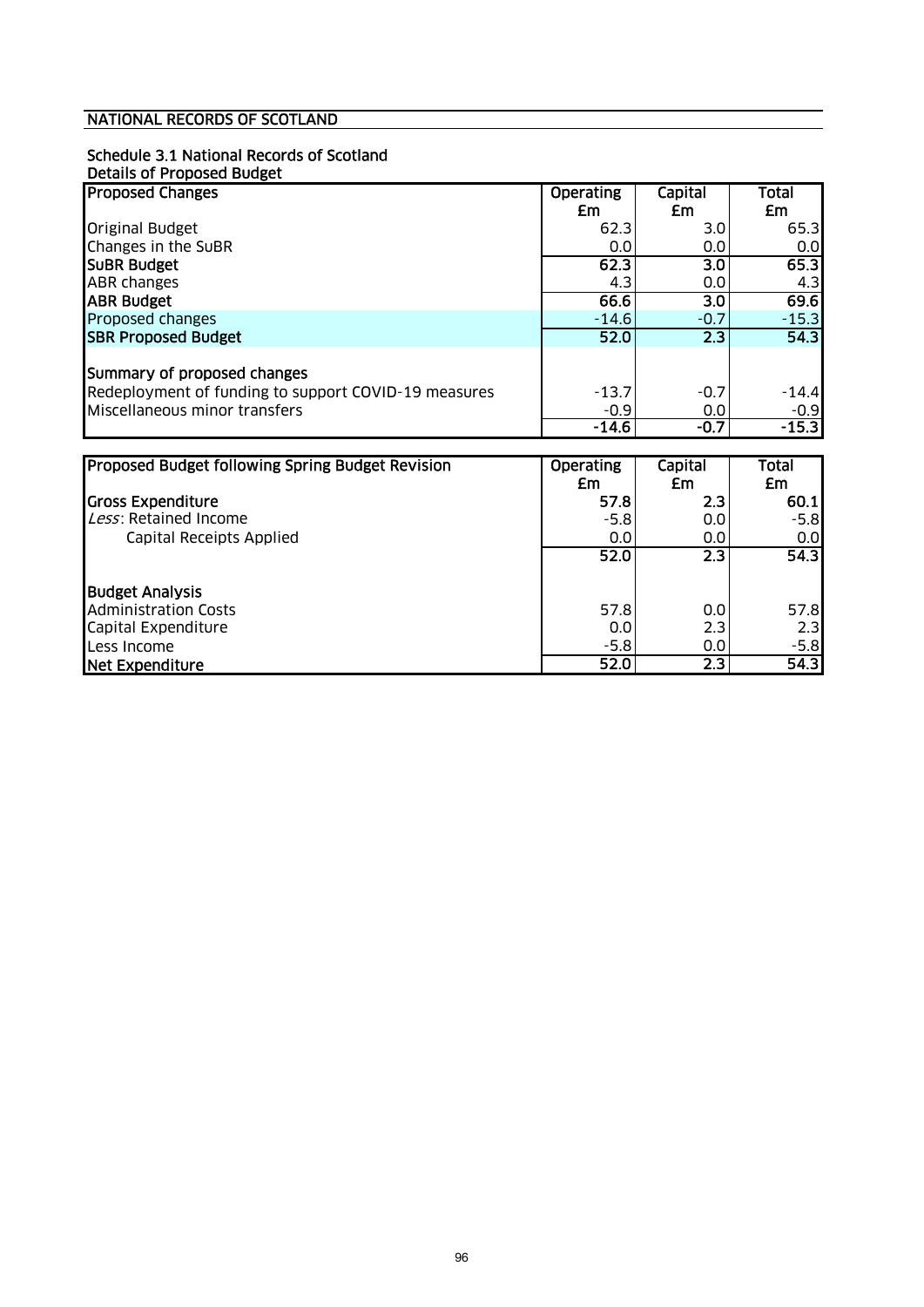### OFFICE OF THE SCOTTISH CHARITY REGULATOR

## Schedule 2.1 Total Changes for the Spring Budget Revision

|                                                  | <b>Operating</b><br>£m | Capital<br>£m | Total<br>£m      |
|--------------------------------------------------|------------------------|---------------|------------------|
| Total Budget in the Autumn Budget Revision       | 3.3                    | 0.0           | 3.3 <sub>l</sub> |
| <b>Changes Proposed</b>                          |                        |               |                  |
| COVID-19 and other Funding Changes               | 0.1                    | 0.0           | 0.1              |
| Reprioritisation                                 | 0.0                    | 0.0           | 0.0              |
| <b>Technical Adjustments</b>                     | 0.0                    | 0.0           | 0.0              |
| Net Whitehall Transfers                          | 0.0                    | 0.0           | 0.0              |
| Net Transfers within Scottish Block              | 0.0                    | 0.0           | 0.0              |
| Total changes proposed                           | 0.1                    | 0.0           | 0.1              |
| Proposed Budget following Spring Budget Revision | 3.4                    | 0.0           | 3.4              |

|                                                                       | <b>Operating</b><br>£m | Capital<br>£m | Total<br>£m             |
|-----------------------------------------------------------------------|------------------------|---------------|-------------------------|
| <b>Expenditure Limit:</b><br>Office of the Scottish Charity Regulator | 3.4                    | 0.0           | 3.4                     |
| Total Expenditure Limit                                               | $\overline{3.4}$       | 0.0           | $\overline{3.4}$        |
| <b>UK Funded AME:</b>                                                 |                        |               |                         |
| Total Uk Funded AME                                                   | 0.0                    | 0.0           | $\overline{0.0}$        |
| Other Expenditure:                                                    |                        |               |                         |
| Total Other Expenditure                                               | 0.0                    | 0.0           | $\overline{\textbf{S}}$ |
| Total Budget                                                          | 3.4                    | 0.0           | $\overline{3.4}$        |

Total Limit on Income (accruing resources) 0.0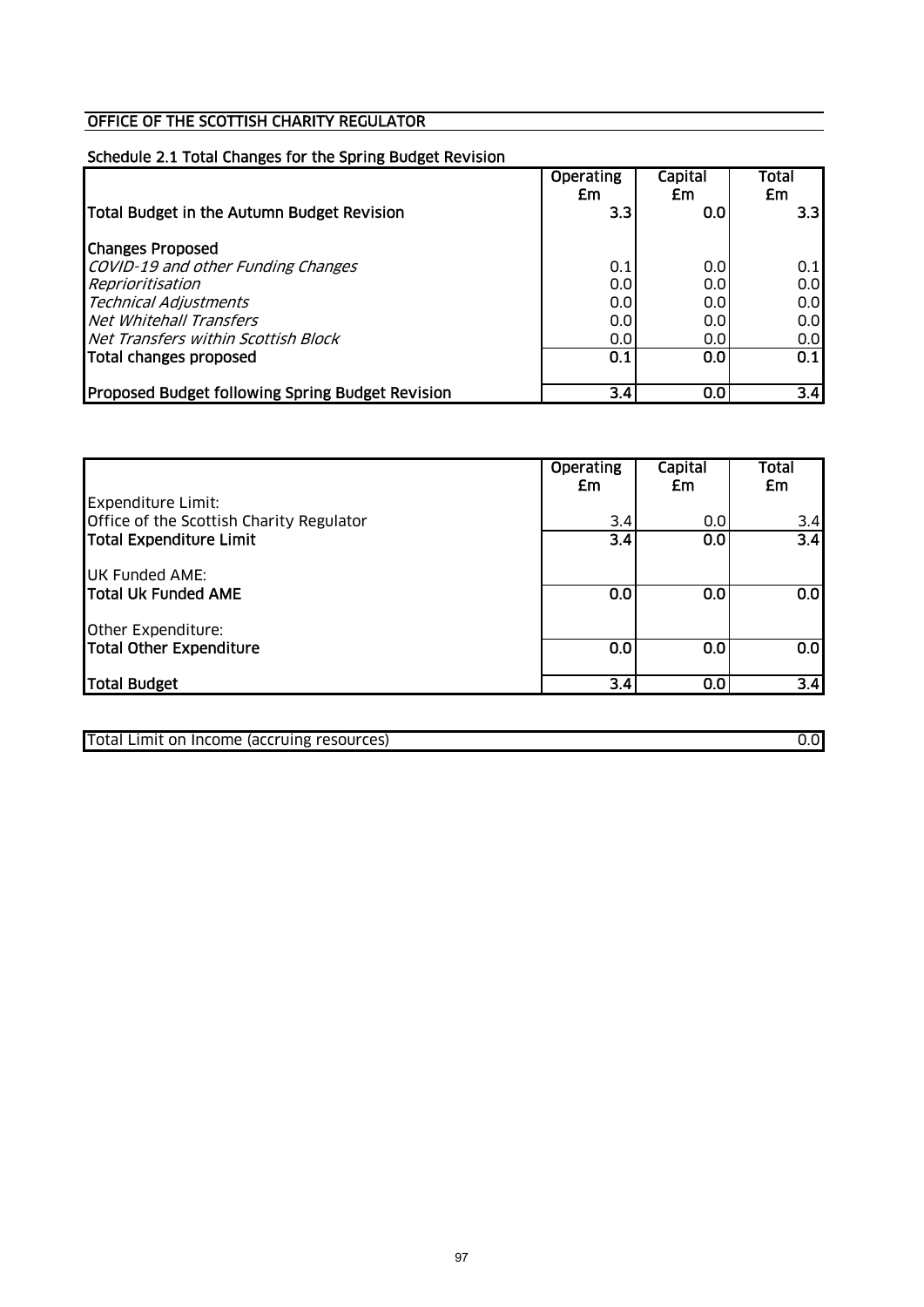### OFFICE OF THE SCOTTISH CHARITY REGULATOR

### Schedule 3.1 Office of the Scottish Charity Regulator

#### Details of Proposed Budget

| <b>Proposed Changes</b>                          | <b>Operating</b> | Capital | <b>Total</b>     |
|--------------------------------------------------|------------------|---------|------------------|
|                                                  | £m               | £m      | £m               |
| <b>Original Budget</b>                           | 3.3              | 0.0     | 3.3              |
| Changes in the SuBR                              | 0.0              | 0.0     | 0.0              |
| <b>SUBR Budget</b>                               | $\overline{3.3}$ | 0.0     | 3.3              |
| <b>ABR</b> changes                               | 0.0              | 0.0     | 0.0              |
| <b>ABR Budget</b>                                | $\overline{3.3}$ | 0.0     | $\overline{3.3}$ |
| Proposed changes                                 | 0.1              | 0.0     | 0.1              |
| <b>SBR Proposed Budget</b>                       | $\overline{3.4}$ | 0.0     | $\overline{3.4}$ |
|                                                  |                  |         |                  |
| Summary of proposed changes                      |                  |         |                  |
| Miscellaneous minor transfers                    | 0.1              | 0.0     | 0.1              |
|                                                  | 0.1              | 0.0     | 0.1              |
|                                                  |                  |         |                  |
| Proposed Budget following Spring Budget Revision | <b>Operating</b> | Capital | Total            |
|                                                  | £m               | £m      | £m               |
| <b>Gross Expenditure</b>                         | 3.4              | 0.0     | 3.4              |
| Less: Retained Income                            | 0.0              | 0.0     | 0.0              |
| Capital Receipts Applied                         | 0.0              | 0.0     | 0.0              |
|                                                  | $\overline{3.4}$ | 0.0     | $\overline{3.4}$ |
| <b>Budget Analysis</b>                           |                  |         |                  |
| <b>OSCR Administration Costs</b>                 | 3.4              | 0.0     | 3.4              |
| <b>Net Expenditure</b>                           | $\overline{3.4}$ | 0.0     | $\overline{3.4}$ |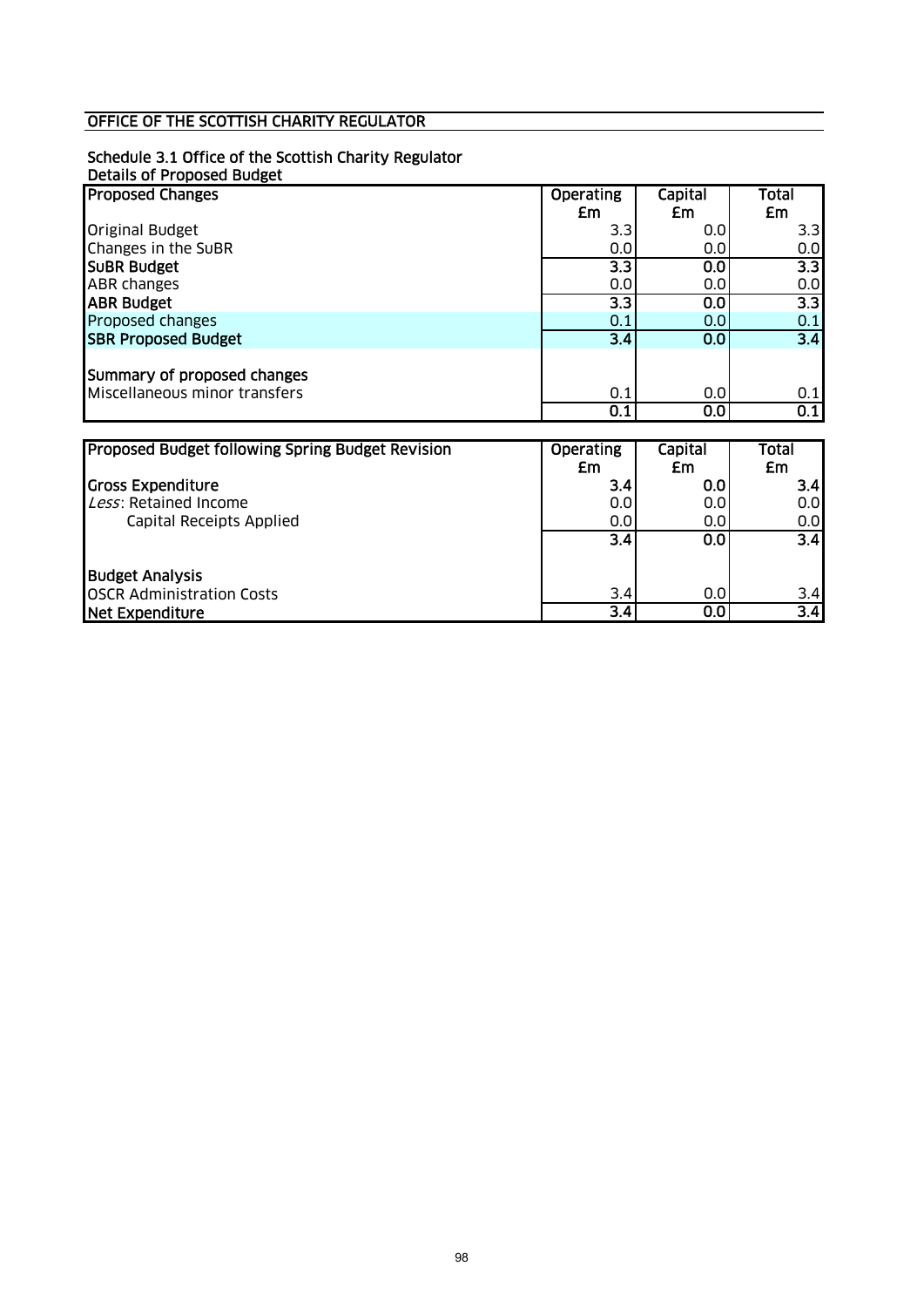### SCOTTISH COURTS AND TRIBUNALS SERVICE

### Schedule 2.1 Total Changes for the Spring Budget Revision

|                                                         | <b>Operating</b><br>£m | <b>Capital</b><br>£m | Total<br>£m |
|---------------------------------------------------------|------------------------|----------------------|-------------|
| Total Budget in the Autumn Budget Revision              | 119.2                  | 12.4                 | 131.6       |
| <b>Changes Proposed</b>                                 |                        |                      |             |
| COVID-19 and other Funding Changes                      | 17.6                   | 3.1                  | 20.7        |
| Reprioritisation                                        | 0.0                    | 0.0                  | 0.0         |
| <b>Technical Adjustments</b>                            | 0.8                    | 0.2                  | 1.0         |
| Net Whitehall Transfers                                 | 0.0                    | 0.0                  | 0.0         |
| Net Transfers within Scottish Block                     | 0.4                    | 0.7                  | 1.1         |
| Total changes proposed                                  | 18.8                   | 4.0                  | 22.8        |
| <b>Proposed Budget following Spring Budget Revision</b> | 138.0                  | 16.4                 | 154.4       |

|                                                                    | <b>Operating</b><br>£m | Capital<br>£m | Total<br>£m          |
|--------------------------------------------------------------------|------------------------|---------------|----------------------|
| <b>Expenditure Limit:</b><br>Scottish Courts and Tribunals Service | 137.7                  | 16.4          | 154.1                |
| Total Expenditure Limit                                            | 137.7                  | 16.4          | 154.1                |
| <b>UK Funded AME:</b>                                              | 0.3                    | 0.0           | 0.3                  |
| <b>Total UK Funded AME</b>                                         | 0.3                    | 0.0           | $\overline{0.3}$     |
| Other Expenditure:                                                 |                        |               |                      |
| Total Other Expenditure                                            | 0.0                    | 0.0           | $\overline{\text{}}$ |
| Total Budget                                                       | 138.0                  | 16.4          | 154.4                |

Total Limit on Income (accruing resources) 46.0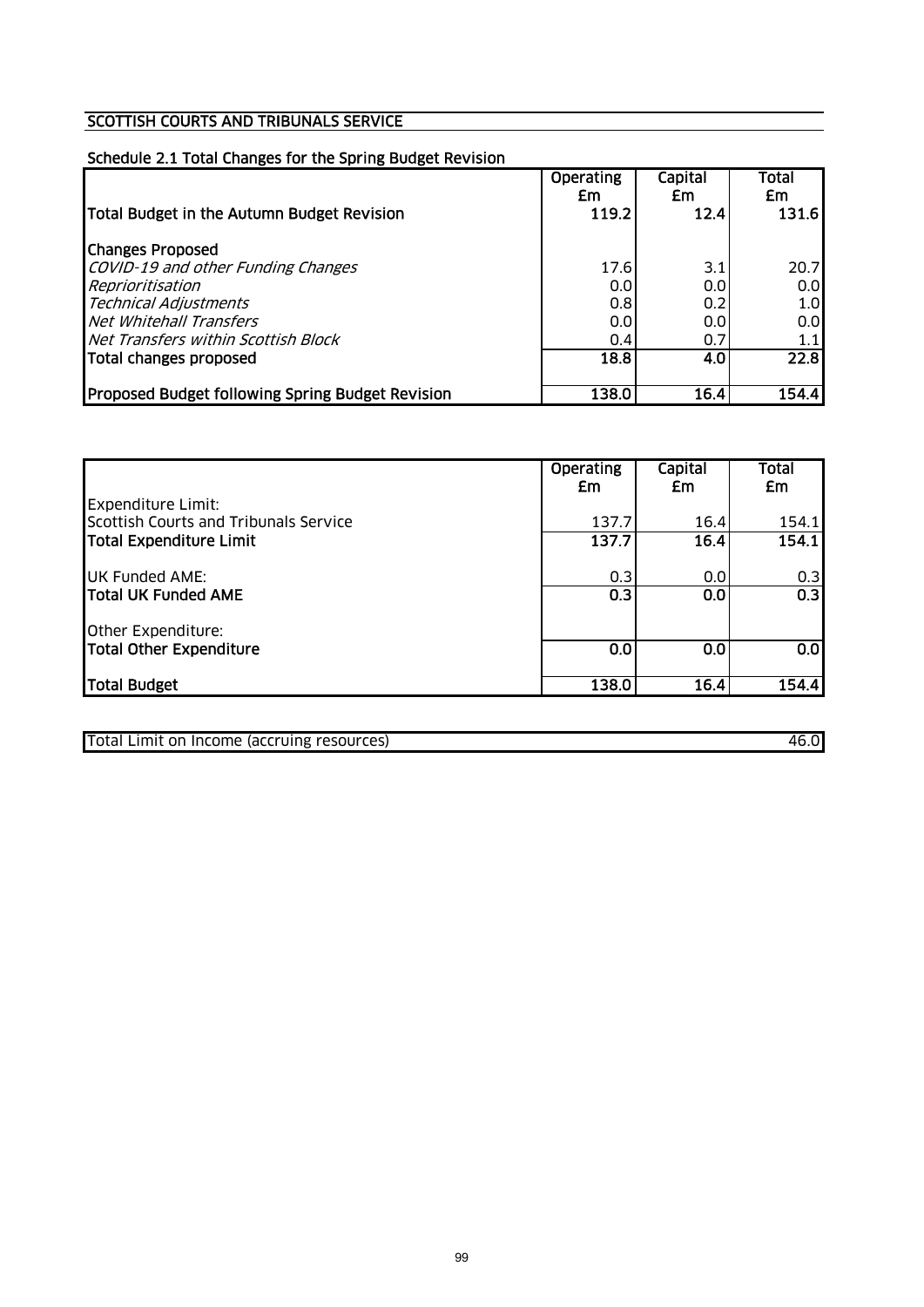### SCOTTISH COURTS AND TRIBUNALS SERVICE

# Schedule 3.1 Scottish Courts and Tribunals Service

|  | Details of Proposed Budget |  |
|--|----------------------------|--|
|  |                            |  |
|  |                            |  |

| <b>Proposed Changes</b>                                       | <b>Operating</b> | Capital | Total |
|---------------------------------------------------------------|------------------|---------|-------|
|                                                               | £m               | £m      | £m    |
| <b>Original Budget</b>                                        | 114.6            | 8.0     | 122.6 |
| Changes in the SuBR                                           | 0.0              | 0.0     | 0.0   |
| <b>SUBR Budget</b>                                            | 114.6            | 8.0     | 122.6 |
| <b>ABR</b> changes                                            | 4.6              | 4.4     | 9.0   |
| <b>ABR Budget</b>                                             | 119.2            | 12.4    | 131.6 |
| Proposed changes                                              | 18.8             | 4.0     | 22.8  |
| <b>SBR Proposed Budget</b>                                    | 138.0            | 16.4    | 154.4 |
|                                                               |                  |         |       |
| Summary of proposed changes                                   |                  |         |       |
| Additional funding to cover the exceptional loss of fees and  | 8.4              | 0.0     | 8.4   |
| fines income arising from the COVID                           |                  |         |       |
| Additional funding to set up external jury centres to allow   | 7.5              | 0.0     | 7.5   |
| jury trials in both the High Court and Sheriff Court to take  |                  |         |       |
| place while Covid-19 public health restrictions are in place. |                  |         |       |
| Reprioritisation of capital to meet additional costs          | 0.0              | 3.1     | 3.1   |
| Transfer from Legal Aid to cover the cost of paying a revised | 1.1              | 0.0     | 1.1   |
| and backdated recruitment and retention allowance to eligible |                  |         |       |
| senators and sheriffs as per the decision made by the Lord    |                  |         |       |
| Chancellor.                                                   |                  |         |       |
| Miscellaneous Minor Transfers                                 | 1.8              | 0.9     | 2.7   |
|                                                               | 18.8             | 4.0     | 22.8  |

| <b>Proposed Budget following Spring Budget Revision</b> | <b>Operating</b> | Capital          | Total   |
|---------------------------------------------------------|------------------|------------------|---------|
|                                                         | £m               | £m               | £m      |
| <b>Gross Expenditure</b>                                | 183.8            | 16.4             | 200.2   |
| Less: Retained Income                                   | -45.81           | 0.0 <sub>l</sub> | $-45.8$ |
| Capital Receipts Applied                                | 0.0              | 0.0              | 0.0     |
|                                                         | 138.0            | 16.4             | 154.4   |
| <b>Budget Analysis</b>                                  |                  |                  |         |
| <b>Operating Expenditure</b>                            | 175.5            | 0.0              | 175.5   |
| <b>Less Civil Fees</b>                                  | $-25.9$          | 0.0              | $-25.9$ |
| Less Other Income (SCTS)                                | $-11.6$          | 0.0              | $-11.6$ |
| Scottish Courts and Tribunals Service Capital           | 0.0              | 16.4             | 16.4    |
| Net Expenditure                                         | 138.0            | 16.4             | 154.4   |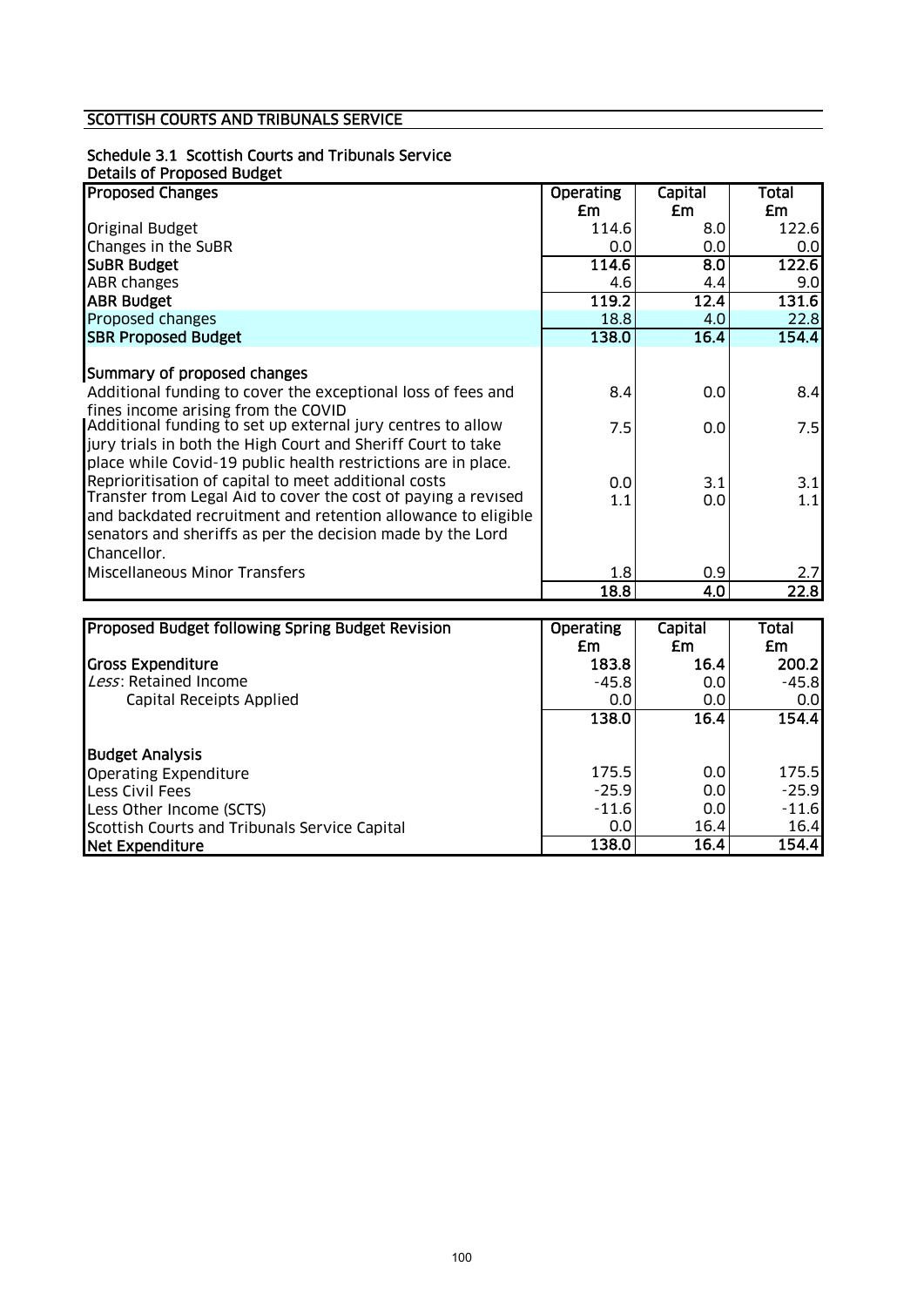## **SCOTTISH FISCAL COMMISSION**

| Schedule 2.1 Total Changes for the Spring Budget Revision |                        |                      |                    |
|-----------------------------------------------------------|------------------------|----------------------|--------------------|
|                                                           | <b>Operating</b><br>£m | <b>Capital</b><br>£m | <b>Total</b><br>£m |
| Total Budget in the Autumn Budget Revision                | 2.0                    | 0.0                  | 2.01               |
| <b>Changes Proposed</b>                                   |                        |                      |                    |
| COVID-19 and other Funding Changes                        | 0.0                    | 0.0                  | 0.0                |
| Reprioritisation                                          | 0.0                    | 0.0                  | 0.0                |
| <b>Technical Adjustments</b>                              | 0.0                    | 0.0                  | 0.0                |
| Net Whitehall transfers                                   | 0.0                    | 0.0                  | 0.0                |
| Net Transfers within Scottish Block                       | 0.0                    | 0.0                  | 0.0                |
| Total changes proposed                                    | 0.0                    | 0.0                  | 0.0                |
| Proposed Budget following Spring Budget Revision          | 2.0                    | 0.0                  | $\overline{2.0}$   |

|                                                                | <b>Operating</b><br>£m | Capital<br>£m           | <b>Total</b><br>£m |
|----------------------------------------------------------------|------------------------|-------------------------|--------------------|
| <b>Expenditure Limit:</b><br><b>Scottish Fiscal Commission</b> | 2.0                    | 0.0                     | 2.0                |
| Total Expenditure Limit                                        | 2.0                    | $\overline{\textbf{S}}$ | $\overline{2.0}$   |
| <b>UK Funded AME:</b>                                          |                        |                         |                    |
| <b>Total UK Funded AME</b>                                     | 0.0                    | $\overline{\textbf{S}}$ | $\overline{0.0}$   |
| Other Expenditure:                                             |                        |                         |                    |
| Total Other Expenditure                                        | 0.0                    | 0.0                     | 0.0                |
| Total Budget                                                   | 2.0                    | 0.0                     | $\overline{2.0}$   |

Total Limit on Income (accruing resources) 0.0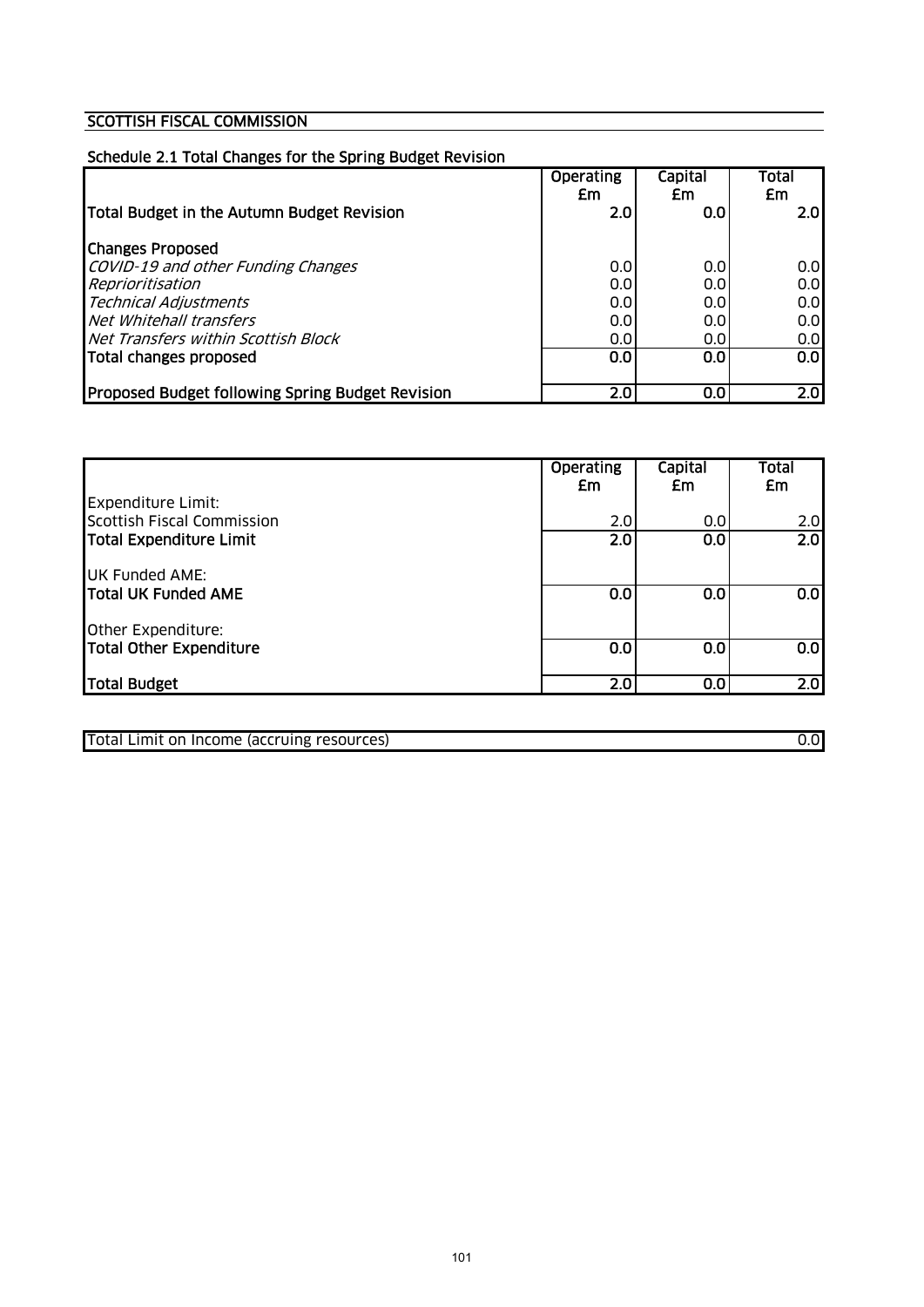## SCOTTISH FISCAL COMMISSION

#### Schedule 3.1 Scottish Fiscal Commission

|  | Details of Proposed Budget |  |
|--|----------------------------|--|
|  |                            |  |

| <b>Proposed Changes</b>                          | <b>Operating</b> | <b>Capital</b> | Total            |
|--------------------------------------------------|------------------|----------------|------------------|
|                                                  | £m               | £m             | £m               |
| <b>Original Budget</b>                           | 1.9              | 0.0            | 1.9              |
| Changes in the SuBR                              | 0.0              | 0.0            | 0.0              |
| <b>SUBR Budget</b>                               | 1.9              | 0.0            | 1.9              |
| <b>ABR changes</b>                               | 0.1              | 0.0            | 0.1              |
| <b>ABR Budget</b>                                | $\overline{2.0}$ | 0.0            | $\overline{2.0}$ |
| Proposed changes                                 | 0.0              | 0.0            | 0.0              |
| <b>SBR Proposed Budget</b>                       | 2.0              | 0.0            | 2.0              |
|                                                  |                  |                |                  |
| Summary of proposed changes                      |                  |                |                  |
|                                                  | 0.0              | 0.0            | 0.0              |
|                                                  | 0.0              | 0.0            | $\overline{0.0}$ |
|                                                  |                  |                |                  |
| Proposed Budget following Spring Budget Revision | <b>Operating</b> | Capital        | Total            |
|                                                  | £m               | £m             | £m               |
| <b>Gross Expenditure</b>                         | 2.0              | 0.0            | 2.0              |
| Less: Retained Income                            | 0.0              | 0.0            | 0.0              |
| Capital Receipts Applied                         | 0.0              | 0.0            | 0.0              |
|                                                  | $\overline{2.0}$ | 0.0            | 2.0              |
|                                                  |                  |                |                  |

|                            | --- | --- | --- |
|----------------------------|-----|-----|-----|
| <b>Budget Analysis</b>     |     |     |     |
| Scottish Fiscal Commission | 2.0 | 0.0 | 2.0 |
| Net Expenditure            | 2.0 | 0.0 | 2.0 |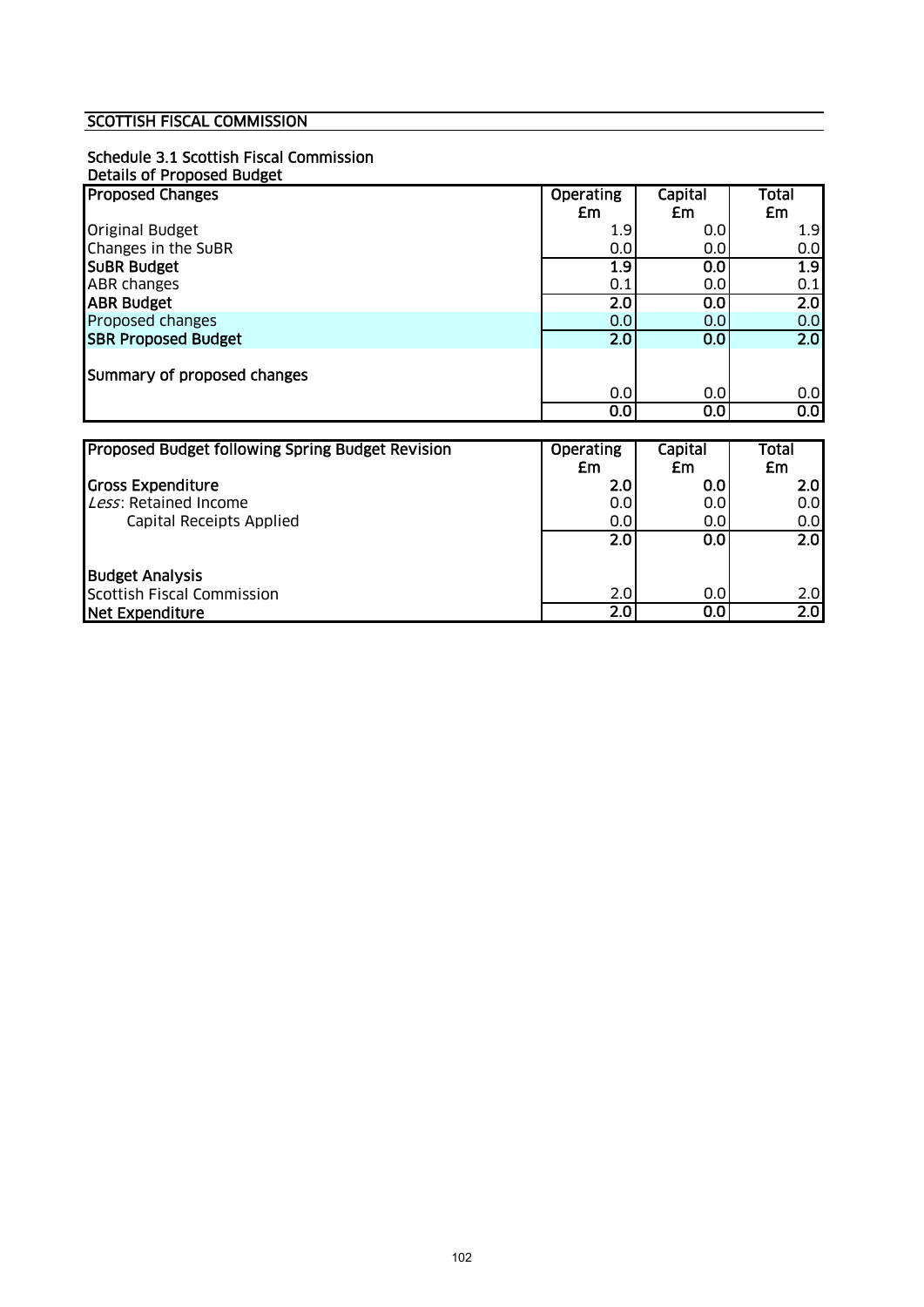## REVENUE SCOTLAND

|                                                         | <b>Operating</b><br>£m | Capital<br>£m | Total<br>£m |
|---------------------------------------------------------|------------------------|---------------|-------------|
| Total Budget in the Autumn Budget Revision              | 6.5                    | 0.5           | 7.OI        |
| <b>Changes Proposed</b>                                 |                        |               |             |
| COVID-19 and other Funding Changes                      | 0.0                    | 0.0           | 0.0         |
| Reprioritisation                                        | 0.0                    | 0.0           | 0.0         |
| <b>Technical Adjustments</b>                            | 0.1                    | $-0.1$        | 0.0         |
| Net Whitehall Transfers                                 | 0.0                    | 0.0           | 0.0         |
| Net Transfers within Scottish Block                     | 0.0                    | 0.01          | 0.0         |
| Total changes proposed                                  | 0.1                    | $-0.1$        | 0.0         |
| <b>Proposed Budget following Spring Budget Revision</b> | 6.6                    | 0.4           | 7.0         |

|                         | <b>Operating</b><br>£m | Capital<br>£m | Total<br>£m      |
|-------------------------|------------------------|---------------|------------------|
| Expenditure Limit:      |                        |               |                  |
| Revenue Scotland        | 6.6                    | 0.4           | 7.0              |
| Total Expenditure Limit | 6.6                    | 0.4           | 7.0              |
| <b>UK Funded AME:</b>   | 0.0                    | 0.0           | 0.0              |
| Total UK Funded AME     | 0.0                    | 0.0           | 0.0              |
| Other Expenditure:      | 0.0                    | 0.0           | 0.0              |
| Total Other Expenditure | 0.0                    | 0.0           | $\overline{0.0}$ |
| Total Budget            | 6.6                    | 0.4           | 7.0              |

Total Limit on Income (accruing resources) 0.0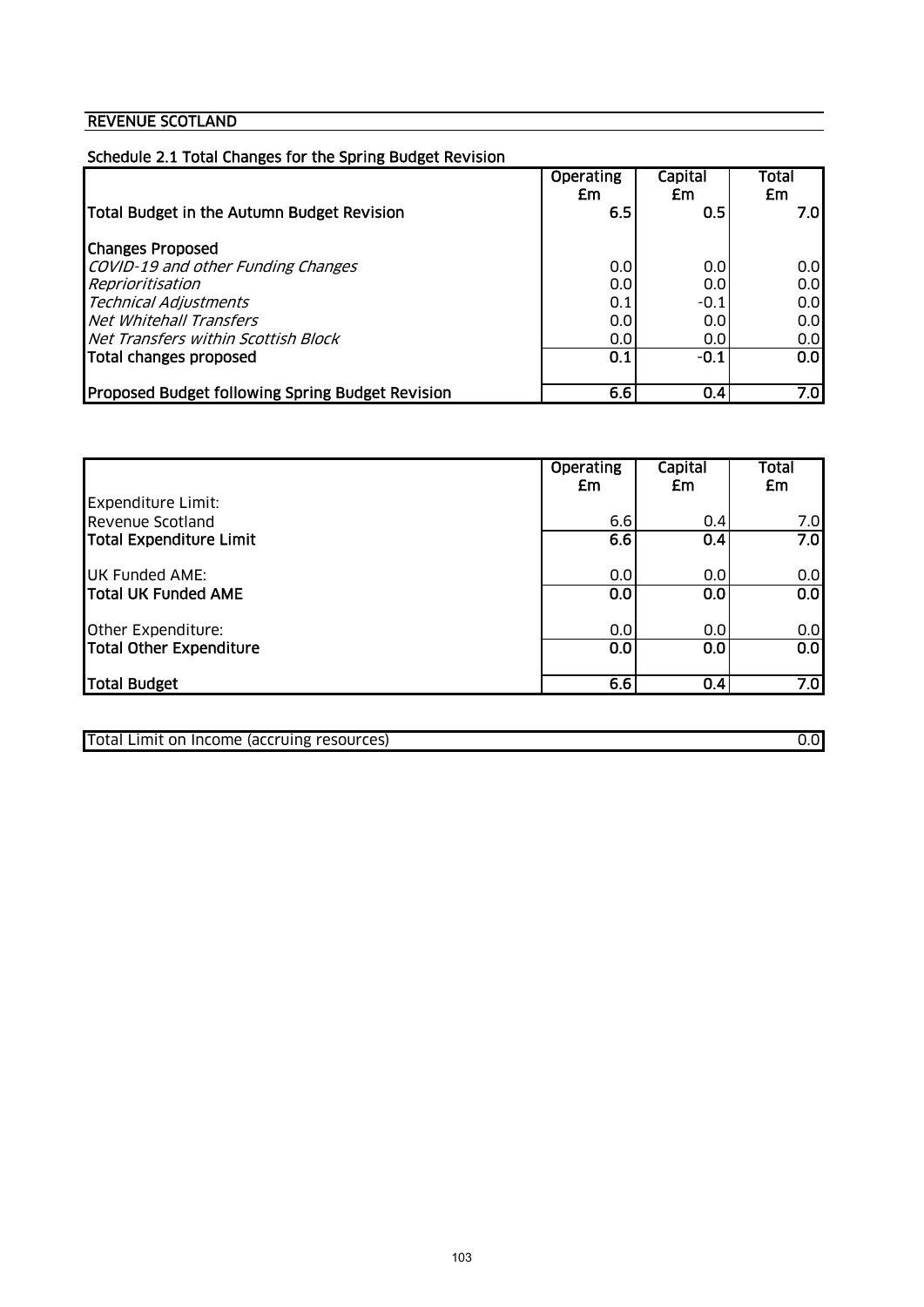#### REVENUE SCOTLAND

#### Schedule 3.1 Revenue Scotland

| Details of Proposed Budget                       |                  |         |       |
|--------------------------------------------------|------------------|---------|-------|
| <b>Proposed Changes</b>                          | <b>Operating</b> | Capital | Total |
|                                                  | £m               | £m      | £m    |
| <b>Original Budget</b>                           | 6.1              | 0.5     | 6.6   |
| Changes in the SuBR                              | 0.0              | 0.0     | 0.0   |
| <b>SUBR Budget</b>                               | 6.1              | 0.5     | 6.6   |
| ABR changes                                      | 0.4              | 0.0     | 0.4   |
| <b>ABR Budget</b>                                | 6.5              | 0.5     | 7.0   |
| Proposed changes                                 | 0.1              | $-0.1$  | 0.0   |
| <b>SBR Proposed Budget</b>                       | 6.6              | 0.4     | 7.0   |
|                                                  |                  |         |       |
| Summary of proposed changes                      |                  |         |       |
| Miscellaneous transfers                          | 0.1              | $-0.1$  | 0.0   |
|                                                  | 0.1              | $-0.1$  | 0.0   |
|                                                  |                  |         |       |
| Proposed Budget following Spring Budget Revision | <b>Operating</b> | Capital | Total |
|                                                  | £m               | £m      | £m    |
| <b>Gross Expenditure</b>                         | 6.6              | 0.4     | 7.0   |
| Less: Retained Income                            | 0.0              | 0.0     | 0.0   |
| Capital Receipts Applied                         | 0.0              | 0.0     | 0.0   |
|                                                  | 6.6              | 0.4     | 7.0   |
|                                                  |                  |         |       |
| <b>Budget Analysis</b>                           |                  |         |       |
| <b>Administration Costs</b>                      | 6.6              | 0.4     | 7.0   |
| <b>Net Expenditure</b>                           | 6.6              | 0.4     | 7.0   |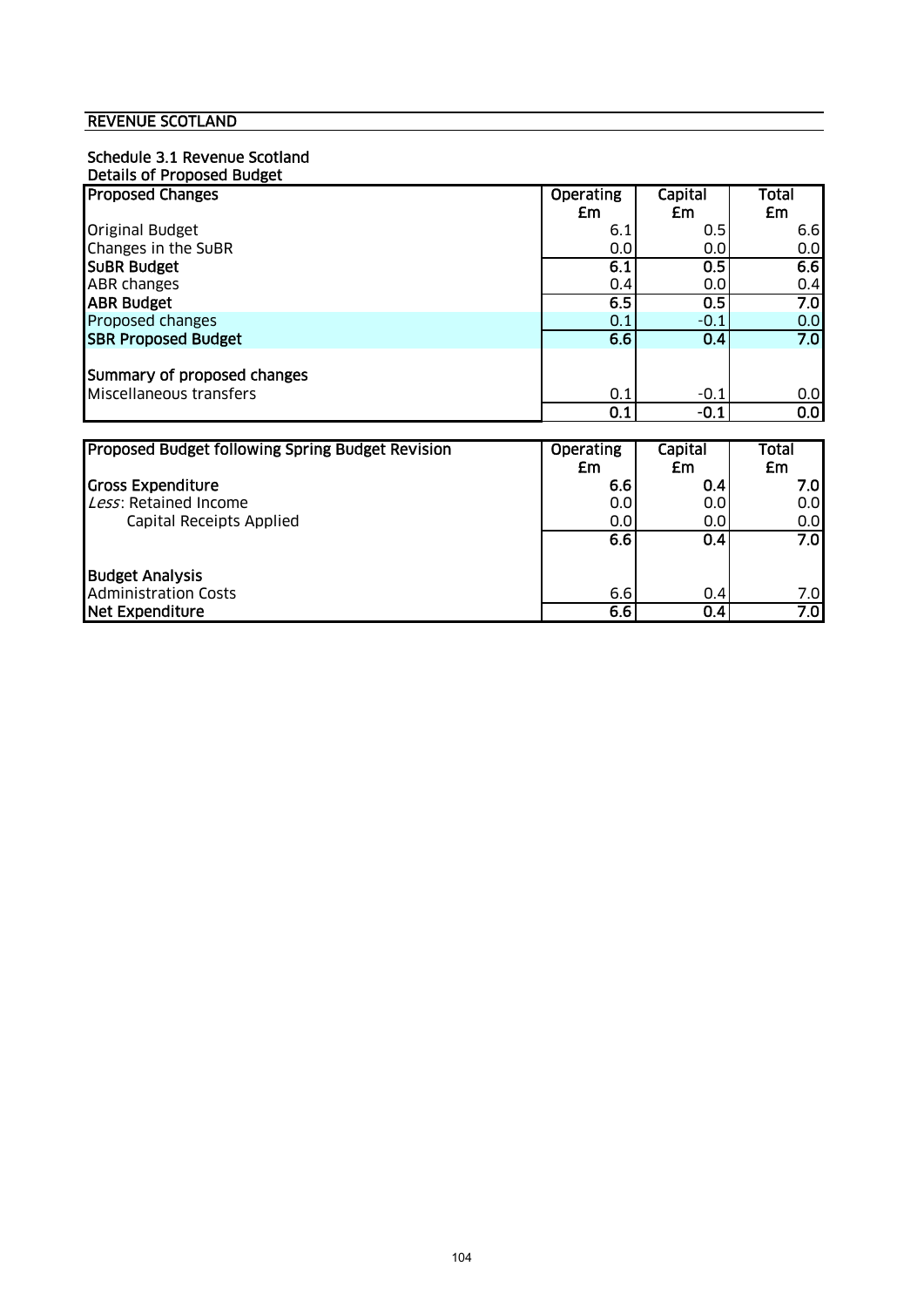## REGISTERS OF SCOTLAND

| Schedule 2.1 Total Changes for the Spring Budget Revision |                        |                  |             |
|-----------------------------------------------------------|------------------------|------------------|-------------|
|                                                           | <b>Operating</b><br>£m | Capital<br>£m    | Total<br>£m |
| Total Budget in the Autumn Budget Revision                | 8.4                    | 4.0              | 12.4        |
|                                                           |                        |                  |             |
| <b>Changes Proposed</b>                                   |                        |                  |             |
| COVID-19 and other Funding Changes                        | 21.9                   | 0.0              | 21.9        |
| Reprioritisation                                          | 0.0                    | 0.0              | 0.0         |
| <b>Technical Adjustments</b>                              | 18.1                   | 0.0              | 18.1        |
| Net Whitehall Transfers                                   | 0.0                    | 0.0              | 0.0         |
| Net Transfers within Scottish Block                       | 0.0                    | 0.5              | 0.5         |
| Total changes proposed                                    | 40.0                   | $\overline{0.5}$ | 40.5        |
| <b>Proposed Budget following Spring Budget Revision</b>   | 48.4                   | 4.5              | 52.9        |

|                                                           | <b>Operating</b><br>£m | Capital<br>£m | <b>Total</b><br>£m |
|-----------------------------------------------------------|------------------------|---------------|--------------------|
| <b>Expenditure Limit:</b><br><b>Registers of Scotland</b> | 34.3                   | 4.5           | 38.8               |
| Total Expenditure Limit                                   | 34.3                   | 4.5           | 38.8               |
| <b>UK Funded AME:</b>                                     | 14.1                   | 0.0           | 14.1               |
| <b>Total UK Funded AME</b>                                | 14.1                   | 0.0           | 14.1               |
| Other Expenditure:                                        | 0.0                    | 0.0           | 0.0                |
| Total Other Expenditure                                   | 0.0                    | 0.0           | $\overline{0.0}$   |
| Total Budget                                              | 48.4                   | 4.5           | 52.9               |

Total Limit on Income (accruing resources) 100.0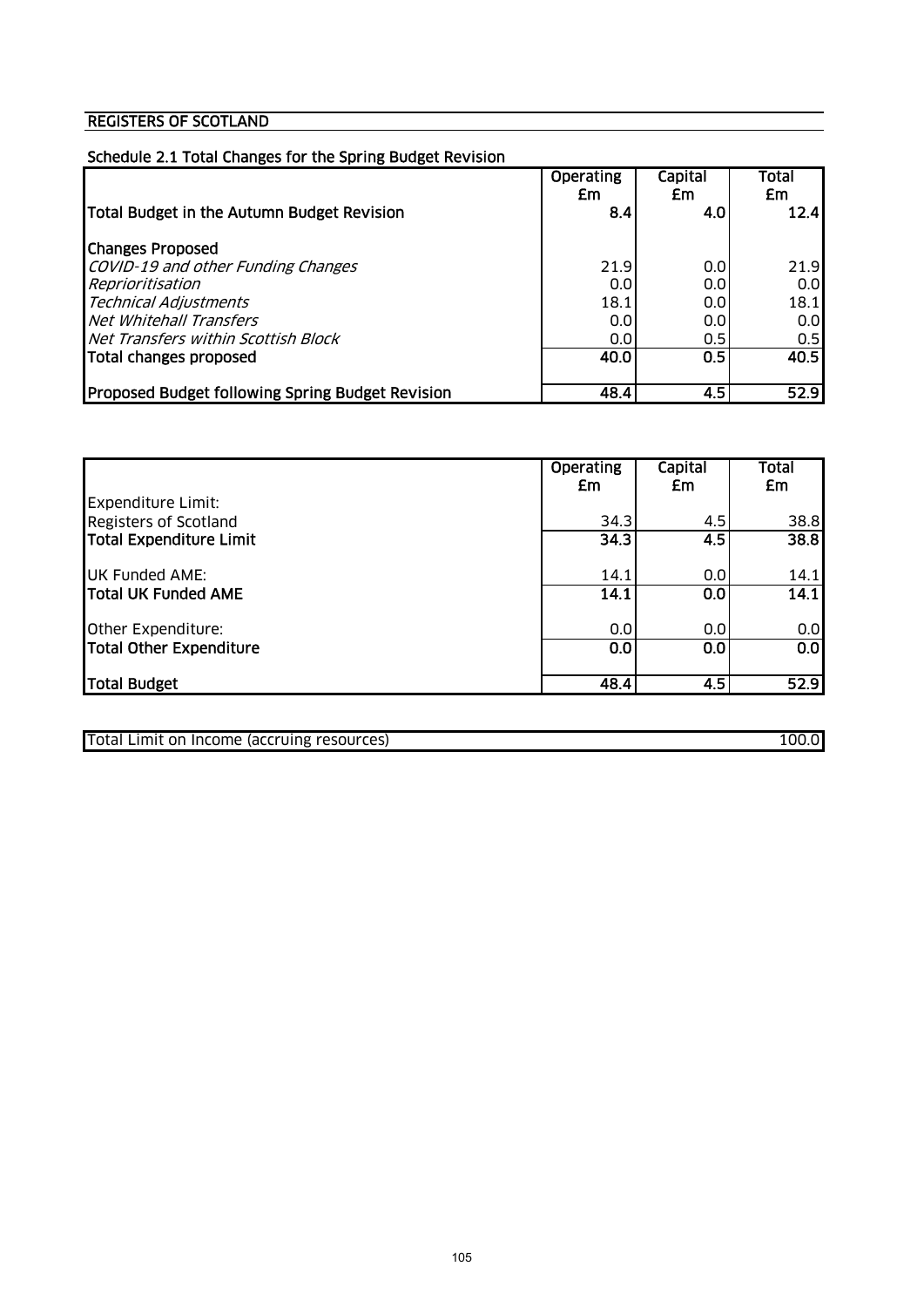#### REGISTERS OF SCOTLAND

#### Schedule 3.1 Registers of Scotland

| <b>Proposed Changes</b>                                  | <b>Operating</b> | Capital | <b>Total</b> |
|----------------------------------------------------------|------------------|---------|--------------|
|                                                          | £m               | £m      | £m           |
| <b>Original Budget</b>                                   | 8.4              | 4.0     | 12.4         |
| Changes in the SuBR                                      | 0.0              | 0.0     | 0.0          |
| <b>SUBR Budget</b>                                       | $\overline{8.4}$ | 4.0     | 12.4         |
| <b>ABR</b> changes                                       | 0.0              | 0.0     | 0.0          |
| <b>JABR Budget</b>                                       | 8.4              | 4.0     | 12.4         |
| Proposed changes                                         | 40.0             | 0.5     | 40.5         |
| <b>SBR Proposed Budget</b>                               | 48.4             | 4.5     | 52.9         |
| Summary of proposed changes                              |                  |         |              |
| Additional funding to cover reduced income due to COVID. | 21.9             | 0.0     | 21.9         |
| Additional AME cover for Provisions and Impairments      | 14.1             | 0.0     | 14.1         |
| Funding for Accruing Staff Benefits                      | 3.6              | 0.0     | 3.6          |
| Miscelleanous Minor Transfers                            | 0.4              | 0.5     | 0.9          |
|                                                          | 40.0             | 0.5     | 40.5         |

| Proposed Budget following Spring Budget Revision | <b>Operating</b> | Capital | Total |
|--------------------------------------------------|------------------|---------|-------|
|                                                  | £m               | £m      | £m    |
| <b>Gross Expenditure</b>                         | 48.4             | 4.5     | 52.9  |
| Less: Retained Income                            | 0.0              | 0.0     | 0.0   |
| Capital Receipts Applied                         | 0.0              | 0.0     | 0.0   |
|                                                  | 48.4             | 4.5     | 52.9  |
| <b>Budget Analysis</b>                           |                  |         |       |
| <b>Registers of Scotland</b>                     | 48.4             | 4.5     | 52.9  |
| Net Expenditure                                  | 48.4             | 4.5     | 52.9  |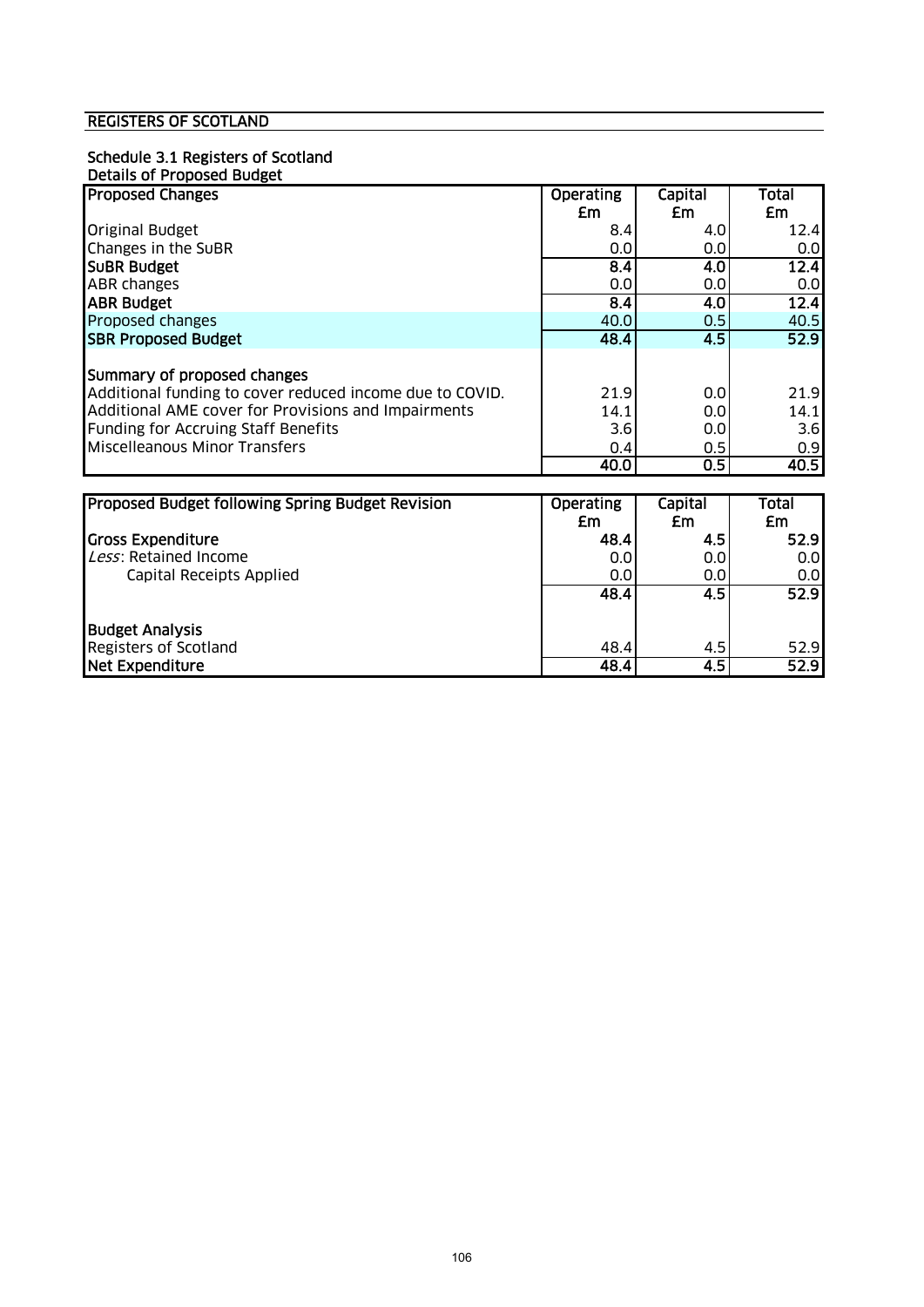## FOOD STANDARDS SCOTLAND

| Schedule 2.1 Total Changes for the Spring Budget Revision |                                |                      |                     |
|-----------------------------------------------------------|--------------------------------|----------------------|---------------------|
| Total Budget in the Autumn Budget Revision                | <b>Operating</b><br>£m<br>16.0 | Capital<br>£m<br>0.0 | Total<br>£m<br>16.0 |
| <b>Changes Proposed</b>                                   |                                |                      |                     |
| COVID-19 and other Funding Changes                        | 2.7                            | 0.0                  | 2.7                 |
| Reprioritisation                                          | 0.0                            | 0.0                  | 0.0                 |
| <b>Technical Changes</b>                                  | $-0.4$                         | 0.61                 | 0.2                 |
| Net Whitehall transfers                                   | 0.0                            | 0.0                  | 0.0                 |
| Net Transfers within Scottish Block                       | 0.0                            | 0.0                  | 0.0                 |
| Total changes proposed                                    | 2.3                            | 0.6                  | $\overline{2.9}$    |
| Proposed Budget following Spring Budget Revision          | 18.3                           | 0.6                  | 18.9                |

|                                                             | <b>Operating</b><br>£m | Capital<br>£m | Total<br>£m |
|-------------------------------------------------------------|------------------------|---------------|-------------|
| <b>Expenditure Limit:</b><br><b>Food Standards Scotland</b> | 17.8                   | 0.6           | 18.4        |
| Total Expenditure Limit                                     | 17.8                   | 0.6           | 18.4        |
| <b>UK Funded AME:</b>                                       | 0.5                    | 0.0           | 0.5         |
| Total UK Funded AME                                         | 0.5                    | 0.0           | 0.5         |
| Other Expenditure :                                         | 0.0                    | 0.0           | 0.0         |
| Total Other Expenditure                                     | 0.0                    | 0.0           | 0.0         |
| Total Budget                                                | 18.3                   | 0.6           | 18.9        |

Total Limit on Income (accruing resources) 4.0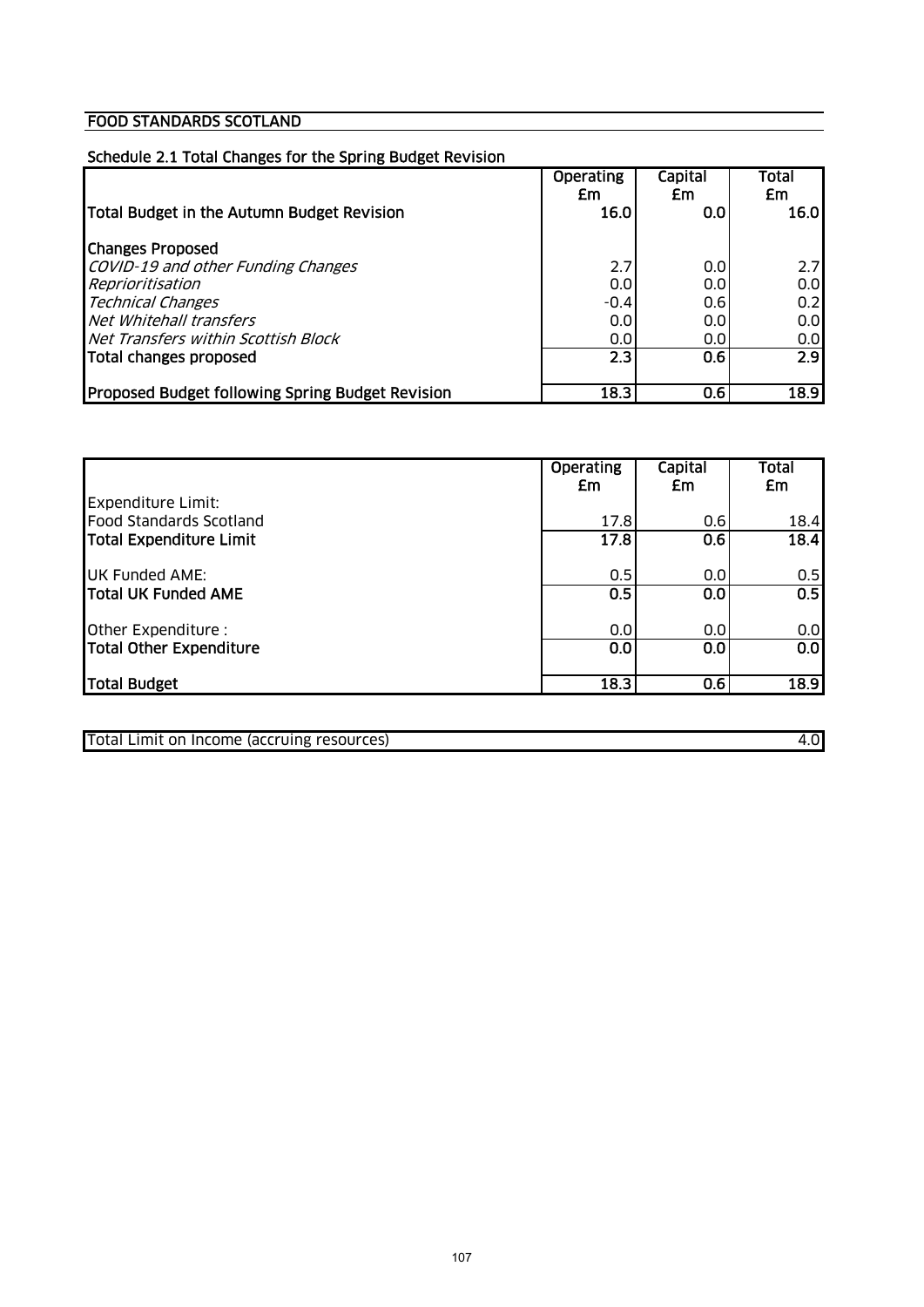#### FOOD STANDARDS SCOTLAND

#### Schedule 3.1 Food Standards Scotland

#### Details of Proposed Budget

| <b>Proposed Changes</b>                                 | <b>Operating</b> | Capital | Total            |
|---------------------------------------------------------|------------------|---------|------------------|
|                                                         | £m               | £m      | £m               |
| <b>Original Budget</b>                                  | 16.0             | 0.0     | 16.0             |
| Changes in the SuBR                                     | 0.0              | 0.0     | 0.0              |
| <b>SUBR Budget</b>                                      | 16.0             | 0.0     | 16.0             |
| <b>ABR</b> changes                                      | 0.0              | 0.0     | 0.0              |
| <b>ABR Budget</b>                                       | 16.0             | 0.0     | 16.0             |
| <b>Proposed changes</b>                                 | 2.3              | 0.6     | 2.9              |
| <b>SBR Proposed Budget</b>                              | 18.3             | 0.6     | 18.9             |
| Summary of proposed changes                             |                  |         |                  |
| Additional EU Exit funding                              | 2.7              | 0.0     | 2.7              |
| Additional non-cash AME funding for pension liabilities | 0.2              | 0.0     | 0.2              |
| Transfer from Resource to Capital                       | $-0.6$           | 0.6     | 0.0              |
|                                                         | 2.3              | 0.6     | $\overline{2.9}$ |

| <b>Proposed Budget following Spring Budget Revision</b> | <b>Operating</b> | Capital          | Total  |
|---------------------------------------------------------|------------------|------------------|--------|
|                                                         | £m               | £m               | £m     |
| <b>Gross Expenditure</b>                                | 22.2             | 0.6              | 22.8   |
| Less: Retained Income                                   | $-3.9$           | 0.01             | $-3.9$ |
| <b>Capital Receipts Applied</b>                         | 0.0              | 0.0              | 0.0    |
|                                                         | 18.3             | 0.6              | 18.9   |
| <b>Budget Analysis</b>                                  |                  |                  |        |
| Administration-                                         | 18.3             | 0.0 <sub>l</sub> | 18.3   |
| Capital Expenditure-                                    | 0.0              | 0.6              | 0.6    |
| Net Expenditure                                         | 18.3             | 0.6              | 18.9   |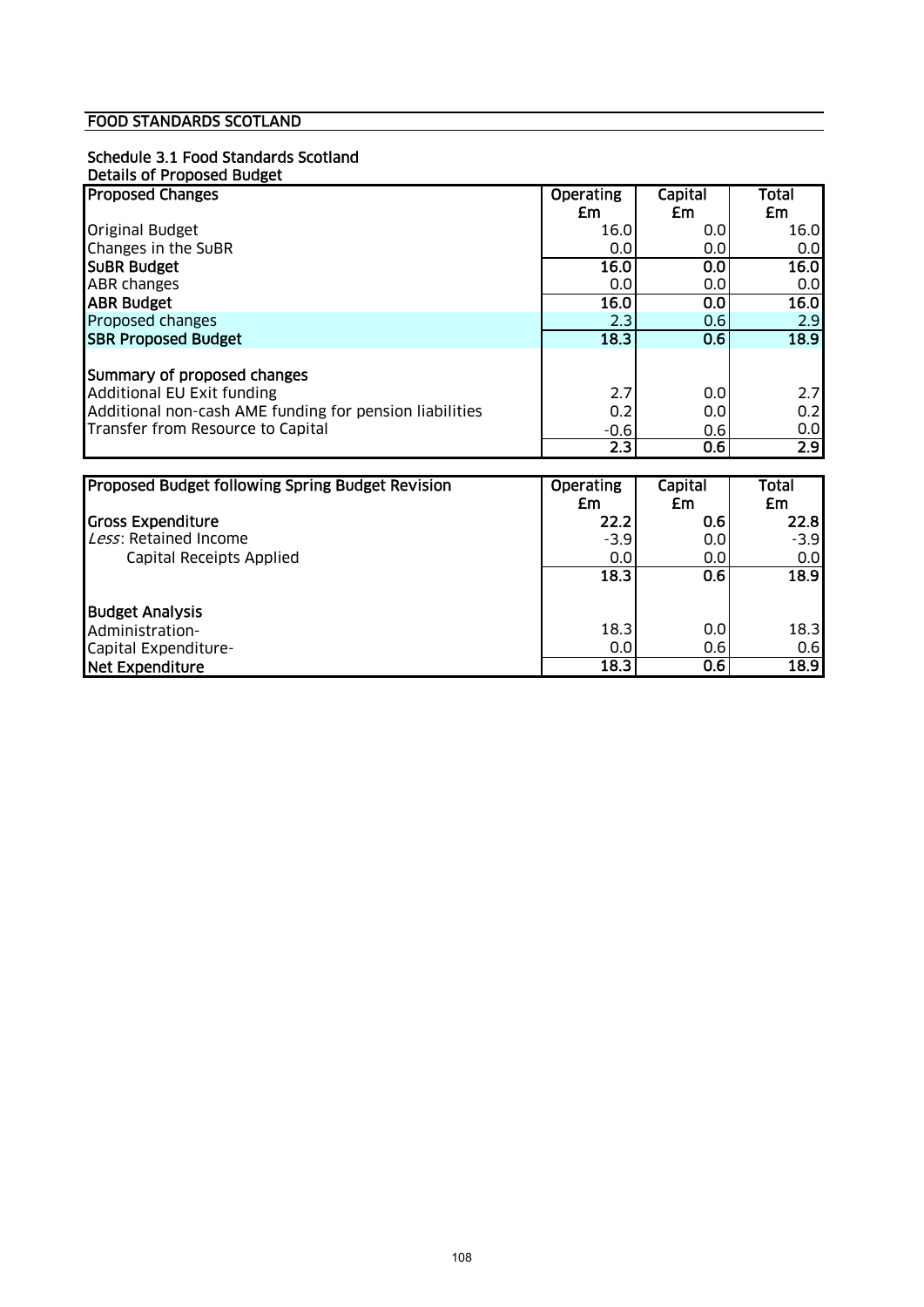#### SCOTTISH HOUSING REGULATOR

#### Schedule 2.1 Total Changes for the Spring Budget Revision

|                                                         | <b>Operating</b><br>£m | Capital<br>£m | Total<br>£m |
|---------------------------------------------------------|------------------------|---------------|-------------|
| Total Budget in the Autumn Budget Revision              | 4.3                    | 0.2           | 4.5         |
| <b>Changes Proposed</b>                                 |                        |               |             |
| COVID-19 and other Funding Changes                      | 0.0                    | 0.0           | 0.0         |
| Reprioritisation                                        | 0.0                    | 0.0           | 0.0         |
| <b>Technical Adjustments</b>                            | 0.1                    | 0.0           | 0.1         |
| Net Whitehall Transfers                                 | 0.0                    | 0.0           | 0.0         |
| Net Transfers within Scottish Block                     | 0.3                    | 0.0           | 0.3         |
| Total changes proposed                                  | 0.4                    | 0.0           | 0.4         |
| <b>Proposed Budget following Spring Budget Revision</b> | 4.7                    | 0.2           | 4.9         |

|                                                  | <b>Operating</b><br>£m | Capital<br>£m    | Total<br>£m      |
|--------------------------------------------------|------------------------|------------------|------------------|
| Expenditure Limit:<br>Scottish Housing Regulator | 4.7                    | 0.2              | 4.9              |
| Total Expenditure Limit                          | 4.7                    | $\overline{0.2}$ | $\overline{4.9}$ |
| <b>UK Funded AME:</b>                            | 0.0                    | 0.0              | 0.0              |
| <b>Total UK Funded AME</b>                       | 0.0                    | 0.0              | $\overline{0.0}$ |
| Other Expenditure:                               | 0.0                    | 0.0              | 0.0              |
| Total Other Expenditure                          | 0.0                    | 0.0              | 0.0              |
| Total Budget                                     | 4.7                    | 0.2              | 4.9              |

Total Limit on Income (accruing resources) 0.0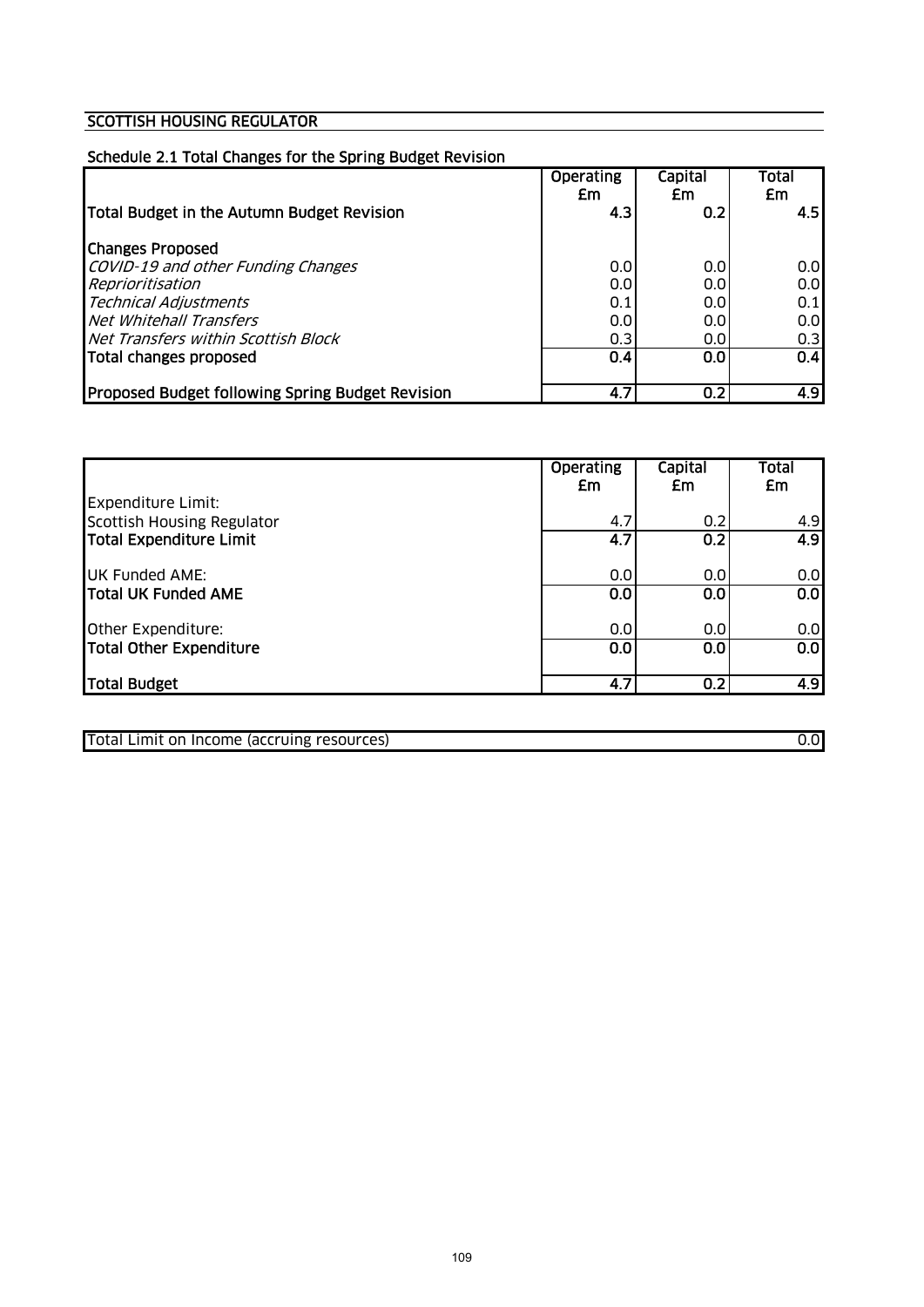#### SCOTTISH HOUSING REGULATOR

# Schedule 3.1 Scottish Housing Regulator

| Details of Proposed Budget |
|----------------------------|
|----------------------------|

| <b>Proposed Changes</b>                                      | <b>Operating</b> | Capital | Total |
|--------------------------------------------------------------|------------------|---------|-------|
|                                                              | £m               | £m      | £m    |
| <b>Original Budget</b>                                       | 4.3              | 0.0     | 4.3   |
| Changes in the SuBR                                          | 0.0              | 0.0     | 0.0   |
| <b>SUBR Budget</b>                                           | 4.3              | 0.0     | 4.3   |
| ABR changes                                                  | 0.0              | 0.2     | 0.2   |
| <b>ABR Budget</b>                                            | 4.3              | 0.2     | 4.5   |
| Proposed changes                                             | 0.4              | 0.0     | 0.4   |
| <b>SBR Proposed Budget</b>                                   | 4.7              | 0.2     | 4.9   |
| Summary of proposed changes<br>Miscellaneous minor transfers | 0.4              | 0.0     | 0.4   |
|                                                              | 0.4              | 0.0     | 0.4   |
|                                                              |                  |         |       |
| Proposed Budget following Spring Budget Revision             | <b>Operating</b> | Capital | Total |
|                                                              | £m               | £m      | £m    |
| <b>Gross Expenditure</b>                                     | 4.7              | 0.2     | 4.9   |
| Less: Retained Income                                        | 0.0              | 0.0     | 0.0   |
| Capital Receipts Applied                                     | 0.0              | 0.0     | 0.0   |
|                                                              | $\overline{4.7}$ | 0.2     | 4.9   |
| IDudaot Analycic                                             |                  |         |       |

Budget Analysis Scottish Housing Regulator- 4.7 0.2 4.9 Net Expenditure 4.7 0.2 4.9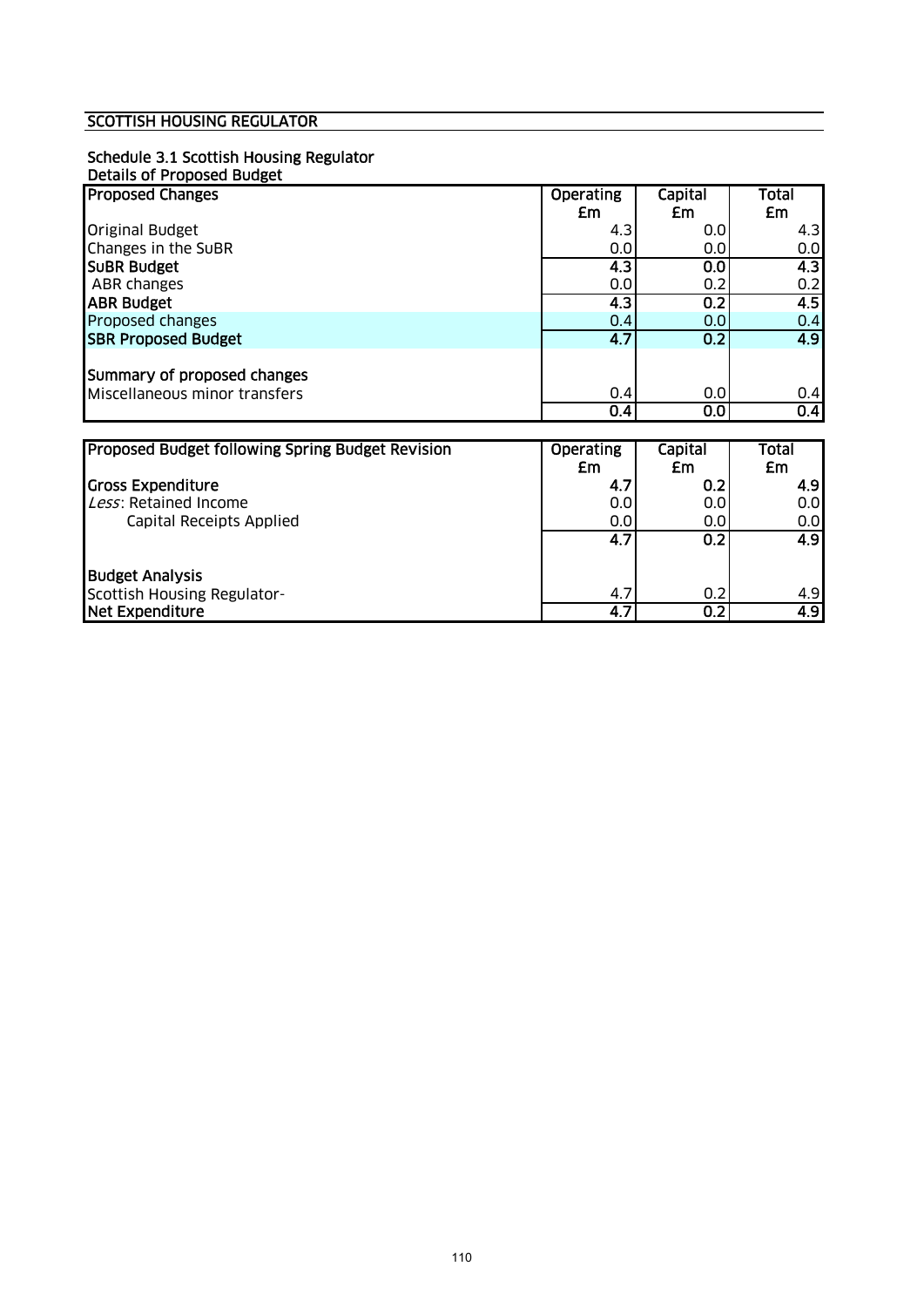#### SCOTTISH TEACHERS' AND NHS PENSION SCHEMES

## Schedule 2.1 Total Changes for the Spring Budget Revision

| Total Budget in the Autumn Budget Revision              | <b>Operating</b><br>£m<br>5,385.1 | Capital<br>£m<br>0.0 | Total<br>£m<br>5,385.1 |
|---------------------------------------------------------|-----------------------------------|----------------------|------------------------|
| <b>Changes Proposed</b>                                 |                                   |                      |                        |
| COVID-19 and other Funding Changes                      | 0.0                               | 0.0                  | 0.0                    |
| Reprioritisation                                        | 0.0                               | 0.0                  | 0.0                    |
| <b>Technical Adjustments</b>                            | $-155.9$                          | 0.0                  | $-155.9$               |
| Net Whitehall Transfers                                 | 0.0                               | 0.0                  | 0.0                    |
| Net Transfers within Scottish Block                     | 0.0                               | 0.0                  | 0.0                    |
| Total changes proposed                                  | $-155.9$                          | 0.0                  | $-155.9$               |
|                                                         |                                   |                      |                        |
| <b>Proposed Budget following Spring Budget Revision</b> | 5,229.2                           | 0.0                  | 5.229.2                |

|                            | <b>Operating</b><br>£m | Capital<br>£m    | <b>Total</b><br>£m      |
|----------------------------|------------------------|------------------|-------------------------|
| Expenditure Limit:         |                        |                  |                         |
| Total Expenditure Limit    | 0.0                    | 0.0              | $\overline{\textbf{S}}$ |
| <b>UK Funded AME:</b>      |                        |                  |                         |
| <b>INHS Pensions</b>       | 3,494.6                | 0.0              | 3,494.6                 |
| Teachers' Pensions         | 1,734.6                | 0.0              | 1,734.6                 |
| <b>Total UK Funded AME</b> | 5,229.2                | 0.0 <sub>1</sub> | 5,229.2                 |
| Other Expenditure:         |                        |                  |                         |
| Total Other Expenditure    | 0.0                    | 0.0              | $\overline{\textbf{O}}$ |
| Total Budget               | 5,229.2                | 0.0              | 5,229.2                 |

Total Limit on Income (accruing resources) 2,700.0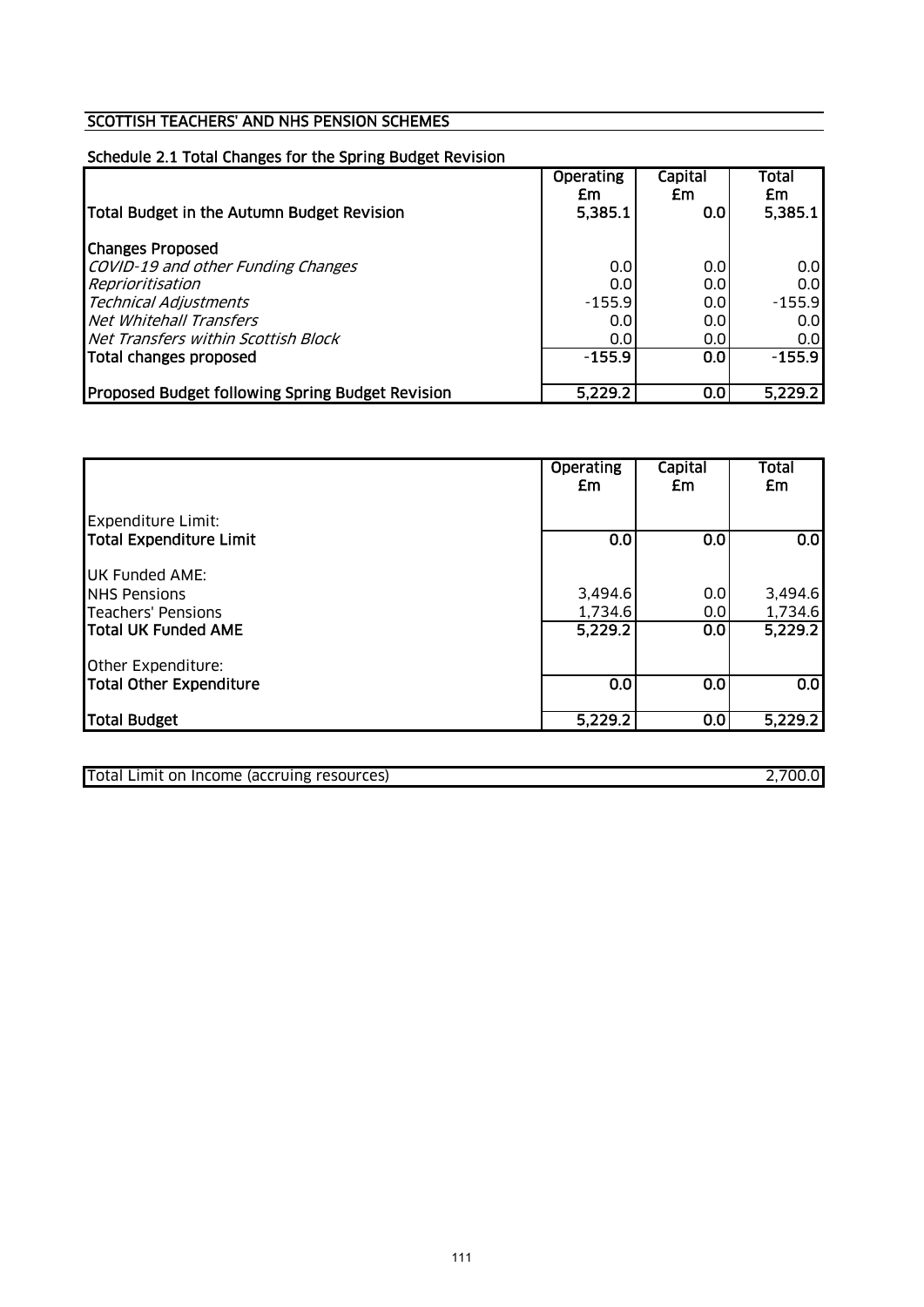#### SCOTTISH TEACHERS' AND NHS PENSION SCHEMES

# Schedule 3.1 NHS Pensions

| Details of Proposed Budget                                                                                           |                    |            |                    |
|----------------------------------------------------------------------------------------------------------------------|--------------------|------------|--------------------|
| <b>Proposed Changes</b>                                                                                              | <b>Operating</b>   | Capital    | Total              |
|                                                                                                                      | £m                 | £m         | £m                 |
| <b>Original Budget</b>                                                                                               | 3,548.5            | 0.0        | 3,548.5            |
| Changes in the SuBR                                                                                                  | 0.0                | 0.0        | 0.0                |
| <b>SUBR Budget</b>                                                                                                   | 3,548.5            | 0.0        | 3,548.5            |
| ABR changes                                                                                                          | 0.0                | 0.0        | 0.0                |
| <b>ABR Budget</b>                                                                                                    | 3,548.5            | 0.0        | 3,548.5            |
| Proposed changes                                                                                                     | $-53.9$            | 0.0        | $-53.9$            |
| <b>SBR Proposed Budget</b>                                                                                           | 3,494.6            | 0.0        | 3,494.6            |
| Summary of proposed changes<br>Reduction in opening liability and current service costs                              | $-53.9$<br>$-53.9$ | 0.0<br>0.0 | $-53.9$<br>$-53.9$ |
|                                                                                                                      |                    |            |                    |
| Proposed Budget following Spring Budget Revision                                                                     | <b>Operating</b>   | Capital    | Total              |
|                                                                                                                      | £m                 | £m         | £m                 |
| <b>Gross Expenditure</b>                                                                                             | 5,310.8            | 0.0        | 5,310.8            |
| Less: Retained Income                                                                                                | $-1,816.2$         | 0.0        | $-1,816.2$         |
| Capital Receipts Applied                                                                                             | 0.0                | 0.0        | 0.0                |
|                                                                                                                      | 3,494.6            | 0.0        | 3,494.6            |
| <b>Budget Analysis</b><br>NHS Pension Scheme Expenditure<br>Retained Income from employee and employer contributions | 5,310.8            | 0.0        | 5,310.8            |

and transfers received (NHS)  $-1,816.2$  0.0  $-1,816.2$ Net Expenditure 3,494.6 0.0 3,494.6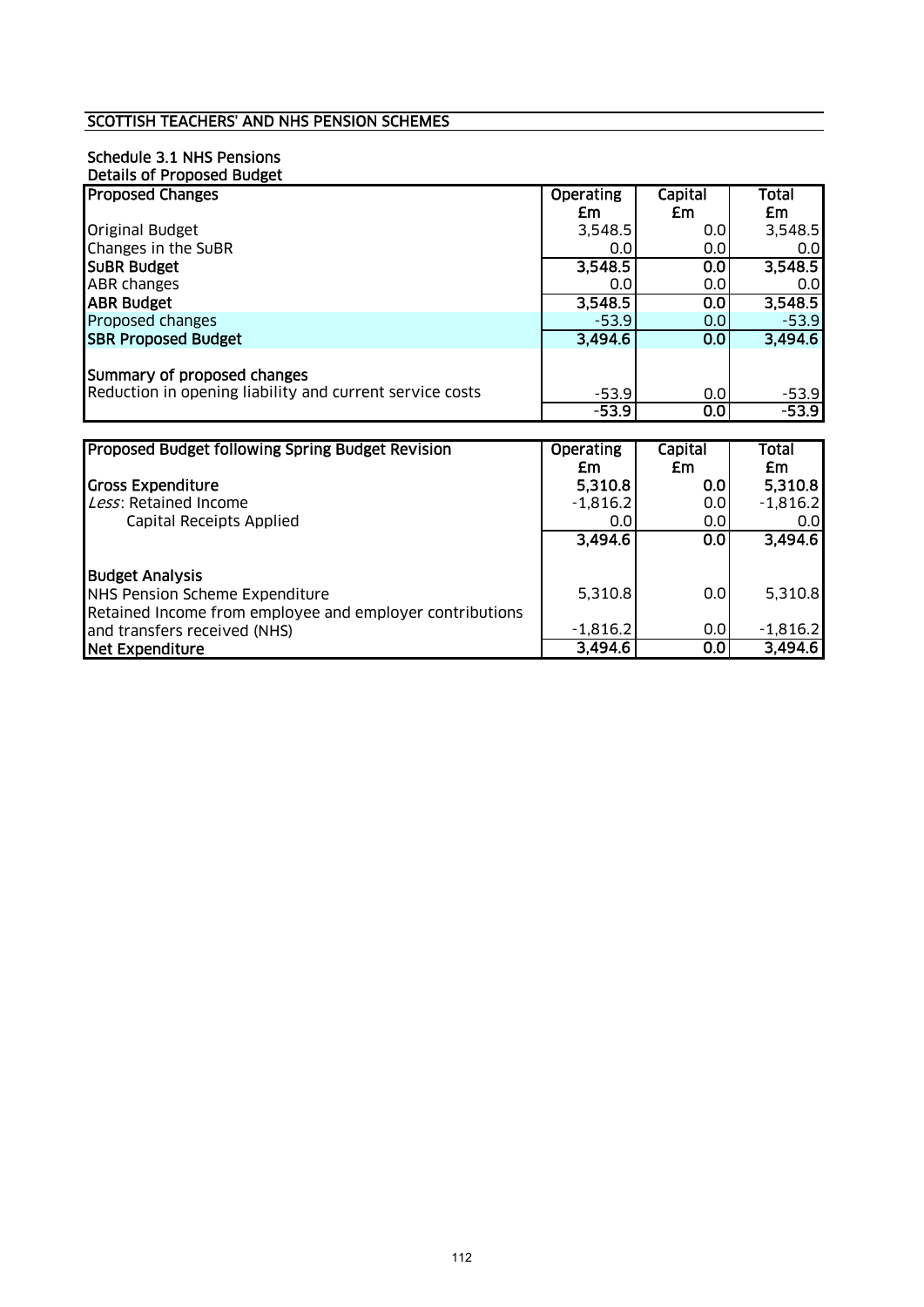#### SCOTTISH TEACHERS' AND NHS PENSION SCHEMES

# Schedule 3.2 Teachers' Pensions

| Details of Proposed Budget                               |                     |                         |                     |
|----------------------------------------------------------|---------------------|-------------------------|---------------------|
| <b>Proposed Changes</b>                                  | <b>Operating</b>    | Capital                 | Total               |
|                                                          | £m                  | £m                      | £m                  |
| Original Budget                                          | 1,836.6             | 0.0                     | 1,836.6             |
| Changes in the SuBR                                      | 0.0                 | 0.0                     | 0.0                 |
| <b>SUBR Budget</b>                                       | 1,836.6             | $\overline{\textbf{O}}$ | 1,836.6             |
| <b>ABR changes</b>                                       | 0.0                 | 0.0                     | 0.0                 |
| <b>ABR Budget</b>                                        | 1,836.6             | $\overline{\textbf{O}}$ | 1,836.6             |
| Proposed changes                                         | $-102.0$            | 0.0                     | $-102.0$            |
| <b>SBR Proposed Budget</b>                               | 1,734.6             | $\overline{0.0}$        | 1,734.6             |
| Summary of proposed changes                              |                     |                         |                     |
| Reduction in opening liability and current service costs | $-102.0$            | 0.0                     | $-102.0$            |
|                                                          | $-102.0$            | $\overline{0.0}$        | $-102.0$            |
|                                                          |                     |                         |                     |
| Proposed Budget following Spring Budget Revision         | <b>Operating</b>    | Capital                 | Total               |
|                                                          | £m                  | £m                      | £m                  |
| <b>Gross Expenditure</b>                                 | 2,657.3             | 0.0                     | 2,657.3             |
| Less: Retained Income                                    | $-922.7$            | 0.0                     | $-922.7$            |
| Capital Receipts Applied                                 | 0.0                 | 0.0                     | 0.0                 |
|                                                          | 1,734.6             | 0.0                     | 1,734.6             |
|                                                          |                     |                         |                     |
| <b>Budget Analysis</b>                                   |                     |                         |                     |
| Teachers' Pension Scheme Expenditure                     | 2,657.3             | 0.0                     |                     |
| Teachers' Retained Income from employee and employer     |                     |                         | 2,657.3             |
| contributions and transfers received<br>Net Expenditure  | $-922.7$<br>1,734.6 | 0.0<br>$\overline{0.0}$ | $-922.7$<br>1,734.6 |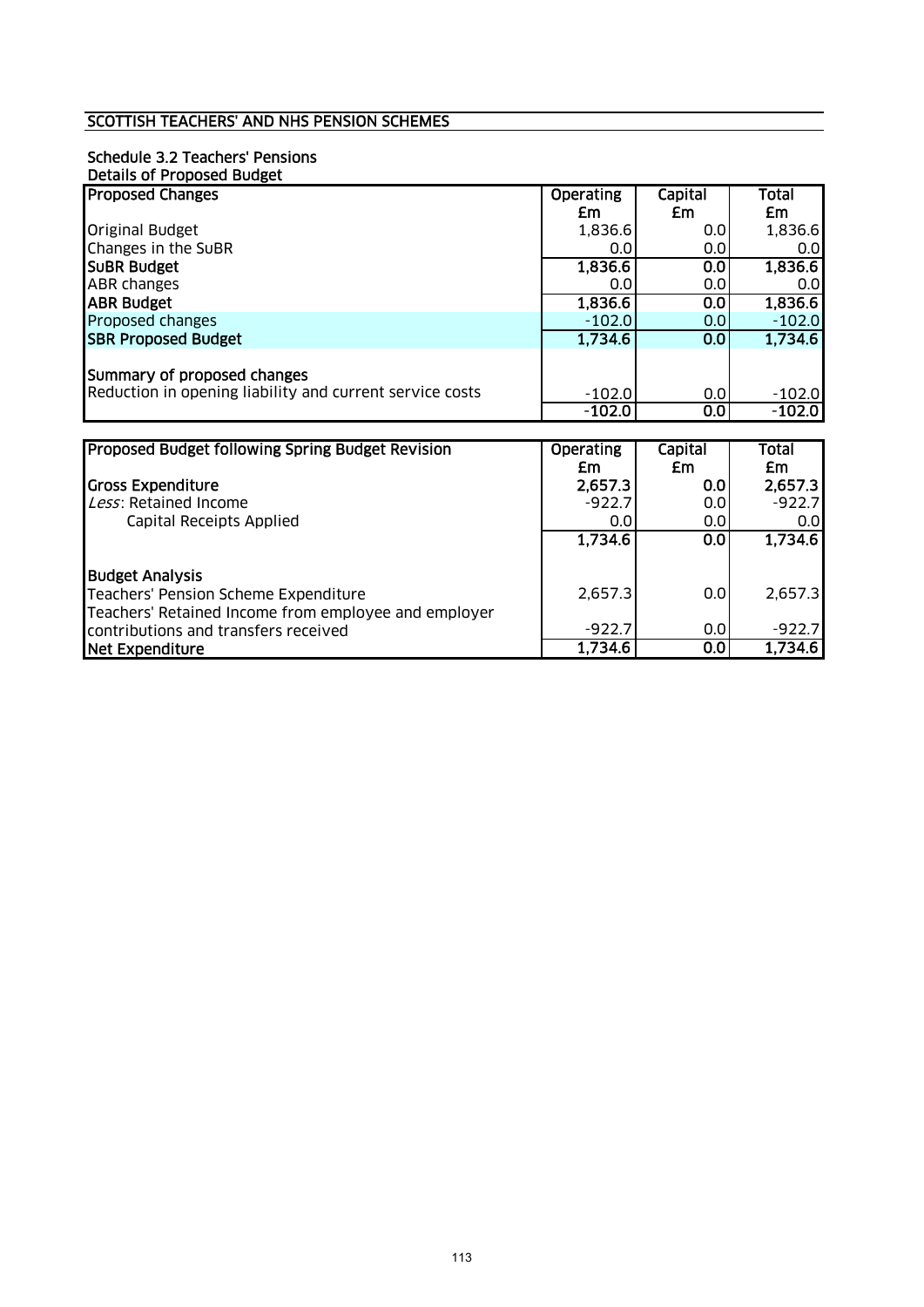#### SCOTTISH PARLIAMENT CORPORATE BODY

## Schedule 2.1 Total Changes for the Spring Budget Revision

|                                                  | <b>Operating</b><br>£m | <b>Capital</b><br>£m | Total<br>£m |
|--------------------------------------------------|------------------------|----------------------|-------------|
| Total Budget in the Autumn Budget Revision       | 106.3                  | 0.9                  | 107.2       |
| <b>Changes Proposed</b>                          |                        |                      |             |
| COVID-19 and other Funding Changes               | 0.0                    | 0.0                  | 0.0         |
| Reprioritisation                                 | 0.0                    | 0.0                  | 0.0         |
| <b>Technical Adjustments</b>                     | 3.8                    | 0.0                  | 3.8         |
| Net Whitehall transfers                          | 0.0                    | 0.0                  | 0.0         |
| Net Transfers within Scottish Block              | 0.9                    | 0.0                  | 0.9         |
| Total changes proposed                           | 4.7                    | 0.0                  | 4.7         |
| Proposed Budget following Spring Budget Revision | 111.0                  | 0.9 <sub>l</sub>     | 111.9       |

|                                                                 | <b>Operating</b><br>£m | Capital<br>£m    | Total<br>£m |
|-----------------------------------------------------------------|------------------------|------------------|-------------|
| <b>Expenditure Limit:</b><br>Scottish Parliament Corporate Body | 106.3                  | 0.9              | 107.2       |
| Total Expenditure Limit                                         | 106.3                  | $\overline{0.9}$ | 107.2       |
| <b>UK Funded AME:</b>                                           | 4.7                    | 0.0              | 4.7         |
| <b>Total UK Funded AME</b>                                      | 4.7                    | 0.0              | 4.7         |
| Other Expenditure:                                              |                        |                  |             |
| Total Other Expenditure                                         | 0.0                    | 0.0              | 0.0         |
| Total Budget                                                    | 111.0                  | 0.9              | 111.9       |

Total Limit on Income (accruing resources) 1.0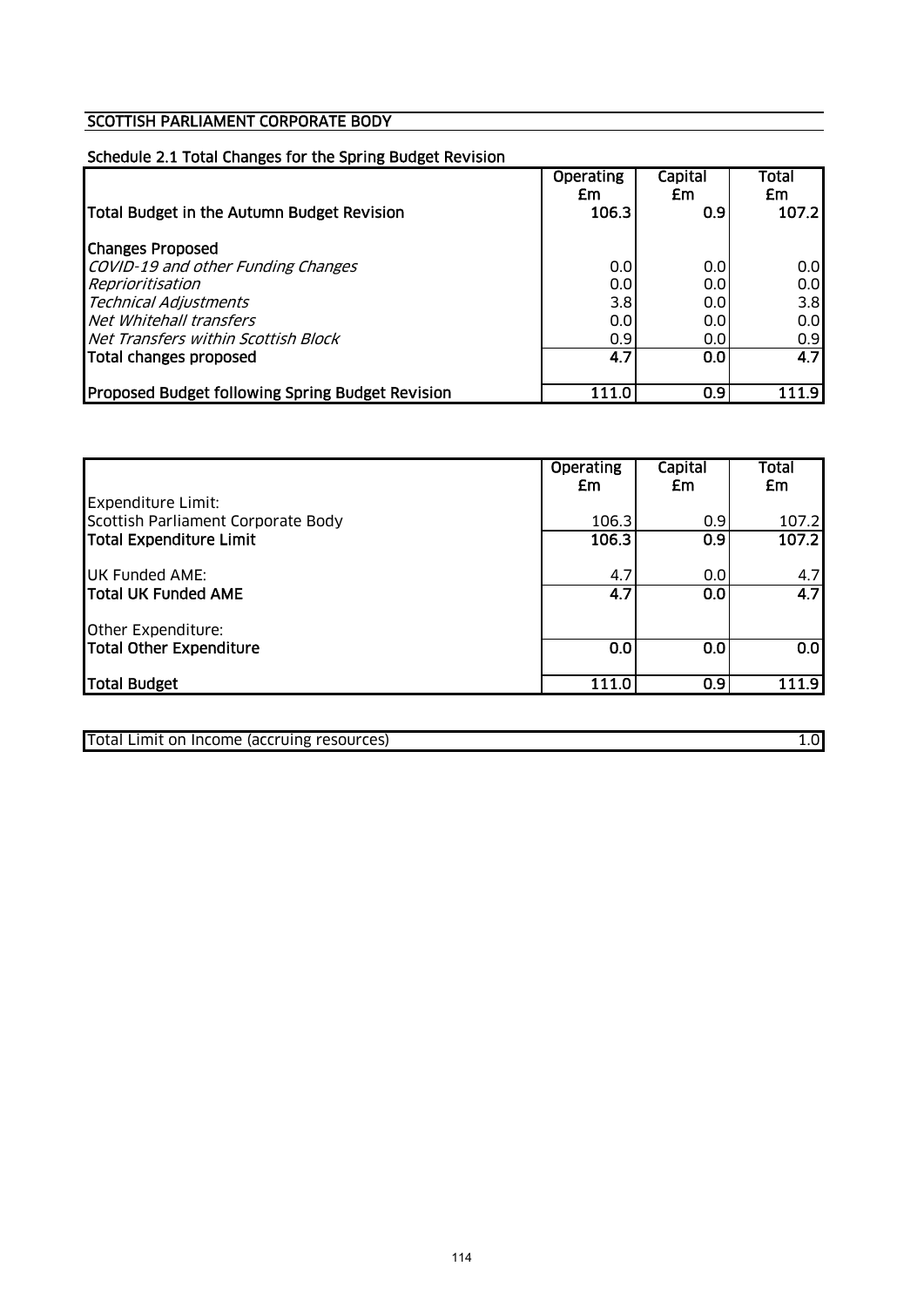# SCOTTISH PARLIAMENT CORPORATE BODY

#### Schedule 3.1 Scottish Parliament Corporate Body

| Details of Proposed Budget |
|----------------------------|
|----------------------------|

| <b>Proposed Changes</b>                                                                                  | <b>Operating</b> | Capital    | Total      |
|----------------------------------------------------------------------------------------------------------|------------------|------------|------------|
|                                                                                                          | £m               | £m         | £m         |
| <b>Original Budget</b>                                                                                   | 106.3            | 0.9        | 107.2      |
| Changes in the SuBR                                                                                      | 0.0              | 0.0        | 0.0        |
| <b>SUBR Budget</b>                                                                                       | 106.3            | 0.9        | 107.2      |
| <b>ABR</b> changes                                                                                       | 0.0              | 0.0        | 0.01       |
| <b>ABR Budget</b>                                                                                        | 106.3            | 0.9        | 107.2      |
| Proposed changes                                                                                         | 4.7              | 0.0        | 4.7        |
| <b>SBR Proposed Budget</b>                                                                               | 111.0            | 0.9        | 111.9      |
| Summary of proposed changes<br>Additional AME funding for pension costs<br>Miscellaneous minor transfers | 2.7<br>2.0       | 0.0<br>0.0 | 2.7<br>2.0 |
|                                                                                                          | 4.7              | 0.0        | 4.7        |

| Proposed Budget following Spring Budget Revision | <b>Operating</b> | Capital          | Total  |
|--------------------------------------------------|------------------|------------------|--------|
|                                                  | £m               | £m               | £m     |
| <b>Gross Expenditure</b>                         | 112.0            | 0.9 <sub>2</sub> | 112.9  |
| Less: Retained Income                            | $-1.0$           | 0.0              | $-1.0$ |
| <b>Capital Receipts Applied</b>                  | 0.0              | 0.0              | 0.0    |
|                                                  | 111.0            | 0.9 <sub>l</sub> | 111.9  |
| <b>Budget Analysis</b>                           |                  |                  |        |
| <b>Administration Costs-</b>                     | 111.0            | 0.0              | 111.0  |
| Capital Expenditure-                             | 0.0              | 0.9              | 0.9    |
| Net Expenditure                                  | 111.0            | 0.9              | 111.9  |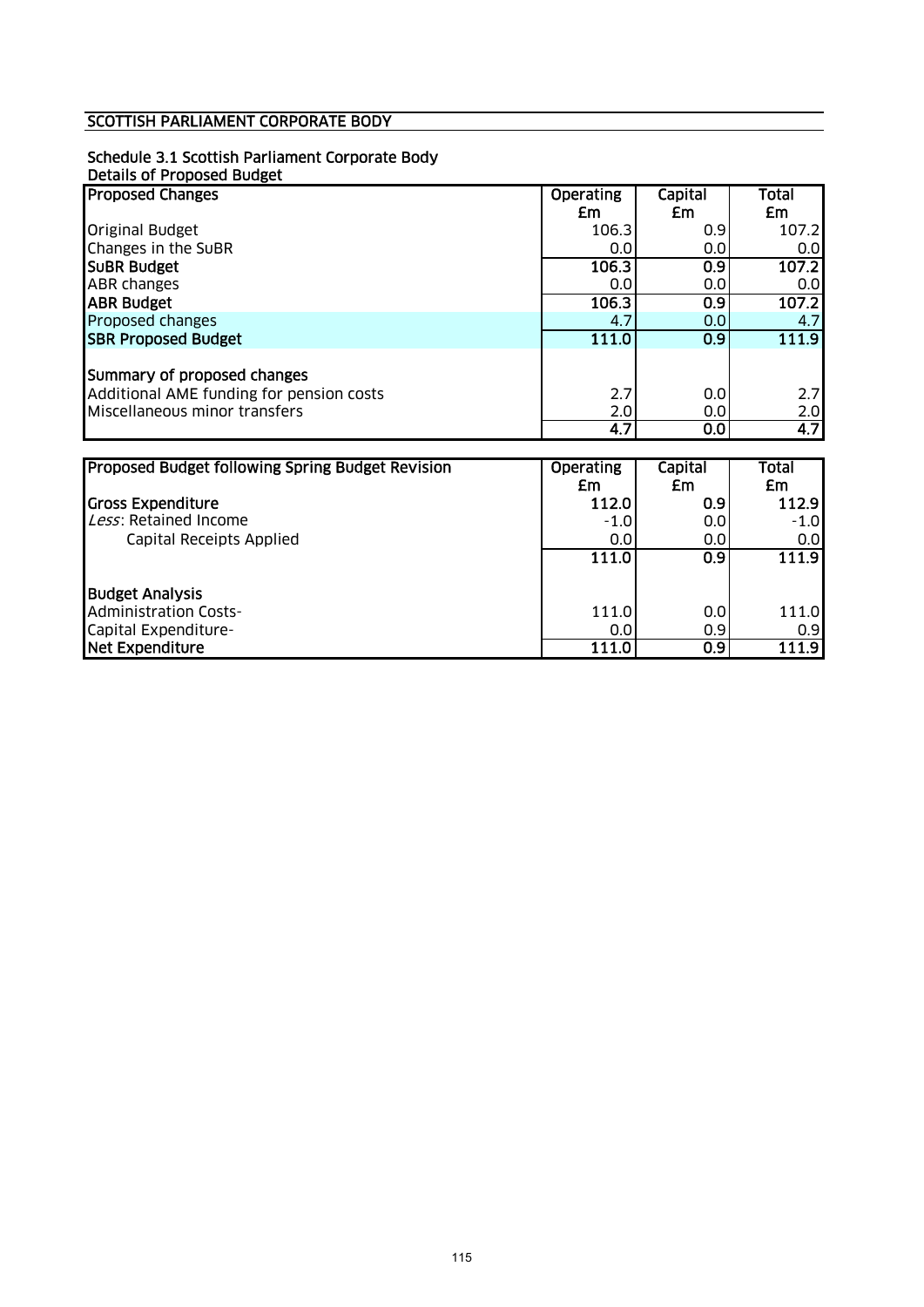# AUDIT SCOTLAND

| Schedule 2.1 Total Changes for the Spring Budget Revision |                  |                |        |
|-----------------------------------------------------------|------------------|----------------|--------|
|                                                           | <b>Operating</b> | <b>Capital</b> | Total  |
|                                                           | £m               | £m             | £m     |
| Total Budget in the Autumn Budget Revision                | 8.7              | 0.2            | 8.9    |
| <b>Changes Proposed</b>                                   |                  |                |        |
| COVID-19 and other Funding Changes                        | 2.3              | 0.0            | 2.3    |
| Reprioritisation                                          | $-0.8$           | 0.0            | $-0.8$ |
| <b>Technical Adjustments</b>                              | 3.0              | 0.0            | 3.0    |
| Net Whitehall Transfers                                   | 0.0              | 0.0            | 0.0    |
| Net Transfers within Scottish Block                       | 0.0              | 0.0            | 0.0    |
| Total changes proposed                                    | $\overline{4.5}$ | 0.0            | 4.5    |
| <b>Proposed Budget following Spring Budget Revision</b>   | 13.2             | 0.2            | 13.4   |

|                                | <b>Operating</b><br>£m | Capital<br>£m | <b>Total</b><br>£m |
|--------------------------------|------------------------|---------------|--------------------|
| <b>Expenditure Limit:</b>      |                        |               |                    |
| <b>Audit Scotland</b>          | 10.2                   | 0.2           | 10.4               |
| <b>Total Expenditure Limit</b> | 10.2                   | 0.2           | 10.4               |
| <b>UK Funded AME:</b>          | 3.0                    | 0.0           | 3.0                |
| <b>Total UK Funded AME</b>     | 3.0                    | 0.0           | 3.0                |
| Other Expenditure:             | 0.0                    | 0.0           | 0.0                |
| <b>Total Other Expenditure</b> | 0.0                    | 0.0           | 0.0                |
| Total Budget                   | 13.2                   | 0.2           | 13.4               |

| <b>Total Limit</b><br>i Income (accruing resources)<br>on |  |
|-----------------------------------------------------------|--|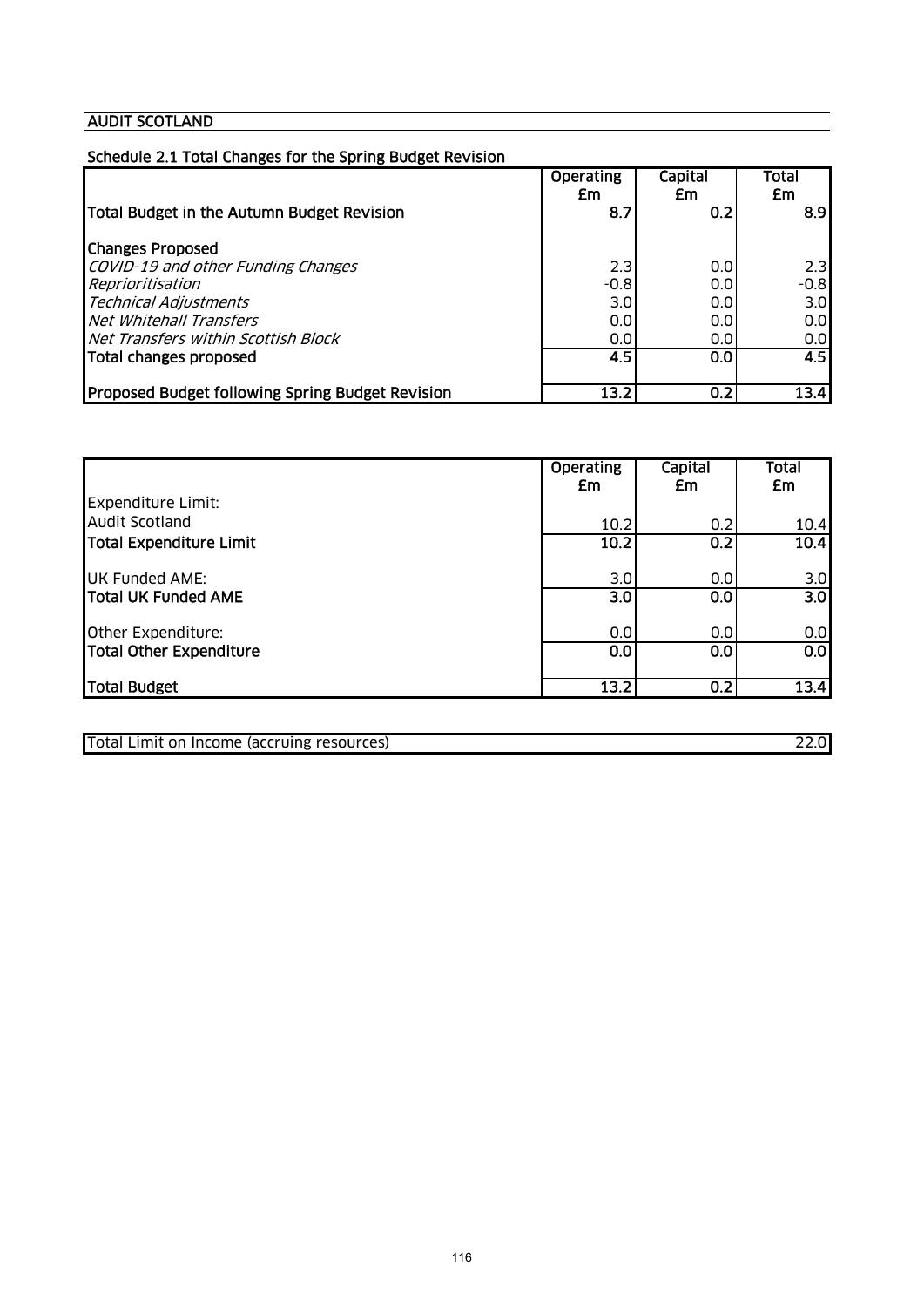# AUDIT SCOTLAND

## Schedule 3.1 Audit Scotland

| Details of Proposed Budget               |                  |         |                  |
|------------------------------------------|------------------|---------|------------------|
| <b>Proposed Changes</b>                  | <b>Operating</b> | Capital | Total            |
|                                          | <b>Em</b>        | £m      | £m               |
| <b>Original Budget</b>                   | 8.7              | 0.2     | 8.9              |
| Changes in the SuBR                      | 0.0              | 0.0     | 0.0              |
| <b>SUBR Budget</b>                       | 8.7              | 0.2     | $\overline{8.9}$ |
| <b>ABR</b> changes                       | 0.0              | 0.0     | 0.0              |
| <b>ABR Budget</b>                        | 8.7              | 0.2     | $\overline{8.9}$ |
| Proposed changes                         | 4.5              | 0.0     | 4.5              |
| <b>SBR Proposed Budget</b>               | 13.2             | 0.2     | 13.4             |
|                                          |                  |         |                  |
| Summary of Proposed changes              |                  |         |                  |
| Additional AME funding for pension costs | 3.0              | 0.0     | 3.0              |
| Additional funding for Covid costs       | 1.5              | 0.0     | 1.5              |
|                                          | 4.5              | 0.0     | 4.5              |

| Proposed Budget following Spring Budget Revision | <b>Operating</b> | Capital | Total   |
|--------------------------------------------------|------------------|---------|---------|
|                                                  | £m               | £m      | £m      |
| <b>Gross Expenditure</b>                         | 30.1             | 0.2     | 30.31   |
| Less: Retained Income                            | $-16.9$          | 0.0     | $-16.9$ |
| Capital Receipts Applied                         | 0.0              | 0.0     | 0.0     |
|                                                  | 13.2             | 0.2     | 13.4    |
| <b>Budget Analysis</b>                           |                  |         |         |
| Capital-                                         | 0.0              | 0.2     | 0.2     |
| Support to Parliament & the Auditor General:     |                  |         |         |
| Current expenditure-                             | 19.0             | 0.0     | 19.0    |
| Less: income from fees and charges-              | $-5.8$           | 0.0     | $-5.8$  |
| Support to the Accounts Commission:              |                  |         |         |
| Current expenditure-                             | 11.1             | 0.0     | 11.1    |
| Less: income from fees and charges-              | $-11.1$          | 0.0     | $-11.1$ |
| <b>Net Expenditure</b>                           | 13.2             | 0.2     | 13.4    |